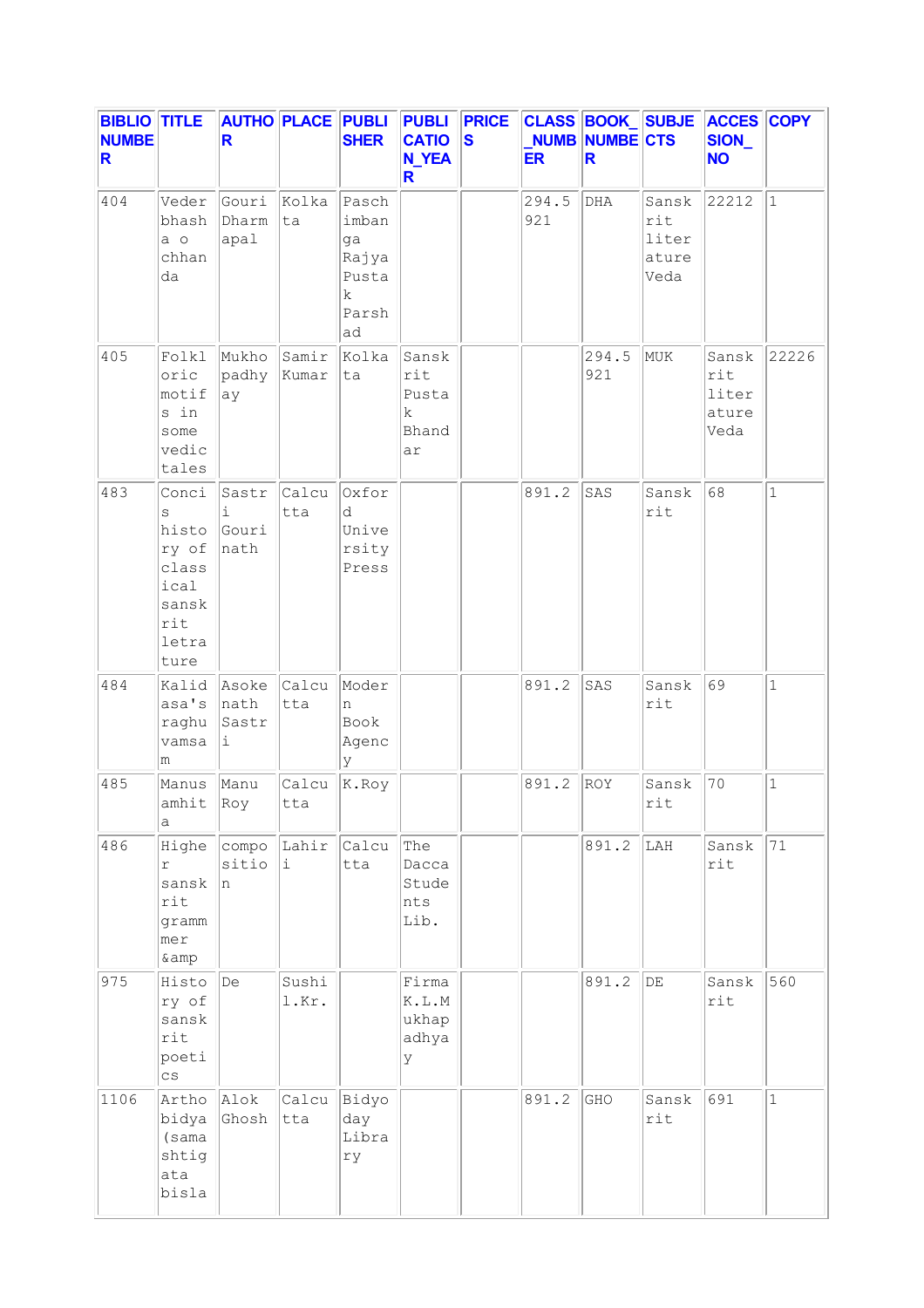|      | shon)                                                                        |                  |                                      |              |                                |       |       |              |                         |              |
|------|------------------------------------------------------------------------------|------------------|--------------------------------------|--------------|--------------------------------|-------|-------|--------------|-------------------------|--------------|
| 1136 | Katho<br>panis<br>had                                                        | Roy              | K.                                   | Calcu<br>tta | K.Roy                          |       | 891.2 | ROY          | Sansk<br>rit            | 721          |
| 1137 | Katho<br>panis<br>had                                                        | Bhara<br>Vi      | Calcu<br>tta                         | K.Roy        |                                | 891.2 | BHA   | Sansk<br>rit | 722                     | $\mathbf{1}$ |
| 1138 | Kadam<br>bari(<br>sukha<br>shopa<br>desha                                    | Banbh<br>atta    | $ $ Calcu $ $ K.Roy<br>tta           |              |                                | 891.2 | BAN   | Sansk<br>rit | 723                     | $\mathbf{1}$ |
| 1139 | Sahit<br>ya-da<br>rpana                                                      | Viswa<br>natha   | Calcu<br> tta                        | K.Roy        |                                | 891.2 | VIS   | Sansk<br>rit | 724                     | $\mathbf{1}$ |
| 1140 | Sahit<br>ya-da<br>rpana                                                      | natha            | Viswa Calcu<br> tta                  | K.Roy        |                                | 891.2 | VIS   | Sansk<br>rit | 725                     | $\mathbf{1}$ |
| 1141 | Sahit<br>ya-da<br>rpana                                                      | Viswa<br>natha   | $ $ Calcu $ $<br>tta                 | K.Roy        |                                | 891.2 | VIS   | Sansk<br>rit | 726                     | $\mathbf{1}$ |
| 1142 | Sahit<br>ya-da<br>rpana                                                      | Viswa<br>natha   | $\vert$ Calcu $\vert$ K. Roy<br> tta |              |                                | 891.2 | VIS   | Sansk<br>rit | 727                     | $\mathbf{1}$ |
| 1143 | Yajna<br>valky<br>a-sam<br>hita (<br>vyava<br>harad<br>hyay)                 | Roy              | K.                                   | Calcu<br>tta | K.Roy                          |       | 891.2 | ROY          | Sansk<br>rit            | 728          |
| 1144 | Megha<br>dutam                                                               | Kalid<br>$ $ asa | Calcu<br>tta                         | K.Roy        |                                | 891.2 | KAL   | Sansk<br>rit | 729                     | $\mathbf{1}$ |
| 1145 | Sisup<br>alvad<br>ham (c<br>anto-<br>I)                                      | Magha            | $ $ Calcu $ $ K. Roy<br>tta          |              |                                | 891.2 | MAG   | Sansk<br>rit | 730                     | $1\,$        |
| 1146 | Sisnp<br>alvad<br>ham (c<br>anto-<br>II)                                     | Magha            | $\vert$ Calcu $\vert$<br>tta         | K.Roy        |                                | 891.2 | MAG   | Sansk<br>rit | 731                     | $\mathbf 1$  |
| 1147 | ${\tt P.U.}$<br>sansk<br>rit<br>selec<br>tion<br>(with<br>notes<br>$\lambda$ | Krish<br>na      | Gopal                                | Calcu<br>tta | Stand<br>ard<br>Publi<br>shing |       | 891.2 | KRI          | Sansk<br>$\texttt{rit}$ | 732          |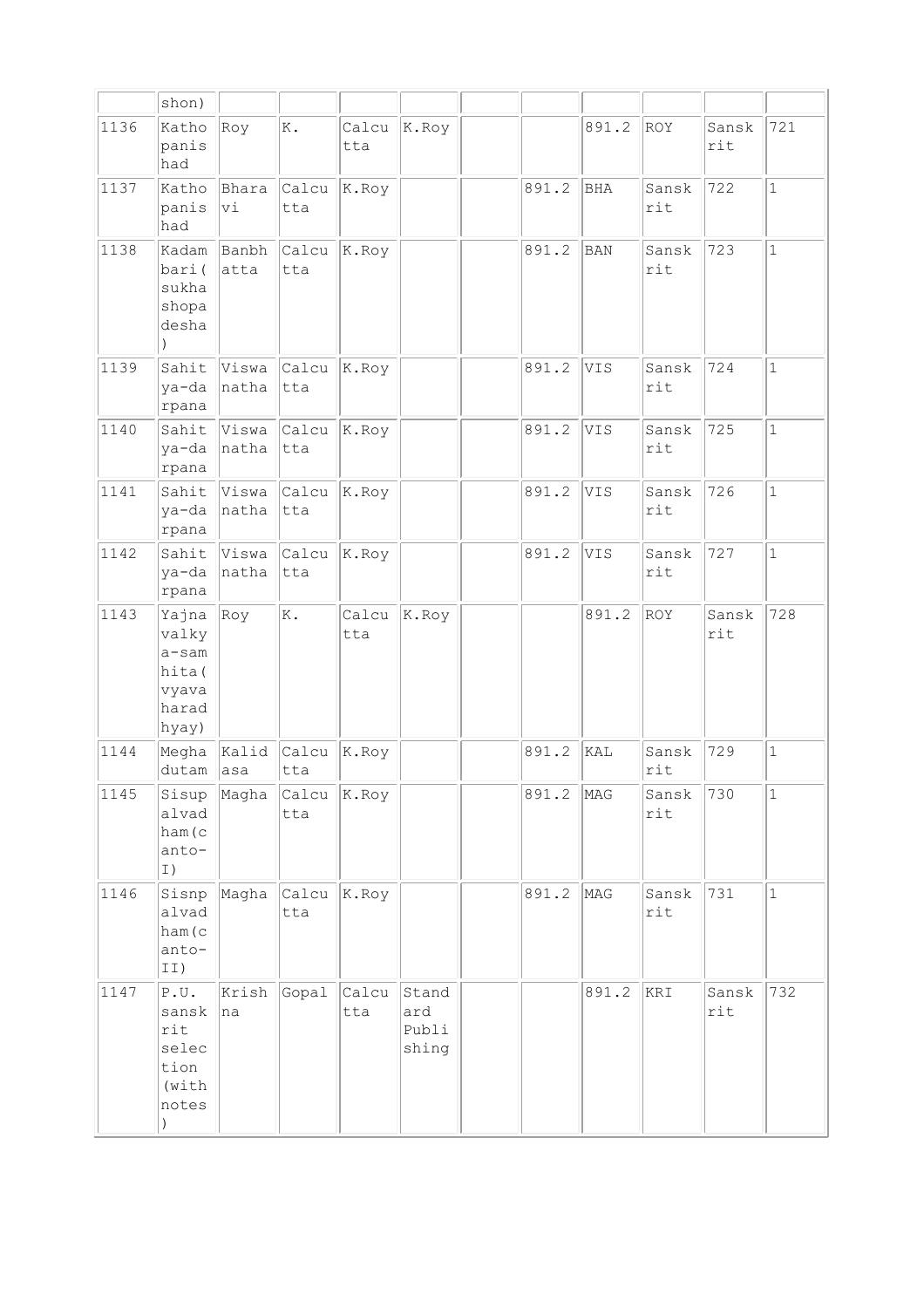| 1148 | Univ.<br>sansk<br>rit<br>selec<br>tion                                         | Calcu<br>tta<br>Unive<br>rsity                                        | Calcu Univ.<br>tta    | of<br>Calcu<br>tta                            |                                              | 891.2      | CAL                  | Sansk<br>rit | 733          | $\mathbf 1$  |
|------|--------------------------------------------------------------------------------|-----------------------------------------------------------------------|-----------------------|-----------------------------------------------|----------------------------------------------|------------|----------------------|--------------|--------------|--------------|
| 1149 | la.<br>highe<br>r<br>sansk<br>rit<br>gramm<br>ar<br>and<br>compo<br>sitio<br>n | Prabo<br>dh<br>Chand<br> ra<br>Lahia<br>ri                            | Calcu<br>tta          | The<br>Dacca<br>Stude<br>nts<br>Libra<br>ry   |                                              | 491.2<br>5 | LAH                  | Sansk<br>rit | 734          | $\mathbf{1}$ |
| 1150 | Bhasa<br>natak<br>a<br>chakr<br>am                                             | Devad<br>har<br>C.R.                                                  | Calcu Orien<br>tta    | tal<br>Book<br>Agenc<br>lУ                    |                                              | 491.2      | DEV                  | Sansk<br>rit | 735          | $\mathbf{1}$ |
| 1151 | Panch<br>ataut<br>ram                                                          | Accha<br>rya                                                          | Naray<br>an.<br>Ram   | Mumba<br>i                                    | Laxmi<br>bari<br>Naray<br>an<br>Chodh<br>ury |            | 491.2                | ACC          | Sansk<br>rit | 736          |
| 1152 | Isopa<br>nisad                                                                 | Goswa<br>mi                                                           | Sitan<br>ath          |                                               | Sansk<br>rit<br>Pusta<br>k<br>Bhand<br>ar    |            | 294.5<br>9218G<br>0S |              | Sansk<br>rit | 737          |
| 1153 | Amar<br>kosh                                                                   | Srima<br>d<br>Gurun<br>ath<br>Bidha<br>nidhi<br>Bhatt<br>achar<br>jee |                       | Sansk<br>rit<br>Pusta<br>$\mathbf k$<br>Dippo |                                              | 30         | BHA                  | Sansk<br>rit | 738          | $\mathbf{1}$ |
| 1154 | Anuba<br>danbo<br>dhya                                                         | Sri.<br>Kalip<br>ada<br>Tarka<br>charj<br>ya                          |                       | Sansk<br>rit<br>Pusta<br>k<br>Dippo           |                                              | 491.2      | TAR                  | Sansk<br>rit | 739          | $\mathbf 1$  |
| 1155 | Kinat<br>arjun<br>iyan                                                         | Sen                                                                   | Satye<br>ndran<br>ath |                                               | Chatt<br>opadh<br>ya<br>Bros.                |            | 491.2                | SEN          | Sansk<br>rit | 740          |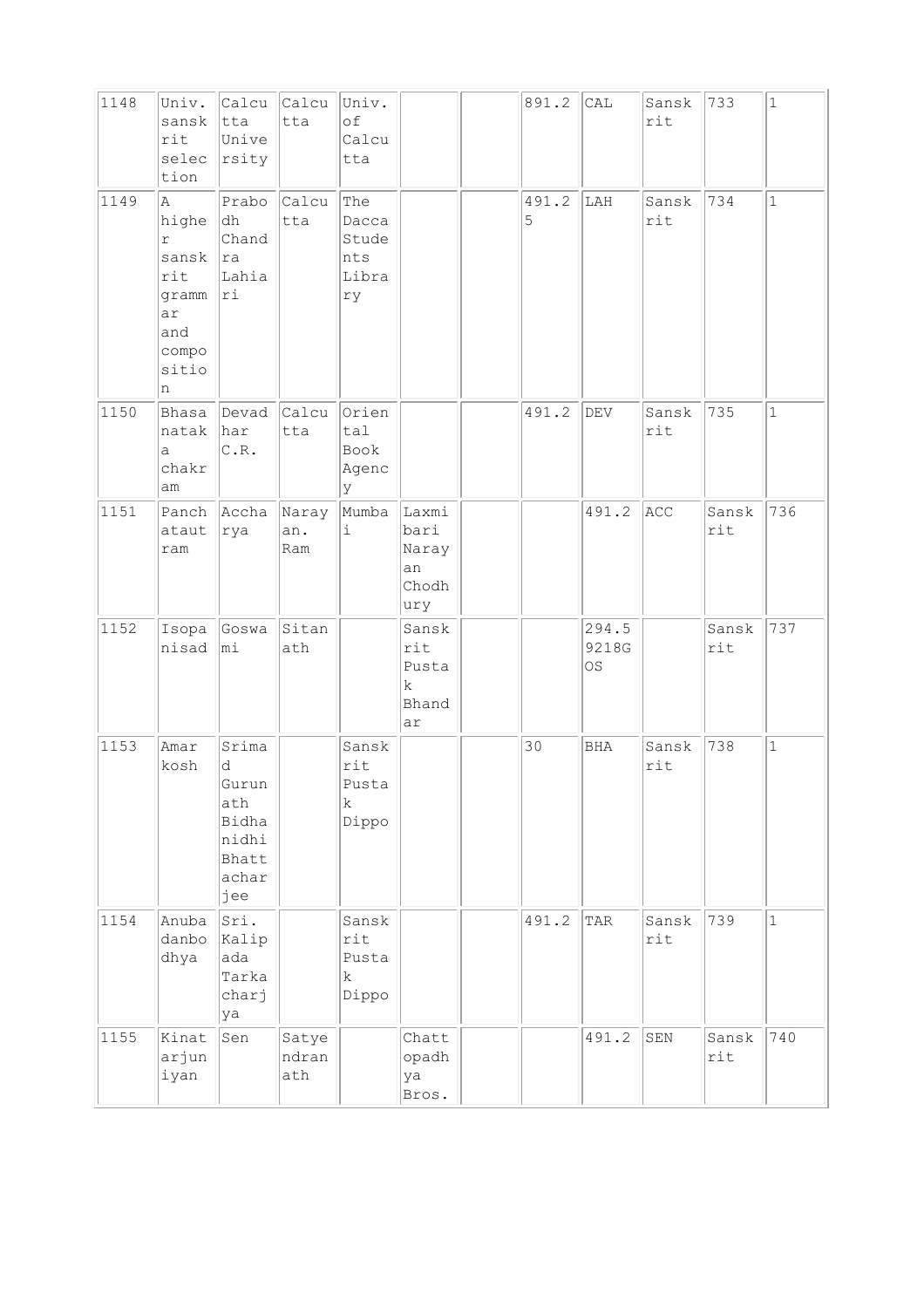| 1156 | Ideal<br>sansk<br>rit<br>gramm<br>er<br>and<br>compo<br>sitio<br>n | Kavya<br>sankh<br>atirt<br> ha                                   | Jagen<br>dra.<br>Nath           | Bhatt<br>achar<br>ya &<br>Mazum<br>dar<br>Co.       |       | 491.2<br>5 | KAV          | Sansk<br>rit | 741          |
|------|--------------------------------------------------------------------|------------------------------------------------------------------|---------------------------------|-----------------------------------------------------|-------|------------|--------------|--------------|--------------|
| 1157 | Sisup<br>alvad<br>ham                                              | Sen                                                              | Satye<br>ndra.<br>Nath          | Chatt<br>opadh<br>ya<br>Bros.                       |       | 491.2      | SEN          | Sansk<br>rit | 742          |
| 1158 | Kirau<br>tarju<br>niyam                                            | Kanji<br> 1a1                                                    | D.K.                            | Moder<br>n<br>Book<br>Agenc<br>y (P)<br>Ltd.        |       | 491.2      | KAN          | Sansk<br>rit | 743          |
| 1159 | Manus<br>amhit<br>a                                                | Shast<br>ri                                                      | Asoka<br>nath                   | Moder<br>n<br><b>Book</b><br>Agenc<br>y (P)<br>Ltd. |       | 491.2      | SHA          | Sansk<br>rit | 744          |
| 1160 | Hitop<br>adesh<br>а                                                | Pandi<br>t                                                       | Naray<br>an                     |                                                     |       | 491.2      | PAN          | Sansk<br>rit | 745          |
| 1161 | Kenop<br>aninh<br>ad                                               | Goswa<br>mi                                                      | s.                              |                                                     |       | 491.2      | GOS          | Sansk<br>rit | 746          |
| 1162 | Chand<br>omanj<br>ari                                              | Bhatt<br>achar<br>ya                                             | Girun<br>ath.<br>Vidya<br>nidhi | Sansk<br>rit<br>Book<br>Deptt                       |       | 491.2      | BHA          | Sansk<br>rit | 747          |
| 1163 | Kanti<br>$1$ ya<br>artha<br>sastr<br>а                             | Basak Dr.                                                        | Radha<br>govin<br>da            |                                                     |       | 491.2      | BAS          | Sansk<br>rit | 748          |
| 1164 | $Prach$ $Sri.$<br>in<br>tya<br>ar<br>shast<br>ra<br>bhumi<br>ka    | Bishn rit<br>Bhari upada Pusta<br>Bhatt k<br>alank achar<br> jee | Sansk<br>Bhaud<br>ar            |                                                     | 491.2 | BHA        | Sansk<br>rit | 749          | $\mathbf{1}$ |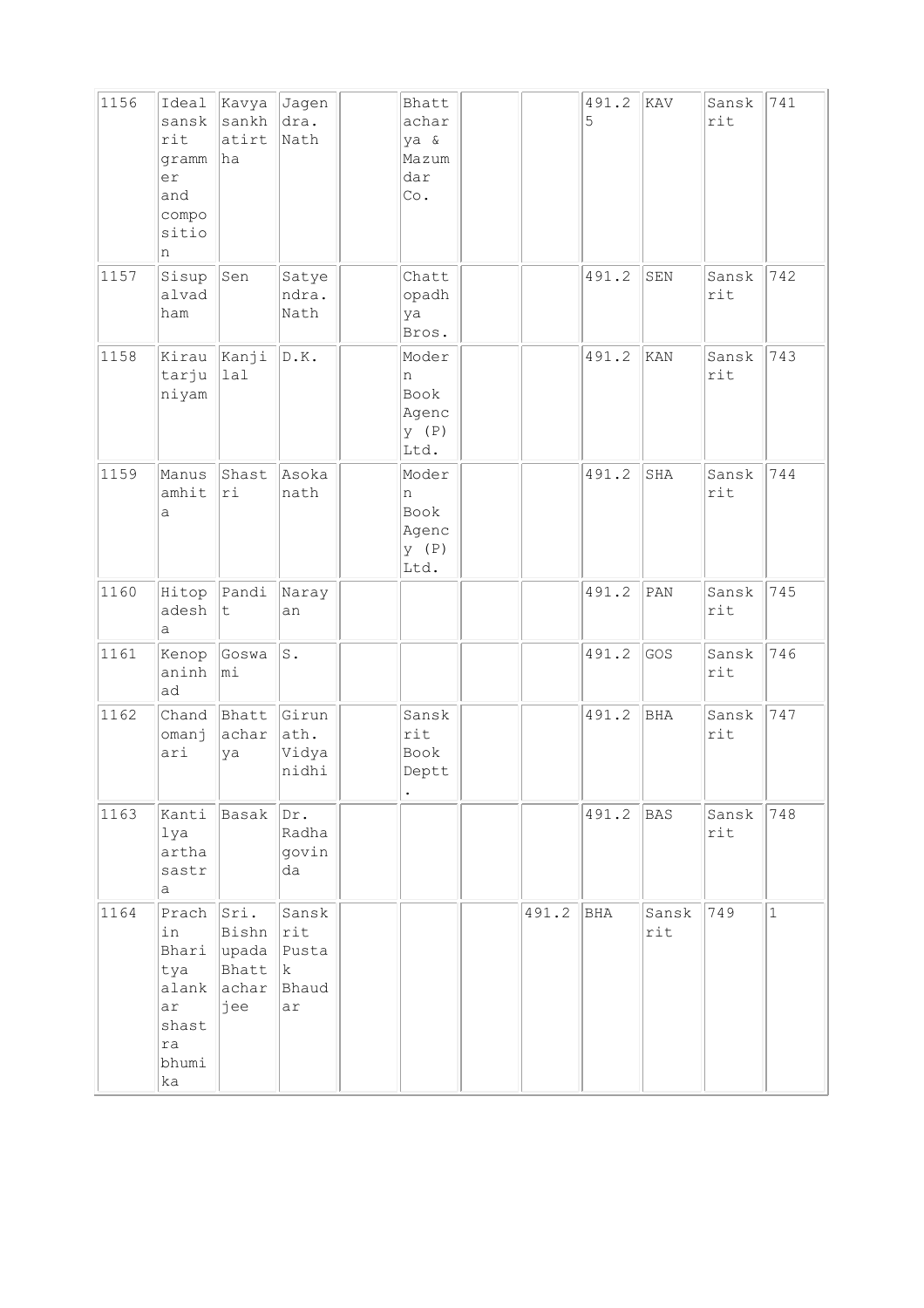| 1165 | Sansk<br>rit<br>sahit<br>ya<br>bagal<br>ie<br>dan     | Sures<br>h<br>ra<br>Chatt Bhaud<br>apadh<br>ya | Sansk<br>rit<br>Chand Pusta<br>k<br> ar |                            |       | 491.2 | CHA           | Sansk<br>rit | 750          | $\mathbf{1}$ |
|------|-------------------------------------------------------|------------------------------------------------|-----------------------------------------|----------------------------|-------|-------|---------------|--------------|--------------|--------------|
| 1166 | Sauda<br>ranan<br>da<br>kavya                         | Avagh<br>osa                                   |                                         |                            |       | 491.2 | AVA           | Sansk<br>rit | 751          | $\mathbf{1}$ |
| 1167 | Megha<br>duta                                         | Kalid New<br>asa                               | Delhi                                   | Sahit<br>ya<br>Acade<br>my |       | 891.2 | KAL           | Sansk<br>rit | 752          | $\mathbf{1}$ |
| 1168 | The<br>vikra<br>morva<br>siya                         | Kalid<br>asa                                   |                                         | Sahit<br>ya<br>Acade<br>my |       | 891.2 | kal           | Sansk<br>rit | 753          | $\mathbf{1}$ |
| 1169 | Manus<br>anhit<br>а                                   | Shyam<br>akant<br>а<br>Bidya<br>bhush<br>an    |                                         | Tara<br>Libra<br>ry        |       | 891.2 | BID           | Sansk<br>rit | 754          | $\mathbf{1}$ |
| 1170 | Mudra<br>-raks<br>hasam                               | Visha<br>kadat<br>ta                           |                                         | K.Roy                      |       | 891.2 | VIS           | Sansk<br>rit | 755          | $\mathbf{1}$ |
| 1171 | Kirat<br>arjun<br>iyam                                | Bhara<br>Vi                                    |                                         | K.Roy                      |       | 891.2 | BHA           | Sansk<br>rit | 756          | $\mathbf{1}$ |
| 1172 | Prati<br>na-na<br>takam                               | Bhasa                                          |                                         | K.Roy                      |       | 891.2 | BHA           | Sansk<br>rit | 757          | $\mathbf{1}$ |
| 1173 | chari<br>tam                                          | Uttar Bhbhu<br>ti                              |                                         | K.Roy                      |       | 891.2 | BHB           | Sansk<br>rit | 758          | 1            |
| 1174 | Kavya<br>darsh<br>а                                   | Daudi<br>a                                     |                                         | K.Roy                      |       | 891.2 | DAU           | Sansk<br>rit | 759          | $\mathbf{1}$ |
| 1175 | Bhatt<br>i-kav<br>yam                                 | Ray                                            | $\mathtt{S}$ .                          |                            | K.Roy |       | 891.2         | RAY          | Sansk<br>rit | 760          |
| 1176 | Intro<br>ducti<br>on to<br>sansk<br>rit<br>dramm<br>a | Ray                                            | $\mathbb K$ .                           |                            | K.Roy |       | 891.2<br>2    | RAY          | Sansk<br>rit | 761          |
| 1177 | Kenop<br>anish<br>ad                                  | $ {\rm Ray} $                                  | K.                                      |                            | K.Roy |       | 294.5<br>9218 | RAY          | Sansk<br>rit | 762          |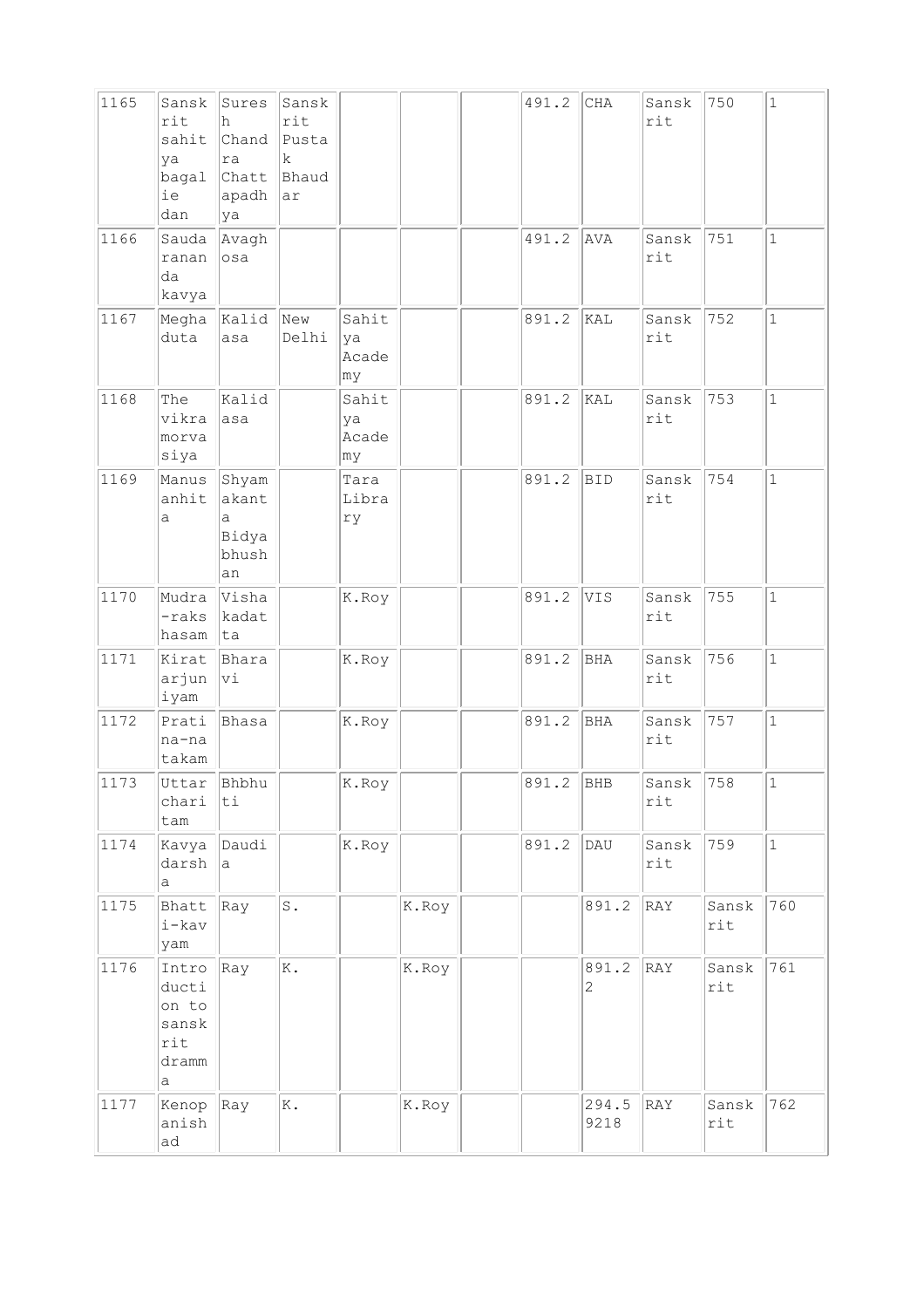| 1178 | Α<br>short<br>histo<br>ry of<br>sansk<br>rit<br>liter<br>ature | Ray           | Κ.                    |                                  | K.Roy                          |       | 891.2         | RAY          | Sansk<br>rit | 763          |
|------|----------------------------------------------------------------|---------------|-----------------------|----------------------------------|--------------------------------|-------|---------------|--------------|--------------|--------------|
| 1179 | Isopa<br>nisha<br>d                                            | Ray           | K.                    |                                  | K.Roy                          |       | 294.5<br>9218 | RAY          | Sansk<br>rit | 764          |
| 1180 | Mahab<br>hashy<br>$a$ -vyk<br>arana<br>m                       | Patan<br>jali |                       | K.Roy                            |                                | 891.2 | PAT           | Sansk<br>rit | 765          | $\mathbf{1}$ |
| 1181 | $\mathbb{A}$<br>short<br>vedic<br>gramm<br>ar                  | Ray           | Κ.                    |                                  | K.Roy                          |       | 491.2<br>5    | RAY          | Sansk<br>rit | 766          |
| 1182 | Rajav<br>ahana<br>chari<br>tam                                 | Ray           | $\texttt{S}$ .        |                                  | K.Roy                          |       | 891.2         | RAY          | Sansk<br>rit | 767          |
| 1183 | Raghu<br>vamsa<br>m                                            | Ray           | $\texttt{S}$ .        |                                  | K.Roy                          |       | 891.2         | RAY          | Sansk<br>rit | 768          |
| 1184 | Chand<br>omauj<br>ari                                          | Gauga<br>dasa |                       | Moder<br>n<br>Book<br>Agenc<br>У |                                | 891.2 | GAU           | Sansk<br>rit | 769          | $\mathbf{1}$ |
| 1185 | Rajav<br>ahana<br>chari<br>tam                                 | Daudi<br> n   |                       | Moder<br>n<br>Book<br>Agenc<br>У |                                | 891.2 | DAU           | Sansk<br>rit | 770          | $\mathbf{1}$ |
| 1186 | Ragha<br>$-vams$<br>а                                          | Sen           | Satye<br>ndra<br>Nath |                                  | Chatt<br>opadh<br>yay<br>Bros. |       | 891.2         | SEN          | Sansk<br>rit | 771          |
| 1187 | Prati<br>ma-na<br>takam                                        | Bhasa         |                       | Modrn<br>Book<br>Agenc<br>У      |                                | 891.2 | BHA           | Sansk<br>rit | 772          | $\mathbf 1$  |
| 1188 | Sansk<br>ritra<br>trida<br>hara                                | Goswa<br>mi   | Ιĸ.                   |                                  | Goswa<br>mi<br>Praka<br>shani  |       | 891.2         | GOS          | Sansk<br>rit | 773          |
| 1189 | Stude<br>nt's<br>guide<br>to<br>sans.<br>compo                 | Apte          | V.S.A                 |                                  |                                |       | 891.2         | APT          | Sansk<br>rit | 774          |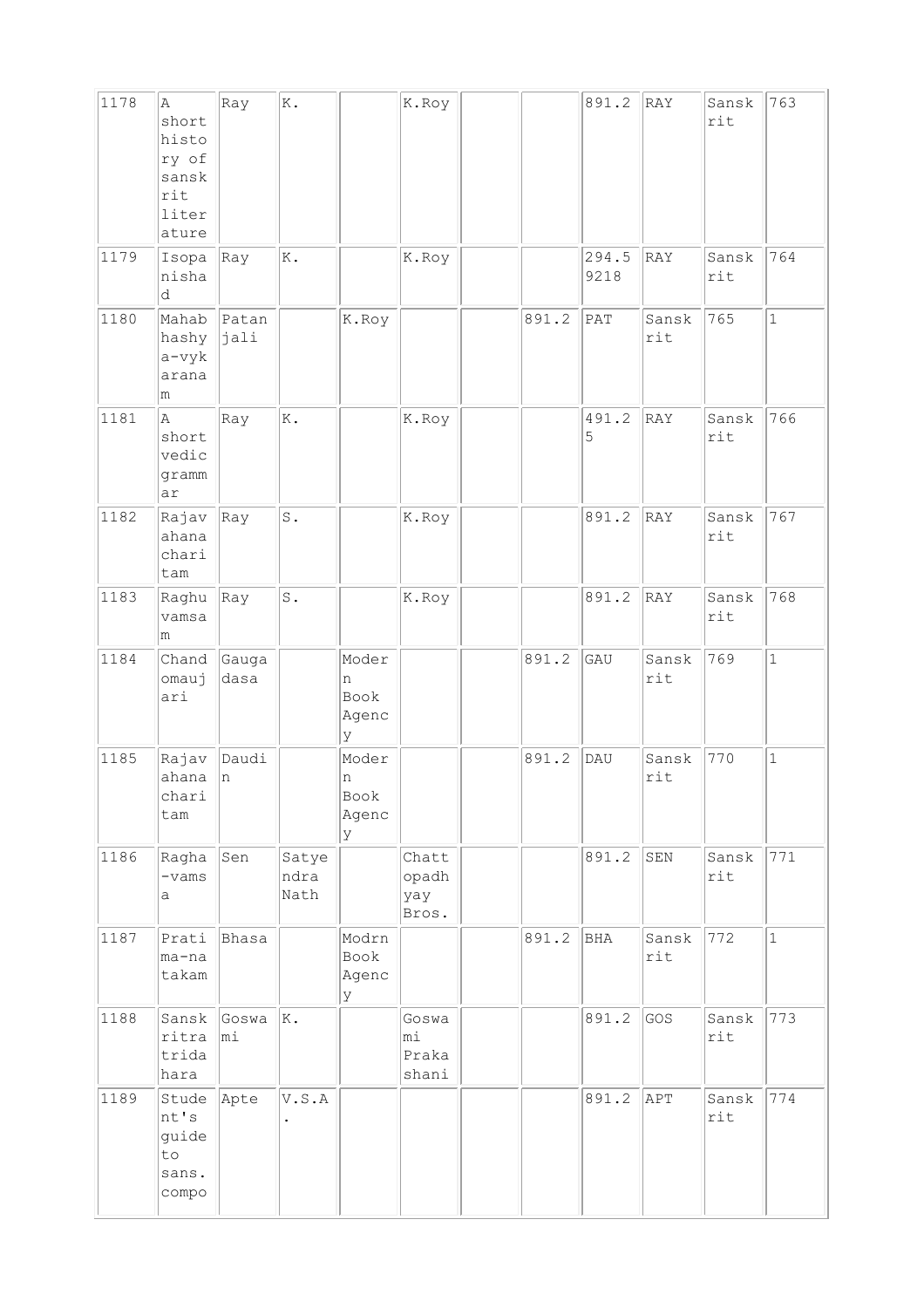|      | sitio<br>n                                                                     |                                         |                                |                                                                         |                                       |       |       |              |              |              |
|------|--------------------------------------------------------------------------------|-----------------------------------------|--------------------------------|-------------------------------------------------------------------------|---------------------------------------|-------|-------|--------------|--------------|--------------|
| 1190 | Dasak<br>umara<br>chari<br>tam                                                 | Bahis<br>lh.                            | Harid<br>asa.S<br>iddha<br>nta |                                                                         |                                       |       | 891.2 | <b>BAH</b>   | Sansk<br>rit | 775          |
| 1191 | Mrich<br>hakat<br>ikam                                                         | Bahis<br>h                              | Harid<br>asa.S<br>iddha<br>nta |                                                                         |                                       |       | 891.2 | <b>BAH</b>   | Sansk<br>rit | 776          |
| 1192 | Dasha<br>kumar<br>actir<br>itam                                                | Achar<br> yya                           | Naray<br>an.<br>Ram            |                                                                         |                                       |       | 891.2 | ACH          | Sansk<br>rit | 777          |
| 1193 | Sansk<br>rit<br>shabd<br>ashas<br>tra<br>mulka<br>tha                          | Shile<br>ndra<br>Nath<br>Sengu<br>pta   |                                | Firma<br>$\mathbb K$ . $\mathbb L$ . $\mathbb M$<br>ukhop<br>adhya<br>У |                                       | 891.2 | SEN   | Sansk<br>rit | 778          | $\mathbf{1}$ |
| 1194 | Compa<br>rativ<br>e<br>studi<br>es in<br>pali<br>and<br>sans.<br>alauk<br>aras | Chatt<br>erjee                          | Heram<br>ba.Na<br>th           |                                                                         | Sans.<br>Pusta<br>k.<br>Bhand<br>ar   |       | 891.2 | <b>CHA</b>   | Sansk<br>rit | 779          |
| 1195 | Kabya<br>Kautu<br>$c\,k$                                                       | Bishn<br>upada<br>Bhatt<br>achar<br>jee |                                | Progr<br>sive<br>Publi<br>shars                                         |                                       | 891.2 | BHA   | Sansk<br>rit | 780          | $\mathbf{1}$ |
| 1196 | Sakun<br>tala<br>$\left($<br>text<br>with<br>trans<br>latio<br> n)             | Kalid<br>asa                            |                                | Chowk<br>tabnb<br>a<br>Sans.<br>Seris                                   |                                       | 891.2 | KALI  | Sansk<br>rit | 781          | $\mathbf{1}$ |
| 1197 | Kumar<br>sambh<br>aba                                                          | Kalid<br>asa                            | New<br>Delhi                   | Sahit<br>ya<br>Acade<br>my                                              |                                       | 891.2 | KALI  | Sansk<br>rit | 782          | $\mathbf{1}$ |
| 1198 | Sahit<br>ya<br>Darpa<br>n                                                      | Sastr<br>i                              | Krish<br>na<br>Mohon           | Varan<br>asi                                                            | Chowk<br>habnb<br>а<br>Sans.<br>Seris |       | 891.2 | SAS          | Sansk<br>rit | 783          |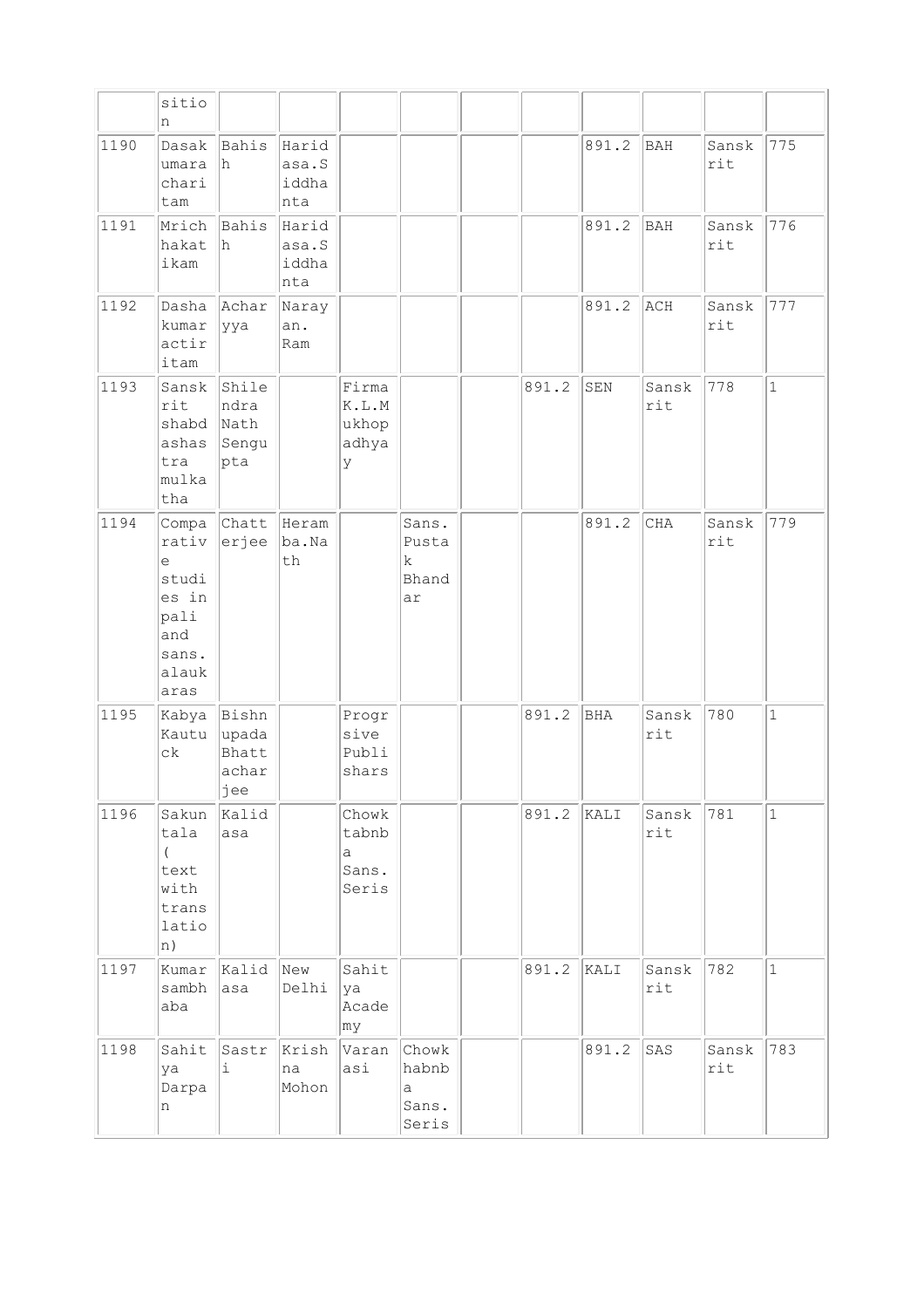| 1199 | A<br>hist.<br>of<br>India<br>n<br>liter<br>ature | Winte $ M$ .<br>rnitz                                         |                     | Calcu<br>tta                                      | Univ.<br>оf<br>Calcu<br>tta               |       | 891.2     | WIN          | Sansk<br>rit | 784          |
|------|--------------------------------------------------|---------------------------------------------------------------|---------------------|---------------------------------------------------|-------------------------------------------|-------|-----------|--------------|--------------|--------------|
| 1200 | A<br>hist.<br>of<br>India<br>n<br>liter<br>ature | Winte<br>rnitz                                                | M.                  | Calcu<br>tta                                      | Univ.<br>оf<br>Calcu<br>tta               |       | 891.2     | WIN          | Sansk<br>rit | 785          |
| 1201 | A<br>hist.<br>of<br>India<br>n<br>liter<br>ature | Winte<br>rnitz                                                | M.                  | Calcu<br>tta                                      | Univ.<br>оf<br>Calcu<br>tta               |       | 891.2     | WIN          | Sansk<br>rit | 786          |
| 1202 | Sansk<br>rit<br>sahit<br>aya<br>paric<br>haya    | ada<br>Dutta                                                  | Harip Rampu<br>rhut | Harip<br>ada<br>Dutta                             |                                           | 891.2 | $\rm DUT$ | Sansk<br>rit | 787          | $\mathbf{1}$ |
| 1203 | Hares<br>hacha<br>$\texttt{rit}$                 | Prabd<br>endra<br>Nath<br>Thaku<br>$\Upsilon$                 |                     | Ranja<br>n<br>Publi<br>shars                      |                                           | 891.2 | THA       | Sansk<br>rit | 788          | $\mathbf{1}$ |
| 1252 | Class<br>ical<br>sansk<br>rit<br>liter<br>ature  | Keith A. B.                                                   |                     | Calcu<br>tta                                      | Y. M.<br>C. A.<br>Publi<br>shing<br>House |       | 895       | KEI          | Sansk<br>rit | 837          |
| 1298 | Bharo<br>tiyo<br>sansk<br>ritir<br>bhitt<br>i    | Sri<br>Arobi<br>nda                                           | Pandi<br>chary      | Sri<br>Arobi<br>nda<br>Socie<br>ty                |                                           |       | 891.2     | Sansk<br>rit | 883          | $\mathbf{1}$ |
| 1451 | Sri<br>madga<br>bgita                            | Sri.<br>Madal<br>Dev<br>Bidya<br>bhush<br>an<br>Birac<br>hito |                     | Swara<br>swati<br>Gouri<br>yasan<br>Insti<br>tute |                                           | 891.2 | BIR       | Sansk<br>rit | 1036         | $\mathbf 1$  |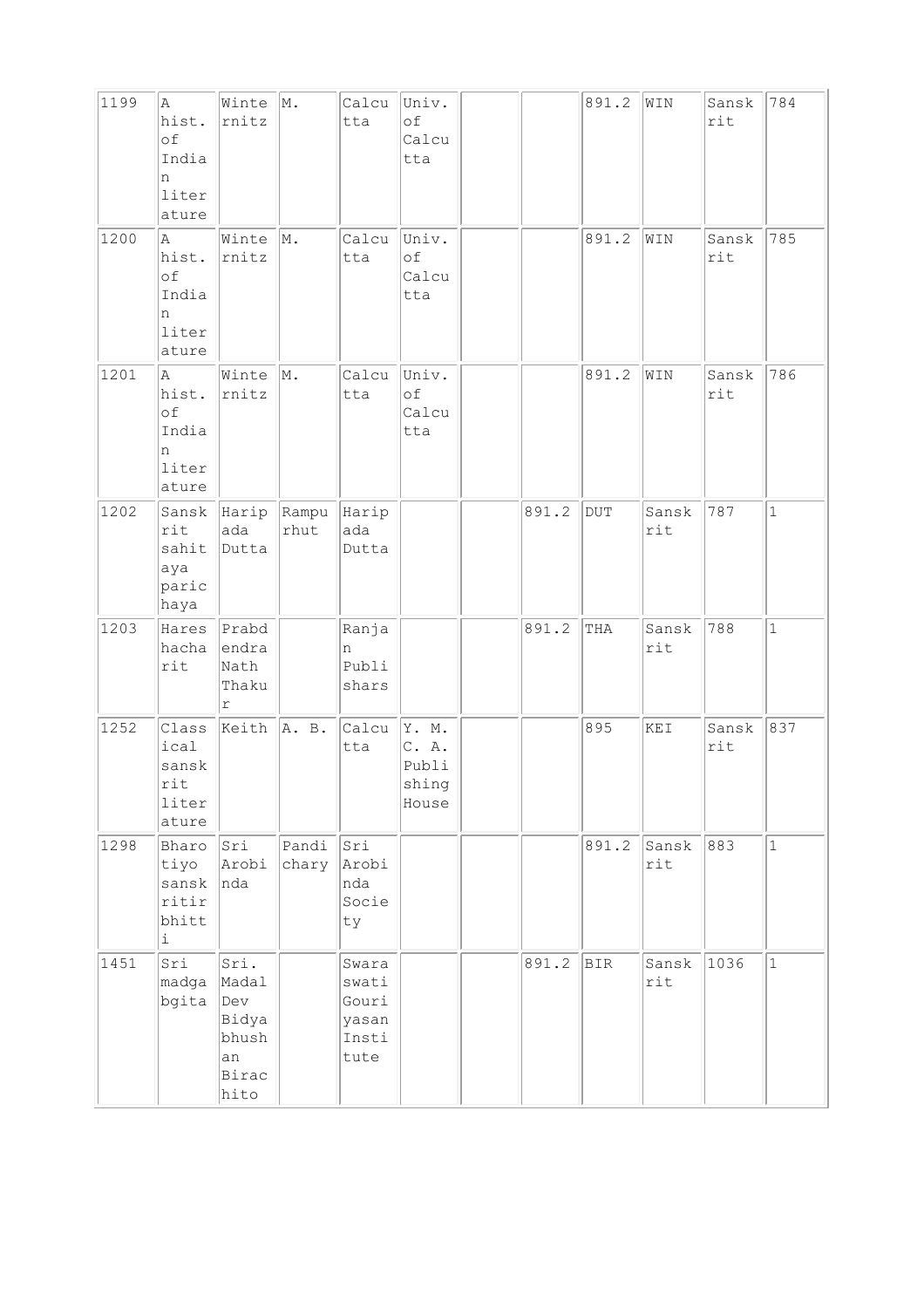| 1452 | Sri<br>madga<br>bgita                                                                                                        | Sri.<br>Madal<br>Dev<br>Bidya<br>bhush<br>an<br>Birac<br>hito  |                       | Swara<br>swati<br>Gouri<br>yasan<br>Insti<br>tute   |                                                     | 891.2 | <b>BIR</b> | Sansk<br>rit | 1037         | $\mathbf 1$  |
|------|------------------------------------------------------------------------------------------------------------------------------|----------------------------------------------------------------|-----------------------|-----------------------------------------------------|-----------------------------------------------------|-------|------------|--------------|--------------|--------------|
| 1453 | Sri<br>madga<br>bgita                                                                                                        | Sri.<br>Madal<br> Dev<br>Bidya<br>bhush<br>an<br>Birac<br>hito |                       | Swara<br>swati<br>Gouri<br>yasan<br>Insti<br>tute   |                                                     | 891.2 | <b>BIR</b> | Sansk<br>rit | 1038         | $\mathbf{1}$ |
| 1480 | Satit<br>yarat<br>nakos<br>ha :<br>(pura<br>netih<br>asa<br>sangr<br>aha)                                                    | $\mathbf{D}\mathbf{e}$                                         | S. K.                 | New<br>Delhi                                        | Sahit<br>ya<br>Acade<br> my                         |       | 891.2      | DE           | Sansk<br>rit | 1065         |
| 2268 | Dasak<br>umara<br>chari<br>tam<br>avant<br>isund<br>ari<br>parin<br>aya                                                      | Daudi<br>n                                                     |                       | Sansk<br>rit<br>Pusta<br>$\mathbf k$<br>Bhand<br>ar |                                                     | 891.2 | DAU        | Sansk<br>rit | 1853         | $\mathbf{1}$ |
| 2269 | Mahak<br>obi<br>banbh<br>atta<br>birac<br>hito<br>kadam<br>bari<br>(chan<br>drapi<br>dasya<br>mahas<br>watad<br>ashai<br> m) | Prabo<br>dh<br>Chand<br>ra<br>Lahir<br>i                       |                       | Sansk<br>rit<br>Pusta<br>$\mathbf k$<br>Bhand<br>ar |                                                     | 891.2 | LAH        | Sansk<br>rit | 1854         | $\mathbf 1$  |
| 2270 | Kirat<br>arjun<br>iyam                                                                                                       | Sen                                                            | Salye<br>ndra<br>Nath |                                                     | Sansk<br>rit<br>Pusta<br>$\mathbf k$<br>Bhand<br>ar |       | 891.2      | SEN          | Sansk<br>rit | 1855         |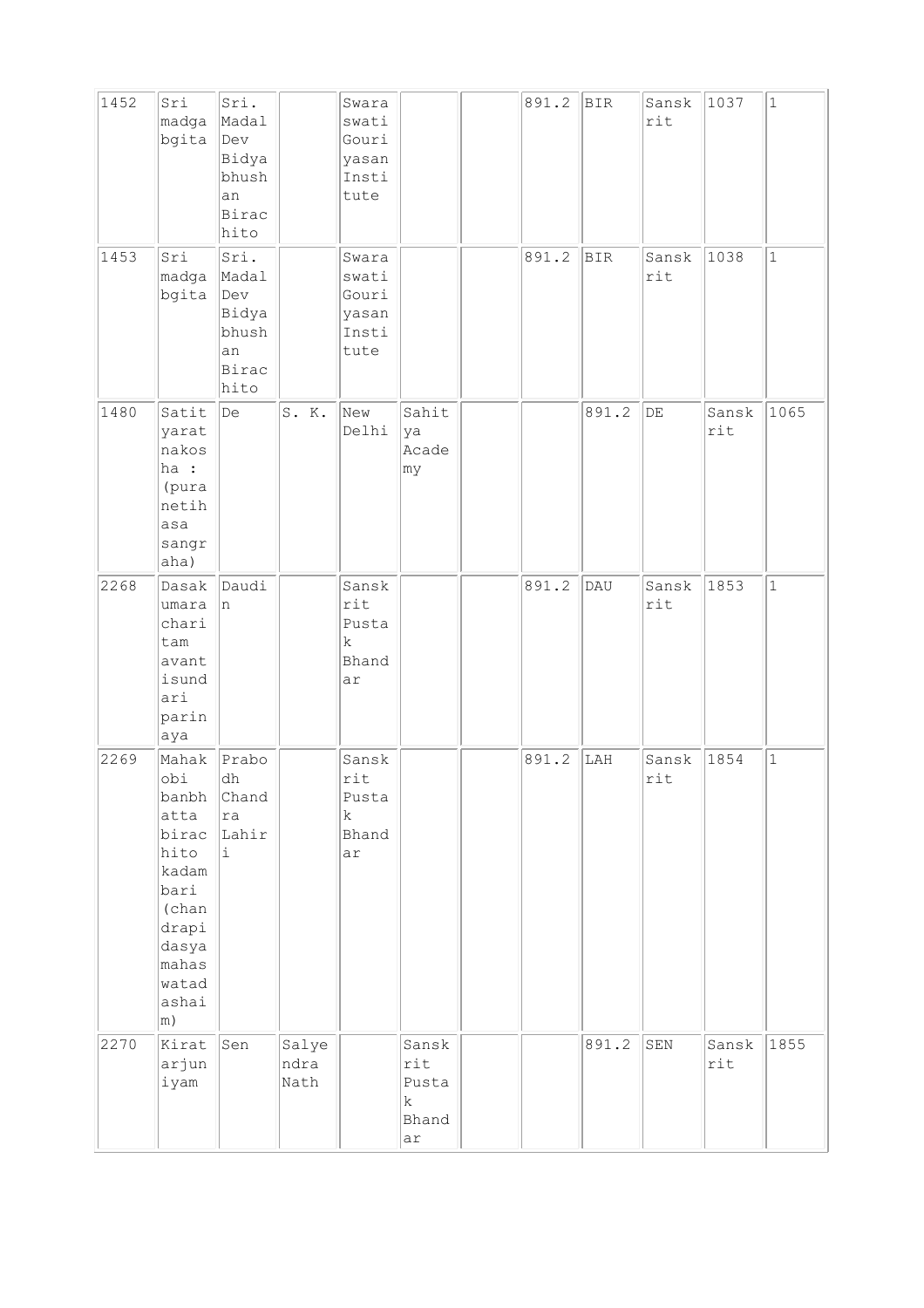| 2271 | Kirat<br>arjun<br>iyam                                                                                | Bhara<br>Vi                                     | Calcu<br>tta | Sansk<br>rit<br>Pusta<br>k<br>Bhand<br>ar           |                                               |                              | 891.2 | BHA        | Sansk<br>rit | 1856         | $1\,$        |
|------|-------------------------------------------------------------------------------------------------------|-------------------------------------------------|--------------|-----------------------------------------------------|-----------------------------------------------|------------------------------|-------|------------|--------------|--------------|--------------|
| 2272 | Abhij<br>nana-<br>sakun<br>talam                                                                      | Kalid<br>asa                                    | Calcu<br>tta | K.<br>Ray                                           |                                               |                              | 891.2 | KAL        | Sansk<br>rit | 1857         | $\mathbf{1}$ |
| 2273 | The<br>wonde<br>$\Gamma$<br>that<br>was<br>india                                                      | Basha<br>m.                                     | A. L.        | Calcu<br>tta                                        | Fonta<br>n<br>Books<br>with<br>Rupa<br>& Co.  |                              |       | 891.2      | <b>BAS</b>   | Sansk<br>rit | 1858         |
| 2274 | Upani<br>shadr<br>darsh<br>an                                                                         | Hiran Calcu<br>$ $ moy<br>Bandh<br>apadh<br>yay | tta          | Sahit<br>ya<br>sansa<br>d                           |                                               |                              | 891.2 | <b>BAN</b> | Sansk<br>rit | 1859         | $\mathbf 1$  |
| 2275 | The<br>india<br>n<br>drama                                                                            | Konow                                           | Sten         | Calcu<br>tta                                        | Gener<br>a1<br>Print<br>ers<br>Publi<br>shars |                              |       | 891.2      | KON          | Sansk<br>rit | 1860         |
| 2276 | Bedr<br>paric<br>hay                                                                                  | Jogir<br>aj<br>Basu                             | Calcu<br>tta | Sansk<br>rit<br>Pusta<br>k<br>Bhand<br>ar           |                                               |                              | 891.2 | BAS        | Sansk<br>rit | 1861         | $\mathbf{1}$ |
| 2277 | Bhara<br>tna<br>kobi<br>kalid<br>as                                                                   | Probo<br>dh<br>Chand<br>ra<br>Sen               | Calcu<br>tta | Sansk<br>rit<br>Pusta<br>$\mathbf k$<br>Bhand<br>ar |                                               |                              | 891.2 | SEN        | Sansk<br>rit | 1862         | $\mathbf{1}$ |
| 2278 | The<br>sansk<br>rit<br>drama<br>in<br>its<br>origi<br>n<br>devel<br>opmen<br>t<br>theor<br>У<br>& amp | pract<br>ice                                    | Keith        | A.<br>Berri<br>edale                                |                                               | Oxfor<br>d<br>Univ.<br>Press |       |            | 891.2        | KEI          | Sansk<br>rit |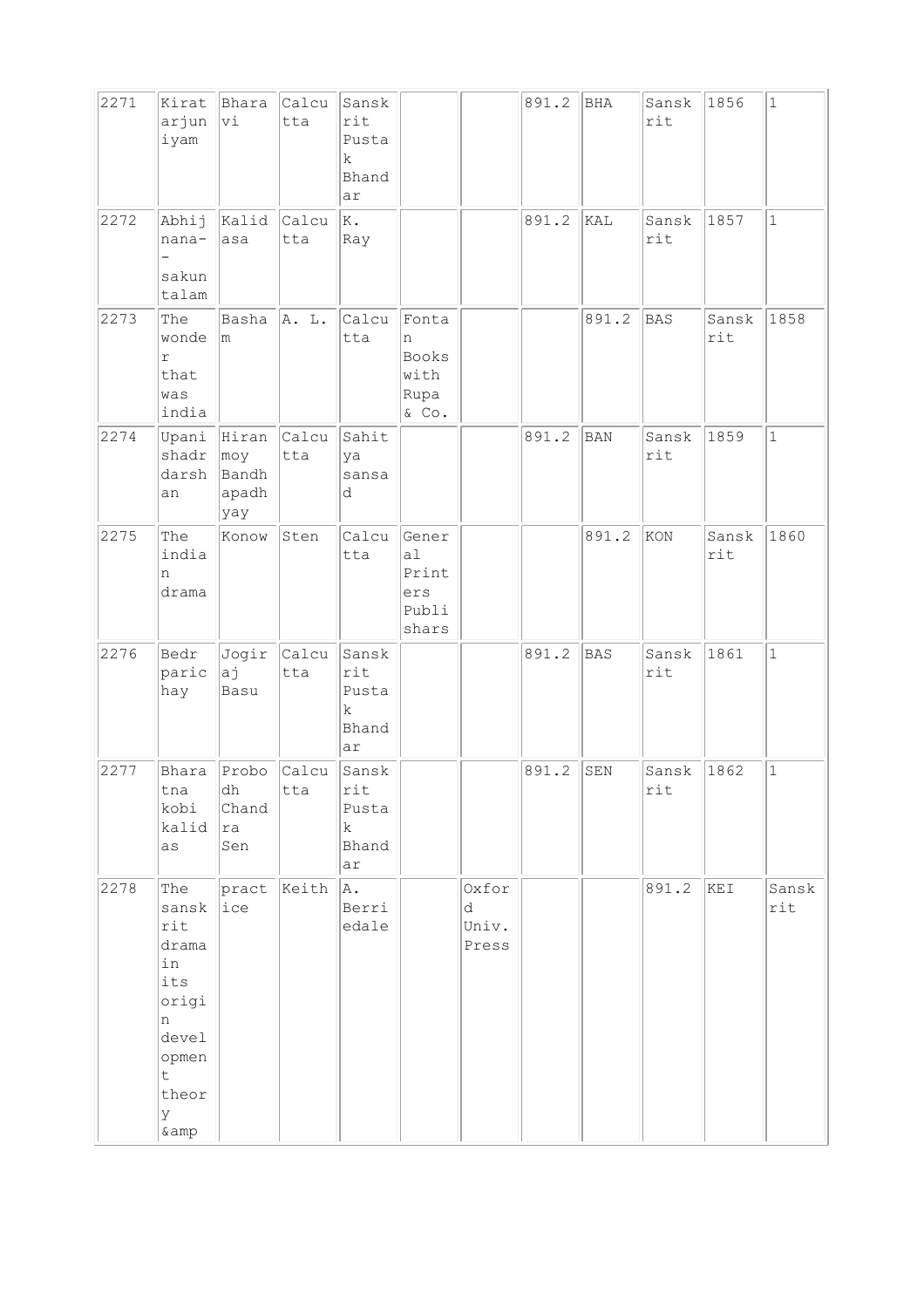| 2279 | Sansk<br>rit<br>sahit<br>yar<br>ithas<br>shrab<br>okaby<br>a o<br>drish<br>akaby<br>а | Sures<br>h<br>Chand<br> ra<br>Bandh<br>apadh<br> yay |                               | The<br>Dhaka<br>Stude<br>nt<br>Libra<br>rу           |                                           | 891.2 | BAN        | Sansk<br>rit | 1864         | $\mathbf{1}$ |
|------|---------------------------------------------------------------------------------------|------------------------------------------------------|-------------------------------|------------------------------------------------------|-------------------------------------------|-------|------------|--------------|--------------|--------------|
| 2280 | Panca<br>ratra<br>m                                                                   | Bhasa                                                |                               | Goswa<br>mi<br>Praka<br>sani                         |                                           | 891.2 | BHA        | Sansk<br>rit | 1865         | $\mathbf 1$  |
| 2281 | bari                                                                                  | atta                                                 | Kadam Banvh Calcu Rupa<br>tta | $\&$ Co.                                             |                                           | 891.2 | <b>BAN</b> | Sansk<br>rit | 1866         | $\mathbf{1}$ |
| 2282 | On<br>the<br>vedas                                                                    | Whitn<br>ey                                          | Willi<br>lam<br>Durig<br>ht   | Calcu<br>tta                                         | Sansk<br>rit<br>Pusta<br>k.<br>Vande<br>r |       | 891.2      | WHI          | Sansk<br>rit | 1867         |
| 2283 | Life<br>and<br>socie<br>ty in<br>the<br>vedic<br>ahe                                  | Mitra                                                | $P$ riti                      | Calcu<br>tta                                         | Sansk<br>rit<br>Pusta<br>k<br>Vande<br>r  |       | 891.2      | MIT          | Sansk<br>rit | 1868         |
| 2284 | rito<br>shast<br>rar<br>$ \text{\it ithas}\ $                                         | Sansk Gouri Calcu<br>Nath<br>Sastr<br>i              | tta                           | Swast<br>ha<br>Libra<br>rу                           |                                           | 891.2 | SAS        | Sansk<br>rit | 1869         | $\mathbf 1$  |
| 2285 | kalid<br>asr<br>grant<br>habal<br>i                                                   | Kalid<br>as                                          |                               | Basum<br>ati<br>Sahit<br>ya<br>Mandi<br>$\mathtt{r}$ |                                           | 891.2 | KAL        | Sansk<br>rit | 1870         | $\mathbf{1}$ |
| 2286 | The<br>pract<br>ical<br>sansk<br>rit<br>engli<br>sh<br>dicti<br>onery                 | Apte                                                 | Vaman<br>Shivr<br>am          | Delhi Motil                                          | al<br>Benar<br>sidas                      |       | 891.2      | APT          | Sansk<br>rit | 1871         |
| 2326 | Srira<br>dhata<br>twa o<br>srich<br>aitan<br>ya                                       | dan<br>Chakr<br>abort<br>lγ                          | Janar Calcu Unive<br>tta      | rsity<br>оf<br>Calcu<br>tta                          |                                           | 891.2 | CHA        | Sansk<br>rit | 1911         | $\mathbf{1}$ |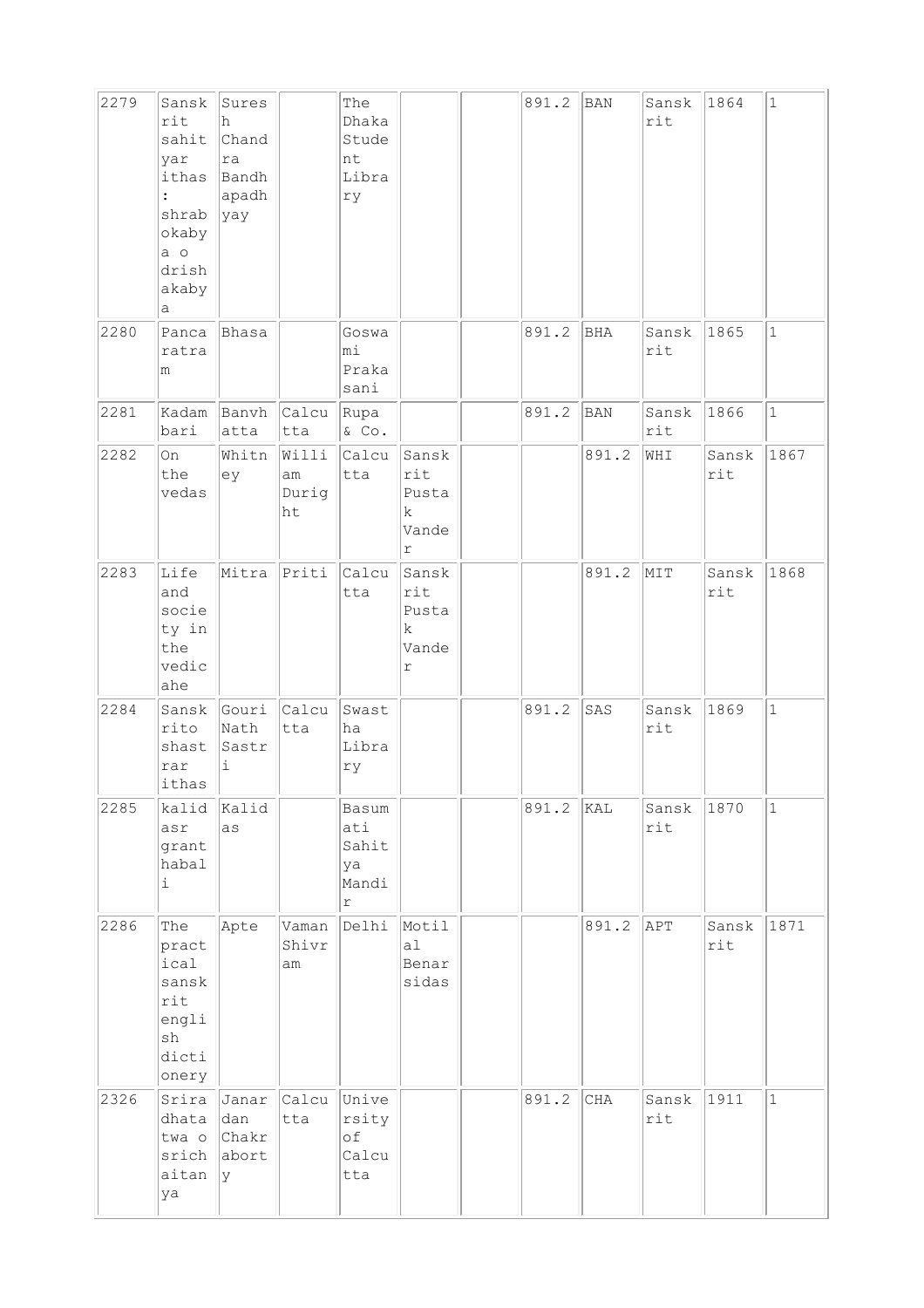|      | sansk<br>riti<br>(kama<br>1a<br>baktr<br>itama<br>la)          |                                                                                                    |                                   |                                            |                                                      |                                            |       |             |              |                       |                         |
|------|----------------------------------------------------------------|----------------------------------------------------------------------------------------------------|-----------------------------------|--------------------------------------------|------------------------------------------------------|--------------------------------------------|-------|-------------|--------------|-----------------------|-------------------------|
| 2452 | rit<br>alank<br>ar<br>shasy<br>tro<br>dosh<br>twatt<br>а       | Sansk Anima<br>Saha                                                                                | Calcu<br>tta                      | Sansk<br>rit<br>Colle<br>ge                |                                                      |                                            | 891.2 | SAH         | Sansk<br>rit | 2037                  | $\mathbf{1}$            |
| 2646 | anam-<br>m<br>sahay<br>ika                                     | Abhig Ranaj<br>$ $ it<br>$shaku$ Kumar<br>ntala Bandh<br>opadh<br> yay                             | Calcu<br>tta                      | Sansk<br>rita<br>Pusta<br>k<br>Bhand<br>ar |                                                      |                                            | 891.2 | BAN         | Sansk<br>rit | 2231                  | $\mathbf{1}$            |
| 2647 | Kabib<br>arasu<br>bakpu<br>krita<br>basab<br>dutta             | $\ Gurus\ $ Calcu $\ $<br>ankar<br>Mukho<br>padhy<br> ay <br>$ $ (ed.)                             | tta                               | Sansk<br>rita<br>Pusta<br>k<br>Bhand<br>ar |                                                      |                                            | 891.2 | MUK         | Sansk<br>rit | 2232                  | $\mathbf{1}$            |
| 2648 | Avant<br>isund<br>ari<br>parin<br>aya                          | Sen                                                                                                | Satye<br>ndran<br>ath<br>(ed.)    | Calcu<br>tta                               | Sansk<br>rita<br>Pusta<br>$\mathbf k$<br>Bhand<br>ar |                                            |       | 891.2       | SEN          | Sansk<br>rit          | 2233                    |
| 2649 | nisad   mi                                                     | Isopa Goswa Sitan Calcu                                                                            | ath<br>(ed.)                      | tta                                        | Sansk<br>rita<br>Pusta<br>k<br>Bhand<br>ar           |                                            |       | $891.2$ GOS |              | Sansk $\ 2234$<br>rit |                         |
| 2650 | Kirat<br>arjun<br>iyam<br>canto<br>$\mathbbm{I}$ $\mathbbm{I}$ | Roy                                                                                                | Kumnu<br>d<br>Ranja<br>n<br>(ed.) | Calcu<br>tta                               | Sansk<br>rita<br>Pusta<br>k<br>Bhand<br>ar           |                                            |       | 891.2       | ROY          | Sansk<br>rit          | 2235                    |
| 2651 | Kirat<br>arjun<br>iyam                                         | $ $ with<br>malli<br>natha<br>$^\prime$ s<br>comme<br>ntary<br>canto<br>$\mathbbm{I}\,\mathbbm{I}$ | Sen                               | Satye<br>ndran<br>ath                      | Calcu<br>tta                                         | Sansk<br>rita<br>Pusta<br>k<br>Bhand<br>ar |       |             | 891.2        | SEN                   | Sansk<br>$\texttt{rit}$ |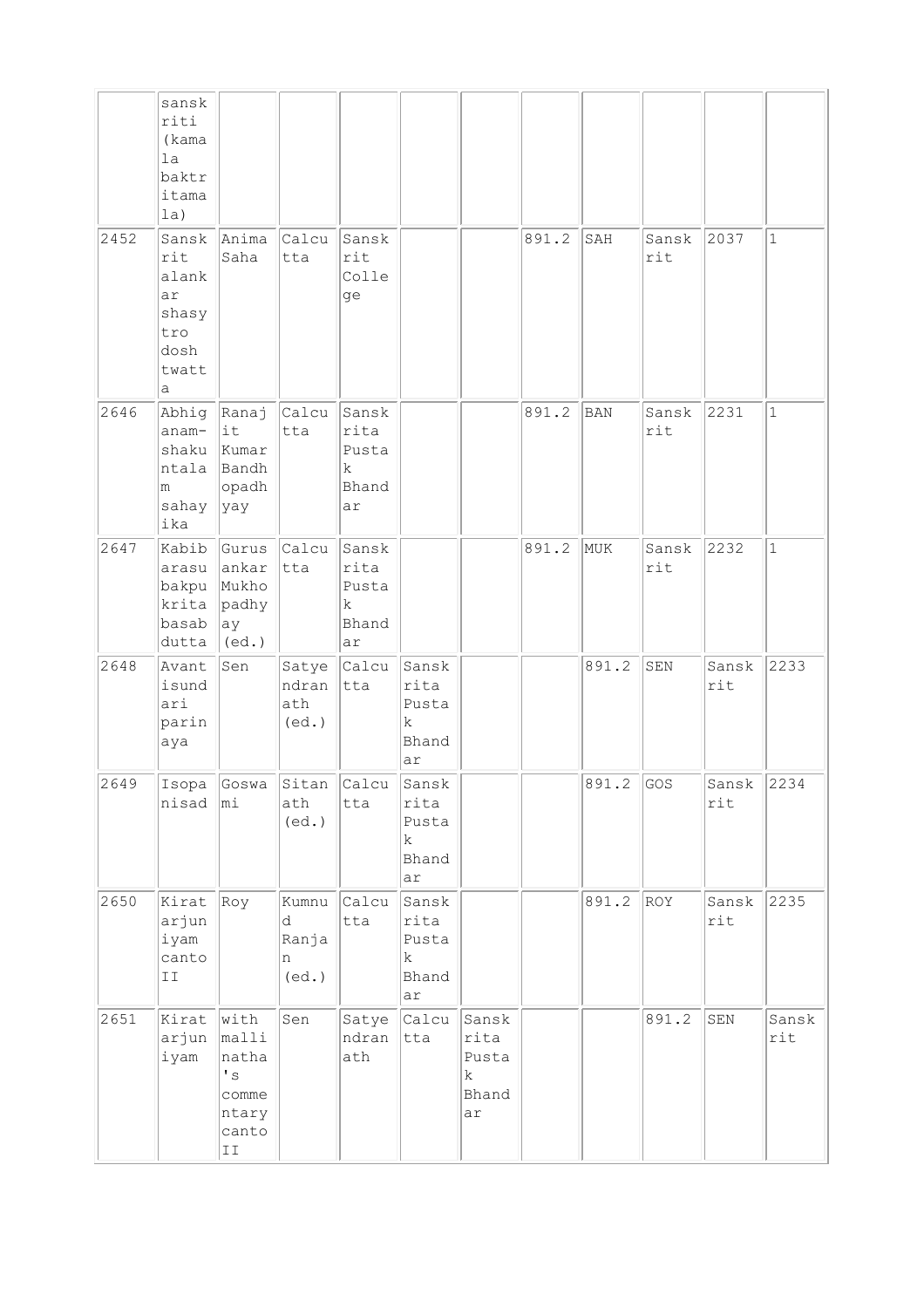| 2652 | Highe<br>r<br>sans.<br>gram<br>& amp                                               | comp.                                       | Lahir  <br>i   | Calcu<br>tta                                          | The<br>Dhaka<br>Stude<br>nts<br>Libra<br>ry |       | 891.2 | LAH          | Sansk<br>rit | 2237         |
|------|------------------------------------------------------------------------------------|---------------------------------------------|----------------|-------------------------------------------------------|---------------------------------------------|-------|-------|--------------|--------------|--------------|
| 2653 | Panca<br>ratra<br>m of<br>bhasa                                                    | Kanji<br>lal                                | Dilee<br>p Kr. | Calcu<br>tta                                          | Moder<br>n<br>Book<br>Agenc<br>У            |       | 891.2 | KAN          | Sansk<br>rit | 2238         |
| 2654 | Upani<br>shad-<br>katha                                                            | Prabo<br>dh<br>Chand<br>ra<br>Choud<br>hury | Calcu<br>tta   | Sansk<br>rita<br>Pusta<br>k<br>Bhand<br>ar            |                                             | 891.2 | CHO   | Sansk<br>rit | 2239         | $\mathbf{1}$ |
| 2655 | Abhig<br>an-sh<br>akunt<br>al                                                      | Amuly Calcu<br>la.<br>Chand<br>ra<br>Sen    | tta            | Sansk<br>rita<br>Pusta<br>k<br>Bhand<br>ar            |                                             | 891.2 | SEN   | Sansk<br>rit | 2240         | $\mathbf{1}$ |
| 2656 | Banbh<br>atta-<br>kadam<br>bari                                                    | Prabo<br>dh<br>Nath<br>Tagor<br>e           | Calcu<br>tta   | Jhump<br>$a \&$<br>$\mathbb{C}\circ$ .                |                                             | 891.2 | TAG   | Sansk<br>rit | 2241         | $\mathbf{1}$ |
| 2657 | Shaku<br>ntala<br>r<br>Natyo<br>kala                                               | Daben<br>dra<br>Nath<br>Basu                | Calcu<br>tta   | Sarsw<br>ata<br>Libra<br>ry                           |                                             | 891.2 | BAS   | Sansk<br>rit | 2242         | $\mathbf{1}$ |
| 2658 | Sansk<br>rita<br>sahit<br>yer<br>itihu<br>S<br>(vedi<br>$C$ 0<br>louki<br>k)       | Janha<br>bi<br>Baran<br>Bhowm<br>ik         | Calcu<br>tta   | Sansk<br>rita<br>Pusta<br>k<br>Bhand<br>ar            |                                             | 891.2 | BHO   | Sansk<br>rit | 2243         | $\mathbf{1}$ |
| 2659 | Kalid<br>aser<br>nabam<br>ulyay<br>an<br>(kali<br>daser<br>kal-k<br>abyo-<br>natak | Kamal<br>Kumar<br>Sanya<br> 1               | Calcu<br>tta   | Sansk<br>rita<br>Pusta<br>$\mathbf{k}$<br>Bhand<br>ar |                                             | 891.2 | SAN   | Sansk<br>rit | 2244         | $\mathbf{1}$ |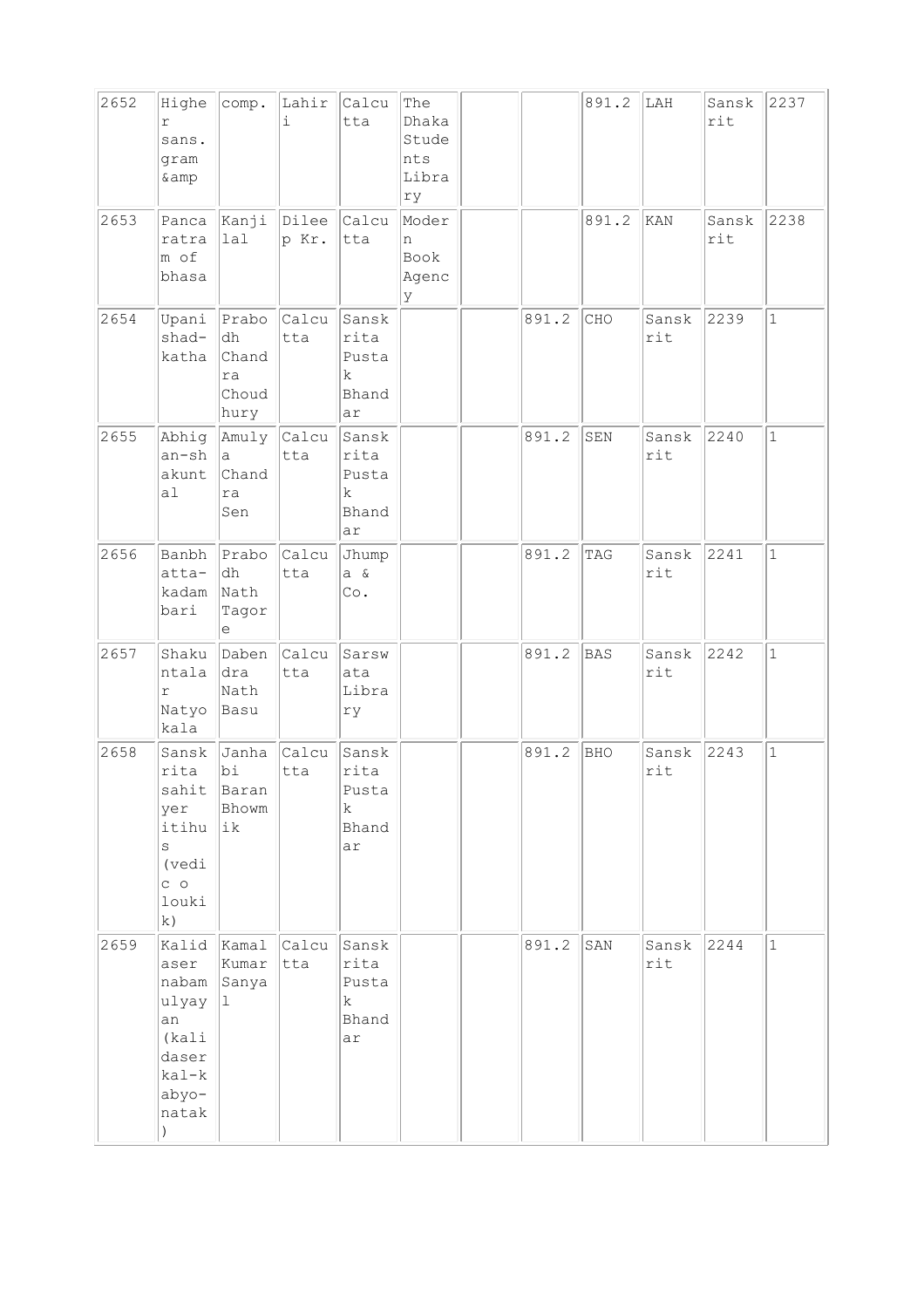| 2660 | Beder<br>paric<br>hoy                                    | aj<br>Basu                                            | Jogir Calcu<br>tta   | Firma<br>K. L.<br>Mukho<br>padhy<br>ay     |                             | 891.2 | <b>BAS</b> | Sansk<br>rit | 2245         | $\mathbf{1}$ |
|------|----------------------------------------------------------|-------------------------------------------------------|----------------------|--------------------------------------------|-----------------------------|-------|------------|--------------|--------------|--------------|
| 2661 | Isopa<br>nisha<br>d<br>$(Ish-$<br>Pen-K<br>ath)          | Durga Calcu<br>Chara<br>n<br>Sankh<br> ya             | tta                  | Sansk<br>rita<br>Pusta<br>k<br>Bhand<br>ar |                             | 891.2 | SAN        | Sansk<br>rit | 2246         | $\mathbf 1$  |
| 2662 | Chand<br>rapir<br>asya<br>mahas<br>hwata<br>darsa<br>nam | Goswa<br>$ m_1$                                       | Krish<br>na<br>Gopal | Calcu<br>tta                               | Goswa<br>mi<br>Praka<br>smi |       | 891.2      | GOS          | Sansk<br>rit | 2247         |
| 2663 | Mahab<br>harat<br>er<br>katha                            | Budha<br>deb<br>Basu                                  | Calcu<br>tta         | M.C.<br>Sarka<br>r                         |                             | 891.2 | BAS        | Sansk<br>rit | 2248         | $\mathbf{1}$ |
| 2664 | rita<br>natok<br>er<br>galpo                             | Sansk Amita Calcu<br>Chakr<br>abort<br>У              | tta                  | Sahit<br>ya<br>Sansa<br>d                  |                             | 891.2 | CHA        | Sansk<br>rit | 2249         | $\mathbf{1}$ |
| 2665 | Sansk<br>rita<br>natok<br>er<br>galpo                    | Amita Calcu<br>Chakr<br>abort<br>У                    | tta                  | Sahit<br>ya<br>Sansa<br>d                  |                             | 891.2 | CHA        | Sansk<br>rit | 2250         | $\mathbf{1}$ |
| 2666 | Sansk<br>rita<br>natok<br>er<br>galpo                    | Amita Calcu<br>Chakr<br>abort<br>lУ                   | tta                  | Sahit<br>ya<br>Sansa<br>d                  |                             | 891.2 | <b>CHA</b> | Sansk<br>rit | 2251         | $\mathbf{1}$ |
| 2667 | Upani<br>sader<br>katha                                  | Satin Calcu<br> dra<br>Mohan<br>Chatt<br>opadh<br>yay | tta                  | Sahit<br>ya<br>Sansa<br>d                  |                             | 891.2 | CHA        | Sansk<br>rit | 2252         | $\vert$ 1    |
| 3110 | Sansk<br>rit<br>sahit<br>yo<br>itiha<br>S                | Nath<br>Shast<br>ri                                   | Gouri Calcu<br>tta   | Sarsw<br>ata<br>Libra<br>rу                |                             | 891.2 | SHA        | Sansk<br>rit | 2695         | $\mathbf 1$  |
| 3111 | Sansk<br>rit<br>sahit<br>yo<br>itiha<br>$\rm S$          | Gouri<br>Nath<br>Shast<br>ri                          | Calcu<br>tta         | Sarsw<br>ata<br>Libra<br>ry                |                             | 891.2 | SHA        | Sansk<br>rit | 2696         | $\mathbf{1}$ |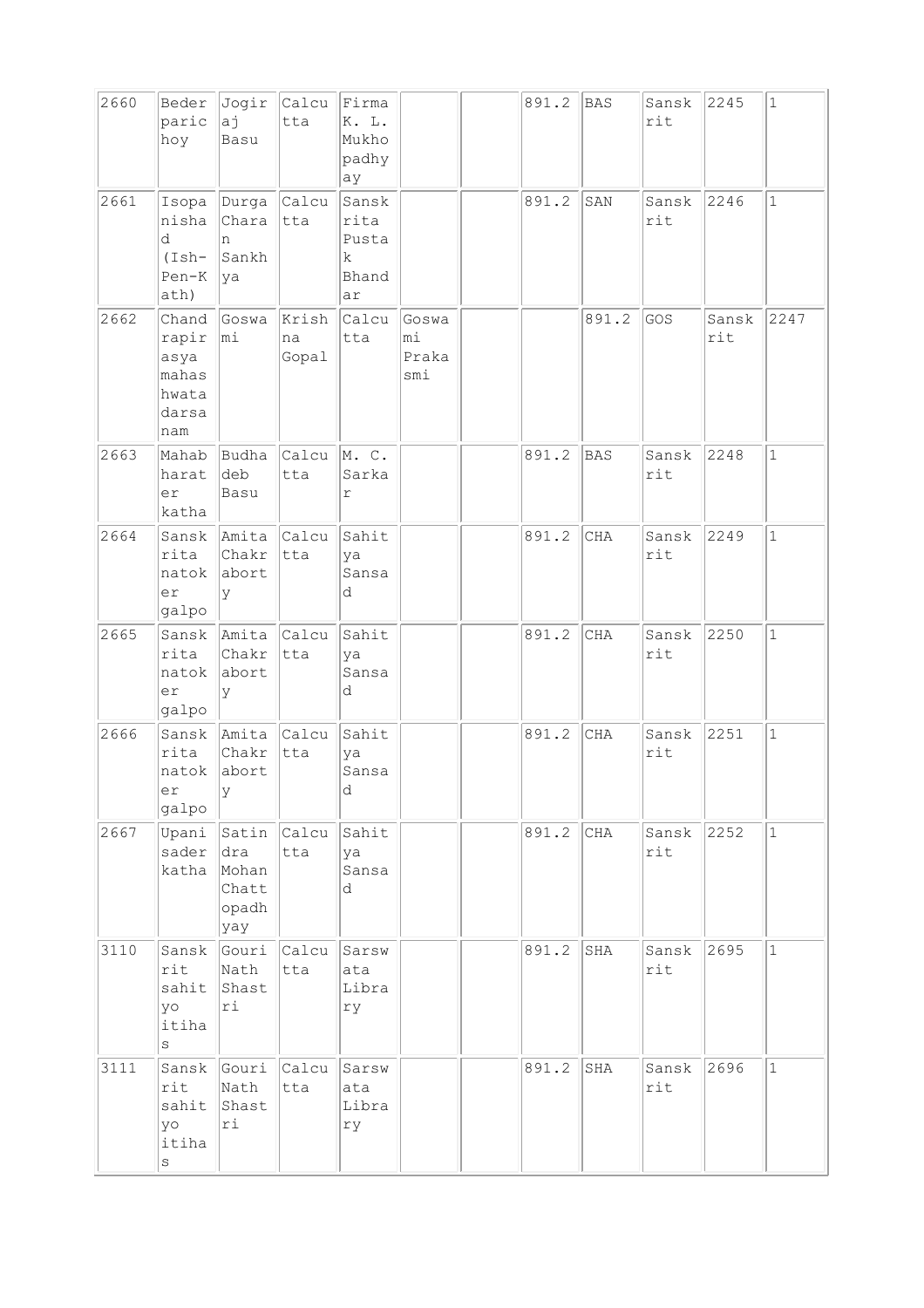| 3112 | Sansk<br>rit<br>sahit<br>yo<br>itiha<br>S           | Gouri<br>Nath<br>Shast<br>ri | Calcu<br>tta          | Sarsw<br>ata<br>Libra<br>ry |                                           | 891.2 | $_{\rm SHA}$ | Sansk<br>rit | 2697         | $1\,$        |
|------|-----------------------------------------------------|------------------------------|-----------------------|-----------------------------|-------------------------------------------|-------|--------------|--------------|--------------|--------------|
| 3113 | Upani<br>shad                                       | Atul<br>Chand<br>ra<br>Sen   | Calcu<br>tta          | Haraf<br>Praka<br>shani     |                                           | 891.2 | SEN          | Sansk<br>rit | 2698         | $\mathbf{1}$ |
| 3114 | Kalid<br>asa :<br>abhij<br>nana<br>sakun<br>talam   | Bose                         | Ramen<br>dra<br>Mohan | Calcu<br>tta                | Moder<br>n<br>Book<br>Agenc<br>У          |       | 891.2        | BOS          | Sansk<br>rit | 2699         |
| 3115 | Manus<br>amlin<br>ta :<br>chapt<br>er<br>VII        | Sastr<br>i.                  | Ashok<br>Nath         | Calcu<br>tta                | Moder<br>n<br>Book<br>Agenc<br>У          |       | 891.2        | SAS          | Sansk<br>rit | 2700         |
| 3116 | Manus<br>amlin<br>ta :<br>chapt<br>er<br><b>IIV</b> | Sastr<br>i.                  | Ashok<br>Nath         | Calcu<br>tta                | Moder<br>n<br>Book<br>Agenc<br>У          |       | 891.2        | SAS          | Sansk<br>rit | 2701         |
| 3117 | Manus<br>amlin<br>ta :<br>chapt<br>er<br>VII        | Sastr<br>i                   | Ashok<br>Nath         | Calcu<br>tta                | Moder<br>n<br>Book<br>Agenc<br>У          |       | 891.2        | SAS          | Sansk<br>rit | 2702         |
| 3118 | Isopa<br>nisad                                      | Goswa<br>∣mi                 | Sitan<br>ath          | Calcu<br>tta                | Sansk<br>rit<br>Pusta<br>k<br>Bhand<br>ar |       | 891.2        | GOS          | Sansk<br>rit | 2703         |
| 3119 | Isopa<br>nisad                                      | Goswa<br>mi                  | Sitan<br>ath          | Calcu<br>tta                | Sansk<br>rit<br>Pusta<br>k<br>Bhand<br>ar |       | 891.2        | GOS          | Sansk<br>rit | 2704         |
| 3120 | Isopa<br>nisad                                      | Goswa<br>mi                  | Sitan<br>ath          | Calcu<br>tta                | Sansk<br>rit<br>Pusta<br>k<br>Bhand<br>ar |       | 891.2        | GOS          | Sansk<br>rit | 2705         |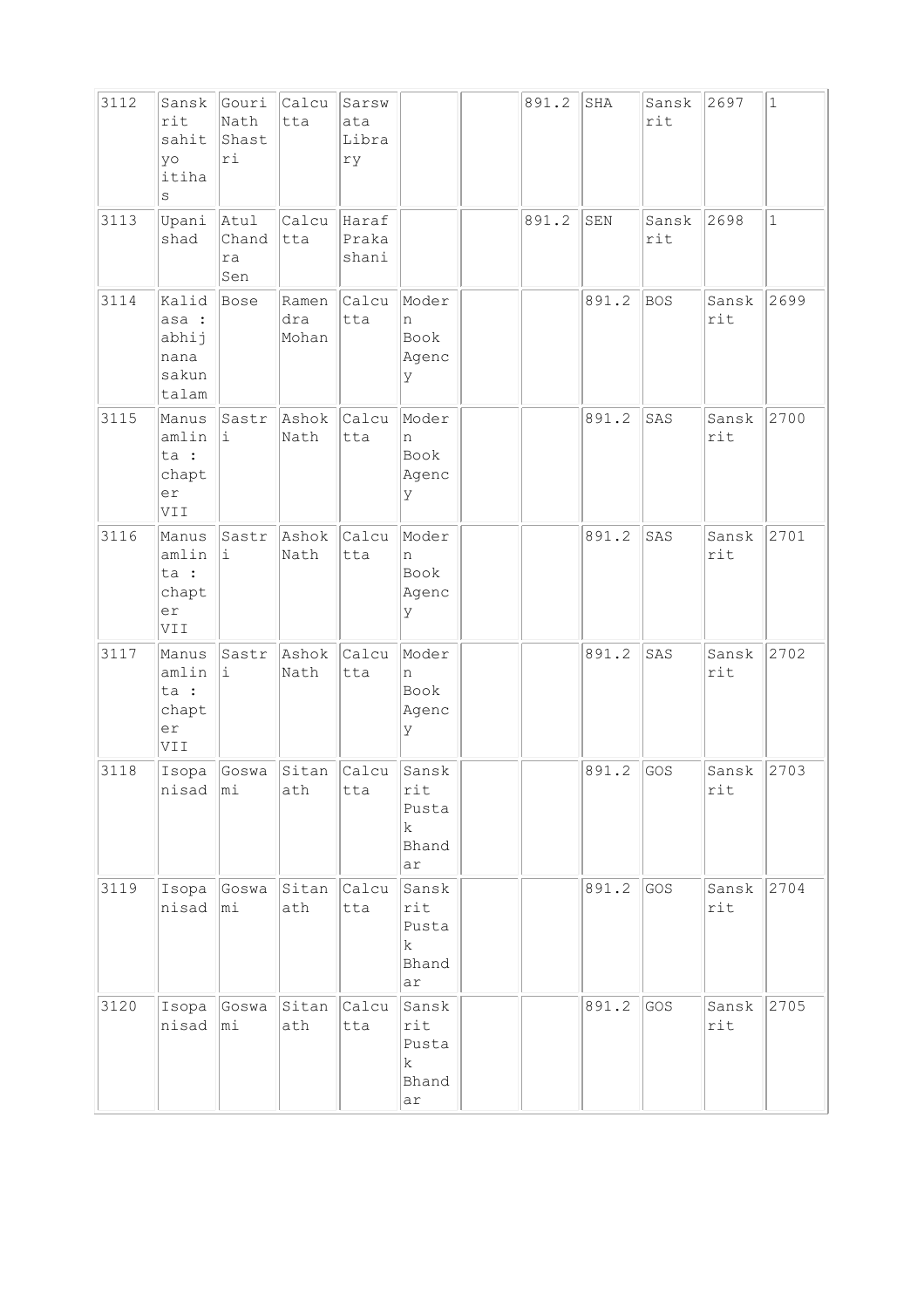| 3242 | Kadam<br>bari<br>(shuk<br>na<br>sopad<br>esh)                                     | Nirad<br>Baran<br>Bhatt<br>achar<br> ya<br>$ $ (ed.)     | Calcu<br>tta             | Sansk<br>rita<br>Pusta<br>k.<br>Bhand<br>ar |                                              | 891.2 | BHA        | Sansk<br>rit | 2827         | $\mathbf 1$  |
|------|-----------------------------------------------------------------------------------|----------------------------------------------------------|--------------------------|---------------------------------------------|----------------------------------------------|-------|------------|--------------|--------------|--------------|
| 3243 | Isopa<br>nisha<br>d                                                               | Sitan Calcu<br>ath<br>Goswa<br>mi<br>(ed.)               | tta                      | Sansk<br>rita<br>Pusta<br>k<br>Bhand<br>ar  |                                              | 891.2 | GOS        | Sansk<br>rit | 2828         | $\mathbf{1}$ |
| 3244 | Katha<br>sarit<br>sagar                                                           | Somde<br>$\overline{\mathrm{v}}$<br>Bhatt<br>achar<br>ya | $ $ Calcu $ $<br>tta     | Acade<br>$ {\tt mic} $<br>Publi<br>shers    |                                              | 891.2 | <b>BHA</b> | Sansk<br>rit | 2829         | $\mathbf{1}$ |
| 3245 | Katha<br>sarit<br>sagar                                                           | v <br>Bhatt<br>achar<br>ya                               | Somde Calcu Acade<br>tta | mic<br>Publi<br>shers                       |                                              | 891.2 | <b>BHA</b> | Sansk<br>rit | 2830         | $\mathbf{1}$ |
| 3246 | Katha<br>sarit<br>sagar                                                           | Somde<br>$ _{\rm V} $<br>Bhatt<br>achar<br>ya            | Calcu Acade<br>tta       | $ $ mic<br>Publi<br>shers                   |                                              | 891.2 | BHA        | Sansk<br>rit | 2831         | $\mathbf{1}$ |
| 3247 | Some<br>probl<br>ems<br>of<br>india<br>n<br>liter<br>ature                        | Winte<br>rniz                                            | $\mathbb{M}$             | Calcu<br>tta                                | Bhara<br>tiya<br>Book<br>Corp.               |       | 891.2      | WIN          | Sansk<br>rit | 2832         |
| 3248 | Epic<br>mytho<br>logy                                                             | Hopki<br>ns                                              | ΙE.<br>Washb<br>urn      | Delhi                                       | Indol<br>ogica<br>ı<br>Book<br>House         |       | 891.2      | HOP          | Sansk<br>rit | 2833         |
| 3249 | Ancie<br>nt<br>india<br>n<br>liter<br>ary<br>and<br>cultu<br>ral<br>tradi<br>tion | Chatt<br>erjee                                           | Asim<br>Kumar            | Calcu<br>tta                                | Punth<br>$\dot{\mathbbm{1}}$<br>Pusta<br>k   |       | 891.2      | CHA          | Sansk<br>rit | 2834         |
| 3250 | Kalid<br>asa :<br>an<br>estim<br>ate<br>of                                        | Hille Alfre<br>brand<br>t.                               | d                        | Calcu<br>tta                                | The<br>World<br>Press<br>Priva<br>te<br>Ltd. |       | 891.2      | HIL          | Sansk<br>rit | 2835         |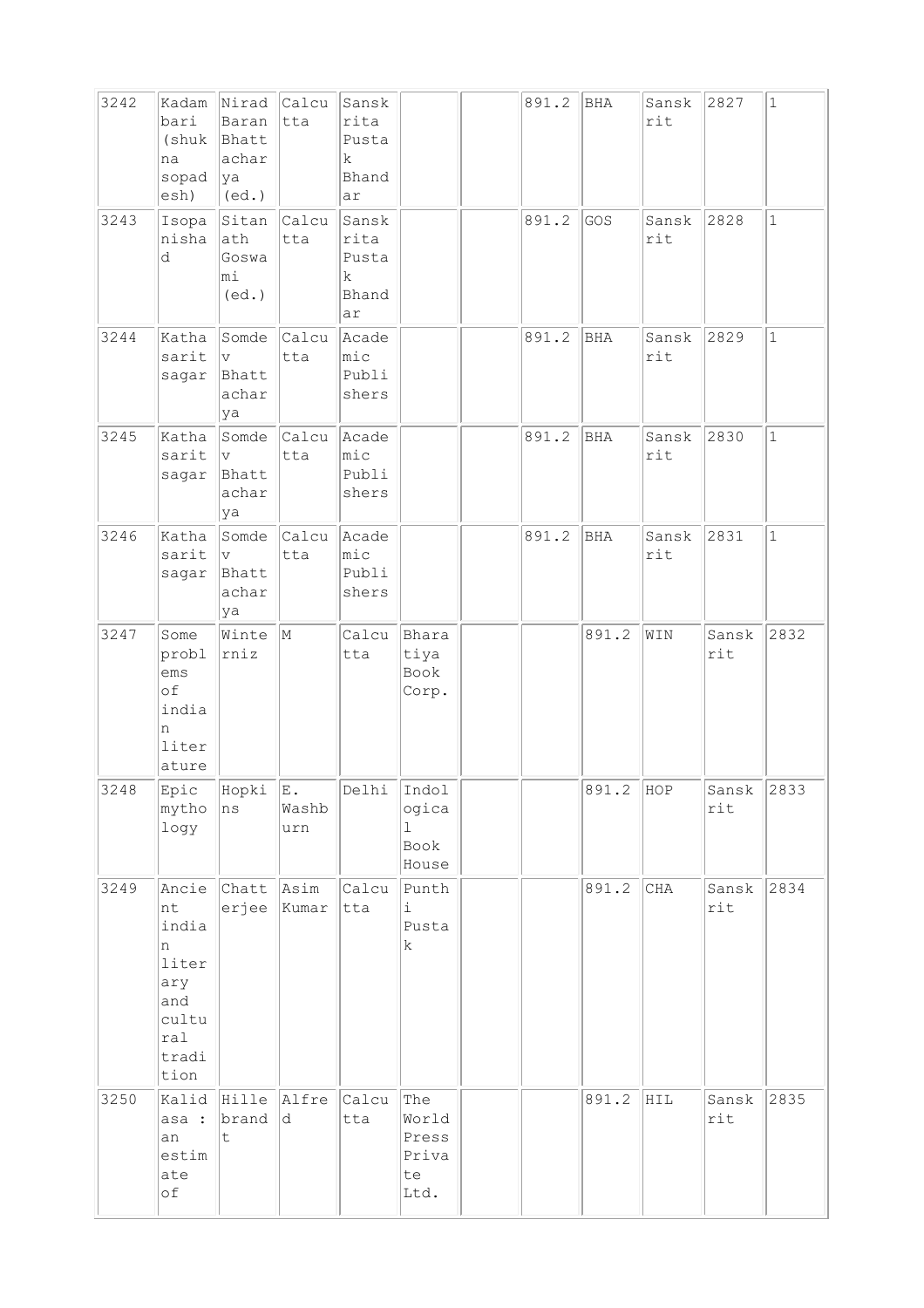|      | his<br>liter<br>ary<br>merit                                                                              |                                                                 |                                                      |                                            |                                          |       |            |                         |                     |              |
|------|-----------------------------------------------------------------------------------------------------------|-----------------------------------------------------------------|------------------------------------------------------|--------------------------------------------|------------------------------------------|-------|------------|-------------------------|---------------------|--------------|
| 3251 | Baiya Achar<br>karan<br>sindd   Ayodh<br>hanta<br>koumu<br>di<br>(kara<br>kbibh<br>akti<br>praka<br>ranam | ya<br>yanat<br>lh.<br>Sanya<br>11.<br>Shash<br>tri<br>$ $ (ed.) | $ $ Calcu<br>tta                                     | Sansk<br>rita<br>Pusta<br>k<br>Bhand<br>ar |                                          | 891.2 | ACH        | Sansk<br>rit            | 2836                | $\mathbf{1}$ |
| 3252 | Studi<br>es in<br>vedic<br>and<br>indo-<br>irani<br>an<br>liter<br>ature                                  | Chatt<br>opadh<br> yay                                          | Kshet<br>resh<br>Ch.                                 | Delhi                                      | Bhara<br>tiya<br>Vidya<br>Praka<br>shana |       | 891.2      | $\rm CHA$               | Sansk<br>rit        | 2837         |
| 3253 | The<br>siddh<br>anta<br>kaumu<br>di                                                                       | Diksi Bhatt<br> ta                                              | oji                                                  | Delhi                                      | Motil<br>a1<br>Banar<br>asida<br>SS      |       | 891.2      | DIK                     | Sansk<br>rit        | 2838         |
| 3254 | The<br>siddh<br>anta<br>kaumu<br>di                                                                       | Diksi<br> ta                                                    | Bhatt<br>oji                                         | Delhi                                      | Motil<br>a1<br>Banar<br>asida<br>SS      |       | 891.2      | DIK                     | Sansk<br>rit        | 2839         |
| 3255 | yarat<br>nakos<br>h<br>(poet<br>ry<br>$\&amp$                                                             | $\vert$ )                                                       | Sahit drama (Sahi New<br>tyara Delhi<br>tnako<br>sh) |                                            | Sahit<br>ya<br>Akade<br>mi               |       | 891.2      | SAH                     | Sansk $2840$<br>rit |              |
| 3256 | Kabya<br>natak<br>sangr<br>aha-d<br>rama                                                                  | $\parallel$ (Sahi<br>tyara<br>tnako<br>sh)                      | New<br>Delhi                                         | Sahit<br>ya<br>Akade<br>mi                 |                                          | 891.2 | SAH        | Sansk<br>rit            | 2841                | $\mathbf 1$  |
| 3257 | Kabya<br>lanka<br>r<br>sutra<br>brity                                                                     | Anil<br>Chand<br>ra<br>Basu                                     | Calcu<br>tta                                         | Sausk<br>rita<br>Pusta<br>k<br>Bhand<br>er |                                          | 891.2 | <b>BAS</b> | Sansk<br>$\texttt{rit}$ | 2842                | $\mathbf{1}$ |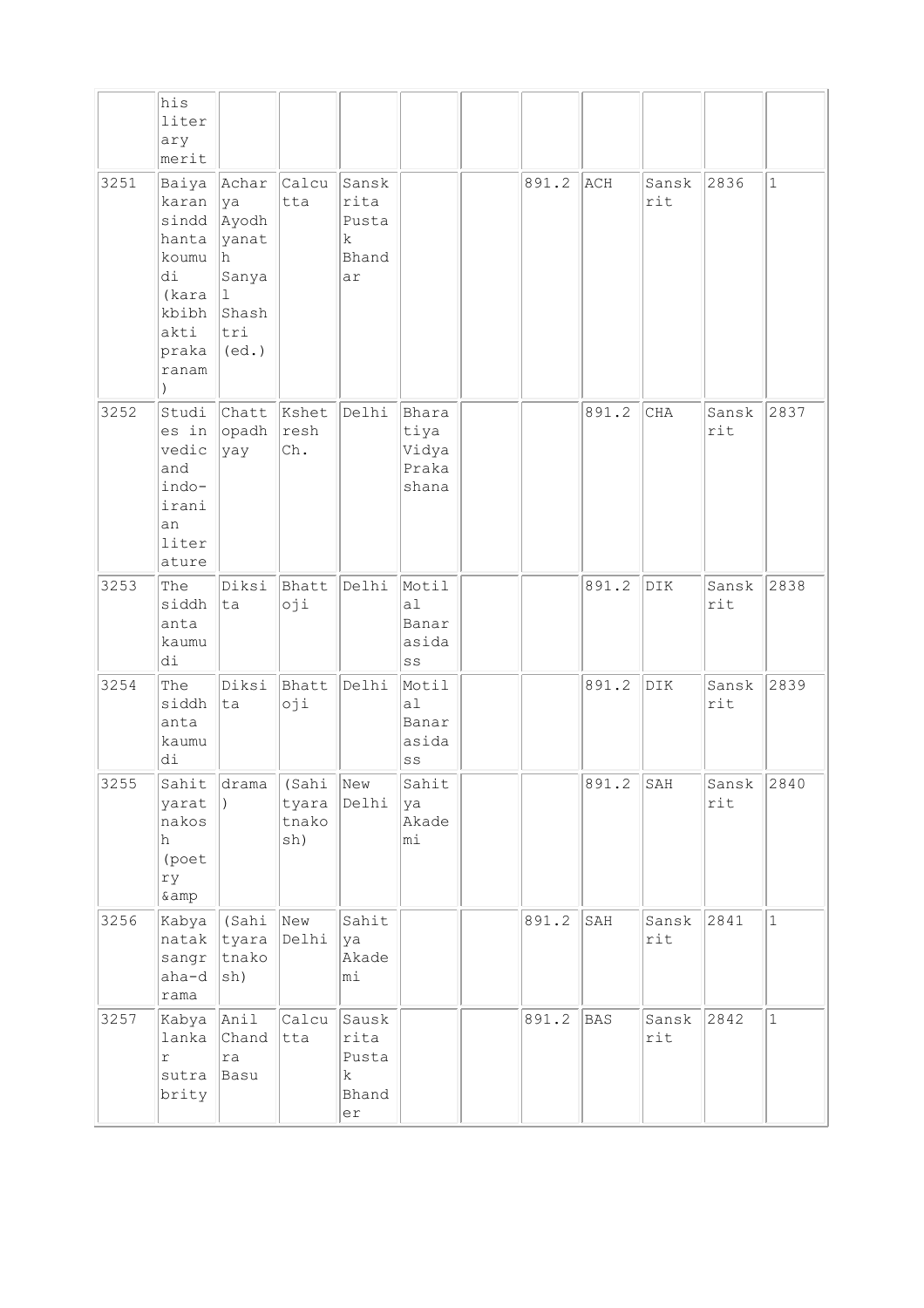| 3258 | Kabya<br>lanka<br>$\Upsilon$<br>sutra<br>brity                                                                                                                | Anil<br>Chand<br>ra<br>Basu                  | Calcu<br>tta                             | Sausk<br>rita<br>Pusta<br>k<br>Bhand<br>er |                                                     | 891.2 | <b>BAS</b> | Sansk<br>rit | 2843         | $\mathbf 1$  |
|------|---------------------------------------------------------------------------------------------------------------------------------------------------------------|----------------------------------------------|------------------------------------------|--------------------------------------------|-----------------------------------------------------|-------|------------|--------------|--------------|--------------|
| 3259 | Sansk<br>ritic<br>$\rm k$                                                                                                                                     | Gobin<br>da<br>Gopal<br>Mukho<br>padhy<br>ay | <b>Calcu</b><br>tta                      | Sausk<br>rita<br>Pusta<br>k<br>Bhand<br>er |                                                     | 891.2 | MUK        | Sansk<br>rit | 2844         | $\mathbf{1}$ |
| 3260 | Kirat<br>arjun<br>iyam<br>malli<br>natha<br>$\mathbf{F}$ s<br>comme<br>ntary<br>canto<br>II                                                                   | Sen                                          | Satye<br>ndran<br>ath<br>(ed.<br>$tr.$ ) | Calcu<br>tta                               | Sansk<br>rit<br>Pusta<br>k<br>Bhand<br>er           |       | 891.2      | ${\tt SEN}$  | Sansk<br>rit | 2845         |
| 3261 | Kirat<br>arjun<br>iyam<br>malli<br>natha<br>$\mathbf{I}$ s<br>comme<br>ntary<br>canto<br>II                                                                   | Sen                                          | Satye<br>ndran<br>ath<br>(ed.<br>$tr.$ ) | Calcu<br>tta                               | Sansk<br>rit<br>Pusta<br>k.<br>Bhand<br>er          |       | 891.2      | ${\tt SEN}$  | Sansk<br>rit | 2846         |
| 3262 | Kirat<br>arjun<br>iyam<br>$\ddot{\cdot}$<br>malli<br>natha<br>$^\prime$ s<br>comme<br>ntary<br>$\ddot{\phantom{a}}$<br>canto<br>$\mbox{\bf I}$ $\mbox{\bf I}$ | Sen                                          | Satye<br>ndran<br>ath<br>(ed.<br>tr.)    | Calcu<br>tta                               | Sansk<br>rit<br>Pusta<br>$\mathbf k$<br>Bhand<br>er |       | 891.2      | ${\tt SEN}$  | Sansk<br>rit | 2847         |
| 3263 | Upani<br>shed<br>grant<br>habal<br>i                                                                                                                          | Swami<br>Gombh<br>lirana<br>nda              | Calcu<br>tta                             | Udbad<br>han<br>karja<br>lay               |                                                     | 891.2 | SWA        | Sansk<br>rit | 2848         | $\mathbf{1}$ |
| 3264 | shed<br>chand<br>ogopn<br>ishad                                                                                                                               | Upani Swami<br>Gombh<br>lirana<br>nda        | Calcu<br>tta                             | Udbad<br>han<br>karja<br>lay               |                                                     | 891.2 | SWA        | Sansk<br>rit | 2849         | $\mathbf{1}$ |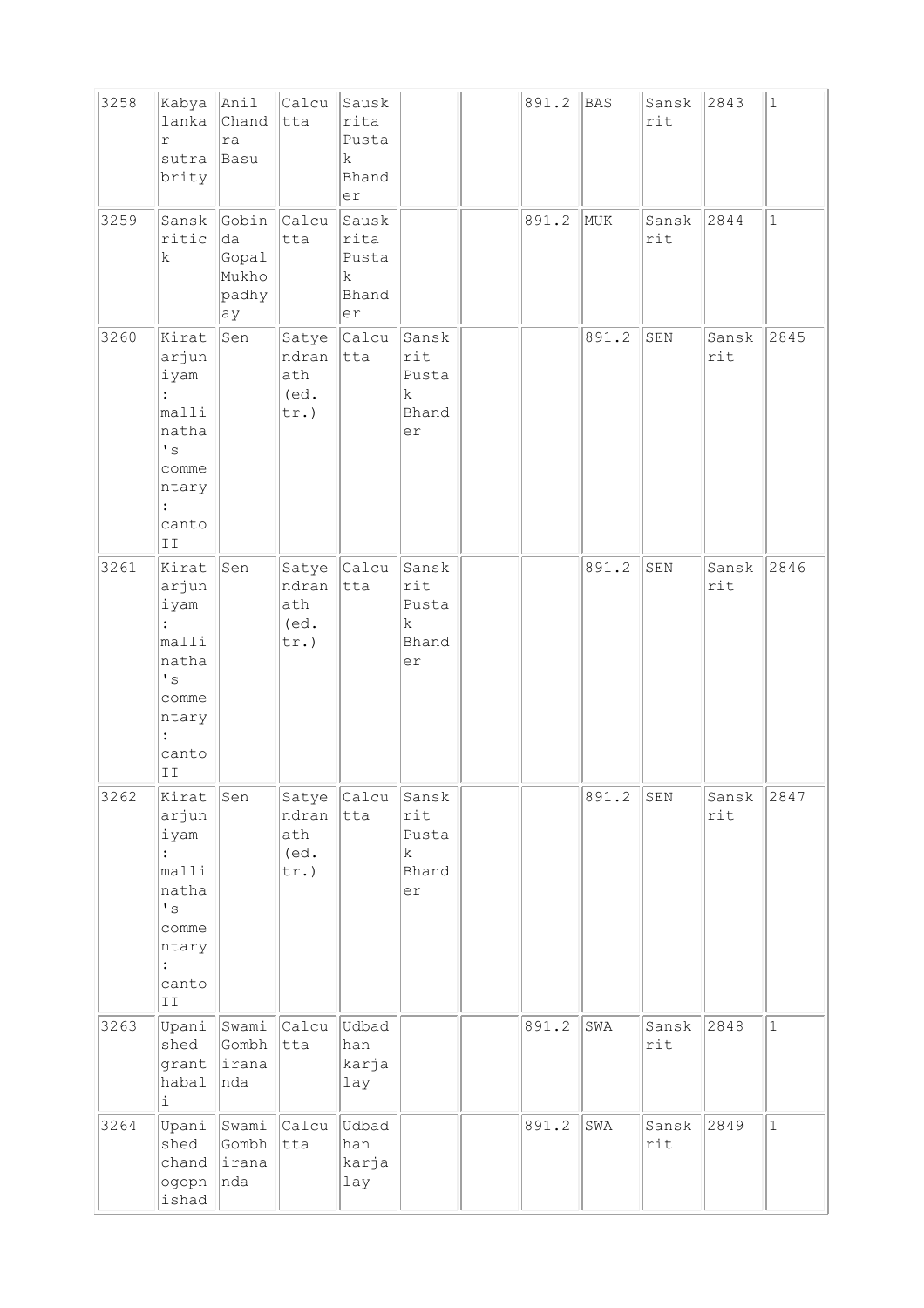| 3265 | Upani<br>shed<br>bheri<br>odaba<br>nyako<br>panis<br>had                                                  | Swami<br>Gombh<br>irana<br>nda                              | Calcu<br>tta                  | Udbad<br>han<br>karja<br>lay                    |                                           | 891.2 | SWA        | Sansk<br>rit | 2850         | $\mathbf 1$  |
|------|-----------------------------------------------------------------------------------------------------------|-------------------------------------------------------------|-------------------------------|-------------------------------------------------|-------------------------------------------|-------|------------|--------------|--------------|--------------|
| 3266 | Mahab<br>harat<br>$\ddot{\cdot}$<br>saran<br>ubad                                                         | Raj<br>Sekha<br>r<br>Basu                                   | Calcu<br>tta                  | S. B.<br>Sarka<br>$r$ &<br>Sons.<br>Pvt<br>Ltd. |                                           | 891.2 | <b>BAS</b> | Sansk<br>rit | 2851         | $\mathbf{1}$ |
| 3267 | Mahak<br>abi<br>kalid<br>aser<br>kumar<br>sambh<br>ab<br>(bang<br>1a<br>padya<br>nubad<br>$\lambda$       | Joyka Calcu<br>11<br>Bhatt<br>achar<br> ya<br>(anud<br>ita) | tta                           | Sansk<br>rit<br>Pusta<br>k<br>Bhand<br>ar       |                                           | 891.2 | BHA        | Sansk<br>rit | 2852         | $\mathbf{1}$ |
| 3268 | Kalid Kamal<br>aser<br>nabam<br>ulyay<br>an<br>(kali<br>daser<br>kal-k<br>abyo-<br>natok<br>$\mathcal{C}$ | Kumar<br>Sanya<br>1                                         | Calcu<br>tta                  | Sansk<br>rit<br>Pusta<br>k<br>Bhand<br>ar       |                                           | 891.2 | SAN        | Sansk<br>rit | 2853         | $\mathbf{1}$ |
| 3269 | Kalid<br>asa's<br>raghu<br>vamsa<br>m<br>canto<br>$\mbox{\bf I}$ $\mbox{\bf I}$                           | Shast<br>ri                                                 | Askoh<br>nath                 | Calcu<br>tta                                    | Moder<br>n<br>Book<br>Agenc<br>У          |       | 891.2      | SHA          | Sansk<br>rit | 2854         |
| 3270 | On<br>the<br>drama<br>tic<br>syste<br>m of<br>the<br>hindu<br>$\rm s$                                     | Wilso<br>n                                                  | Horac<br>$\in$<br>Hayma<br>n  | Calcu<br>tta                                    | Sansk<br>rit<br>Pusta<br>k<br>Bhand<br>ar |       | 891.2      | WIL          | Sansk<br>rit | 2855         |
| 3271 | Bhasa<br>panch<br>aratr<br>am                                                                             | Goswa<br>mi                                                 | Krish<br>na<br>Gopal<br>(ed.) | Calcu<br>tta                                    | Goswa<br>mi<br>Praka<br>sani              |       | 891.2      | GOS          | Sansk<br>rit | 2856         |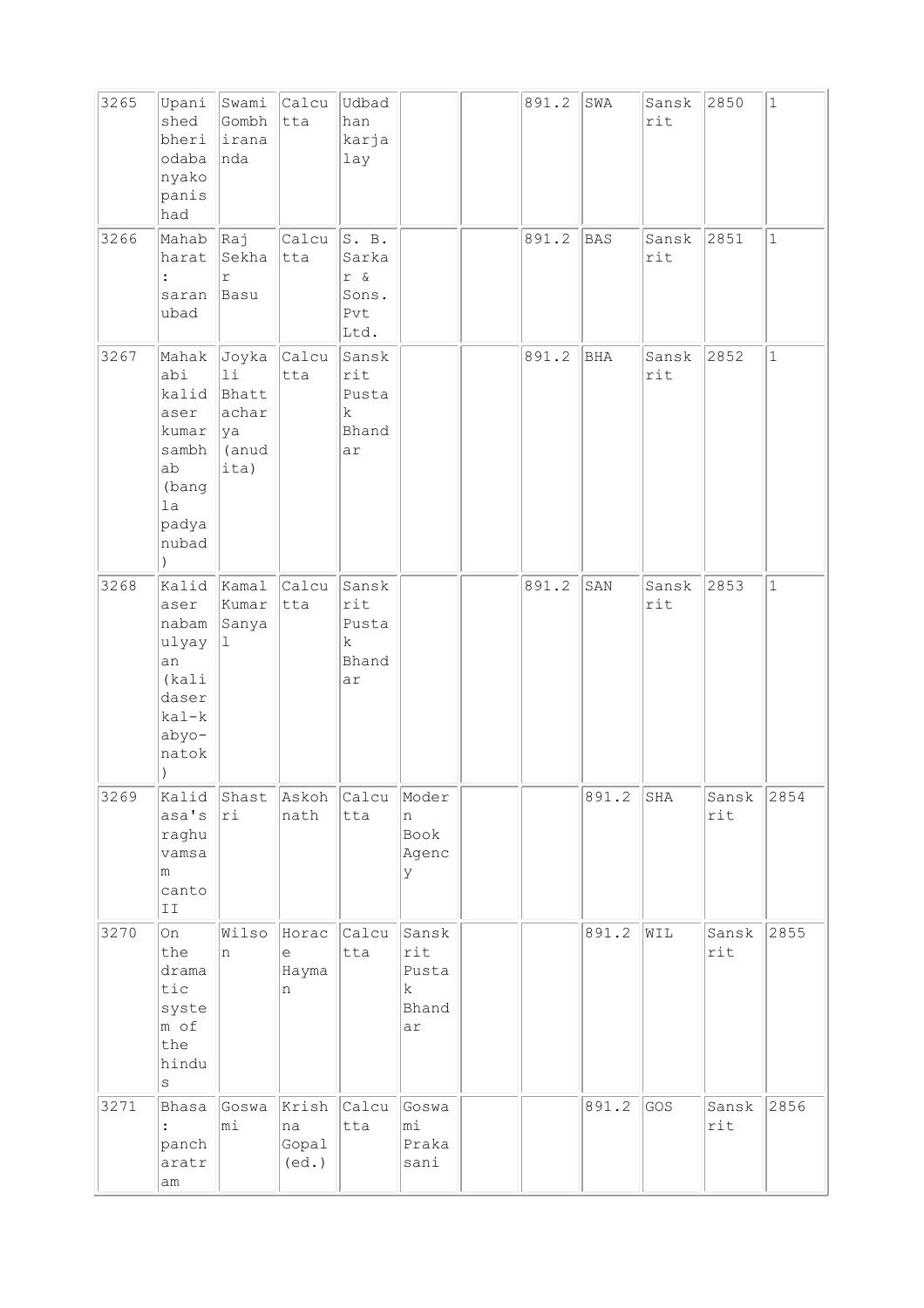| 3272 | Meghd<br>ut                                 | Hiran<br>moy<br>Bandh<br>opadh<br>yay | Calcu<br>tta       | Jigga<br>sa                                |  | 891.2 | BAN        | Sansk<br>rit | 2857 | $1\,$        |
|------|---------------------------------------------|---------------------------------------|--------------------|--------------------------------------------|--|-------|------------|--------------|------|--------------|
| 3857 | Sansk<br>ritir<br>rupan<br>tor              | Gopal<br>Halda<br>$\Upsilon$          | Calcu<br>tta       | Orint<br>a1<br>Book<br>$\mathbb{C}\circ$ . |  | 891.2 | <b>HAL</b> | Sansk<br>rit | 3442 | $\mathbf{1}$ |
| 3910 | Sansk<br>rita<br>sahit<br>ya<br>sambh<br>ar | Dr.<br>Gouri<br>nath<br>Sastr<br>Ιi.  | Calcu<br>tta       | Nabap<br>atra<br>Praka<br>shan             |  | 891.2 | SAS        | Sansk<br>rit | 3495 | $\mathbf 1$  |
| 3911 | Sansk<br>rita<br>sahit<br>ya<br>sambh<br>ar | Dr.<br>Gouri<br>nath<br>Sastr<br>i.   | Calcu<br>tta       | Nabap<br>atra<br>Praka<br>shan             |  | 891.2 | SAS        | Sansk<br>rit | 3496 | $\mathbf{1}$ |
| 3912 | Sansk<br>rita<br>sahit<br>ya<br>sambh<br>ar | Dr.<br>Gouri<br>nath<br>Sastr<br>i.   | Calcu<br>tta       | Nabap<br>atra<br>Praka<br>shan             |  | 891.2 | SAS        | Sansk<br>rit | 3497 | $\mathbf 1$  |
| 3913 | Sansk<br>rita<br>sahit<br>ya<br>sambh<br>ar | Dr.<br>Gouri<br>nath<br>Sastr<br>i.   | Calcu<br>tta       | Nabap<br>atra<br>Praka<br>shan             |  | 891.2 | SAS        | Sansk<br>rit | 3498 | $\mathbf 1$  |
| 3914 | Sansk<br>rita<br>sahit<br>ya<br>sambh<br>ar | Dr.<br>Gouri<br>nath<br>Sastr<br>i    | Calcu<br>tta       | Nabap<br>atra<br>Praka<br>shan             |  | 891.2 | SAS        | Sansk<br>rit | 3499 | $\mathbf{1}$ |
| 3915 | Sansk<br>rita<br>sahit<br>ya<br>sambh<br>ar | Dr.<br>Gouri<br>nath<br>Sastr<br>Ŀ.   | Calcu Nabap<br>tta | atra<br>Praka<br>shan                      |  | 891.2 | SAS        | Sansk<br>rit | 3500 | $\mathbf{1}$ |
| 3916 | Sansk<br>rita<br>sahit<br>ya<br>sambh<br>ar | Dr.<br>Gouri<br>nath<br>Sastr<br>i.   | Calcu<br>tta       | Nabap<br>atra<br>Praka<br>shan             |  | 891.2 | SAS        | Sansk<br>rit | 3501 | $\mathbf{1}$ |
| 3917 | Sansk<br>rita<br>sahit<br>ya<br>sambh<br>ar | Dr.<br>Gouri<br>nath<br>Sastr<br>i    | Calcu<br>tta       | Nabap<br>atra<br>Praka<br>shan             |  | 891.2 | SAS        | Sansk<br>rit | 3502 | $\mathbf{1}$ |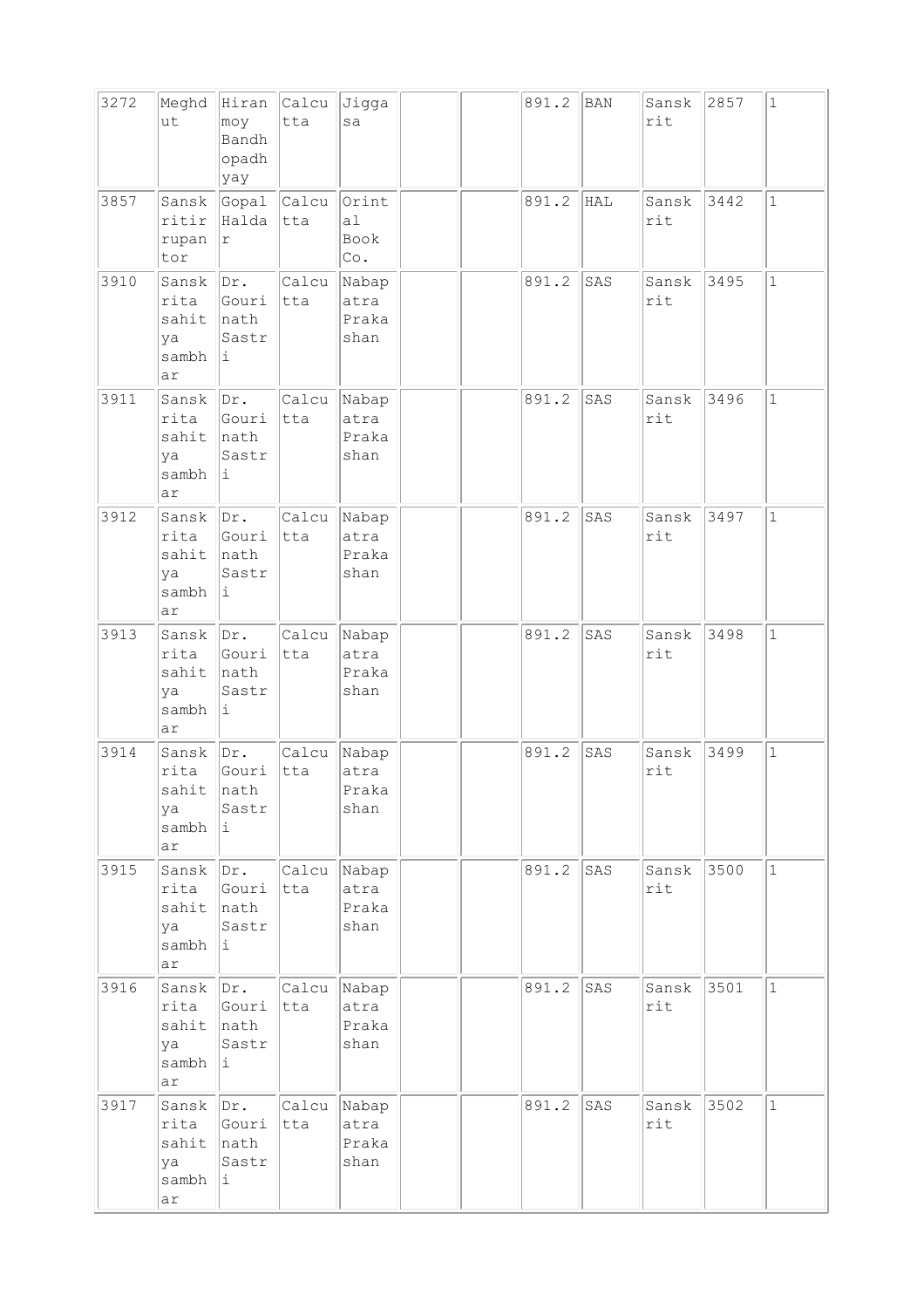| 4038 | Sansk<br>rita<br>shilp<br>a<br>itihu<br>$\rm s$ | Sunit<br>i<br>Kumar<br>Chatt<br>opadh<br>yay | Calcu<br>tta                    | Jigga<br>sa                |                                    | 981.4<br>$\overline{4}$ | $\rm CHA$ | Sansk<br>rit | 3623         | $\mathbf 1$  |
|------|-------------------------------------------------|----------------------------------------------|---------------------------------|----------------------------|------------------------------------|-------------------------|-----------|--------------|--------------|--------------|
| 4156 | Sansk<br>rit<br>hatok Chakr<br>ar<br>golpo      | Smt.<br>Amita<br>abort<br> y                 | Calcu<br>tta                    | Sahit<br>yo<br>Sangs<br>ad |                                    | 891.2                   | $\rm CHA$ | Sansk<br>rit | 3741         | $\mathbf 1$  |
| 4157 | On<br>the<br>vedas                              | Whitn<br>ey                                  | Willi<br>am<br>Dwigh<br>$\sf t$ | Calcu<br>tta               | Sans.<br>Pusta<br>k<br>Bhand<br>ar |                         | 891.2     | WHI          | Sansk<br>rit | 3742         |
| 4212 | Sangs<br>krit<br>sahit<br>ya<br>sambh<br>ar     |                                              |                                 |                            |                                    | 891.2                   | SAN       | Sansk<br>rit | 3797         | $\mathbf{1}$ |
| 4213 | Sangs<br>krit<br>sahit<br>ya<br>sambh<br>ar     |                                              |                                 |                            |                                    | 891.2                   | SAN       | Sansk<br>rit | 3798         | $\mathbf{1}$ |
| 4214 | Sangs<br>krit<br>sahit<br>ya<br>sambh<br>ar     |                                              |                                 |                            |                                    | 891.2                   | SAN       | Sansk<br>rit | 3799         | $1\,$        |
| 4215 | Sangs<br>krit<br>sahit<br>ya<br>sambh<br>ar     |                                              |                                 |                            |                                    | 891.2                   | SAN       | Sansk<br>rit | 3800         | $\mathbf 1$  |
| 4216 | Sangs<br>krit<br>sahit<br>ya<br>sambh<br>ar     |                                              |                                 |                            |                                    | 891.2                   | SAN       | Sansk<br>rit | 3801         | $\vert$ 1    |
| 4217 | Sangs<br>krit<br>sahit<br>ya<br>sambh<br>ar     |                                              |                                 |                            |                                    | 891.2                   | SAN       | Sansk<br>rit | 3802         | $\mathbf{1}$ |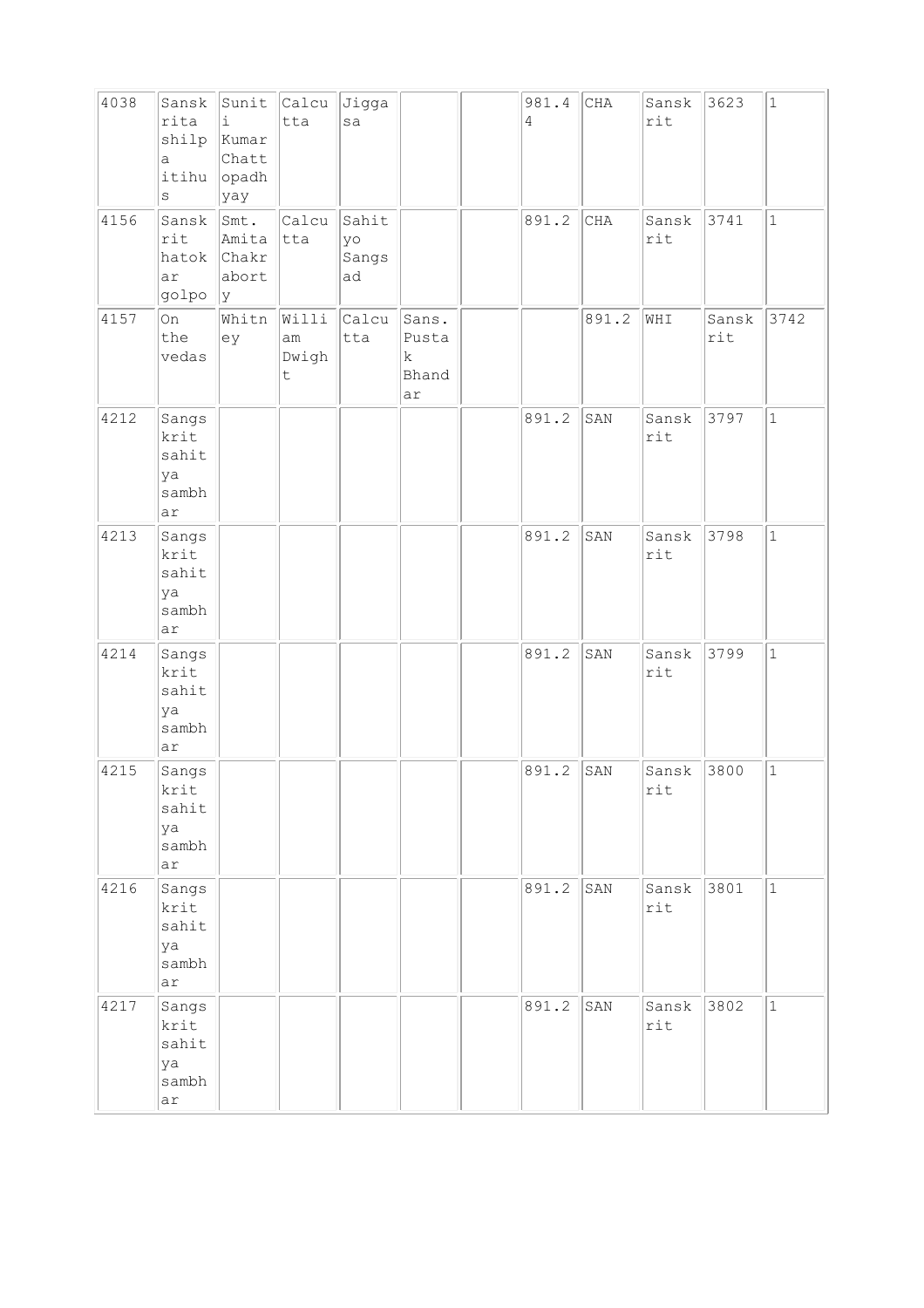| 4218 | Sangs<br>krit<br>sahit<br>ya<br>sambh<br>ar |                                                       |                                                                     |                                                  |                                             | 891.2 | SAN   | Sansk<br>rit            | 3803         | $\mathbf{1}$ |
|------|---------------------------------------------|-------------------------------------------------------|---------------------------------------------------------------------|--------------------------------------------------|---------------------------------------------|-------|-------|-------------------------|--------------|--------------|
| 4219 | Sangs<br>krit<br>sahit<br>ya<br>sambh<br>ar |                                                       |                                                                     |                                                  |                                             | 891.2 | SAN   | Sansk<br>rit            | 3804         | $\mathbf{1}$ |
| 4220 | Sangs<br>krit<br>sahit<br>ya<br>sambh<br>ar |                                                       |                                                                     |                                                  |                                             | 891.2 | SAN   | Sansk<br>rit            | 3805         | $\mathbf{1}$ |
| 4221 | Sangs<br>krit<br>sahit<br>ya<br>sambh<br>ar |                                                       |                                                                     |                                                  |                                             | 891.2 | SAN   | Sansk<br>rit            | 3806         | $\mathbf{1}$ |
| 4323 | Upani<br>shad<br>isho                       | $\ $ ken o $\ $ Durga $\ $ Calcu<br>kanth<br>$\circ)$ | chara<br>n<br>sankh<br>$\circ$ -<br>bedan<br>to<br>tirth<br>$\circ$ | tta                                              | Dev<br>Sahit<br>yo<br>Kutir<br>Pvt.<br>Ltd. |       | 891.2 | <b>BED</b>              | Sansk<br>rit | 3908         |
| 4324 | Abhij<br>nana-<br>sakun<br>talam            | Kalid<br>asa                                          | Calcu<br>tta                                                        | Moder<br>n<br>Book<br>Agenc<br>У<br>Pvt.<br>Ltd. |                                             | 891.2 | KALI  | Sansk<br>rit            | 3909         | $\mathbf{1}$ |
| 4325 | Sahit<br>yo<br>darpa<br>n                   | Bimal<br>a<br>Kanta<br>Mukho<br>padhy<br>ay           | Calcu<br>tta                                                        | Sansk<br>rita<br>Pusta<br>k<br>Bhand<br>ar       |                                             | 891.2 | MUK   | Sansk<br>rit            | 3910         | $\mathbf 1$  |
| 4339 | Raghu<br>bansa<br>m                         | Kalid<br>as                                           | Calcu<br>tta                                                        | N.<br>Mukhe<br>rjee                              |                                             | 891.2 | KAL   | Sansk<br>$\texttt{rit}$ | 3924         | $\mathbf{1}$ |
| 4340 | Raghu<br>bansa<br>m                         | Kalid<br>as                                           | Calcu<br>tta                                                        | N.<br>Mukhe<br>rjee                              |                                             | 891.2 | kal   | Sansk<br>rit            | 3925         | $\mathbf 1$  |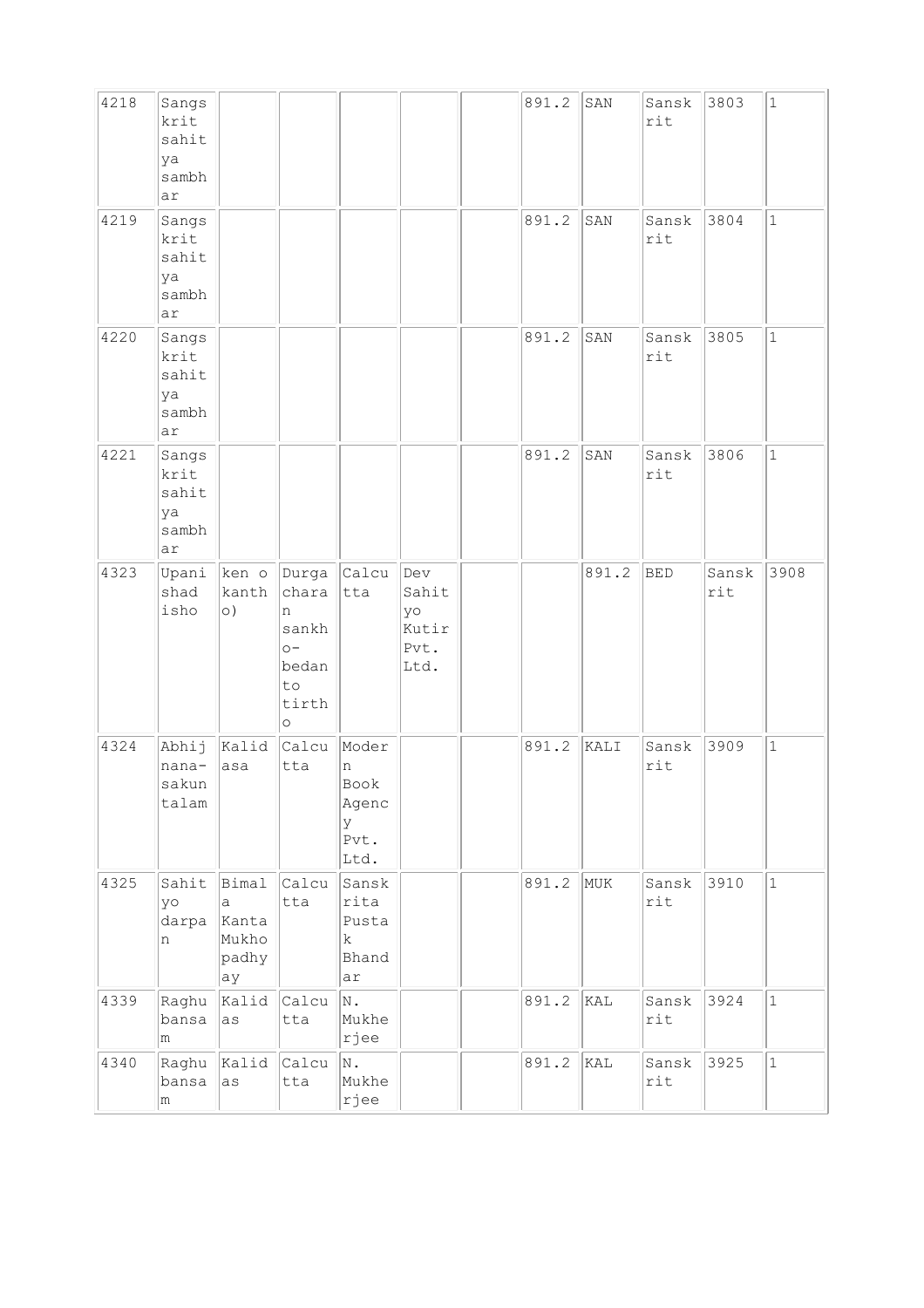| 4448 | Kriti<br>bashi<br>ramay<br>an<br>$(\texttt{uttr})$<br>akand<br>$\circ$ ) | Janer<br>dhan<br>Chakr<br>abort<br> y                                | Calcu<br>tta                     | Bhara<br>t<br>Book<br>Agenc<br>У |                                                     | 891.2 | $\rm CHA$  | Sansk<br>rit | 4033         | $\mathbf{1}$ |
|------|--------------------------------------------------------------------------|----------------------------------------------------------------------|----------------------------------|----------------------------------|-----------------------------------------------------|-------|------------|--------------|--------------|--------------|
| 4449 | Kriti<br>bashi<br>ramay<br>an<br>$(\text{uttr})$<br>akand<br>$\circ$ )   | Janer<br>dhan<br>Chakr<br>abort<br> y                                | Calcu<br>tta                     | Bhara<br>t<br>Book<br>Agenc<br>У |                                                     | 891.2 | CHA        | Sansk<br>rit | 4034         | $\mathbf 1$  |
| 4630 | Raghu<br>bansh<br>om<br>(11sh)<br>$o-14s$<br>ho)                         | Srima<br>ld.<br>Gurun<br>lidhi<br>Bidya<br>nidhi                     | Calcu<br>tta                     |                                  |                                                     | 891.2 | <b>BID</b> | Sansk<br>rit | 4215         | $\mathbf{1}$ |
| 4631 | Srima<br>d<br>bagav<br>ad<br>gita                                        | panan<br>da                                                          | Swaru Calcu<br>tta               | Advai<br>1a<br>Ashra<br>ma       |                                                     | 891.2 | SWA        | Sansk<br>rit | 4216         | $\mathbf{1}$ |
| 4632 | Kirat<br>arjun<br>iyam                                                   | Sen                                                                  | Satye<br>ndra<br>Nath            | Calcu<br>tta                     | Sansk<br>rit<br>Pusta<br>$\mathbf k$<br>Bhand<br>ar |       | 891.2      | SEN          | Sansk<br>rit | 4217         |
| 4633 | Kirat<br>arjun<br>iyam                                                   | Sen                                                                  | Satye<br>ndra<br>Nath            | Calcu<br>tta                     | Sansk<br>rit<br>Pusta<br>k<br>Bhand<br>ar           |       | 891.2      | ${\tt SEM}$  | Sansk<br>rit | 4218         |
| 4634 | Sansk<br>rit<br>sahit<br>yor<br>rupre achar<br>kha                       | Biman Calcu<br>Chand<br> ra<br>Bhatt<br>ya                           | tta                              | Bidyd<br>oda<br>Libra<br>ry      |                                                     | 891.2 | BHA        | Sansk<br>rit | 4219         | $\mathbf{1}$ |
| 4635 | Sansk<br>rit<br>sahit<br>yor<br>kha                                      | Biman Calcu Bidyd<br>Chand tta<br> ra <br>Bhatt<br>rupre achar<br>ya |                                  | oda<br>Libra<br>ry               |                                                     | 891.2 | BHA        | Sansk<br>rit | 4220         | $\mathbf{1}$ |
| 4636 | A<br>highe<br>r<br>sans.<br>gram<br>& amp                                | n                                                                    | compo Panie Calcu<br>sitio niyam | tta                              | The<br>Dacca<br>Stude<br>nts<br>Libra<br>rу         |       | 891.2      | PAN          | Sansk<br>rit | 4221         |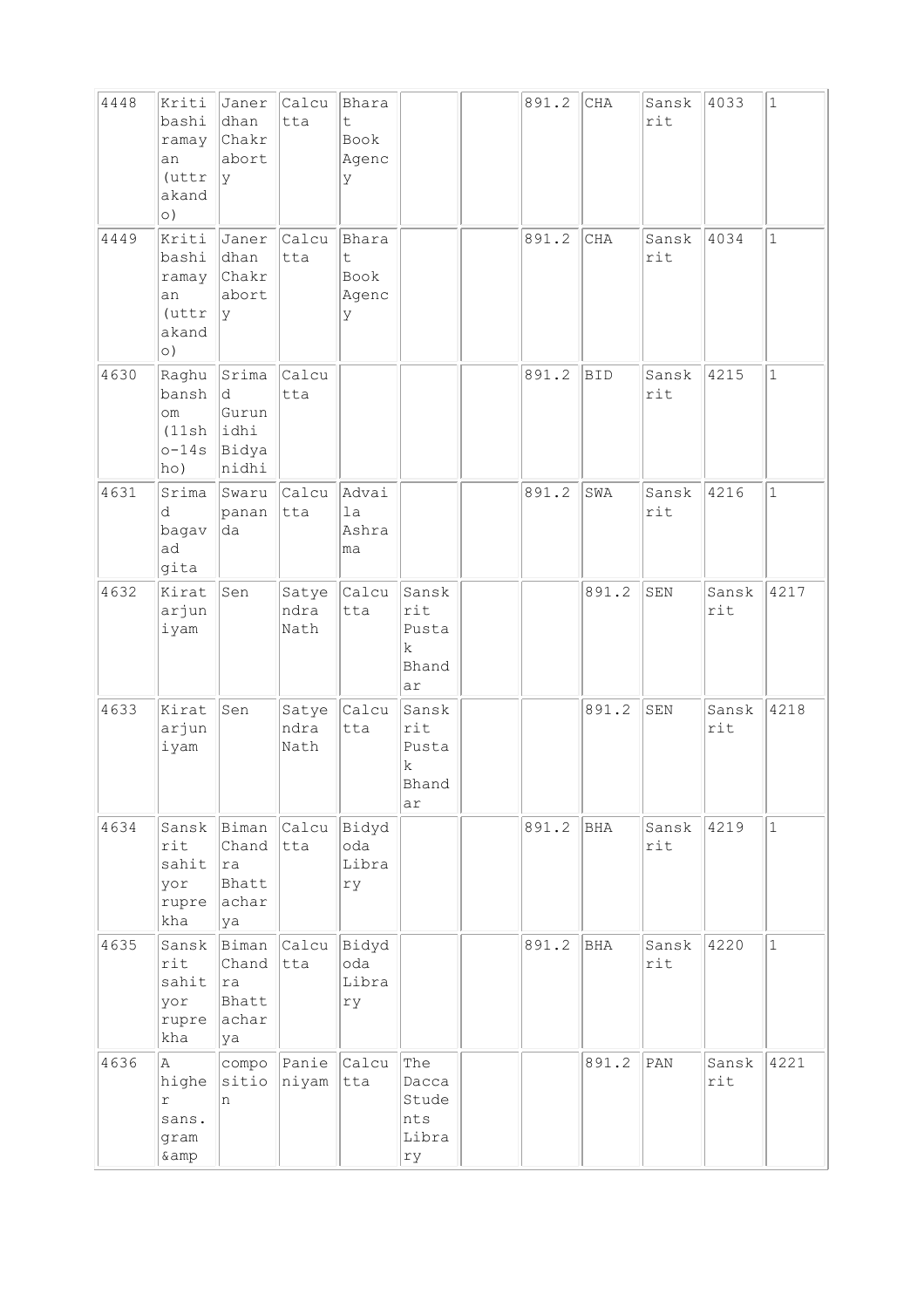| 4637 | Α<br>highe<br>r<br>sans.<br>gram<br>& amp                     | compo<br>sitio<br>n                  | Panie<br>niyam        | Calcu<br>tta                                     | The<br>Dacca<br>Stude<br>nts<br>Libra<br>ry  |       | 891.2 | PAN          | Sansk<br>rit | 4222         |
|------|---------------------------------------------------------------|--------------------------------------|-----------------------|--------------------------------------------------|----------------------------------------------|-------|-------|--------------|--------------|--------------|
| 4638 | Α<br>highe<br>r<br>sans.<br>gram<br>& amp                     | compo<br>sitio<br>n                  | Panie<br>niyam        | Calcu<br>tta                                     | The<br>Dacca<br>Stude<br>nts<br>Libra<br>ry  |       | 891.2 | PAN          | Sansk<br>rit | 4223         |
| 4639 | Α<br>highe<br>r<br>sans.<br>gram<br>& amp                     | compo<br>sitio<br>n                  | Panie<br>niyam        | Calcu<br>tta                                     | The<br>Dacca<br>Stude<br>nts<br>Libra<br>ry  |       | 891.2 | PAN          | Sansk<br>rit | 4224         |
| 4640 | Α<br>highe<br>r<br>sans.<br>gram<br>& amp                     | compo<br>sitio<br>n                  | Panie<br>niyam        | Calcu<br>tta                                     | The<br>Dacca<br>Stude<br>nts<br>Libra<br>ry  |       | 891.2 | PAN          | Sansk<br>rit | 4225         |
| 4827 | Sansk<br>rit<br>sahit<br>yo<br>sambh<br>ar                    | Dr.<br>Gouri<br>Nath<br>Shast<br> ri | Calcu<br>tta          | Nabop<br>atra<br>Praka<br>shana                  |                                              | 590   | SHA   | Sansk<br>rit | 4412         | $\mathbf{1}$ |
| 4980 | Shaku<br>ntala                                                | Sunil<br>Ganga<br>padha<br>yay       | Calcu<br>tta          | Nath<br>Publi<br>shing<br>House                  |                                              | 891.2 | GAN   | Sansk<br>rit | 4565         | $\mathbf 1$  |
| 4981 | Studi<br>e in<br>the<br>upani<br>shads                        | Mukho<br> padhy<br>ay                | Gobin<br> dagop<br>al | Calcu<br>tta                                     | Princ<br>ipal<br>Sansk<br>rit<br>Colle<br>ge |       | 891.2 | MUK          | Sansk<br>rit | 4566         |
| 4982 | Svapn<br>avasa<br>vadat<br>tam                                | Bhasa                                | Calcu<br>tta          | Moder<br>n<br>Book<br>Agenc<br>У<br>Pvt.<br>Ltd. |                                              | 891.2 | BHA   | Sansk<br>rit | 4567         | $\mathbf 1$  |
| 4983 | Flora<br>and<br>fauna<br>in<br>sansk<br>rit<br>liter<br>ature | Baner<br>ji                          | Sures<br>Chand<br>ra  | Calcu<br>tta                                     | Naya<br>Proka<br>sah                         |       | 891.2 | <b>BAN</b>   | Sansk<br>rit | 4568         |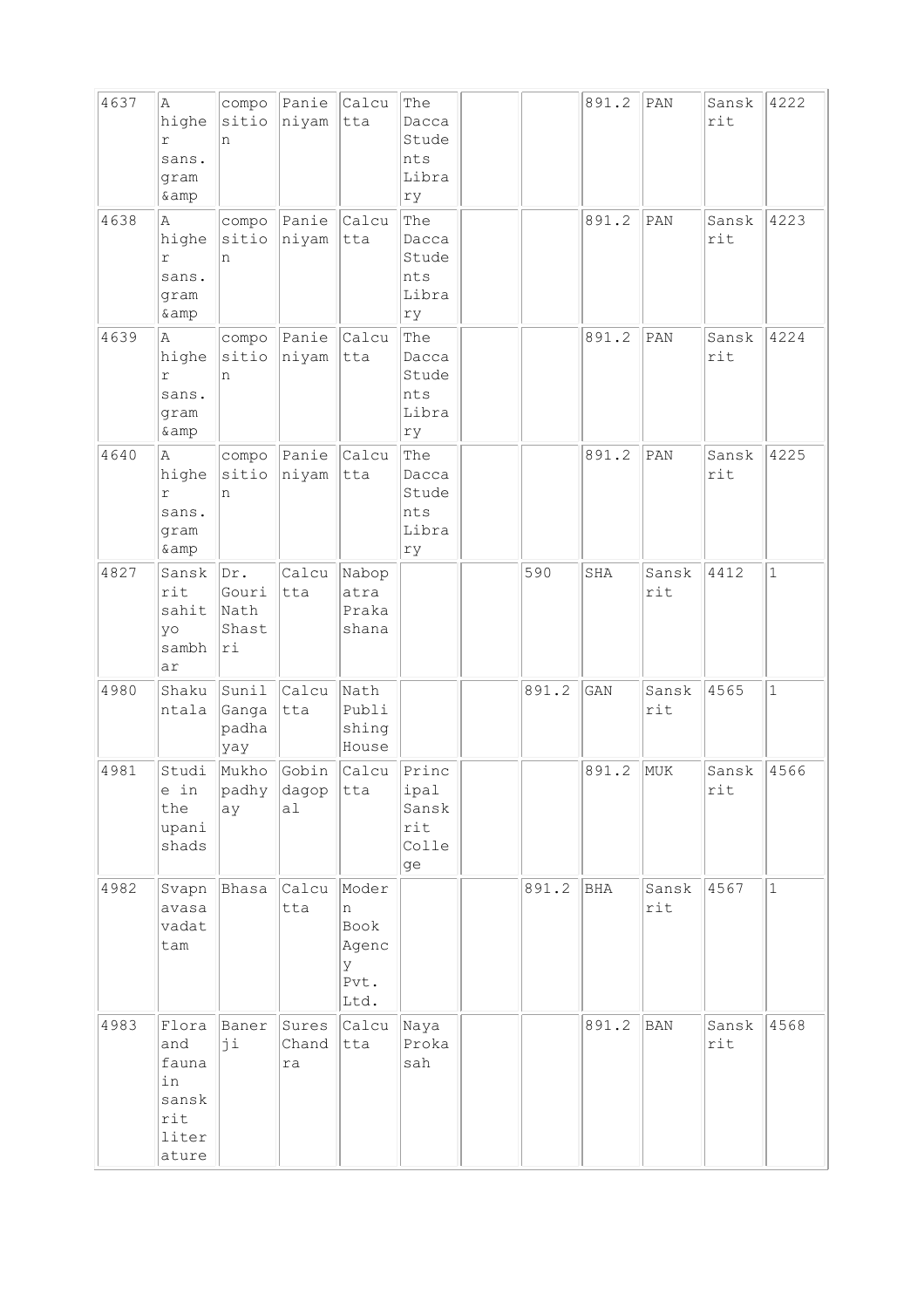| 4984 | Ligui<br>stic<br>intro<br>ducti<br>on to<br>sansk<br>rit                         | Ghosh Calcu<br>Batak tta<br>rishn<br>la. |                                                             | Sansk<br>rit<br>Pusta<br>k                       |                              | 891.2 | GHO        | Sansk<br>rit | 4569         | $\mathbf{1}$ |
|------|----------------------------------------------------------------------------------|------------------------------------------|-------------------------------------------------------------|--------------------------------------------------|------------------------------|-------|------------|--------------|--------------|--------------|
| 4985 | Prach<br>in<br>bharo<br>ter<br>debbh<br>abana                                    | Mita<br>Chatt<br>apadh<br>yay            | Calcu<br>tta                                                | Sansk<br>rit<br>Pusta<br>k                       |                              | 891.2 | CHA        | Sansk<br>rit | 4570         | $\mathbf{1}$ |
| 4986 | Mrich<br>chaka Kumar<br>tik o<br>mudra<br>rakha<br>sher<br>mulya<br>yan          | $\kappa$ amal<br>Sanya<br>Ι1.            | Calcu<br>tta                                                | Sansk<br>rit<br>Pusta<br>k                       |                              | 891.2 | SAN        | Sansk<br>rit | 4571         | $\mathbf 1$  |
| 4987 | Sansk<br>rita<br>sahit<br>er<br>itiha<br>$S$ 0<br>sansk<br>riter<br>tridh<br>ara | Dr                                       | Shree<br>krish<br>na<br>Gopal<br>Goswa<br>mi<br>Shast<br>ri | Calcu<br>tta                                     | Goswa<br>mi<br>Proka<br>sani |       | 891.2      | GOS          | Sansk<br>rit | 4572         |
| 4988 | Bhasa<br>bigya<br>n o<br>sansk<br>ritab<br>hasa                                  | Ratna<br>Basu                            |                                                             | Sansk<br>rita<br>Pusta<br>k<br>Bhand<br>er       |                              | 891.2 | <b>BAS</b> | Sansk<br>rit | 4573         | $\mathbf{1}$ |
| 5268 | Swapn<br>avesa<br>vadat<br>tam                                                   | Bhasa                                    | Calcu<br>tta                                                | Moder<br>n<br>Book<br>Agenc<br>У<br>Pvt.<br>Ltd. |                              | 891.2 | BHA        | Sansk<br>rit | 4853         | $\mathbf 1$  |
| 5464 | Sansk<br>rita<br>sahit<br>ya<br>sambh<br>ar                                      | Gouri<br>nath<br>Shash<br>tri            | Kolka<br>ta                                                 | Nabap<br>atra<br>Praka<br>shan                   |                              | 891.2 | SHA        | Sansk<br>rit | 5049         | $\mathbf 1$  |
| 5465 | Sansk<br>rita<br>sahit<br>ya<br>sambh<br>ar                                      | nath<br>Shash<br>tri                     | Gouri Kolka<br>ta                                           | Nabap<br>atra<br>Praka<br>shan                   |                              | 891.2 | SHA        | Sansk<br>rit | 5050         | $\mathbf{1}$ |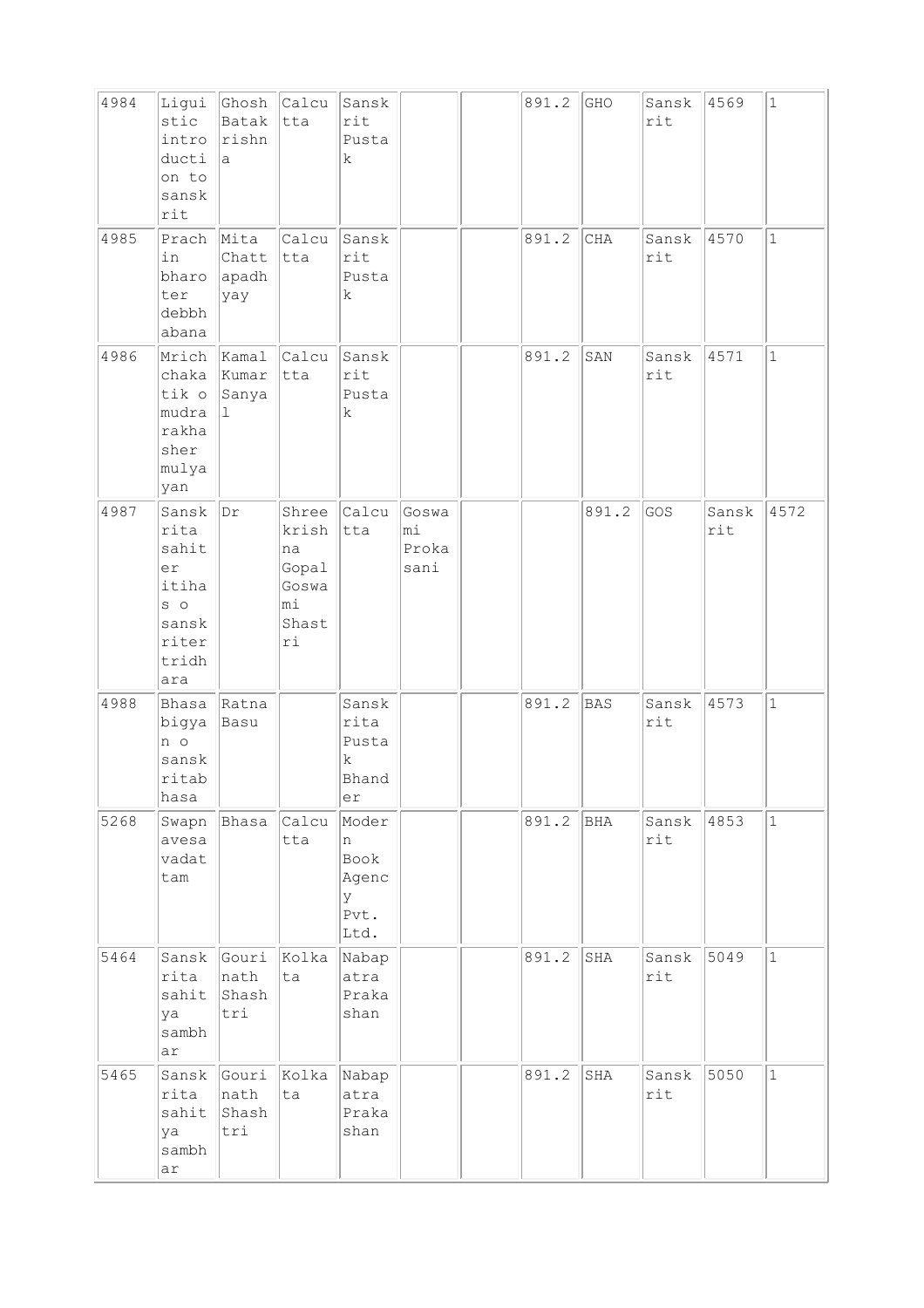| 5466 | Sansk<br>rita<br>sahit<br>ya<br>sambh<br>ar                          | Gouri<br>nath<br>Shash<br>tri | Kolka<br>ta         | Nabap<br>atra<br>Praka<br>shan                   |                                           | 891.2      | SHA   | Sansk<br>rit                   | 5051                           | $1\,$        |
|------|----------------------------------------------------------------------|-------------------------------|---------------------|--------------------------------------------------|-------------------------------------------|------------|-------|--------------------------------|--------------------------------|--------------|
| 5522 | Kalid<br>as<br>samag<br>ra                                           | Kalid<br>as                   | Calcu<br>tta        | Nabap<br>atra<br>Proka<br>shan                   |                                           | 891.2      | KAL   | Sansk<br>rit<br>liter<br>ature | 5107                           | $\mathbf{1}$ |
| 5621 | Vedic<br>mytho<br>logy                                               | Ailla<br>brand<br>t           | Alfre<br>ld.        | Delhi                                            | Motil<br>a1<br>Banar<br>asida<br>S        |            | 891.2 | AIL                            | Sansk<br>rit<br>liter<br>ature | 5206         |
| 5622 | Epic<br>mytho<br>logy                                                | Hopki<br>ns                   | E.<br>Wash<br>Bun   | Delhi                                            | Motil<br>a1<br>Banar<br>asida<br>S        |            | 891.2 | HOP                            | Sansk<br>rit<br>liter<br>ature | 5207         |
| 5623 | Evolu<br>tion<br>of<br>the<br>smrit<br>i law                         | Singh                         | Shiva<br>ji         | Varan<br>asi                                     | Bhara<br>liya<br>Vidya<br>Praka<br>shan   |            | 891.2 | SIN                            | Sansk<br>rit<br>liter<br>ature | 5208         |
| 5628 | Ramay<br>an<br>samik<br>kha<br>jiban<br>$\circ$<br>darsh<br>arn      | Swast<br>ika<br>Dutta         | Calcu<br>tta        | The<br>autho<br>r                                |                                           | 891.2      | SWA   | Sansk<br>rit                   | 5213                           | $\mathbf 1$  |
| 5629 | Kirat<br>arjun<br>iyam                                               | Bharv<br> i                   | Calcu<br>tta        | Moder<br>n<br>Book<br>Agenc<br>У<br>Pvt.<br>Ltd. |                                           | 891.2<br>2 | BHA   | Sansk<br>rit                   | 5214                           | $\mathbf{1}$ |
| 5630 | Kirat<br>arjun<br>iyam                                               | Bharv<br>i.                   | Calcu<br>tta        | Moder<br>n<br>Book<br>Agenc<br>У<br>Pvt.<br>Ltd. |                                           | 891.2<br>2 | BHA   | Sansk<br>rit                   | 5215                           | $\mathbf{1}$ |
| 5631 | Lingn<br>istic<br>intro<br>ducti<br>on to<br>sansk<br>$\mathtt{rit}$ | Ghosh                         | Batak<br>rishn<br>а | Calcu<br>tta                                     | Sansk<br>rit<br>Pusta<br>k<br>Bhand<br>er |            | 491.2 | GHO                            | Sansk<br>rit<br>langu<br>age   | 5216         |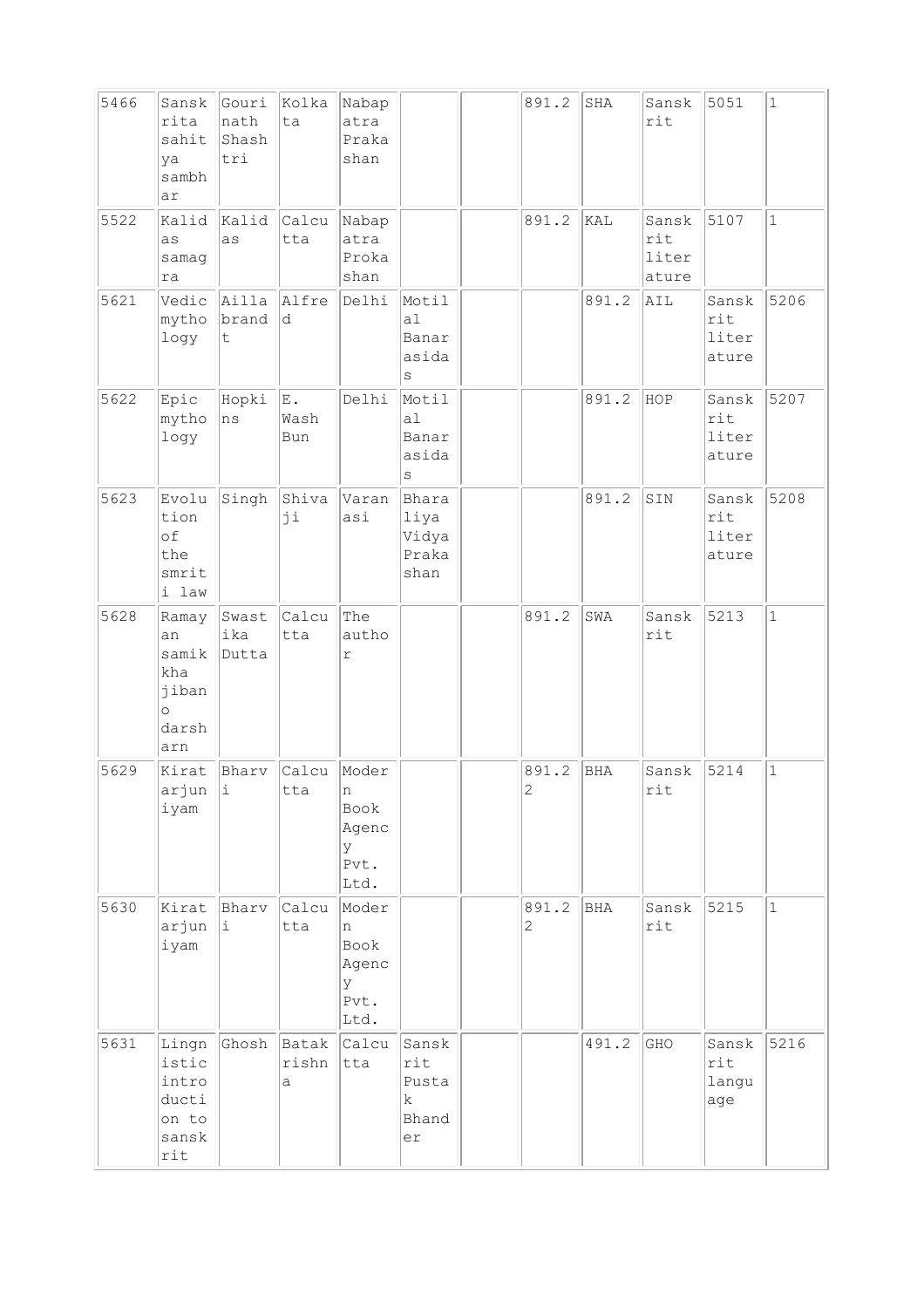| 5633 | Intro<br>d. to<br>prakr<br>it                                                        | $\Upsilon$                            | Woola Alfre<br>W C.             | Varan<br>asi                              | Amar<br>Publi<br>catio<br>ns |              | 491.2        | WOO          | Sansk<br>rit<br>langu<br>age | 5218         |
|------|--------------------------------------------------------------------------------------|---------------------------------------|---------------------------------|-------------------------------------------|------------------------------|--------------|--------------|--------------|------------------------------|--------------|
| 6239 | Shata<br>bdir<br>germa<br>ny :<br>sahit<br>ya o<br>sansk<br>riti<br>(1850<br>$-1950$ | prono<br>bendr<br> a<br>Nath<br>Ghosh | Calcu<br> tta                   | Progg<br>a                                |                              |              | 891.2        | Sansk<br>rit | 5824                         | $\mathbf{1}$ |
| 6240 | Preme<br>$\circ$<br>parob<br>ase                                                     | Heine<br>$ $ vich<br>Heine            | <b>Calcu</b><br>tta             | Navan<br>a                                |                              | 891.2        | HEI          | Sansk<br>rit | 5825                         | $\mathbf{1}$ |
| 6241 | rita<br>sahit<br>yasam<br>bhar                                                       | atra<br>praka<br>shani                | Sansk Nabap Calcu Nabap<br>tta  | atra<br>Praka<br>shan                     |                              | 891.2        | NAB          | Sansk<br>rit | 5826                         | $\mathbf{1}$ |
| 6242 | rita<br>sahit<br>yasam<br>bhar                                                       | rokas<br>hani                         | Sansk Nabop Calcu Nabap<br> tta | atra<br>Praka<br>shan                     |                              | 891.2        | NAB          | Sansk<br>rit | 5827                         | $\mathbf{1}$ |
| 6243 | Kalid<br>as<br>samog<br>ra                                                           | bhush<br>an<br>Chaki                  | Jyoti Calcu<br> tta             | Nabap<br>atra<br>Praka<br>shan            |                              | 891.2<br>2   | <b>CHA</b>   | Sansk<br>rit | 5828                         | $\mathbf{1}$ |
| 6281 | kriti<br>r<br>bibar<br>tan                                                           | ashan<br>kar<br>Roy                   | Sangs Anand Calcu<br>tta        | Banis<br>hilpa                            |                              | 891.4<br>4   | ANA          | Sansk<br>rit | 5866                         | $\mathbf{1}$ |
| 6334 | Sansk<br>rit<br>sahit<br>$\circ$ r<br>itiha<br>$\rm s$                               | hasat<br> twa<br>Basu                 | Shudd Calcu Biswa<br>tta        | S<br>Book<br>Stall                        |                              | 891.2<br>09  | BAS          | Sansk<br>rit | 5919                         | $\mathbf{1}$ |
| 6369 | an<br>shaku<br>ntala<br>m                                                            | ∣jan<br>Mishr<br>a                    | Avigy   Niran   Calcu   <br>tta | Sansk<br>rit<br>Pusta<br>k<br>Bhand<br>ar |                              |              | 891.2<br>209 | Sansk<br>rit | 5954                         | $\mathbf{1}$ |
| 6370 | kirat<br>arjun<br>iyam                                                               | Niran<br>$ $ jan<br>Mishr<br>а        | Calcu<br>tta                    | Sansk<br>rit<br>Pusta<br>k<br>Bhand<br>ar |                              | 891.2<br>209 | MIS          | Sansk<br>rit | 5955                         | $\mathbf{1}$ |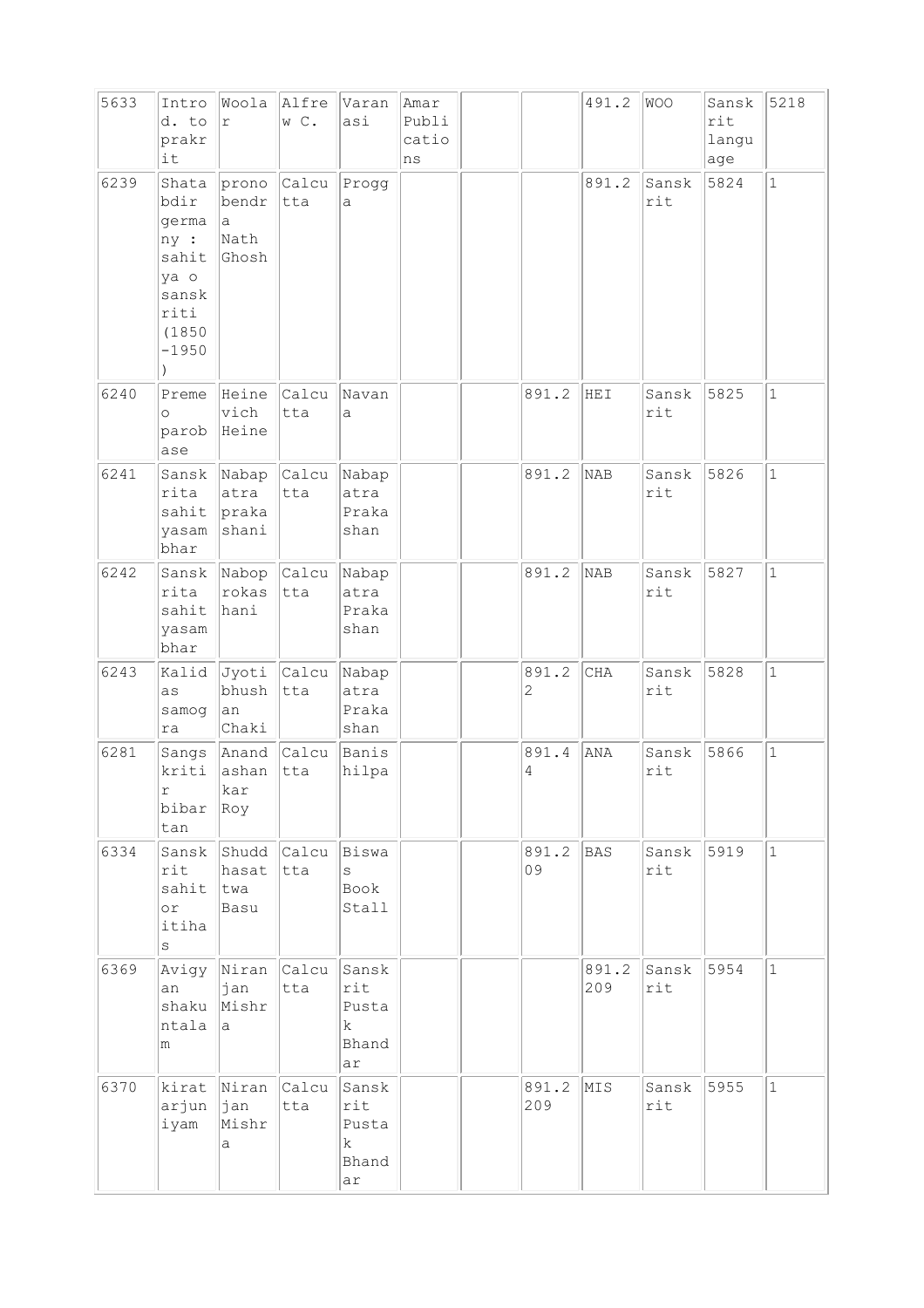| 6371 | hanch<br>arit                                                               | Rajba Niran Calcu<br>$ $ jan<br>Mishr<br>a                 | tta                | Sansk<br>rit<br>Pusta<br>k<br>Bhand<br>ar  |              |                                           | 891.2<br>209  | MIS         | Sansk<br>rit | 5956 | $1\,$        |
|------|-----------------------------------------------------------------------------|------------------------------------------------------------|--------------------|--------------------------------------------|--------------|-------------------------------------------|---------------|-------------|--------------|------|--------------|
| 6372 | hanch<br>arit                                                               | Rajba Niran Calcu<br> jan<br>Mishr<br>а                    | tta                | Sansk<br>rit<br>Pusta<br>k<br>Bhand<br>ar  |              |                                           | 891.2<br>209  | MIS         | Sansk<br>rit | 5957 | $\mathbf{1}$ |
| 6373 | Sansk<br>rit<br>sahit<br>yor<br>itiha<br>S                                  | bicha<br>ran<br>Bhoum<br> ik                               | Jhana Calcu<br>tta | Sansk<br>rit<br>Pusta<br>k<br>Bhand<br>ar  |              |                                           | 891.2<br>09   | CHA         | Sansk<br>rit | 5958 | $\mathbf{1}$ |
| 6374 | rit<br>sahit<br>yor<br>itiha<br>$\rm s$                                     | Sansk Jhana Calcu<br>bicha<br>$\vert$ ran<br>Bhoum<br> ik  | tta                | Sansk<br>rit<br>Pusta<br>k.<br>Bhand<br>ar |              |                                           | 891.2<br>09   | CHA         | Sansk<br>rit | 5959 | $\mathbf 1$  |
| 6375 | Sansk<br>rit o<br>sansk<br>riti                                             | Jiten Calcu<br>dra<br>Nath<br>Bhatt<br>achar<br>ya         | tta                | Sansk<br>rit<br>Pusta<br>k<br>Bhand<br>ar  |              |                                           | 891.2         | <b>BHA</b>  | Sansk<br>rit | 5960 | $\mathbf 1$  |
| 6376 | Bhara<br>vi<br>& amp                                                        | kirat Har<br>arjun<br>iyam                                 |                    | Sakti<br>pada                              | Calcu<br>tta | Sansk<br>rit<br>Pusta<br>k<br>Bhand<br>ar |               |             | 891.2<br>209 | HAR  | Sansk<br>rit |
| 6377 | t<br>poric<br>hay                                                           | Megdu Parba Calcu<br>ticha<br> ran<br>Bhatt<br>achar<br>ya | tta                | Sansk<br>rit<br>Pusta<br>k<br>Bhand<br>ar  |              |                                           | 891.2<br>209  | BHA         | Sansk<br>rit | 5962 | $\mathbf{1}$ |
| 6378 | Mahab<br>harat<br>ar<br>mulka<br>hini<br>$\circ$<br>bibid<br>hopra<br>sango | Sishi<br>$\Upsilon$<br>Kumar<br>Sen                        | Calcu<br>tta       | Sansk<br>rit<br>Pusta<br>k<br>Bhand<br>ar  |              |                                           | 294.5<br>923  | ${\tt SEN}$ | Sansk<br>rit | 5963 | $\mathbf 1$  |
| 6379 | Upani<br>shad<br>$\circ$<br>rabin<br>drana<br>th                            | may<br>Bandh<br>apadh<br>yay                               | Heren Calcu<br>tta | Nabap<br>atra<br>Praka<br>shan             |              |                                           | 294.5<br>9218 | <b>BAN</b>  | Sansk<br>rit | 5964 | $\mathbf{1}$ |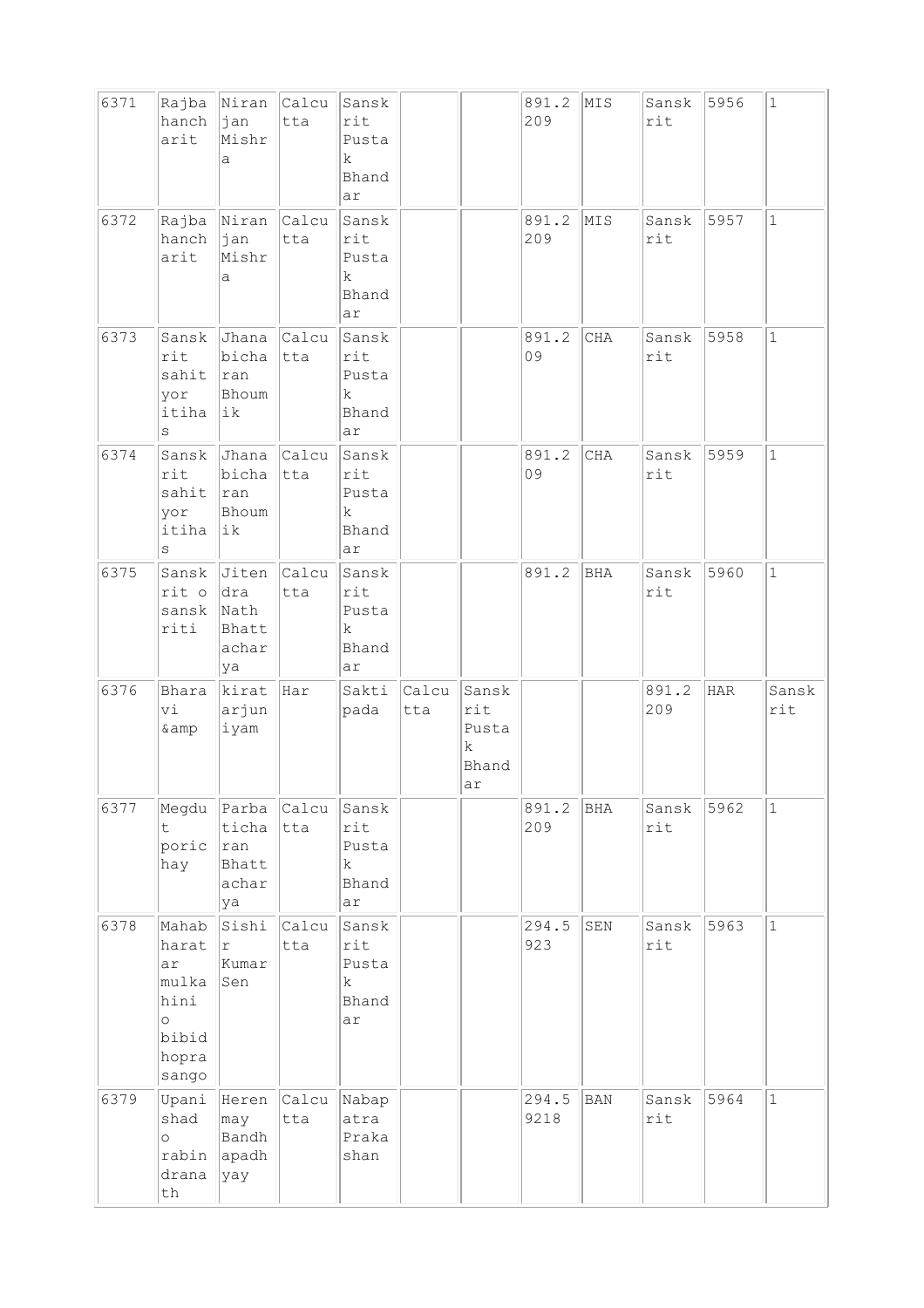| 6380 | Rabin<br>drana<br>th o<br>sansk<br>rit<br>sahit<br>yo                 | Kalay Bardh Bardh<br>anish  aman<br>ankar<br>Ghata<br>$\mathbf k$ |                  | aman<br>Unive<br>rsity                              |                                    | 891.2<br>Т    | GHA        | Sansk<br>rit            | 5965         | $\vert$ 1    |
|------|-----------------------------------------------------------------------|-------------------------------------------------------------------|------------------|-----------------------------------------------------|------------------------------------|---------------|------------|-------------------------|--------------|--------------|
| 6381 | Upani<br>shad<br>prasa<br>ngo                                         | Anirb<br>an                                                       | Bardh<br>aman    | Bardh<br>aman<br>Unive<br>rsity                     |                                    | 294.5<br>9218 | ANI        | Sansk<br>rit            | 5966         | $\mathbf{1}$ |
| 6382 | Liter<br>ature<br>in<br>the<br>vedic<br>age (t<br>he<br>sanhi<br>tas) | Bhatt<br>achar<br>ji                                              | Sukum<br>ari     | Calcu<br>tta                                        | K. P.<br>Bagch<br>$i \&$<br>Co.    |               | 891.2      | BHA                     | Sansk<br>rit | 5967         |
| 6847 | Bhash<br>atatt<br>$a$ o<br>bhara<br>tia<br>arjya<br>bhash<br>а        | Dhire<br>ndra<br>Nath<br>Saha                                     | Calcu<br>tta     | Sansk<br>rit<br>Pusta<br>k<br>Bhand<br>ar           |                                    | 491.2         | SAH        | Sansk<br>rit            | 6432         | $\mathbf{1}$ |
| 6848 | Ramay<br>an<br>samik<br>kha                                           | Swast<br>ika<br>Dutta                                             | Calcu<br>tta     | Sansk<br>rit<br>Pusta<br>$\rm k$<br>Bhand<br>ar     |                                    | 294.5<br>922  | <b>DUT</b> | Sansk<br>rit            | 6433         | $\mathbf{1}$ |
| 6849 | India<br>n<br>cultu<br>re<br>and<br>socie<br>ty in<br>the<br>vedas    | Mitra<br>Priti                                                    | Calcu<br>$ $ tta | Sansk<br>rit<br>Pusta<br>$\mathbf k$<br>Bhand<br>ar |                                    | 301           | MIT        | Sansk<br>$\texttt{rit}$ | 6434         | $\mathbf 1$  |
| 6850 | Kalid<br>asa<br>kriti<br>su<br>nari<br>chari<br>tabim<br>asa          | Achar<br>ya                                                       | Ramji<br>ban     | Gov.<br>of<br>India                                 | Educa<br>tion<br>on<br>cultu<br>re |               | 891.2      | ACH                     | Sansk<br>rit | 6435         |
| 6851 | krita<br>$\circ$<br>kriti                                             | Sangs Jiten<br>dra<br>Nath<br>sangs  Bhatt<br>achar<br>ya         | Calcu<br>tta     | Sansk<br>rit<br>Pusta<br>k<br>Bhand<br>ar           |                                    |               | 891.2      | Sansk<br>rit            | 6436         | $\mathbf{1}$ |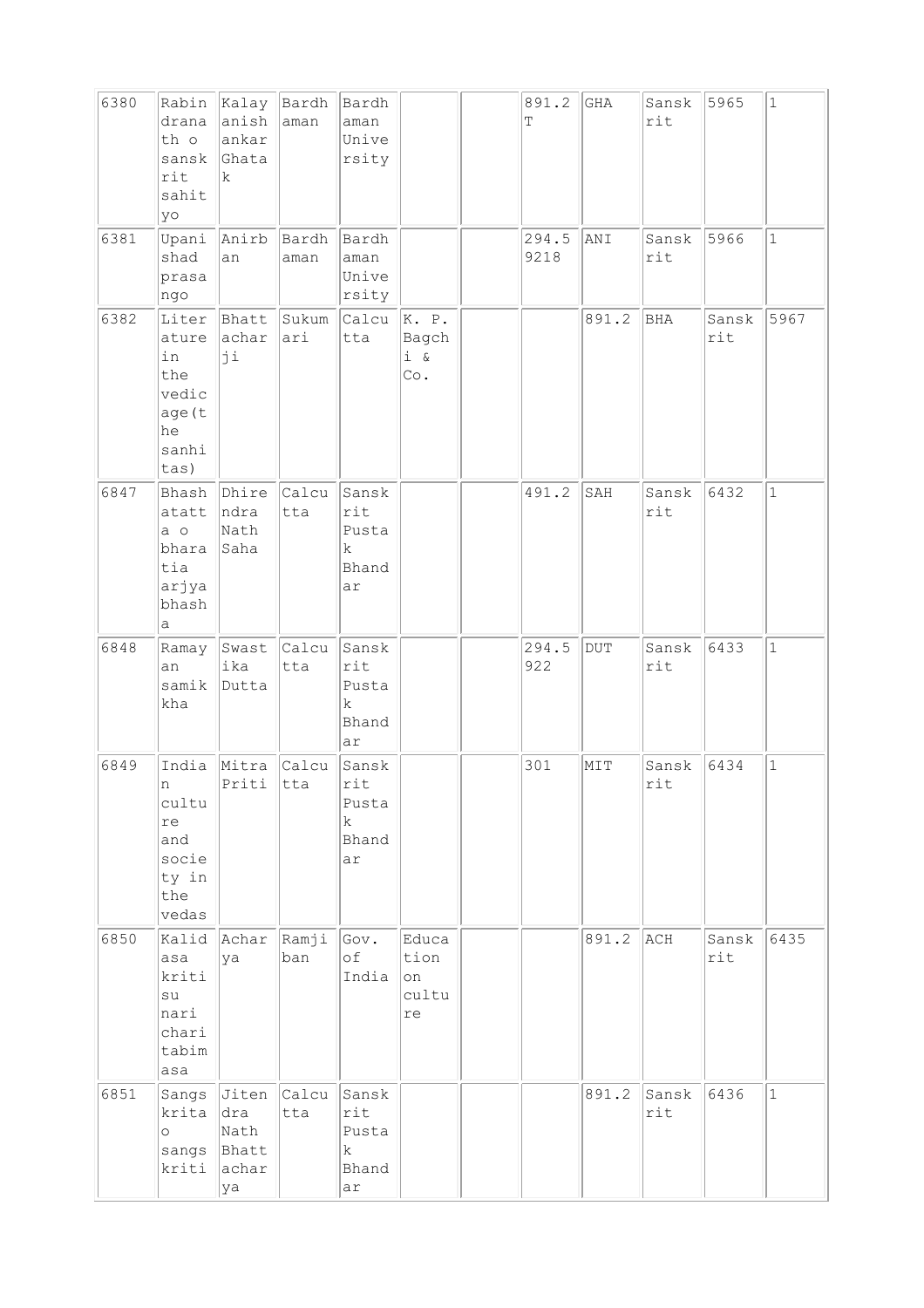| 6852 | krita<br>$\circ$<br>sangs<br>kriti                   | $\vert$ dra<br>Nath<br>Bhatt<br>achar<br>ya | Sangs Jiten Calcu<br>tta | Sansk<br>rit<br>Pusta<br>k<br>Bhand<br>ar                                                      |                                                               | 891.2            | BHA          | Sansk<br>rit | 6437         | $\vert$ 1    |
|------|------------------------------------------------------|---------------------------------------------|--------------------------|------------------------------------------------------------------------------------------------|---------------------------------------------------------------|------------------|--------------|--------------|--------------|--------------|
| 6853 | A<br>histo<br>ry of Gouri<br>vedic<br>liter<br>ature | Sastr<br>Ιi.<br>nath                        | Calcu<br>tta             | Sansk<br>rit<br>Pusta<br>$\mathbf k$<br>Bhand<br>ar                                            |                                                               | 891.2<br>9       | SAS          | Sansk<br>rit | 6438         | $\mathbf{1}$ |
| 6854 | Studi<br>es in<br>iudol<br>ogy                       | Varma<br>Satya<br>ram                       |                          | Bhara<br>tiya<br>Praka<br>shan                                                                 |                                                               |                  |              | Sansk<br>rit | 6439         | $\mathbf{1}$ |
| 6855 | Abhij<br>nana<br>sakun<br>talam                      | Sastr<br>i.                                 | Harid<br>utt             |                                                                                                | Grant<br>$ham -$<br>Sansk<br>rit<br>Pusta<br>k<br>Bhand<br>ar |                  | 891.2<br>209 | SAS          | Sansk<br>rit | 6440         |
| 6856 | Kirat Niran<br>arjja<br>niyam                        | $ $ jan<br>Mishr<br>a                       |                          | Urmil<br>a<br>Proka<br>shani<br>Sansk<br>rit<br>Pusta<br>$\rm k$<br>Bhand<br>ar                |                                                               | 891.2<br>209     | MUK          | Sansk<br>rit | 6441         | $1\,$        |
| 6857 | Kirat Niran<br>ajjni<br>yam                          | $ $ jan<br>Mishr<br>a                       |                          | Urmil<br>a<br>Proka<br>shani<br>Sansk<br>$\mathtt{rit}$<br>Pusta<br>k<br>Bhand<br>ar           |                                                               | 891.2 MIS<br>209 |              | Sansk<br>rit | 6442         | $\vert$ 1    |
| 6858 | Rajva<br>hana<br>carit<br>am                         | Sastr<br>i<br>Asoke<br>nath                 |                          | Urmil<br>а<br>Proka<br>shani<br>Sansk<br>$\texttt{rit}$<br>Pusta<br>$\mathbf k$<br>Bhand<br>ar |                                                               | 891.2<br>209     | SAS          | Sansk<br>rit | 6443         | $\mathbf 1$  |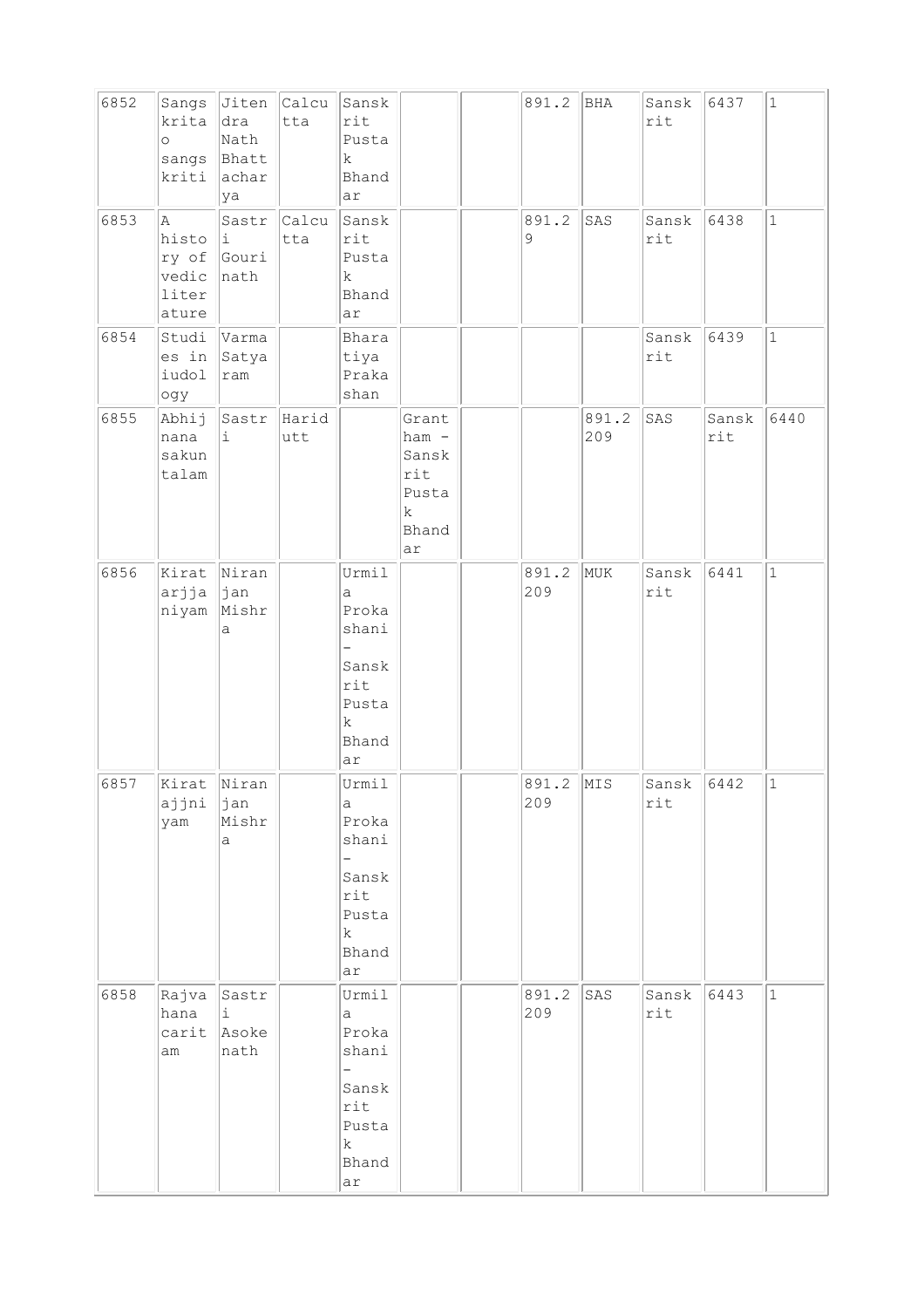| 6859 | Manu<br>samhi<br>ta                                                                           | Sen                                                            | Satye<br>ndra<br>N.    | Calcu<br>tta                                         | Chatt<br>opadh<br>yaya<br>Broth<br>ers             |                         | 891.2      | SEN          | Sansk<br>rit | 6444         |
|------|-----------------------------------------------------------------------------------------------|----------------------------------------------------------------|------------------------|------------------------------------------------------|----------------------------------------------------|-------------------------|------------|--------------|--------------|--------------|
| 6860 | Bhara<br>t<br>natty<br>ashas<br>tra                                                           | Sures<br>h<br>Chand<br>ra<br>Bonda<br>padhy<br>ay              | Calcu<br>tta           | Nabap<br>atra<br>Proka<br>shan                       |                                                    |                         | 891.2<br>2 | Sansk<br>rit | 6445         | $\mathbf 1$  |
| 6861 | Bhara<br>t.<br>natty<br>ashas<br>tra                                                          | Sures<br>h<br>Chand<br> ra<br>Bonda<br>padhy<br>ay             | Calcu<br>tta           | Nabap<br>atra<br>Proka<br>shan                       |                                                    | 891.2<br>$\overline{c}$ | <b>BAN</b> | Sansk<br>rit | 6446         | $\mathbf{1}$ |
| 6862 | Bhara<br>t.<br>natty<br>ashas<br>tra                                                          | Sures<br>h<br>Chand<br>ra<br>Bonda<br>padhy<br>ay              | $ $ Calcu $ $<br>tta   | Nabap<br>atra<br>Proka<br>shan                       |                                                    | 891.2<br>2              | BAN        | Sansk<br>rit | 6447         | $\mathbf{1}$ |
| 6949 | Prakr<br>ta-pr<br>akas'<br>a of<br>varar<br>uci                                               | Baner<br> jee                                                  | Satya<br>$\mathbb R$ . | Calcu<br>tta                                         | Sansk<br>rit<br>Pusta<br>$\mathbf k$<br>Bhawa<br>n |                         | 891.2      | BAN          | Sansk<br>rit | 6534         |
| 6950 | Prach<br>in<br>bharo<br>ter<br>rajdh<br>arma                                                  | Proga Calcu<br>ranja<br>n<br>Dutta                             | tta                    | Grant<br>ha<br>Sangh<br>ita                          |                                                    | 891.2                   | BAN        | Sansk<br>rit | 6535         | $\mathbf 1$  |
| 6951 | krit<br>sahit<br>yer<br>rupre<br>kha                                                          | Sangs  Biman  Calcu  <br>Chand<br> ra <br>Bhatt<br>achar<br>ya | tta                    | Bidya<br>sagar<br>Libra<br>ry<br>Pvt.                |                                                    | 891.2<br>09             | BHA        | Sansk<br>rit | 6536         | $\mathbf{1}$ |
| 6952 | Kabya<br>proka<br>sh<br>(manm<br>$\circ t$<br>bhatt<br>achar<br>ya)<br>$1st-6$<br>th<br>ullas | Raman<br>anda<br>Achar<br>ya                                   | Calcu<br>tta           | Sangs<br>krit<br>Pusta<br>$\mathbf k$<br>Bhand<br>er |                                                    | 891.2<br>109            | ACH        | Sansk<br>rit | 6537         | $\mathbf{1}$ |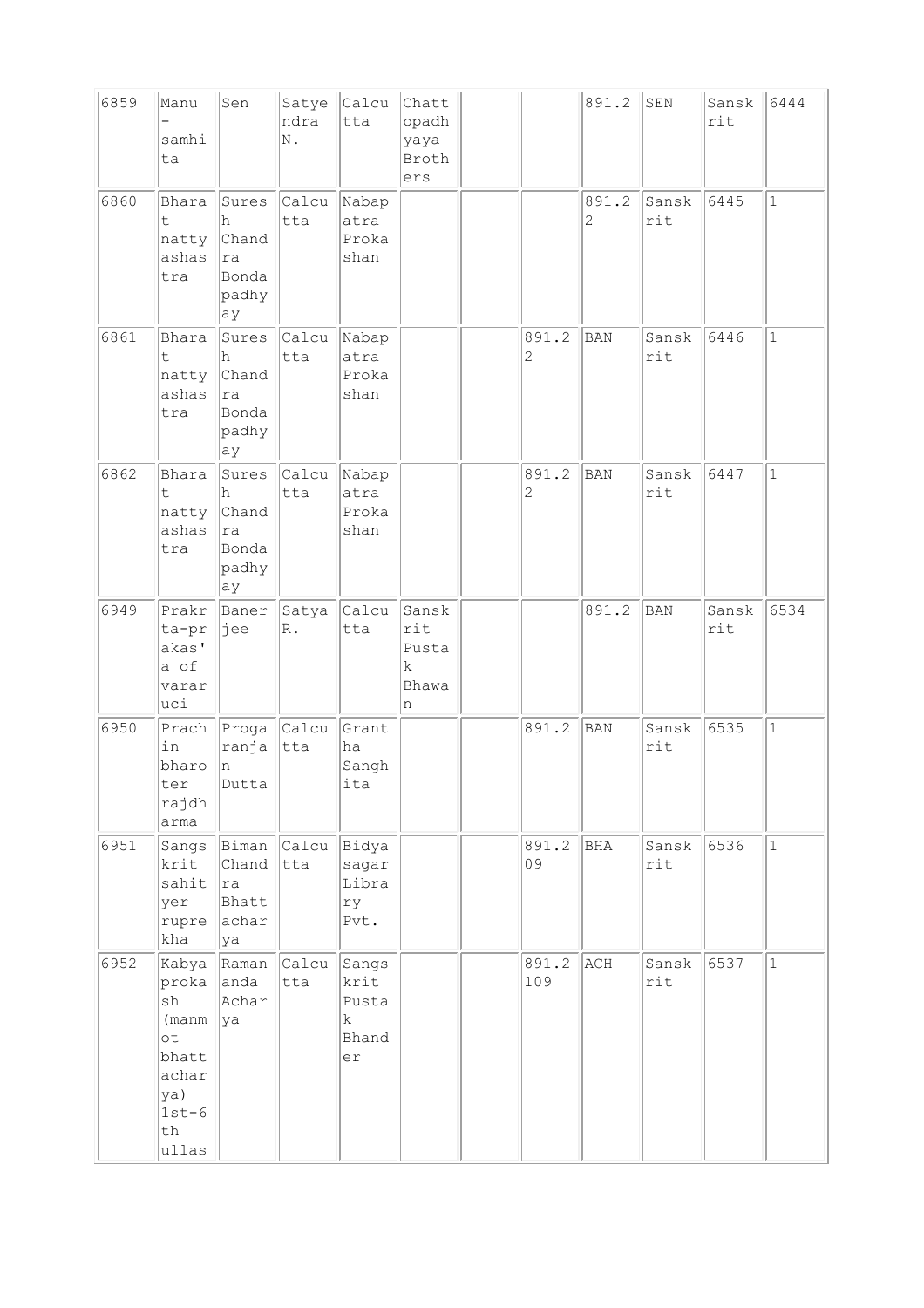| 6953 | Manus<br>anghi<br>ta                                                                                                                                                          | Murar<br>i<br>Mohon<br>Sen                    | Calcu<br>tta  | Dipal<br>i<br>Book<br>House                     |                                           |                                              |              | 891.2<br>209 | Sansk<br>rit | 6538         | $1\,$        |
|------|-------------------------------------------------------------------------------------------------------------------------------------------------------------------------------|-----------------------------------------------|---------------|-------------------------------------------------|-------------------------------------------|----------------------------------------------|--------------|--------------|--------------|--------------|--------------|
| 6954 | Abhij<br>nana<br>sakun<br>talam<br>οf<br>kalid<br>asa                                                                                                                         | Kale                                          | M. R.         | Delhi                                           | Matil<br>a1<br>Banar<br>asi<br>Dass       |                                              |              |              | 891.2<br>209 | Sansk<br>rit | 6539         |
| 6955 | Hist.<br>of<br>sansk<br>rit<br>liter<br>ature                                                                                                                                 | Macdo<br>nell                                 | Arthu<br>r A. | Delhi                                           | Matil<br>a1<br>Banar<br>asi<br>Dass       |                                              |              |              | 891.2<br>09  | Sansk<br>rit | 6540         |
| 6956 | Sansk<br>rit<br>eng.<br>& amp                                                                                                                                                 | eng.<br>sans.<br>dicti<br>onery               | Bhatt         | C. J.                                           | Delhi                                     | Bhara<br>tiya<br>Book<br>Corpo<br>ratio<br>n |              |              | 891.2<br>03  | <b>BHA</b>   | Sansk<br>rit |
| 6957 | Bhas'<br>S<br>play<br>: a<br>criti<br>ca1<br>study                                                                                                                            | Sastr<br>$\dot{1}$                            | Ganap<br>ati  | $\mathbb T$ .                                   | Delhi                                     | Bhara<br>tiya<br>Vidya<br>Praka<br>shan      |              |              | 891.2<br>209 | SAS          | Sansk<br>rit |
| 6958 | Life<br>and<br>socie<br>ty in<br>ancie<br>nt<br>india                                                                                                                         | Chakr<br>ovart<br>Ιy                          | Amita         | Calcu<br>tta                                    | Sansk<br>rit<br>Pusta<br>k<br>Bhand<br>er |                                              |              | 301.0<br>954 | <b>CHA</b>   | Sansk<br>rit | 6543         |
| 6959 | Bhara<br>tio<br>samaj<br>er<br>prant<br>abasi<br>ni :<br>baidi<br>$\rm k$<br>joog<br>theke<br>adhun<br>ik<br>kale<br>bhara<br>tio<br>samaj<br>$\circ$<br>sahit<br>ya<br>baran | Sures<br>hchan<br>dra<br>Bonda<br>padhy<br>ay | Calcu<br>tta  | Sansk<br>rit<br>Pusta<br>$\rm k$<br>Bhand<br>er |                                           |                                              | 301.0<br>954 | BAN          | Sansk<br>rit | 6544         | $\mathbf{1}$ |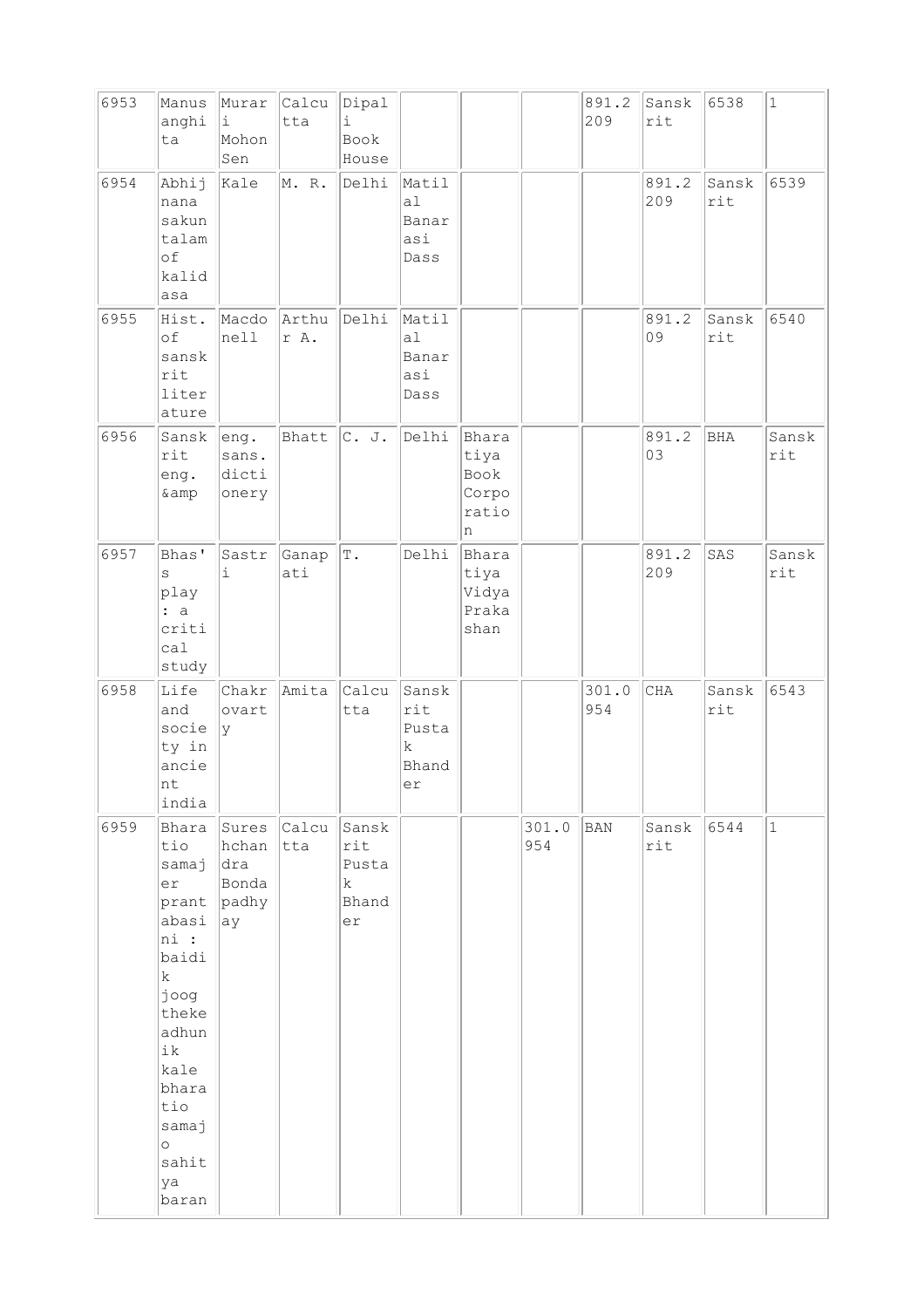|      | gna                                                            |                                           |                     |                                           |                                        |       |              |              |              |              |
|------|----------------------------------------------------------------|-------------------------------------------|---------------------|-------------------------------------------|----------------------------------------|-------|--------------|--------------|--------------|--------------|
| 6960 | Bibli<br>ograp<br>hy of<br>prakr<br>it<br>langu<br>age         | Baner<br>∣jee                             | Satya<br>Ranja<br>n | Calcu<br>tta                              | Sansk<br>rit<br>Book<br>Depot          |       | 491.3<br>1   | BAN          | Sansk<br>rit | 6545         |
| 7724 | Mater<br>ialis<br>m in<br>the<br>vedas                         | Gupta                                     | Uma                 | New<br>Delhi                              | Class<br>ical<br>Publi<br>shing<br>Co. |       | 294.5<br>921 | GUP          | Sansk<br>rit | 7309         |
| 7725 | Nay<br>kushu<br>manja<br>11                                    | Srima<br>ld.<br>Uchya<br>nacha<br>rya     | Calcu<br>tta        | Sans.<br>Pusta<br>k<br>Bhand<br>ar        |                                        | 891.2 | SRI          | Sansk<br>rit | 7310         | $\mathbf{1}$ |
| 7774 | Prach<br>in<br>bhara<br>ter<br>lekho<br>sahit<br>ya            | Bhara<br>t<br>Kumar<br>Roy                | Calcu<br>tta        | Sansk<br>rit<br>Pusta<br>k<br>Bhand<br>er |                                        | 891.2 | ROY          | Sansk<br>rit | 7359         | $\mathbf{1}$ |
| 7775 | Bangl<br>ay<br>sansk<br>rit<br>sahit<br>ya<br>charc<br>ha      | Swapa<br>n<br>Majum<br>der                | Calcu<br>tta        | Pyapi<br>ras                              |                                        |       | 891.2<br>09  | Sansk<br>rit | 7360         | $\mathbf{1}$ |
| 7776 | Hindu<br>india<br>from<br>origi<br>nal<br>sourc<br>es          | Aiyan<br>ger                              | S. N.               | Delhi                                     | Nag<br>Publi<br>shers                  |       | 891.2        | AIY          | Sansk<br>rit | 7361         |
| 7777 | Pal<br>purba<br>jooge<br>$\Upsilon$<br>bangs<br>hanuc<br>harit | Dines<br>h.<br>Chand<br>ra<br>Sarka<br> r | Calcu<br>tta        | Sahit<br>yalok                            |                                        | 891.2 | SAR          | Sansk<br>rit | 7362         | $ 1\rangle$  |
| 7778 | Chara<br>k<br>sangh<br>ita                                     | ndra<br>Chand<br>ra<br>Nag                | Broje Calcu<br>tta  | Nabap<br>atra<br>Proka<br>shan            |                                        | 891.2 | NAG          | Sansk<br>rit | 7363         | $\mathbf{1}$ |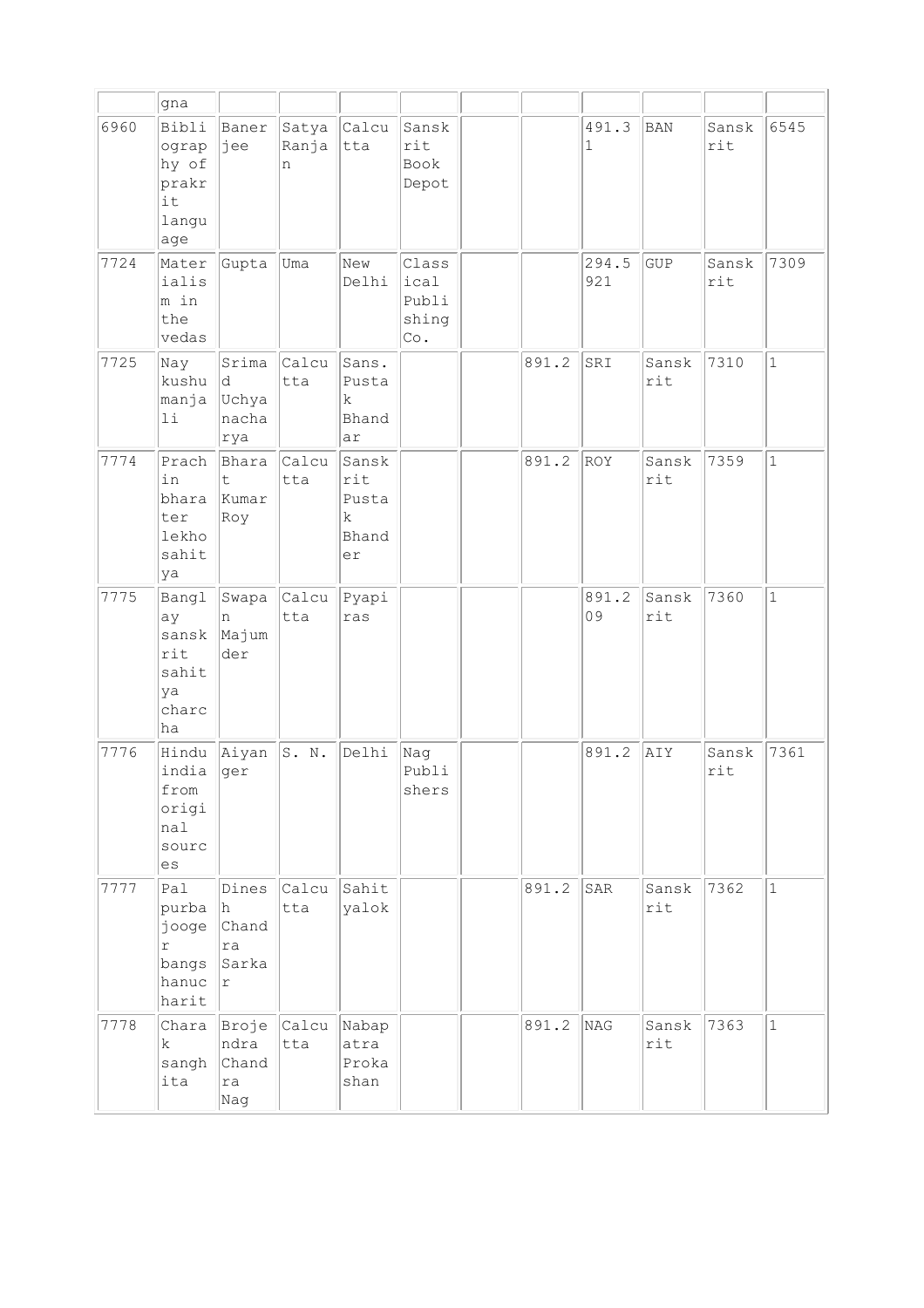| 7779 | Bharo<br>tio<br>natya<br>bed o<br>natok                                                             | Sachc<br>hidan<br>anda<br>Mukho<br>padhy<br>ay | Calcu<br>tta        | Sahit<br>ya<br>Niket<br>an     |                                          | 891.2<br>$\overline{c}$ | MUK          | Sansk<br>rit | 7364         | $\mathbf{1}$ |
|------|-----------------------------------------------------------------------------------------------------|------------------------------------------------|---------------------|--------------------------------|------------------------------------------|-------------------------|--------------|--------------|--------------|--------------|
| 8144 | Bhari<br>to<br>nrity<br>akala                                                                       | ri<br>Chatt<br>apadh<br>yay                    | Gayat Calcu<br>tta  | Nabap<br>atra<br>Praka<br>shan |                                          | 792.8                   | CHA          | Sansk<br>rit | 7729         | $\mathbf{1}$ |
| 8145 | Mahab<br>harat<br>$\ddot{\cdot}$<br>dandi<br>parbo                                                  | rasha<br>nno<br>Bidya<br>ratna<br>(tr.)        | Kalip Calcu<br>tta  | Nabap<br>atra<br>Praka<br>shan |                                          | 294.5<br>923            | <b>BID</b>   | Sansk<br>rit | 7730         | $\mathbf{1}$ |
| 8146 | Balmi<br>ki<br>ramay<br>an                                                                          | anath<br>Shast<br>ri                           | Soudh Calcu<br>tta  | Nabap<br>atra<br>Praka<br>shan |                                          | 294.5<br>924            | SHA          | Sansk<br>rit | 7731         | $\mathbf{1}$ |
| 8147 | Kamsu<br>tra                                                                                        | Batsa<br>yan                                   | <b>Calcu</b><br>tta | Nabap<br>atra<br>Praka<br>shan |                                          | 891.2                   | BAT          | Sansk<br>rit | 7732         | $\mathbf{1}$ |
| 8148 | Hitop<br>odesh                                                                                      | Naray<br>an                                    | Calcu<br>tta        | Nabap<br>atra<br>Praka<br>shan |                                          | 891.2                   | NAR          | Sansk<br>rit | 7733         | $\mathbf{1}$ |
| 8149 | Lokan<br>anda<br>natak                                                                              | Chand Calcu<br>ragom<br>i.                     | tta                 | Nabap<br>atra<br>Praka<br>shan |                                          | 891.2<br>2              | CHA          | Sansk<br>rit | 7734         | $\mathbf{1}$ |
| 8150 | Battr<br>ishsi<br>nghas<br>on                                                                       | Kalid<br>as                                    | Calcu<br>tta        | Nabap<br>atra<br>Praka<br>shan |                                          | 891.2                   | KAL          | Sansk<br>rit | 7735         | $\mathbf{1}$ |
| 8151 | Puran<br>sangr<br>aho                                                                               |                                                |                     | Nabap<br>atra<br>Praka<br>shan |                                          | 891.2<br>08             | ${\tt PUR}$  | Sansk<br>rit | 7736         | $\mathbf{1}$ |
| 8152 | The<br>biolo<br>gical<br>and<br>histo<br>rical<br>sygni<br>fican<br>ce of<br>vedic<br>rytho<br>logy | Bhatt<br>achar<br>ya                           | A. K.               | Calcu<br>tta                   | Sans.<br>Pusta<br>$\rm k$<br>Bhund<br>er |                         | 294.5<br>921 | BHA          | Sansk<br>rit | 7737         |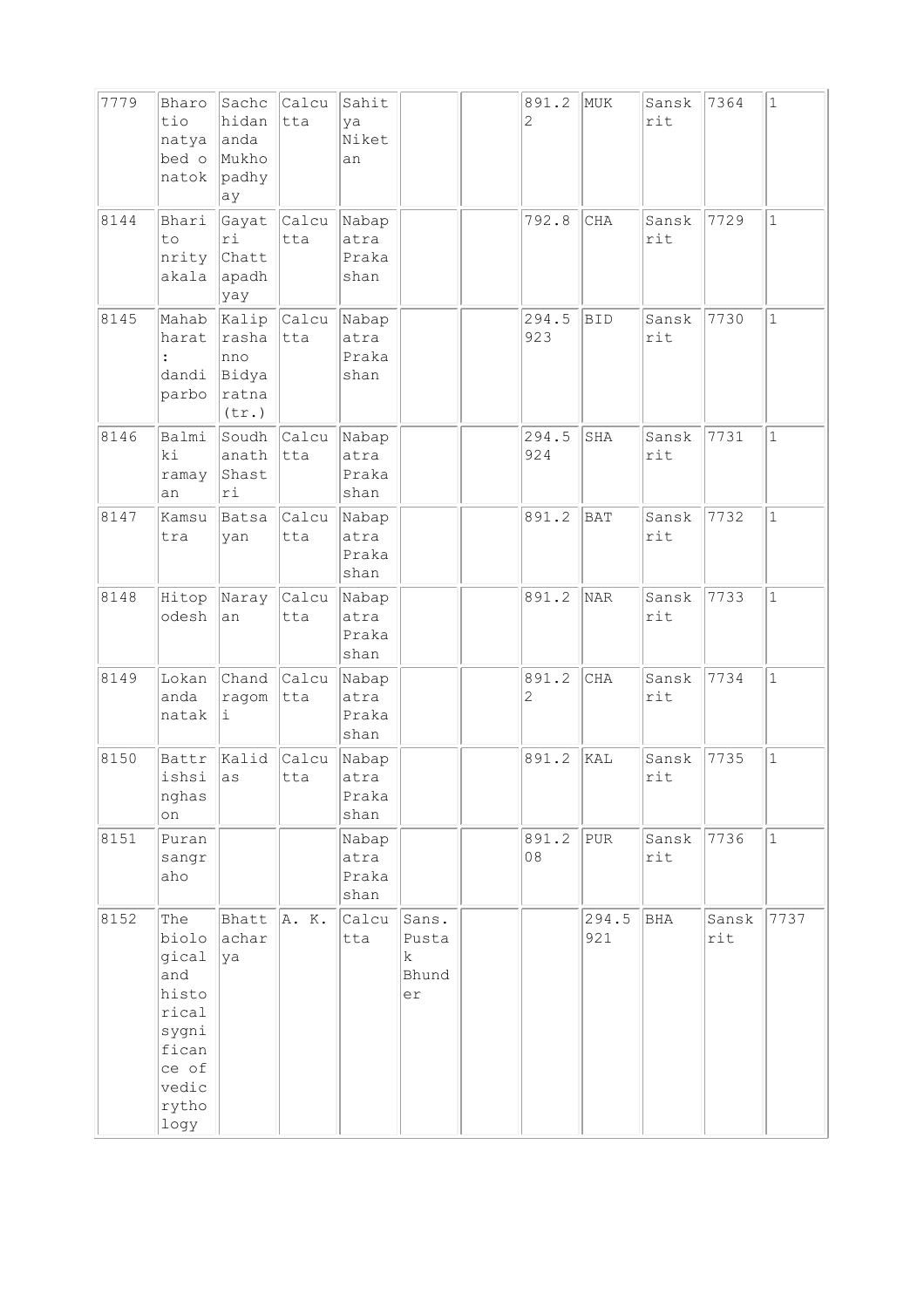| 8153 | Bigya<br>nbad                                                               | Batak<br>rishn<br>a                                    | Ghosh              | Calcu<br>tta                                 | Sans.<br>Pusta<br>k<br>Bhund<br>er |                       | 891.2      | GHO          | Sansk<br>rit | 7738         |
|------|-----------------------------------------------------------------------------|--------------------------------------------------------|--------------------|----------------------------------------------|------------------------------------|-----------------------|------------|--------------|--------------|--------------|
| 8154 | Beder<br>mantr<br>abhag<br>е<br>adhya<br>tmabi<br>dya                       | Dr.<br>Jogen<br>dra<br>Bagch<br>i                      | Calcu<br>tta       | Sans.<br>Pusta<br>$\mathbf k$<br>Bhund<br>er |                                    | 294.5<br>921          | <b>BAG</b> | Sansk<br>rit | 7739         | $\mathbf{1}$ |
| 8155 | Samaj<br>sahit<br>ya o<br>darsh<br>an                                       | Heman<br>ta<br>Kumar<br>Bandh<br>apadh<br>yay          | Calcu<br>tta       | Sans.<br>Pusta<br>k<br>Bhund<br>er           |                                    | 891.2                 | <b>BAN</b> | Sansk<br>rit | 7740         | $\mathbf{1}$ |
| 8156 | Beder<br>mantr<br>abhag<br>е<br>iswar<br>$\circ$<br>darsh<br>anikt<br>attwa | Jogen<br>dra<br>Bagch<br>i                             | Calcu<br>tta       | Sans.<br>Pusta<br>k<br>Bhund<br>er           |                                    | 294.5<br>921          | <b>BHA</b> | Sansk<br>rit | 7741         | $\mathbf{1}$ |
| 8157 | Bhara<br>tio<br>samaj<br>er<br>prant<br>obash<br>ani                        | Sures<br>h<br>Chand<br>ra<br>Bandh<br>$ $ apadh<br>yay | Calcu<br>tta       | Sans.<br>Pusta<br>$\rm k$<br>Bhund<br>er     |                                    | 301                   | <b>BAN</b> | Sansk<br>rit | 7742         | $\mathbf{1}$ |
| 8158 | Chhan<br>doman<br>jari                                                      | Srama<br> d <br>Ganga<br>das                           | Calcu<br>tta       | Sans.<br>Pusta<br>k<br>Bhund<br>er           |                                    | 491.2                 | GAN        | Sansk<br>rit | 7743         | $\mathbf 1$  |
| 8159 | Natak<br>laksh<br>man<br>ratna<br>kosh                                      | Siddh Calcu<br>eswar<br>Chatt<br>$\vert$ opadh<br>yay  | tta                | Sans.<br>Pusta<br>k<br>Bhund<br>er           |                                    | 891.2<br>$\mathbf{2}$ | CHA        | Sansk<br>rit | 7744         | $\mathbf{1}$ |
| 8160 | Sahit<br>yadar<br>pan                                                       | akant tta<br>$\circ$<br>Mukho<br>padhy<br>ay<br>(tr.)  | Bimal Calcu        | Sans.<br>Pusta<br>k<br>Bhund<br>er           |                                    | 891.2<br>209          | MUK        | Sansk<br>rit | 7745         | $\mathbf 1$  |
| 8161 | Sansk<br>rita<br>$\circ$<br>sansk<br>riti<br>(sank                          | dra<br>Nath<br>Shast<br>ri                             | Jiten Calcu<br>tta | Sans.<br>Pusta<br>k<br>Bhund<br>er           |                                    | 891.2                 | SHA        | Sansk<br>rit | 7746         | $\mathbf{1}$ |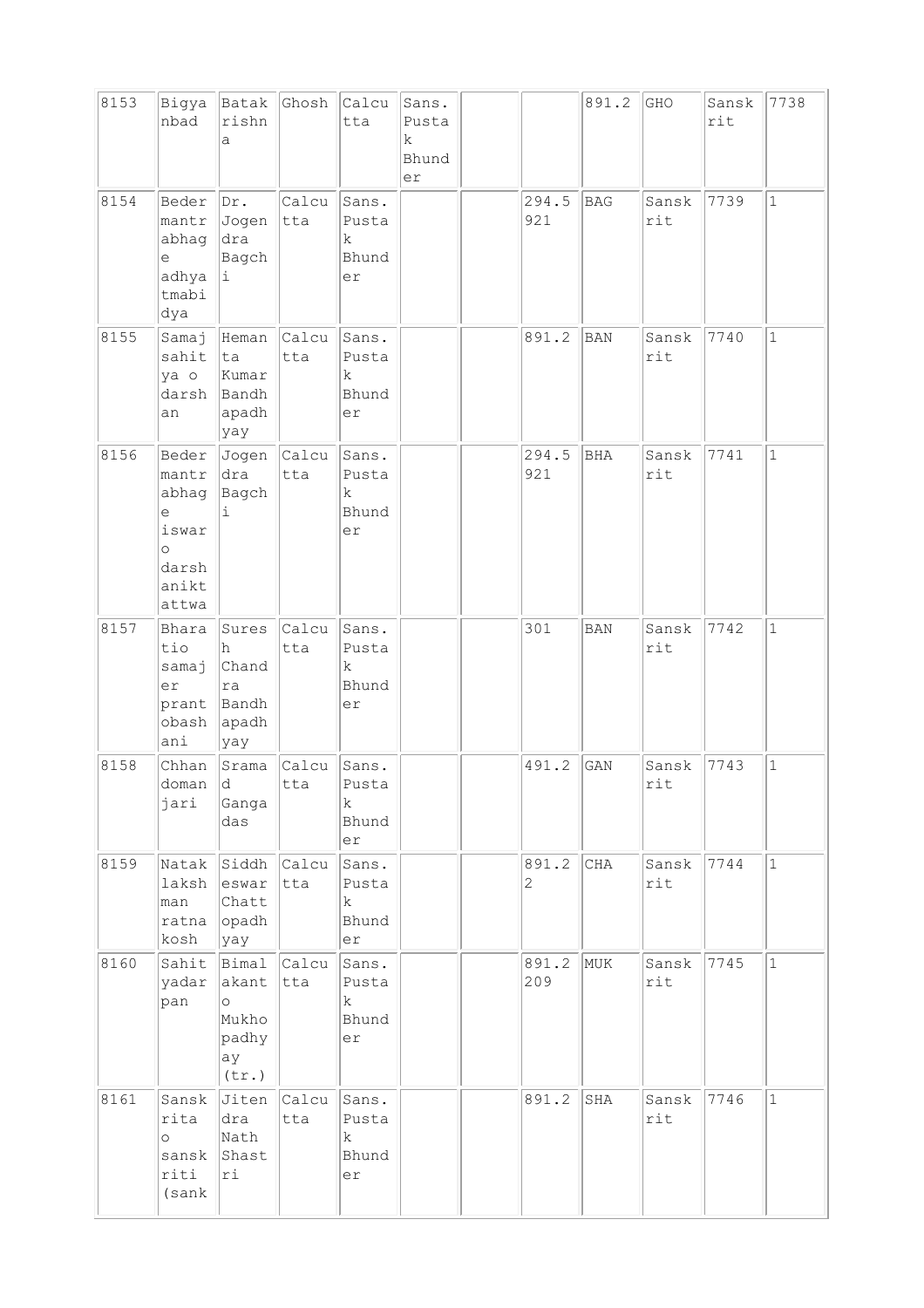|      | shipt<br>a<br>sahit<br>yer<br>itihu<br>s)              |                                                 |                      |                                    |                                           |                       |              |              |              |              |
|------|--------------------------------------------------------|-------------------------------------------------|----------------------|------------------------------------|-------------------------------------------|-----------------------|--------------|--------------|--------------|--------------|
| 8162 | Pearl<br>s of<br>prako<br>t<br>poctr<br>У              | Baner<br>jee                                    | Rabis<br>ankar       | Calcu<br>tta                       | Sans.<br>Pusta<br>k<br>Bhund<br>er        |                       | 891.2<br>109 | <b>BAN</b>   | Sansk<br>rit | 7747         |
| 8163 | drana<br>th o<br>sansk<br>rita<br>sahit<br>ya          | Rabin Kalya Calcu<br>nisan<br>kar<br>Ghata<br>k | tta                  | Burdw<br>an<br>Unive<br>rsity      |                                           | 891.2<br>09           | $\mathbb T$  | Sansk<br>rit | 7748         | $\mathbf{1}$ |
| 8164 | The<br>abhin<br>anasa<br>kunta<br>lam                  | Kale                                            | M. R.                | Delhi                              | Motil<br>a <sub>1</sub><br>Banar<br>s Das |                       | 891.2<br>209 | KAL          | Sansk<br>rit | 7749         |
| 8165 | A<br>study<br>in<br>langu<br>ahe<br>and<br>meani<br>ng | Bhatt<br>achar<br>ya                            | B.                   | Calcu<br>tta                       | By<br>Vendo<br>r                          |                       | 891.2        | BHA          | Sansk<br>rit | 7750         |
| 8166 | Sansk<br>rita<br>sahit<br>yer<br>itihu<br>$\rm s$      | Jahna<br>bicha<br> ran<br>Bhoum<br>ik           | Calcu<br>tta         | Bу<br>Vendo<br>r                   |                                           |                       | 891.2<br>09  | Sansk<br>rit | 7751         | $\mathbf{1}$ |
| 8167 | Rasa<br>samik<br>sha                                   | Ramar<br>anjan<br>Mukho<br>padhy<br>ay          | $ $ Calcu $ $<br>tta | Вy<br>Vendo<br>$\mathtt{r}$        |                                           | 891.2<br>$\mathbf{2}$ | MUK          | Sansk<br>rit | 7752         | $\mathbf{1}$ |
| 8168 | Nirut<br>tam                                           | Yask                                            |                      | By<br>The<br>Edito<br>$\mathtt{r}$ |                                           | 891.2<br>$\mathbf{2}$ | YAS          | Sansk<br>rit | 7753         | $\mathbf 1$  |
| 8169 | Ishap<br>onish<br>at                                   | Swami<br>Bishu<br>dhana<br>nda<br>Giri          | Calcu<br>tta         | Sri<br>Guru<br>Libra<br>ry         |                                           | 294.5<br>9218         | <b>BIS</b>   | Sansk<br>rit | 7754         | $\mathbf{1}$ |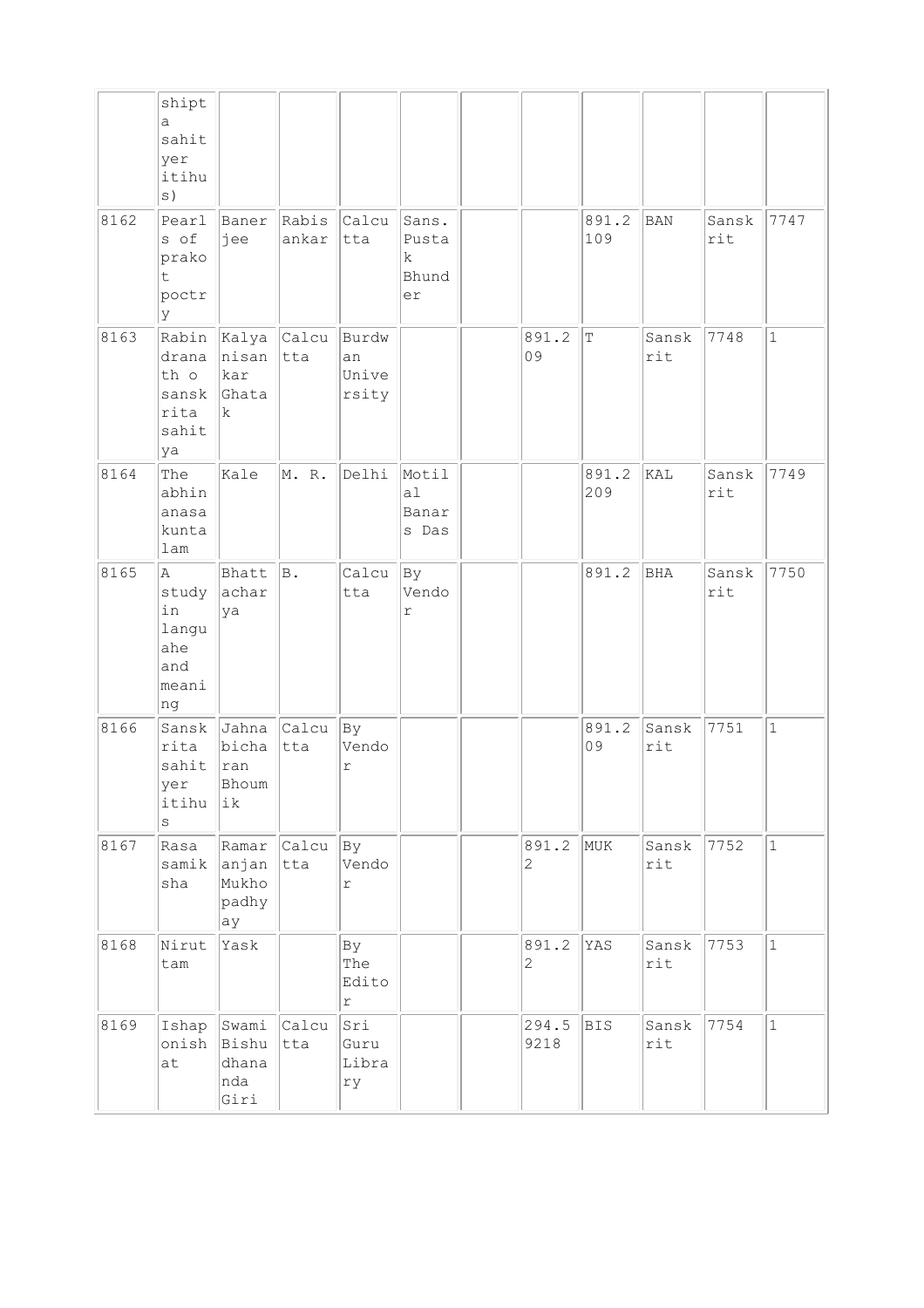| 8170 | Samaj<br>sahit<br>ya o<br>darsh<br>an            | Heman<br>ta<br>Kumar<br>Gango<br>padhy<br>ay                | Calcu<br>tta        | Sansk<br>rit<br>Pusta<br>k<br>Bhand<br>ar |               | 891.2<br>$\overline{c}$ | GAN        | Sansk<br>rit            | 7755         | $\mathbf{1}$ |
|------|--------------------------------------------------|-------------------------------------------------------------|---------------------|-------------------------------------------|---------------|-------------------------|------------|-------------------------|--------------|--------------|
| 8171 | Lingu<br>istic<br>intro<br>d. to<br>sansk<br>rit | Ghosh                                                       | Batak<br>rishn<br>а | Calcu<br>tta                              | Publi<br>sher |                         | 491.2<br>2 | GHO                     | Sansk<br>rit | 7756         |
| 8172 | Mahab<br>harat<br>chint<br>a                     | Rajes<br>war<br>Mitra                                       | Calcu<br>tta        | Nabpa<br>tra<br>Praka<br>shan             |               | 294.5<br>923            | MIT        | Sansk<br>rit            | 7757         | $\mathbf{1}$ |
| 8173 | Kalid<br>as<br>samag<br>ra                       | Jyoti Calcu<br>bhush<br>an<br>Chaki                         | tta                 | Nabpa<br>tra<br>Praka<br>shan             |               | 891.2<br>$\mathbf{2}$   | CHA        | Sansk<br>rit            | 7758         | $\mathbf{1}$ |
| 8174 | Sansk<br>rita<br>sahit<br>yer<br>galpa           | Prasu<br>n<br>Basu                                          | Calcu<br>tta        | Nabpa<br>tra<br>Praka<br>shan             |               | 891.2<br>23             | BAS        | Sansk<br>rit            | 7759         | $\mathbf{1}$ |
| 8175 | Bedye<br>r<br>kabit<br>а                         | Gouri<br>Dharm<br>apal                                      | Calcu<br>tta        | Nabpa<br>tra<br>Praka<br>shan             |               | 294.5<br>921            | DHA        | Sansk<br>rit            | 7760         | $\mathbf{1}$ |
| 8176 | Draby<br>agun                                    | Deben<br>dra<br>Nath<br>Sengu<br>pta                        | Calcu<br>tta        | Nabpa<br>tra<br>Praka<br>shan             |               | 891.2<br>$\mathbf{2}$   | SEN        | Sansk<br>rit            | 7761         | $\mathbf{1}$ |
| 8177 | Bhara<br>$\mathsf t$<br>natya<br>shast<br>ra     | Sures<br>h<br>Chand<br>ra<br>Bandh<br>apadh<br>yay<br>(tr.) | Calcu <br>tta       | Nabpa<br>tra<br>Praka<br>shan             |               | 891.2<br>22             | <b>BAN</b> | Sansk<br>$\texttt{rit}$ | 7762         | $\mathbf 1$  |
| 8178 | Bhara<br>t.<br>natya<br>shast<br>ra              | Sures<br>h<br>Chand<br>ra<br>Bandh<br>apadh<br>yay<br>(tr.) | Calcu<br>tta        | Nabpa<br>tra<br>Praka<br>shan             |               | 891.2<br>22             | <b>BAN</b> | Sansk<br>rit            | 7763         | $\mathbf{1}$ |
| 8179 | Bhara<br>t.<br>natya<br>shast<br>ra              | Sures<br>h<br>Chand<br>ra<br>Bandh<br>apadh<br>yay          | Calcu<br>tta        | Nabpa<br>tra<br>Praka<br>shan             |               | 891.2<br>22             | BAN        | Sansk<br>rit            | 7764         | $\mathbf{1}$ |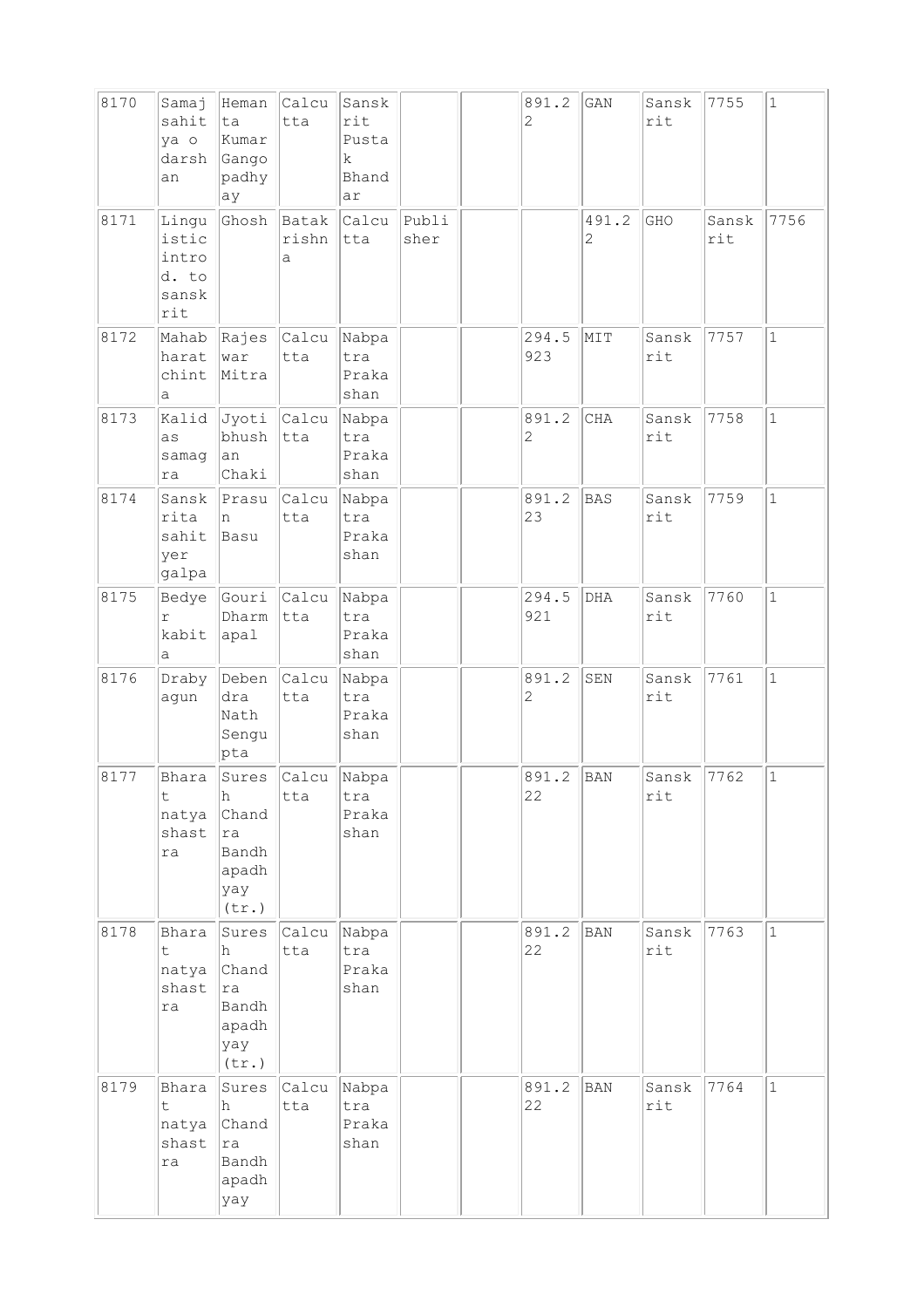|      |                                                                                   | $(\text{tr.})$                                      |              |                                             |                                    |                                        |              |            |              |              |              |
|------|-----------------------------------------------------------------------------------|-----------------------------------------------------|--------------|---------------------------------------------|------------------------------------|----------------------------------------|--------------|------------|--------------|--------------|--------------|
| 8180 | Socia<br>ı<br>philo<br>sophy<br>of<br>the<br>mahab<br>harat<br>a<br>& amp         | manus<br>mriti                                      | Verma        | Prati<br>ra                                 | New<br>Delhi                       | Class<br>ical<br>Publi<br>shing<br>Co. |              |            | 294.5<br>923 | VER          | Sansk<br>rit |
| 8181 | Socio<br>-econ<br>omic<br>life<br>of<br>india<br>in<br>the<br>vedic<br>perio<br>d | Chakr<br>abort<br>У                                 | H.           | Calcu<br>tta                                | Sans.<br>Pusta<br>k<br>Bhund<br>er |                                        |              | 309.5<br>4 | CHA          | Sansk<br>rit | 7766         |
| 8564 | Bigya<br>nbad                                                                     | Batak<br>risha<br>no<br>Ghosh                       | Calcu<br>tta |                                             |                                    |                                        | 891.4<br>4   | GHO        | Sansk<br>rit | 8149         | $\mathbf{1}$ |
| 8565 | Prach<br>in<br>mudra                                                              | Rakha<br>ldas<br>Bandh<br>apadh<br>yay              | Calcu<br>tta | Sansk<br>rit<br>Pusta<br>k<br>Bhand<br>ar   |                                    |                                        | 737.4        | BAN        | Sansk<br>rit | 8150         | $\mathbf{1}$ |
| 8566 | Charv<br>aka<br>sasti                                                             | Giri                                                | Gagan<br>Deo | Patan<br>а                                  | Jyoti                              |                                        |              | 891.2      | GIR          | Sansk<br>rit | 8151         |
| 8567 | Baidi<br>$c\,k$<br>juger<br>jugju<br>ya                                           | Srima<br>ti<br>Shant<br>i.<br>Bandh<br>apadh<br>yay | Calcu<br>tta | Sens<br>Pusta<br>$\mathbf k$<br>Bhand<br>ar |                                    |                                        | 934.0<br>2   | BAN        | Sansk<br>rit | 8152         | $\vert$ 1    |
| 8568 | Sansk<br>rit<br>natyo<br>sahit<br>yo<br>alouk<br>ikter<br>binya<br>$\rm s$        | Ashim<br>a<br>Gango<br>padhy<br>ay                  | Calcu<br>tta | Sens<br>Pusta<br>k<br>Bhand<br>ar           |                                    |                                        | 891.2<br>209 | GAN        | Sansk<br>rit | 8153         | $\mathbf{1}$ |
| 8569 | Dharm<br>asast<br>ra in<br>conte<br>mpora<br>rу                                   | Naran<br>g                                          | Sudes<br>h   | New<br>Delhi                                | Nag<br>Publi<br>shers              |                                        |              | 891.2      | NAR          | Sansk<br>rit | 8154         |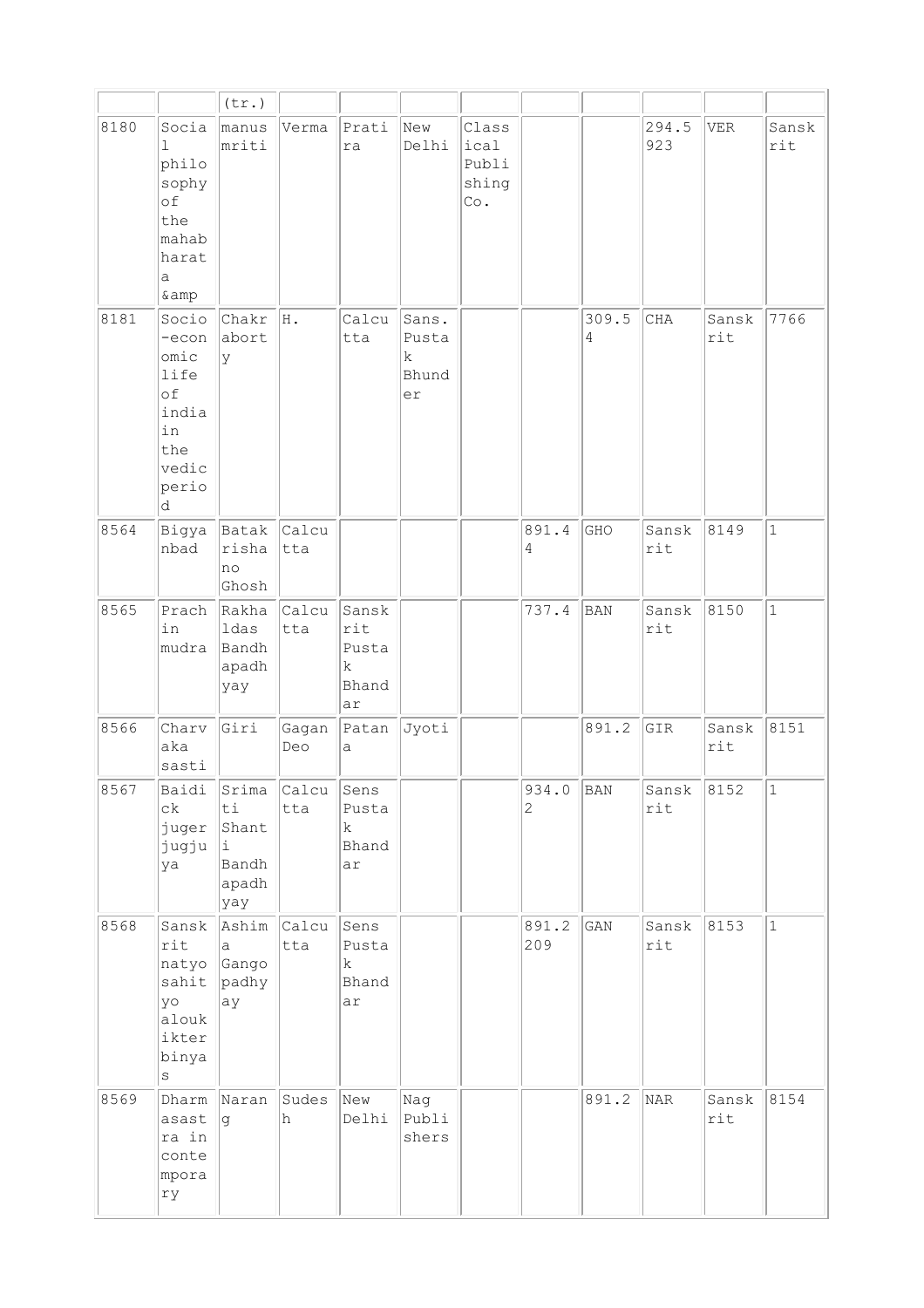|      | times                                                                                 |                                                                  |                      |                                             |                                   |                         |               |              |              |              |
|------|---------------------------------------------------------------------------------------|------------------------------------------------------------------|----------------------|---------------------------------------------|-----------------------------------|-------------------------|---------------|--------------|--------------|--------------|
| 8570 | anams<br>hakun<br>talam                                                               | Abhiy Satya Calcu<br>naray<br>lan<br><b>Chakr</b><br>abort<br>lУ | tta                  | Sens<br>Pusta<br>k<br>Bhand<br>ar           |                                   |                         | 891.2<br>209  | Sansk<br>rit | 8155         | $\mathbf{1}$ |
| 8571 | anams<br>hakun<br>talam                                                               | Abhiy Satya Calcu<br>naray tta<br> an<br>Chakr<br>abort<br>lУ    |                      | Sens<br>Pusta<br>k<br>Bhand<br>ar           |                                   | 891.2<br>209            | CHA           | Sansk<br>rit | 8156         | $\mathbf{1}$ |
| 8572 | Isopa<br>uisha<br>d                                                                   | Goswa<br>$ m\perp$                                               | Sitan<br>ath         | Calcu<br>tta                                | Sens<br>Pusta<br>k<br>Bhand<br>ar |                         | 294.5<br>9218 | GOS          | Sansk<br>rit | 8157         |
| 8573 | Sansk<br>rit o<br>banga Bhatt<br>la<br>sahit<br>yo<br>shaba<br>dalan<br>kar           | <b>Jharn</b><br>la.<br>achar<br> ya                              | Calcu<br>tta         | Sens<br>Pusta<br>$\mathbf k$<br>Bhand<br>ar |                                   | 491.2                   | BHA           | Sansk<br>rit | 8158         | $\mathbf{1}$ |
| 8574 | Prach<br>in<br>bhari<br>tyo<br>sahit<br>yo o<br>banga<br>lir<br>uttar<br>radhi<br>kar | Jhana<br>bi<br>Kumar<br>Chakr<br>abort<br>ly.                    | Calcu<br>tta         | D. M.<br>Libra<br>rу                        |                                   | 891.2                   | CHA           | Sansk<br>rit | 8159         | $\mathbf{1}$ |
| 8575 | in<br>bhari<br>tyo<br>sahit abort<br>yo o<br>banga<br>lir<br>uttar<br>radhi<br>kar    | Prach Jhana<br>bi<br>Kumar<br>Chakr<br>ly.                       | $ $ Calcu $ $<br>tta | D. M.<br>Libra<br>ry                        |                                   | 891.2                   | CHA           | Sansk<br>rit | 8160         | $\mathbf 1$  |
| 8576 | rit<br>natok<br>ar<br>golpo                                                           | Sansk Amita Calcu<br>Chakr<br>abort<br>lУ                        | tta                  | Sahit<br>yo<br>Sansh<br>ad                  |                                   | 891.2<br>$\overline{c}$ | CHA           | Sansk<br>rit | 8161         | $\mathbf 1$  |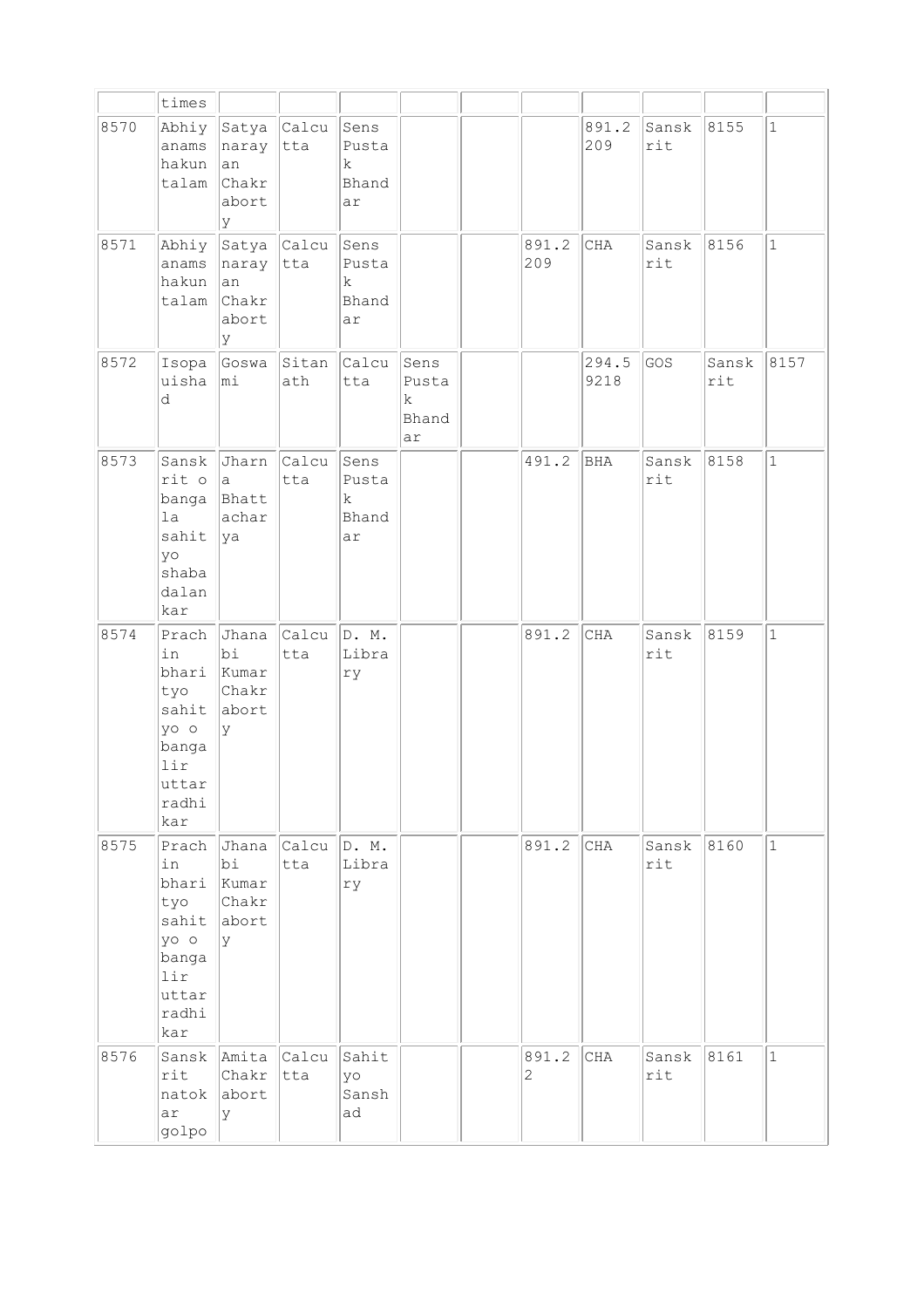| 8577 | Intro<br>d. to<br>prakr<br>it                                  | er                                   | Wooln Alfre<br>d C.             | New<br>Delhi                            | Motil<br>a1<br>Banar<br>asida<br>S |                         | 491.3      | WOO          | Sansk<br>rit | 8162         |
|------|----------------------------------------------------------------|--------------------------------------|---------------------------------|-----------------------------------------|------------------------------------|-------------------------|------------|--------------|--------------|--------------|
| 9118 | The<br>prakr<br>ta-pr<br>akan<br>of<br>varar<br>uchi           | Baner<br>∣jee                        | S.R.                            | Calcu<br>tta                            | Sans.<br>Pusta<br>k<br>Bhand<br>ar |                         | 891.2<br>2 | <b>BAN</b>   | Sansk<br>rit | 8703         |
| 9119 | Mricc<br>hyo<br>kotik                                          | Sukum<br>ari<br>Bhatt<br>achar<br>ya | $\sqrt{N_{\text{ew}}}$<br>Delhi | Sahit<br>ya<br>Acade<br>mi              |                                    | 891.2<br>$\overline{c}$ | BHA        | Sansk<br>rit | 8704         | $\mathbf{1}$ |
| 9120 | Churi<br>shy<br>siddh<br>ar<br>kahin<br>i                      | Chatt<br>apadh<br>yay                | Aloka Calcu<br> tta             | Papyr<br>us                             |                                    | 891.2<br>3              | CHA        | Sansk<br>rit | 8705         | $\mathbf{1}$ |
| 9121 | Bhasa                                                          | Venka<br>tacha<br>lam                | V.                              | New<br>Delhi                            | Sahit<br>ya<br>Acade<br>my         |                         |            | 891.2<br>2   | Sansk<br>rit | 8706         |
| 9122 | Amar<br>kosh                                                   | nidhi<br>Bhatt<br>achar<br>ya        | Bidya Calcu<br>$ $ tta          | Sans.<br>${\mathbb P}$ .<br>Bhand<br>ar |                                    | 891.2<br>2              | <b>BHA</b> | Sansk<br>rit | 8707         | $1\,$        |
| 9123 | Α<br>gramm<br>ar of<br>the<br>prakr<br>it<br>langu<br>ages     | Pisch<br>el                          | R.                              | New<br>Delhi                            | Motil<br>a1<br>Banar<br>sidas<br>S |                         |            | 491.3        | Sansk<br>rit | 8708         |
| 9124 | Raja<br>cekha<br>ras<br>karpe<br>ra<br>mania<br>ri             | Konow                                | Sten                            | New<br>Delhi                            | Motil<br>a1<br>Banar<br>sidas<br>S |                         | 891.2      | KON          | Sansk<br>rit | 8709         |
| 9125 | Prach<br>in<br>bhara<br>tar<br>samaj<br>$\circ$<br>sahit<br>yo | ari<br>Bhatt<br>achar<br>ya          | Sukum Calcu Anand<br>tta        | a<br>Publi<br>shers                     |                                    | 934                     | BHA        | Sansk<br>rit | 8710         | $\mathbf{1}$ |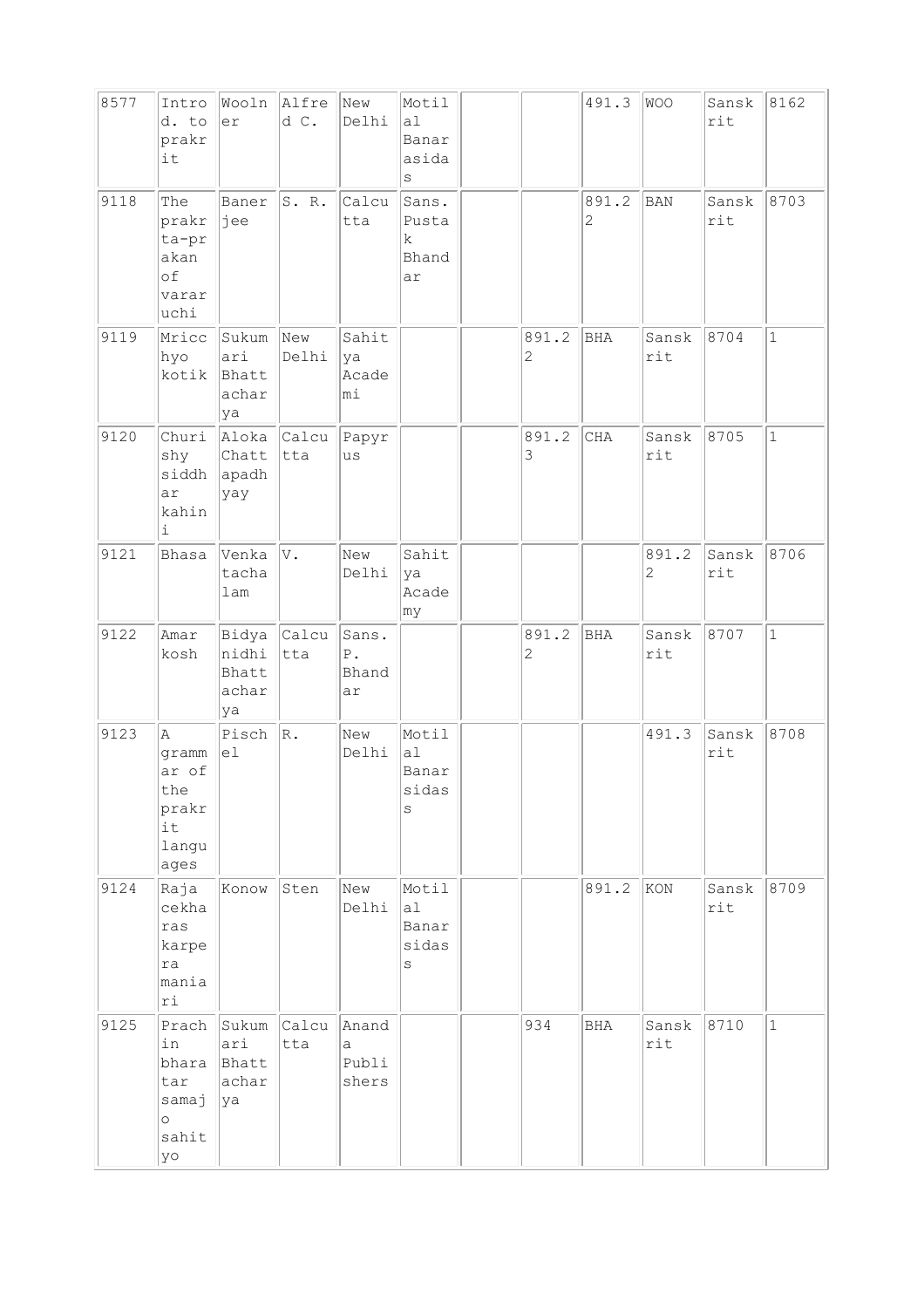| 9126 | Prakr<br>it<br>gramm<br>ar                           | Hemac<br>andra                                                       | Poona         | Bhand<br>arkar<br>Orien<br>tal<br>Resea<br>rch<br>Insti<br>tute |                                  | 491.3        | CHA          | Sansk<br>rit | 8711         | $\mathbf{1}$ |
|------|------------------------------------------------------|----------------------------------------------------------------------|---------------|-----------------------------------------------------------------|----------------------------------|--------------|--------------|--------------|--------------|--------------|
| 9322 | Sansk<br>rita<br>sahit<br>ya<br>sambh<br>ar          | Gouri<br>nath<br>Shast<br>ri                                         | Kolka<br>ta   | Nabap<br>atra<br>Praka<br>shan                                  |                                  | 891.2        | SHA          | Sansk<br>rit | 8907         | 1            |
| 9323 | Rasor<br>achan<br>a<br>samag<br>ra                   | Bhaba Kolka<br>nicha ta<br>ran<br>Bandh<br>opadh<br>yay              |               | Nabap<br>atra<br>Praka<br>shan                                  |                                  | 891.2        | BAN          | Sansk<br>rit | 8908         | $\mathbf{1}$ |
| 9395 | Abhay<br>anams<br>hakun<br>talam                     | $\ $ Satya $\ $ Calcu $\ $<br>naray tta<br>an<br>Chakr<br>abort<br>У |               | Sans.<br>Pusta<br>k<br>Bhand<br>ar                              |                                  | 891.2<br>209 | CHA          | Sansk<br>rit | 8980         | $\mathbf{1}$ |
| 9396 | Sansk<br>rit<br>sahit ath<br>yor<br>itiha<br>$\rm s$ | Dhere Calcu<br>ndran<br>Bandh<br>apadh<br>yay                        | tta           | WBSBB                                                           |                                  | 891.2<br>209 | <b>BAN</b>   | Sansk<br>rit | 8981         | $\mathbf{1}$ |
| 9397 | Manus<br>amhit<br>а<br>(ch.V<br>II)                  | Sastr<br>i.                                                          | Ashok<br>nath | Calcu<br>tta                                                    | Moder<br>n<br>Book<br>Agenc<br>У |              | 891.2<br>209 | SAS          | Sansk<br>rit | 8982         |
| 9398 | Baidi<br>k.<br>yudgr<br>jaggy<br>$\circ$             | Shant<br>i<br>Bandh<br>apadh<br>yay                                  | Calcu<br>tta  | Sans.<br>Pusta<br>$\mathbf k$<br>Bhand<br>er                    |                                  | 294.5<br>92  | <b>BAN</b>   | Sansk<br>rit | 8983         | $\mathbf 1$  |
| 9399 | Sansk<br>rit<br>natyo<br>proyo<br>g                  | Porim Calcu<br>a1<br>Chatt<br>aopad<br>hyay                          | tta           | Sans.<br>Pusta<br>$\mathbf k$<br>Bhand<br>er                    |                                  | 891.2<br>209 | CHA          | Sansk<br>rit | 8984         | $\mathbf{1}$ |
| 9400 | Bigya<br>nbad                                        | Batak Calcu<br>risha<br>no<br>Ghosh                                  | tta           | Sans.<br>Pusta<br>k<br>Bhand<br>er                              |                                  | 891.2        | GHO          | Sansk<br>rit | 8985         | $\mathbf{1}$ |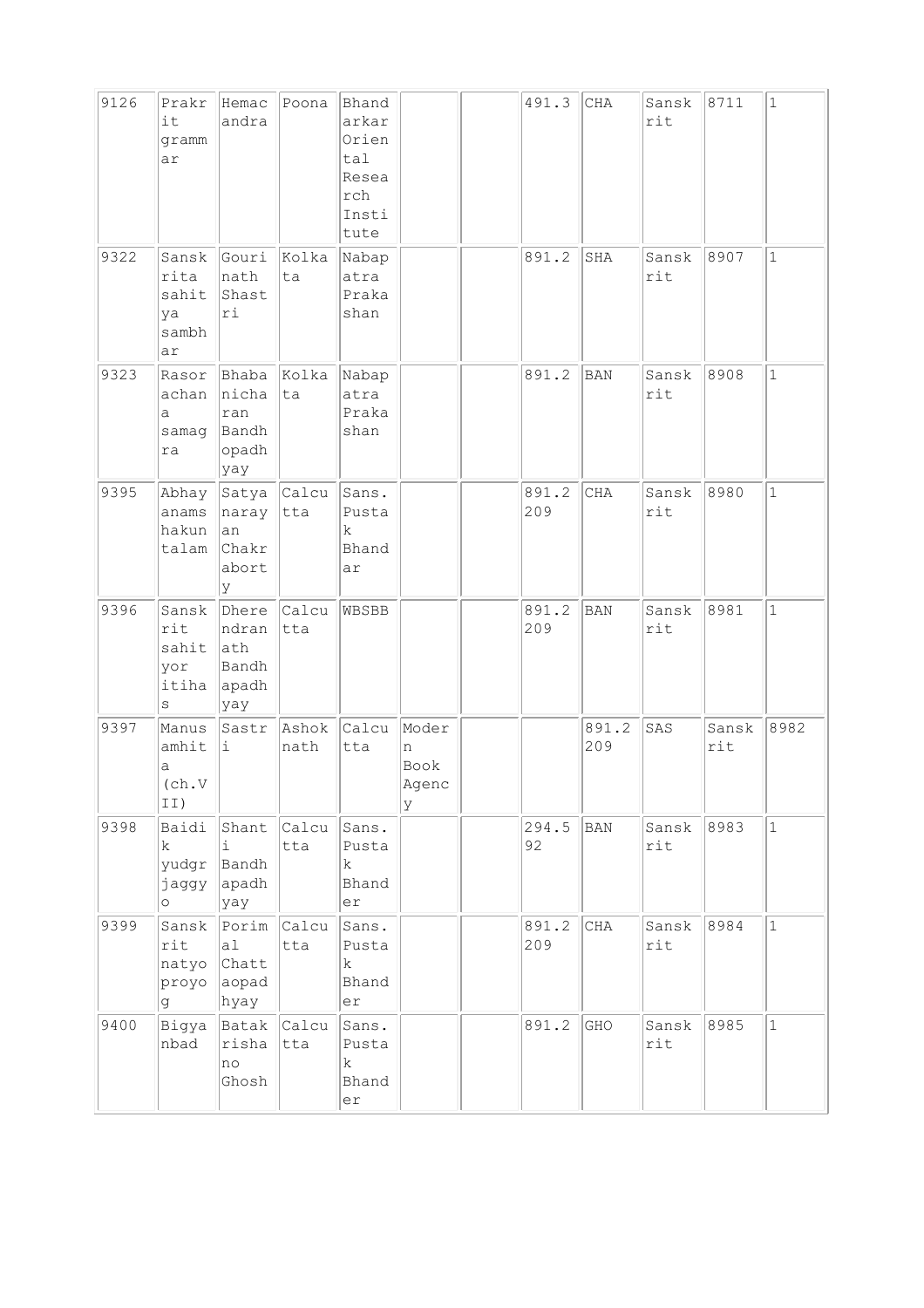| 9401 | Balmi<br>ki<br>ramay<br>an                                                    | khar<br>Basu                                              | $ $ Rajse $ $ Calcu $ $ M. C.<br>tta | Sarka<br>r &<br>Sons<br>Pvt.<br>Ltd.          |  | 294.5<br>922   | <b>BAS</b> | Sansk<br>rit | 8986 | $\mathbf{1}$ |
|------|-------------------------------------------------------------------------------|-----------------------------------------------------------|--------------------------------------|-----------------------------------------------|--|----------------|------------|--------------|------|--------------|
| 9402 | Poura<br>nik<br>abhid<br>han                                                  | Sudhi<br>r<br>Chand<br>ra<br>Sarka<br>$\Upsilon$<br>(tr.) | Calcu<br>tta                         | M. C.<br>Sarka<br>r &<br>Sons<br>Pvt.<br>Ltd. |  | 891.2<br>03    | SAR        | Sansk<br>rit | 8987 | $\mathbf{1}$ |
| 9680 | Avigy<br>an<br>shaku<br>ntala<br>m                                            | Satya<br>Naray<br> an<br>Chakr<br>obart<br>Y              |                                      | Sons<br>Pus.<br>Bk.                           |  | 891.2<br>209   | CHA        | Sansk<br>rit | 9265 | $\mathbf{1}$ |
| 9681 | Bader<br>montr<br>abhar<br>ga<br>adhya<br>tmabi<br>dya                        | Jogen<br>dra<br>Nath<br>Bagch<br>Ιi.                      |                                      | Sons<br>Pus.<br>Bk.                           |  | 294.5<br>09013 | <b>BAG</b> | Sansk<br>rit | 9266 | $\mathbf{1}$ |
| 9682 | Prach<br>in<br>bharo<br>tar<br>lekho<br>sahit<br>ya                           | Bhara<br>$\mathsf t$<br>Kumar<br>Roy                      |                                      | Sons<br>Pus.<br>Bk.                           |  | 954            | <b>ROY</b> | Sansk<br>rit | 9267 | $\mathbf{1}$ |
| 9683 | Sansk<br>rita<br>$\circ$<br>bangl<br>a<br>sahit<br>ya<br>shabd<br>alank<br>ar | Jharn<br>a<br>Bhatt<br>achar<br>ya                        |                                      | Sons<br>Pus.<br>Bk.                           |  | 491.2          | BHA        | Sansk<br>rit | 9268 | $\mathbf{1}$ |
| 9684 | Chana<br>kya<br>niti<br>shast<br>$\verb ram $                                 | Satya<br>naray<br>an<br>Chakr<br>obart<br>lУ              |                                      | Sons<br>Pus.<br>Bk.                           |  | 891.2          | CHA        | Sansk<br>rit | 9269 | $\mathbf{1}$ |
| 9685 | Samud<br>ragup<br>ta<br>shasa<br>nabal<br>i                                   | Rabin<br>dra<br>Kumar<br>Sidha<br>ntash<br>astri          |                                      | Sons<br>Pus.<br>Bk.                           |  | 891.2          | SID        | Sansk<br>rit | 9270 | $\mathbf{1}$ |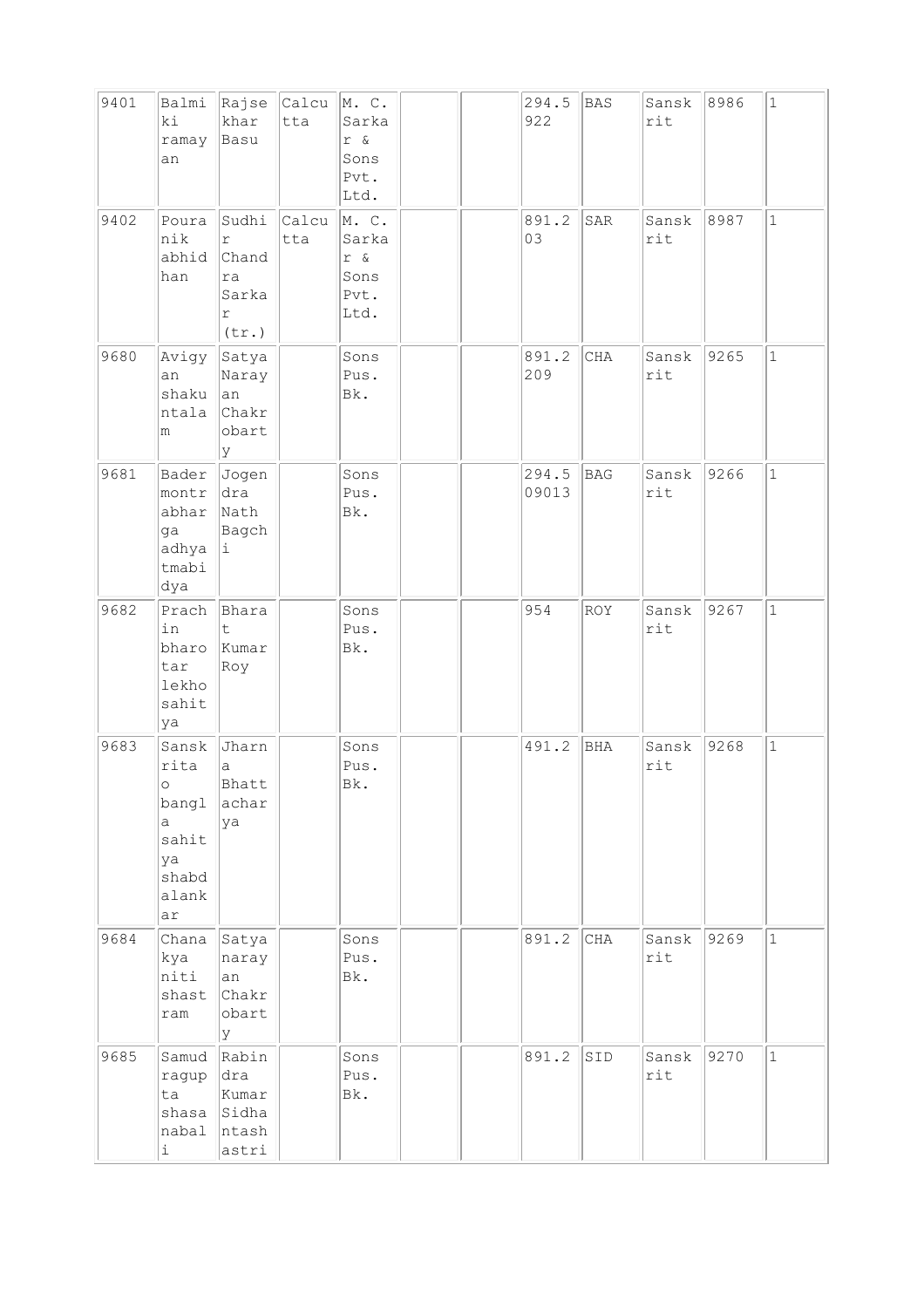| 9686 | Sansk<br>rita<br>sahit<br>yar<br>itiha<br>S<br>(baid<br>ik o<br>louki<br>k) | Jhana<br>bicha<br>$\vert$ ran<br>Bhoum<br> ik      |                      | Sons<br>Pus.<br>Bk. |                     | 891.2<br>09 | <b>BHO</b> | Sansk<br>rit | 9271         | $\mathbf 1$  |
|------|-----------------------------------------------------------------------------|----------------------------------------------------|----------------------|---------------------|---------------------|-------------|------------|--------------|--------------|--------------|
| 9687 | A<br>study<br>of<br>imp.<br>gupta<br>inscr<br>iptio<br>ns                   | Baner<br> jee                                      | Manab<br>chand<br>ra |                     | Sons<br>Pus.<br>Bk. |             | 891.2      | <b>BAN</b>   | Sansk<br>rit | 9272         |
| 9688 | Lectu<br>res<br>on<br>compa<br>rativ<br>e<br>relig<br>ion                   | Mcdon<br>e11                                       | A. A.                |                     | Sons<br>Pus.<br>Bk. |             | 200        | MOD          | Sansk<br>rit | 9273         |
| 9689 | Sansk<br>rit<br>pathh<br>manja<br>ri<br>bisla<br>tion                       | Sons.<br>Pusta<br>$\vert\mathrm{k}$<br>Bhand<br>er |                      | Sons<br>Pus.<br>Bk. |                     | 891.2       | SAN        | Sansk<br>rit | 9274         | $\mathbf 1$  |
| 9690 | Sansk<br>rit<br>pathh<br>manja<br>ri<br>bisla<br>tion                       | Sons.<br>Pusta<br> k<br>Bhand<br>er                |                      | Sons<br>Pus.<br>Bk. |                     | 891.2       | SAN        | Sansk<br>rit | 9275         | $1\,$        |
| 9691 | Sansk<br>rit<br>path   k<br>manja Bhand<br>ri<br>bisla<br>tion              | Sons.<br>Pusta<br>er                               |                      | Sons<br>Pus.<br>Bk. |                     | 891.2       | SAN        | Sansk<br>rit | 9276         | $\mathbf{1}$ |
| 9692 | Sansk Sons.<br>rit<br>$path \,  k $<br>manja<br>ri<br>bisla<br>tion         | Pusta<br>Bhand<br>er                               |                      | Sons<br>Pus.<br>Bk. |                     | 891.2       | SAN        | Sansk<br>rit | 9277         | $\mathbf 1$  |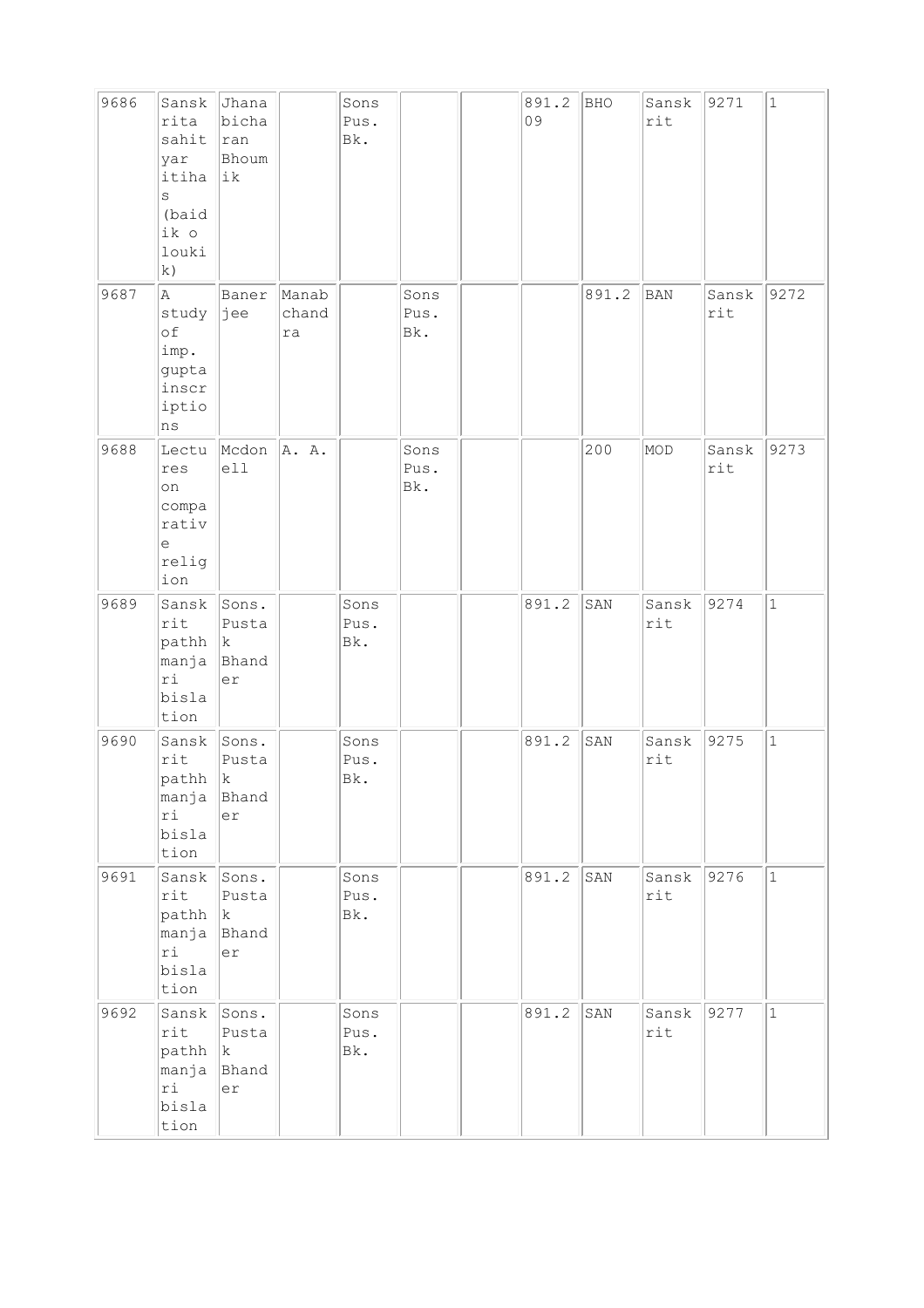| 9693  | Sansk<br>rit<br>pathh<br>manja<br>ri<br>bisla<br>tion                                              | Sons.<br>Pusta<br>lk.<br>Bhand<br>er                                 |              | Sons<br>Pus.<br>Bk.                                 |                             | 891.2        | SAN        | Sansk<br>rit | 9278         | $\mathbf{1}$ |
|-------|----------------------------------------------------------------------------------------------------|----------------------------------------------------------------------|--------------|-----------------------------------------------------|-----------------------------|--------------|------------|--------------|--------------|--------------|
| 9729  | Jayad<br>eva                                                                                       | Chatt<br>erjee                                                       | S. K.        | Calcu<br>tta                                        | Sahit<br>ya<br>Acade<br>mi  |              | 891.2      | CHA          | Sansk<br>rit | 9314         |
| 9730  | Kalha<br>na                                                                                        | Dhar                                                                 | Somna<br>th  | Calcu<br>tta                                        | Sahit<br>ya<br>Acade<br>mi  |              | 891.2      | DHA          | Sansk<br>rit | 9315         |
| 9731  | Asvag<br>hose                                                                                      | Choud<br>huri                                                        | Roma         | Calcu<br>tta                                        | Sahit<br>ya<br>Acade<br>mi. |              | 891.2      | CHO          | Sansk<br>rit | 9316         |
| 9732  | Bhava<br>bhuti                                                                                     | Bhat                                                                 | G. K.        | Calcu<br>tta                                        | Sahit<br>ya<br>Acade<br>mi  |              | 891.2      | <b>BHA</b>   | Sansk<br>rit | 9317         |
| 9733  | Banab<br>hatta                                                                                     | Krisn<br>amoor<br>thy                                                | K.           | Calcu<br>tta                                        | Sahit<br>ya<br>Acade<br>lmi |              | 891.2      | KRI          | Sansk<br>rit | 9318         |
| 9734  | Boudd<br>ha<br>sangr<br>aha                                                                        | Nalin Dutt.<br>aksha                                                 |              | Calcu<br>tta                                        | Sahit<br>ya<br>Acade<br>mi. |              | 294.3      | $\rm DUT$    | Sansk<br>rit | 9319         |
| 9735  | Abhil<br>ekha<br>sangr<br>aha                                                                      | Bahad<br>ur<br>Chand<br>Chabr<br>$\mathsf{a}$                        | Calcu<br>tta | Sahit<br>ya<br>Acade<br>mi                          |                             | 891.2        | CHA        | Sansk<br>rit | 9320         | $\mathbf{1}$ |
| 10034 | Shaku<br>ntala<br>twtta<br>(abhi<br>yanam<br>shaku<br>ntala<br>$m\text{r}$<br>samal<br>ochon<br>a) | Chand<br> ra<br>Nath<br>Basu                                         | Kloka<br>ta  | Sansk<br>rit<br>Pusta<br>k<br>Bhand<br>er           |                             | 891.2<br>209 | BAS        | Sansk<br>rit | 9619         | $\mathbf{1}$ |
| 10035 | Amark<br>osh<br>ba<br>amart<br>ho<br>chand<br>rika                                                 | Srima<br>d<br>Gurun<br>ath<br>Bidya<br>nidhi<br>Bhatt<br>achar<br>ya | Kloka<br>ta  | Sansk<br>rit<br>Pusta<br>$\mathbf k$<br>Bhand<br>er |                             | 891.2        | <b>BID</b> | Sansk<br>rit | 9620         | $\mathbf{1}$ |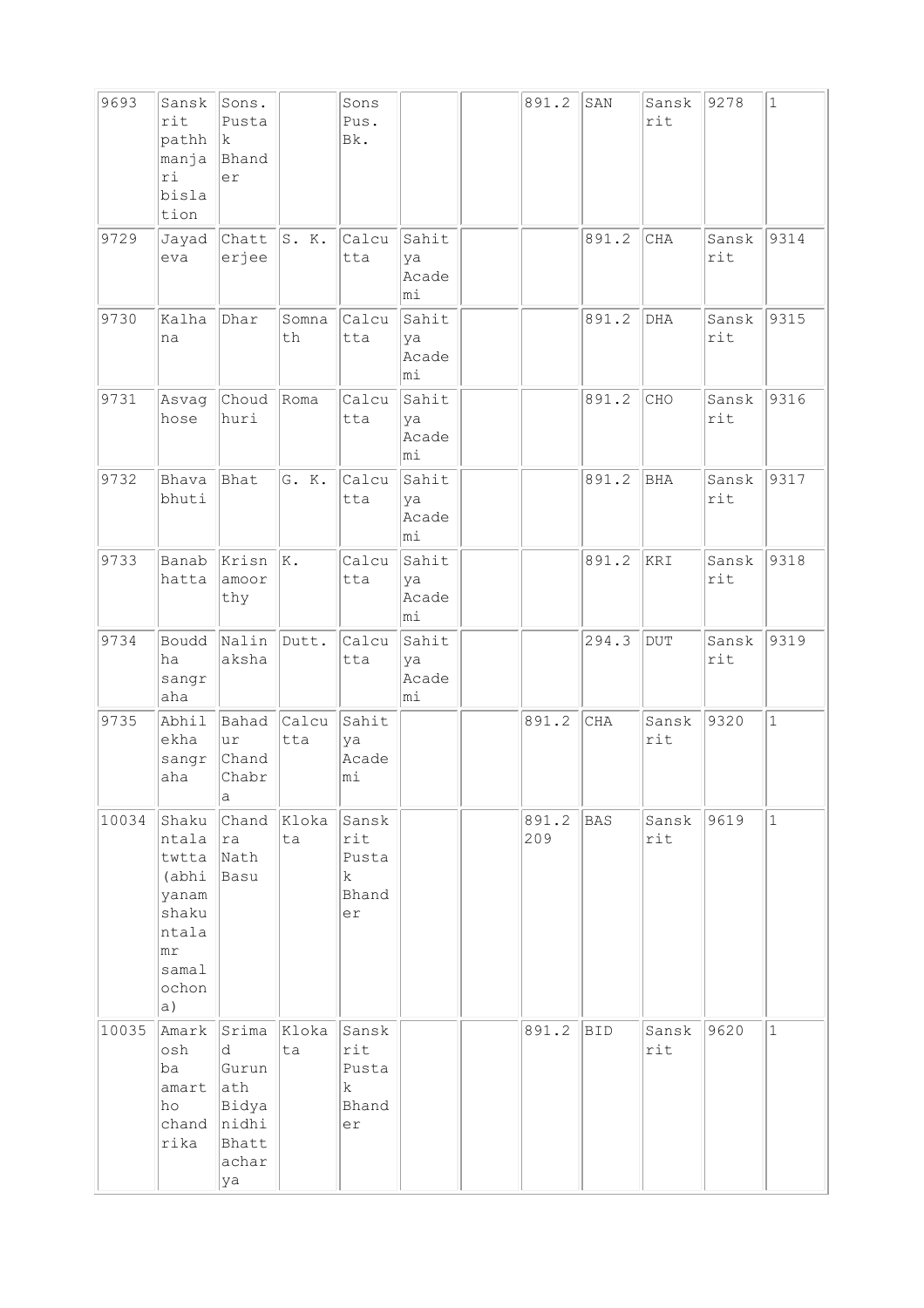| 10036 | Sansk<br>rit<br>sahit<br>yor<br>itiha<br>S<br>(baid<br>ik o<br>louki<br>k) | Jhana<br>bicha<br>$\vert$ ran<br>Bhoum<br> ik                    | Kloka<br>ta         | Sansk<br>rit<br>Pusta<br>k<br>Bhand<br>er |                                                     | 891.2<br>09  | BHO          | Sansk<br>rit | 9621         | $\mathbf{1}$ |
|-------|----------------------------------------------------------------------------|------------------------------------------------------------------|---------------------|-------------------------------------------|-----------------------------------------------------|--------------|--------------|--------------|--------------|--------------|
| 10037 | Manus<br>amhit<br>а<br>(chVI<br>I)                                         | Shast<br>ri                                                      | Ashok Kloka<br>nath | ta                                        | Moder<br>n<br>Book<br>Agenc<br>y Pvt<br>Ltd.        |              | 891.2<br>109 | SHA          | Sansk<br>rit | 9622         |
| 10038 | Kirat<br>arjun<br>iyam<br>(cant<br>$O$ I)                                  | Shast<br> ri                                                     | Ashok Kloka<br>nath | ta                                        | Moder<br>n<br>Book<br>Agenc<br>y Pvt<br>Ltd.        |              | 891.2<br>109 | SHA          | Sansk<br>rit | 9623         |
| 10039 | $\texttt{rit}$<br>natyo Chatt<br>proyo<br>đ                                | Sansk Parim Kloka<br> a <br>$ $ opadh<br>yay                     | ta                  | Sansk<br>rit<br>Pusta<br>k<br>Bhand<br>er |                                                     |              | 891.2<br>209 | Sansk<br>rit | 9624         | $\mathbf{1}$ |
| 10040 | Life<br>and<br>socie<br>ty in<br>aneie<br>nt<br>india                      | Chakr<br>abart<br> y                                             | Amita               | Kloka<br>ta                               | Sansk<br>rit<br>Pusta<br>$\mathbf k$<br>Bhand<br>er |              | 301          | CHA          | Sansk<br>rit | 9625         |
| 10041 | rit o<br>banga<br>1a<br>sahit<br>yo<br>shabd<br>alank<br>ar                | Sansk Joharn Kloka Sansk<br>la.<br>Bhatt<br>achar<br><u> </u> ya | ta                  | rit<br>Pusta<br>k.<br>Bhand<br>er         |                                                     | 891.2<br>209 | BHA          | Sansk<br>rit | 9626         | $ 1\rangle$  |
| 10042 | harat<br>ar<br>krish<br>no                                                 | Mahab Pachu Kloka<br>$ $ gopal $ $<br>Bhatt<br>achar<br>ya       | ta                  | Sansk<br>rit<br>Pusta<br>k<br>Bhand<br>er |                                                     | 294.5<br>923 | <b>BHA</b>   | Sansk<br>rit | 9627         | $\mathbf{1}$ |
| 10043 | upal<br>dharm<br>O                                                         | Shish Satyo Kloka<br>naray ta<br>an<br>Chakr<br>abort<br>У       |                     | Sansk<br>rit<br>Pusta<br>k<br>Bhand<br>er |                                                     | 294.5<br>923 | CHA          | Sansk<br>rit | 9628         | $\mathbf{1}$ |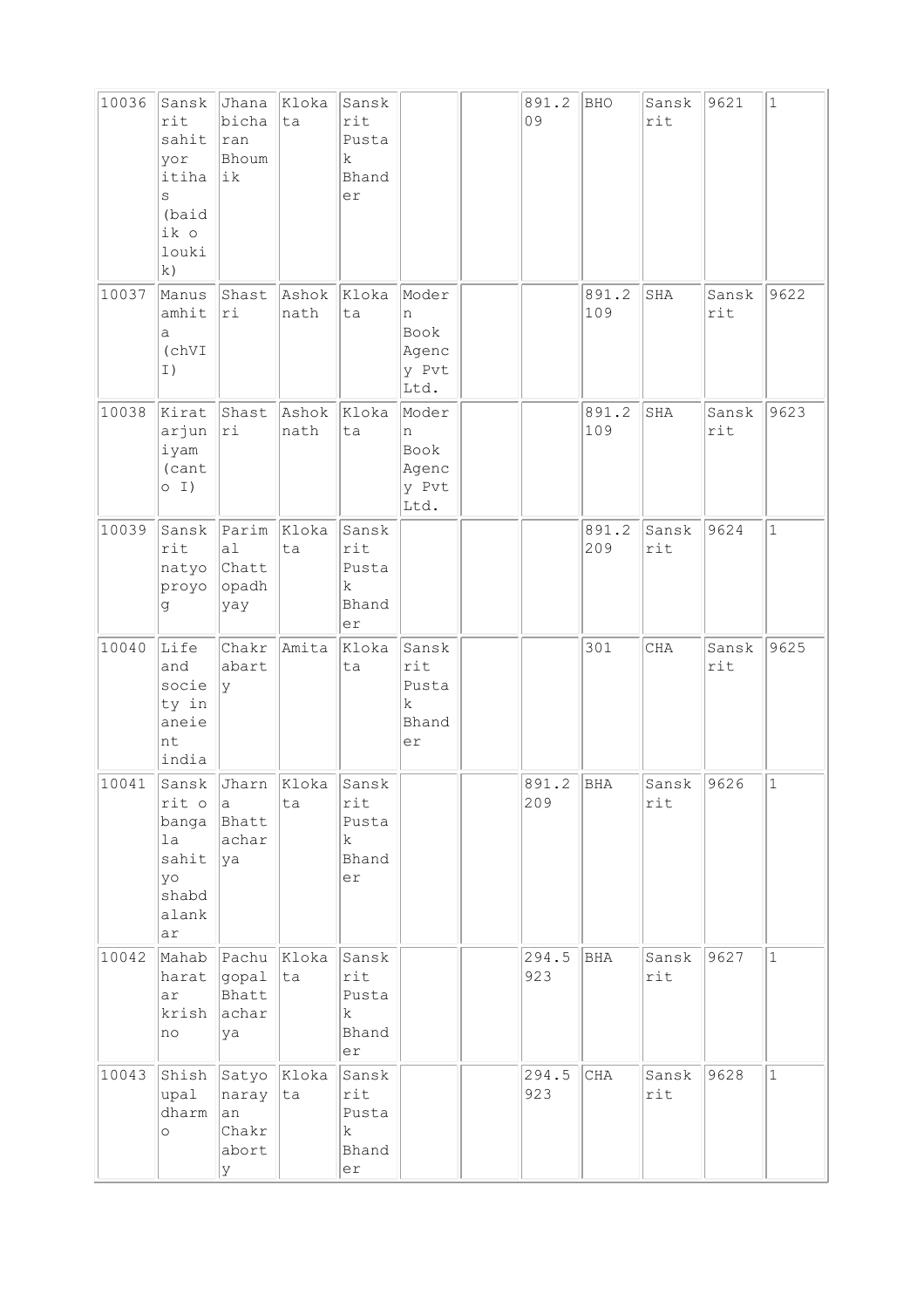| 10044 | Isopa<br>nisha<br>d                                                             | Goswa Sitan Kloka<br>mi                       | ath                | ta                                                   | Sansk<br>rit<br>Pusta<br>k.<br>Bhand<br>er |                         | 294.5<br>9218               | GOS          | Sansk<br>rit | 9629         |
|-------|---------------------------------------------------------------------------------|-----------------------------------------------|--------------------|------------------------------------------------------|--------------------------------------------|-------------------------|-----------------------------|--------------|--------------|--------------|
| 10045 | Manus<br>anhit<br>ya                                                            | Panch<br>anan<br>Tarko<br>ratno               | Kloka<br>ta        | Sansk<br>rit<br>Pusta<br>k<br>Bhand<br>er            |                                            | 891.2<br>21             | TAR                         | Sansk<br>rit | 9630         | $\mathbf{1}$ |
| 10046 | Anuba<br>da<br>megdu<br>t                                                       | Nares<br>hchan<br> dra<br>Jana                | Kloka<br>ta        | Sahit<br>yolok                                       |                                            | 891.2<br>$\overline{c}$ | <b>JAN</b>                  | Sansk<br>rit | 9631         | $\mathbf{1}$ |
| 10299 | Charb<br>ak<br>darsh<br>anam                                                    | anan<br>Bhatt<br>achar<br>ya<br>Shast<br>rina | Panch Calcu<br>tta | Sansk<br>rit<br>Pusta<br>k<br>Bhand<br>ar            |                                            | 891.2                   | <b>BHA</b>                  | Sansk<br>rit | 9884         | $\mathbf{1}$ |
| 10300 | Ovigy<br>$an -$<br>Shaku Kumar<br>ntala<br>m<br>sahai<br>ka                     | Ranji Calcu<br>t<br>Bondo<br>padhy<br>ay      | tta                | Sansk<br>rit<br>Pusta<br>$\mathbf k$<br>Bhand<br>ar  |                                            | 891.2<br>209            | <b>BAN</b>                  | Sansk<br>rit | 9885         | $\mathbf{1}$ |
| 10301 | Udvat<br>slok<br>sangr<br>aha                                                   | Manob Calcu<br>andra<br>Mukho<br>padhy<br>ay  | $ $ tta            | Sansk<br>rit<br>Pusta<br>k<br>Bhand<br>ar            |                                            |                         | 891.2<br>08                 | Sansk<br>rit | 9886         | $\mathbf{1}$ |
| 10302 | Mahab<br>harat<br>er<br>mulka<br>hini<br>$\circ$<br>bibid<br>ha<br>prasa<br>nga | Sisir<br>Kumar<br>Sen                         | Calcu<br>tta       | Sansk<br>rit<br>Pusta<br>k<br>Bhand<br>ar            |                                            | 294.5<br>923            | ${\tt SEN}$                 | Sansk<br>rit | 9887         | $\mathbf{1}$ |
| 10303 | Samaj<br>sahit<br>ya o<br>darsh<br>an                                           | Hemon<br>ta<br>Kumar<br>Gonga<br>padhy<br>ay  | Calcu<br>tta       | Sansk<br>rit<br>Pusta<br>$\mathbf{k}$<br>Bhand<br>ar |                                            | 891.2                   | $\mathop{\rm GAN}\nolimits$ | Sansk<br>rit | 9888         | $\mathbf{1}$ |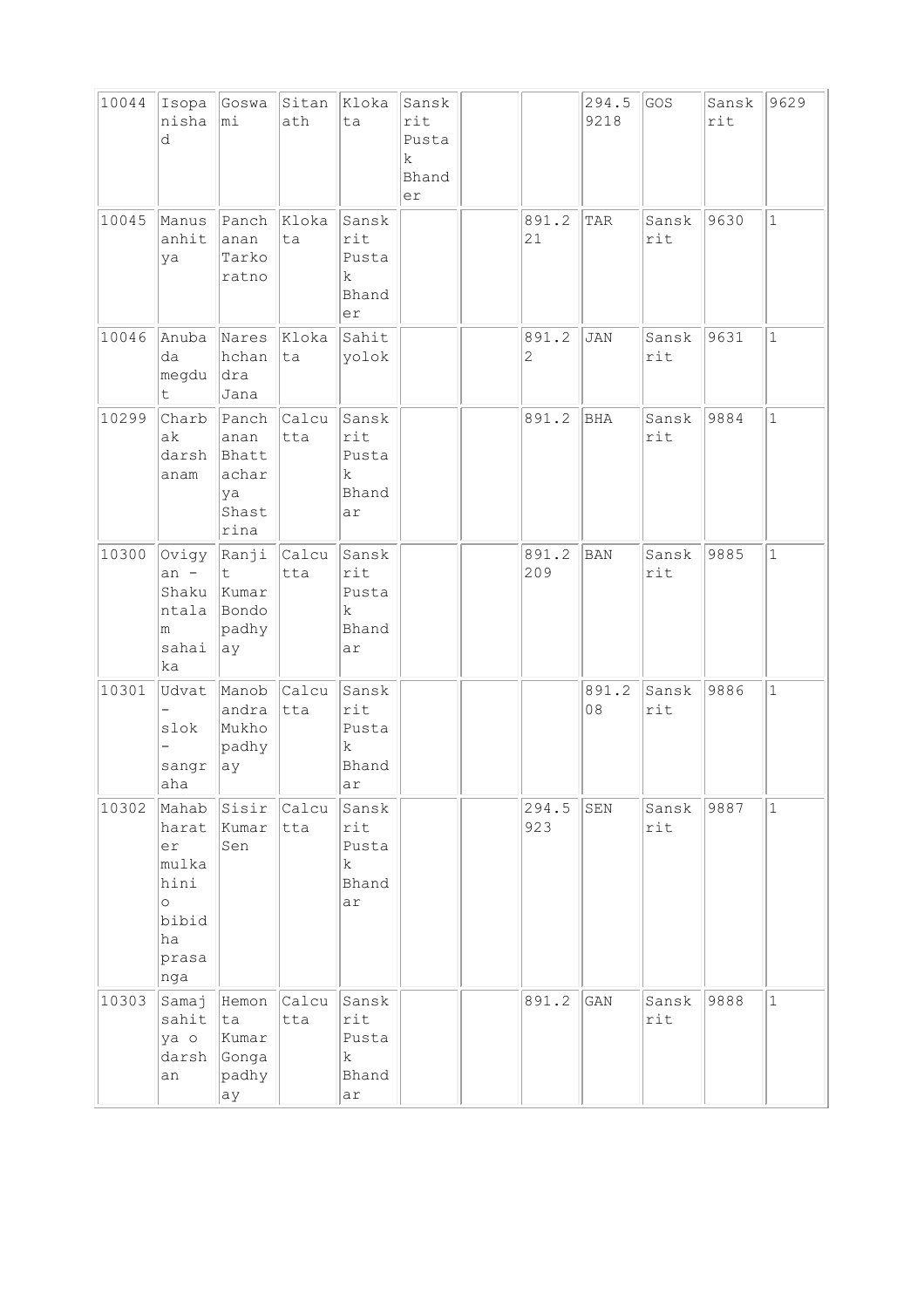| 10304 | Avigy<br>an<br>shaku<br>ntala<br>m                           | Naray tta<br>an<br>Chakr<br>abart<br>У       | Satya Calcu            | Sansk<br>rit<br>Pusta<br>k<br>Bhand<br>ar |                                              | 891.2<br>209 | $\rm CHA$     | Sansk<br>rit | 9889         | $\mathbf{1}$ |
|-------|--------------------------------------------------------------|----------------------------------------------|------------------------|-------------------------------------------|----------------------------------------------|--------------|---------------|--------------|--------------|--------------|
| 10305 | Ramka<br>thar<br>bikas<br>her<br>dhara                       | Prosa<br>d<br>Kumar<br>Maity                 | Calcu<br>tta           | Vurja<br>patra                            |                                              |              | 294.5<br>922  | Sansk<br>rit | 9890         | $\mathbf{1}$ |
| 10306 | Ramka<br>thar<br>bikas<br>her<br>dhara                       | d<br>Kumar<br>Maity                          | $Prosa$ $Calcu$<br>tta | Vurja<br>patra                            |                                              | 294.5<br>922 | MAI           | Sansk<br>rit | 9891         | $\mathbf{1}$ |
| 10307 | Hitap<br>adesh<br>(mitr)<br>alove                            | Satya<br>naray<br>an<br>Chakr<br>abart<br>lУ |                        | Sans.<br>Pusta<br>k.<br>Bhand<br>ar       |                                              | 891.2<br>109 | CHA           | Sansk<br>rit | 9892         | $\mathbf{1}$ |
| 10308 | Isopa<br>nisha<br>d                                          | Goswa<br>mi                                  | Sitan<br>ath           |                                           | Sans.<br>Pusta<br>$\mathbf k$<br>Bhand<br>ar |              | 294.5<br>9218 | GOS          | Sansk<br>rit | 9893         |
| 10309 | Rajba Ashok<br>hanac<br>harit<br>am                          | Kumar<br>Baner<br>jee                        |                        | Sans.<br>Pusta<br>k.<br>Bhand<br>ar       |                                              | 891.2<br>209 | <b>BAN</b>    | Sansk<br>rit | 9894         | $\mathbf{1}$ |
| 10310 | Sansk<br>rita<br>parba<br>manja<br>ri<br>bisla<br>shon       | P.<br>Majum<br>dar                           |                        | Sans.<br>Pusta<br>k<br>Bhand<br>ar        |                                              | 891.2<br>109 | MAJ           | Sansk<br>rit | 9895         | $\mathbf{1}$ |
| 10311 | Sansk<br>rita<br>sahit<br>yar<br>itiha<br>S<br>parik<br>roma | Ranaj<br>it<br>Kumar<br>Bondo<br>padhy<br>ay |                        | Sans.<br>Pusta<br>k<br>Bhand<br>ar        |                                              | 891.2<br>09  | <b>BAN</b>    | Sansk<br>rit | 9896         | $\mathbf{1}$ |
| 10312 | Baidi<br>k.<br>sahit<br>yar<br>rupre<br>kha                  | Shant<br>i.<br>Bondo<br>padhy<br>ay          |                        | Sans.<br>Pusta<br>k.<br>Bhand<br>ar       |                                              | 891.2<br>09  | <b>BAN</b>    | Sansk<br>rit | 9897         | $\mathbf{1}$ |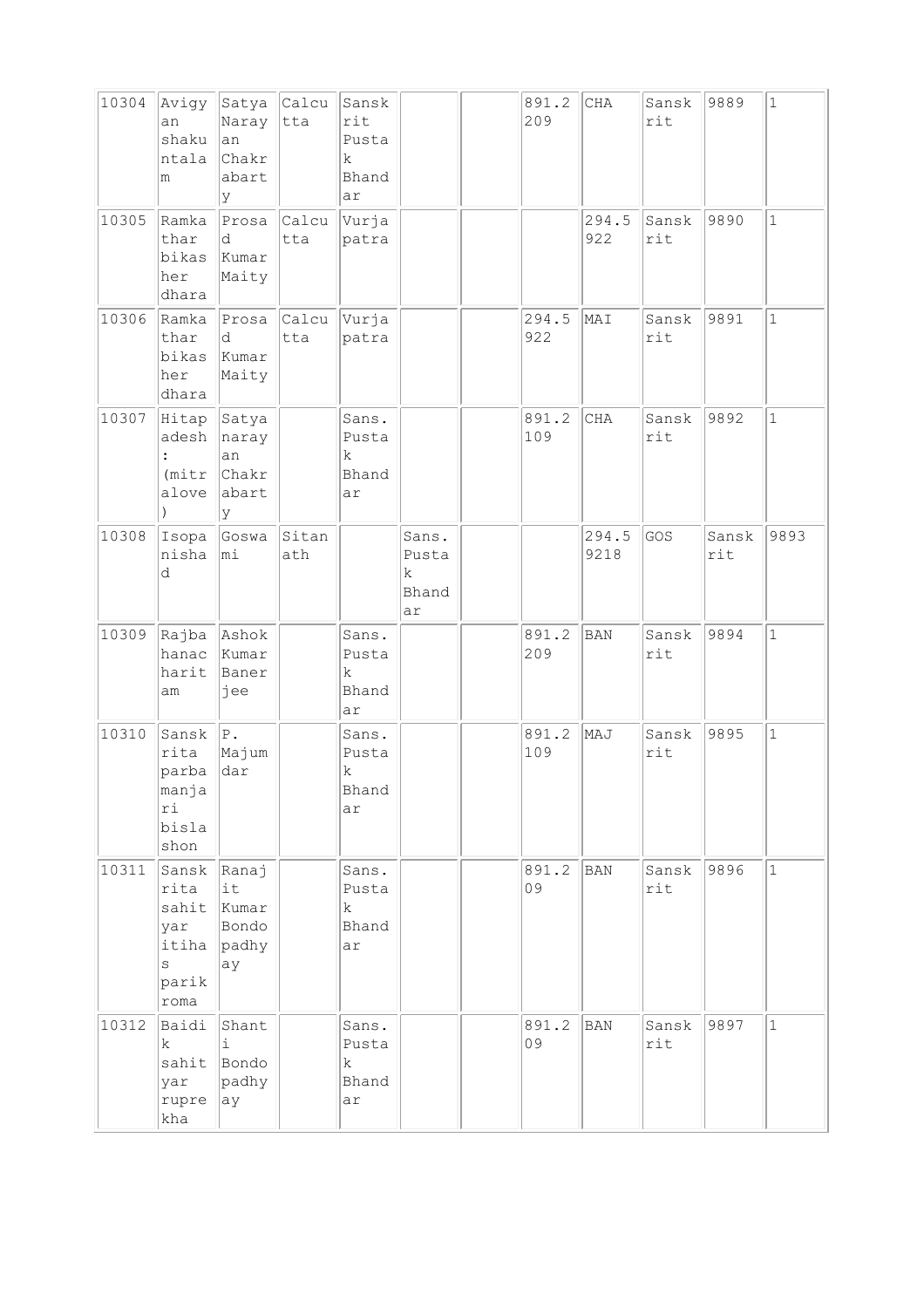| 10413 | Sanis<br>krit<br>sahit<br>yor<br>panch<br>arata<br>no | Sukhe<br>ndu<br>Sekha<br>r<br>Gango<br>padhy<br>ау           | Calcu<br>tta        | Moder<br>n<br>Book<br>Agenc<br>У<br>Pvt.<br>Ltd.       |  | 891.2 | $\mathop{\rm GAN}\nolimits$ | Sansk<br>rit | 9998  | $\mathbf{1}$ |
|-------|-------------------------------------------------------|--------------------------------------------------------------|---------------------|--------------------------------------------------------|--|-------|-----------------------------|--------------|-------|--------------|
| 10414 | Sanis<br>krit<br>sahit<br>yor<br>arata<br>no          | Sukhe<br>ndu<br>Sekha<br>r<br>panch Gango<br>padhy<br>ay     | <b>Calcu</b><br>tta | Moder<br>n<br>Book<br>Agenc<br>У<br>Pvt.<br>Ltd.       |  | 891.2 | GAN                         | Sansk<br>rit | 9999  | $\mathbf 1$  |
| 10432 | Manus<br>anhit<br>a<br>(7th<br>Chapt<br>er)           | Ashok Calcu<br>Kumar<br>Bandh<br>opadh<br> yay               | tta                 | Sans.<br>Pusta<br>k<br>Bhand<br>ar                     |  | 891.2 | <b>BAN</b>                  | Sansk<br>rit | 10017 | $\mathbf{1}$ |
| 10433 | Manus<br>anhit<br>a<br>(7th<br>Chapt<br>er)           | Ashok Calcu<br>Kumar<br>Bandh<br>opadh<br> yay               | tta                 | Sans.<br>Pusta<br>k.<br>Bhand<br>ar                    |  | 891.2 | <b>BAN</b>                  | Sansk<br>rit | 10018 | $\mathbf{1}$ |
| 10434 | Sakun<br>talat<br>attwa                               | Chand Calcu<br> ranat<br>h<br>Basu                           | tta                 | Sans.<br>Pusta<br>k<br>Bhand<br>ar                     |  | 891.2 | <b>BAS</b>                  | Sansk<br>rit | 10019 | $\mathbf{1}$ |
| 10435 | Baidi<br>k<br>yuger<br>jagja<br>$ $ nga               | Shant<br>i.<br>Bandh<br>opadh<br> yay                        | Calcu<br>tta        | Sans.<br>Pusta<br>k.<br>Bhand<br> ar                   |  | 891.2 | <b>BAN</b>                  | Sansk<br>rit | 10020 | $\mathbf{1}$ |
| 10436 | Baidi<br>k<br>yer<br>rupre $ $ yay<br>kha             | i.<br>sahit Bandh<br>opadh                                   | Shant Calcu<br>tta  | Sans.<br>Pusta<br>k<br>Bhand<br>ar                     |  | 891.2 | <b>BAN</b>                  | Sansk<br>rit | 10021 | $\mathbf 1$  |
| 10437 | Bhara<br>tiya<br>samaj<br>er<br>prant<br>abasi<br>ni  | h.<br>Chand<br>ra<br>Bandh<br>$ $ opadh<br> yay              | Sures Calcu<br>tta  | $ {\tt Sans}$ .<br>Pusta<br>$\mathbf k$<br>Bhand<br>ar |  | 891.2 | <b>BAN</b>                  | Sansk<br>rit | 10022 | $\mathbf{1}$ |
| 10438 | nan-s<br>hakun<br>talam                               | Abhig Satya Calcu<br>naray tta<br> an<br>Chakr<br>obart<br>У |                     | Sans.<br>Pusta<br>k.<br>Bhand<br>ar                    |  | 891.2 | $\rm CHA$                   | Sansk<br>rit | 10023 | $\mathbf{1}$ |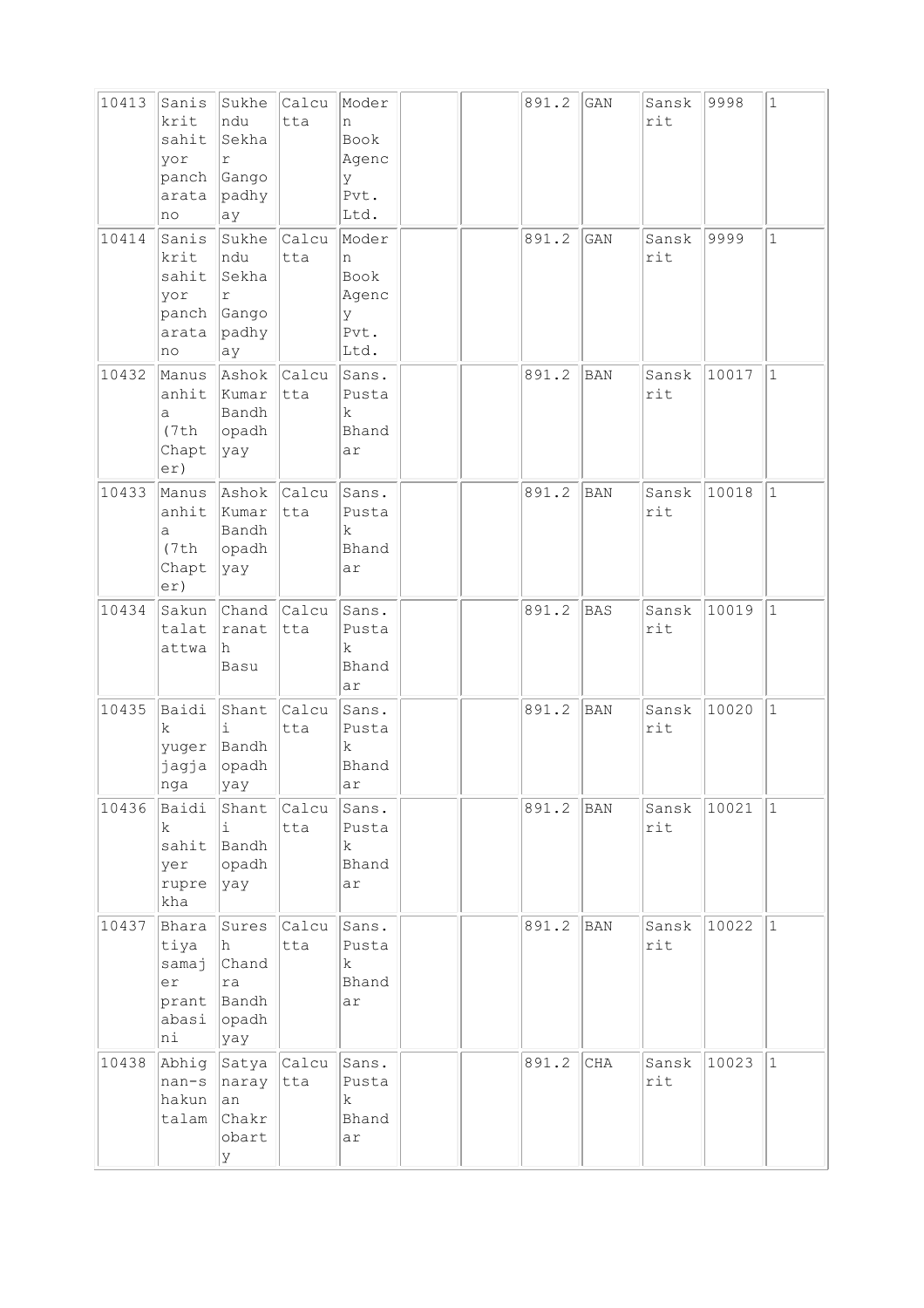| 10439 | Manus<br>anhit<br>a<br>(7th<br>Chapt<br>er)                                                                       | Ashok Calcu<br>Kumar<br>Bandh<br>opadh<br>$\ $ yay        | tta                | Sans.<br>Pusta<br>k<br>Bhand<br>ar           |  | 891.2 | <b>BAN</b> | Sansk<br>rit | 10024 | $\mathbf{1}$ |
|-------|-------------------------------------------------------------------------------------------------------------------|-----------------------------------------------------------|--------------------|----------------------------------------------|--|-------|------------|--------------|-------|--------------|
| 10440 | arita<br>m                                                                                                        | Rajba Ashok Calcu<br>hanch Kumar<br>Bandh<br>opadh<br>yay | tta                | Sans.<br>Pusta<br>$\mathbf k$<br>Bhand<br>ar |  | 891.2 | <b>BAN</b> | Sansk<br>rit | 10025 | $\mathbf{1}$ |
| 10441 | Bhaba<br>darsh<br>agata<br>sangr<br>am o<br>prach<br>in<br>bhara<br>tiya<br>darsh<br>aner<br>uttar<br>adhik<br>ar | ath<br>Chakr<br>obart<br>lУ                               | Satin Calcu<br>tta | Sans.<br>Pusta<br>k<br>Bhand<br>ar           |  | 891.2 | CHA        | Sansk<br>rit | 10026 | $\mathbf 1$  |
| 10442 | rita<br>natok<br>er<br>galph<br>а                                                                                 | Sansk Amita Calcu<br>Chakr<br>obart<br>У                  | tta                | Sahit<br>ya<br>Samsa<br>d                    |  | 891.2 | CHA        | Sansk<br>rit | 10027 | $\mathbf{1}$ |
| 10443 | Samaj<br>sahit<br>ya o<br>darsh<br>an                                                                             | Heman<br> ta<br>Kumar<br>Gango<br>padhy<br>ay             | Calcu<br>tta       | Sam.<br>Pusta<br>$\mathbf k$<br>Bhand<br>ar  |  | 891.2 | GAN        | Sansk<br>rit | 10028 | $\mathbf{1}$ |
| 10444 | Sansk<br>rita<br>sahit<br>yer<br>itihu<br>S<br>parik<br>rama                                                      | Ranaj<br>it<br>Bandh<br>opadh<br>yay                      | Calcu<br>tta       | Sam.<br>Pusta<br>$\mathbf{k}$<br>Bhand<br>ar |  | 891.2 | <b>BAN</b> | Sansk<br>rit | 10029 | $\mathbf 1$  |
| 11108 | Isopa<br>nisha<br>d                                                                                               | Mukha<br>rjee                                             |                    | Sans.<br>Pusta<br>$\mathbf k$<br>Bhand<br>ar |  | 891.2 | MUK        | Sansk<br>rit | 10693 | $\mathbf{1}$ |
| 11109 | Hitop<br>adesh                                                                                                    | Satya<br>naray<br>an<br>Chakr<br>abart<br>У               |                    | Sans.<br>Pusta<br>$\mathbf k$<br>Bhand<br>ar |  | 891.2 | $\rm CHA$  | Sansk<br>rit | 10694 | $\mathbf{1}$ |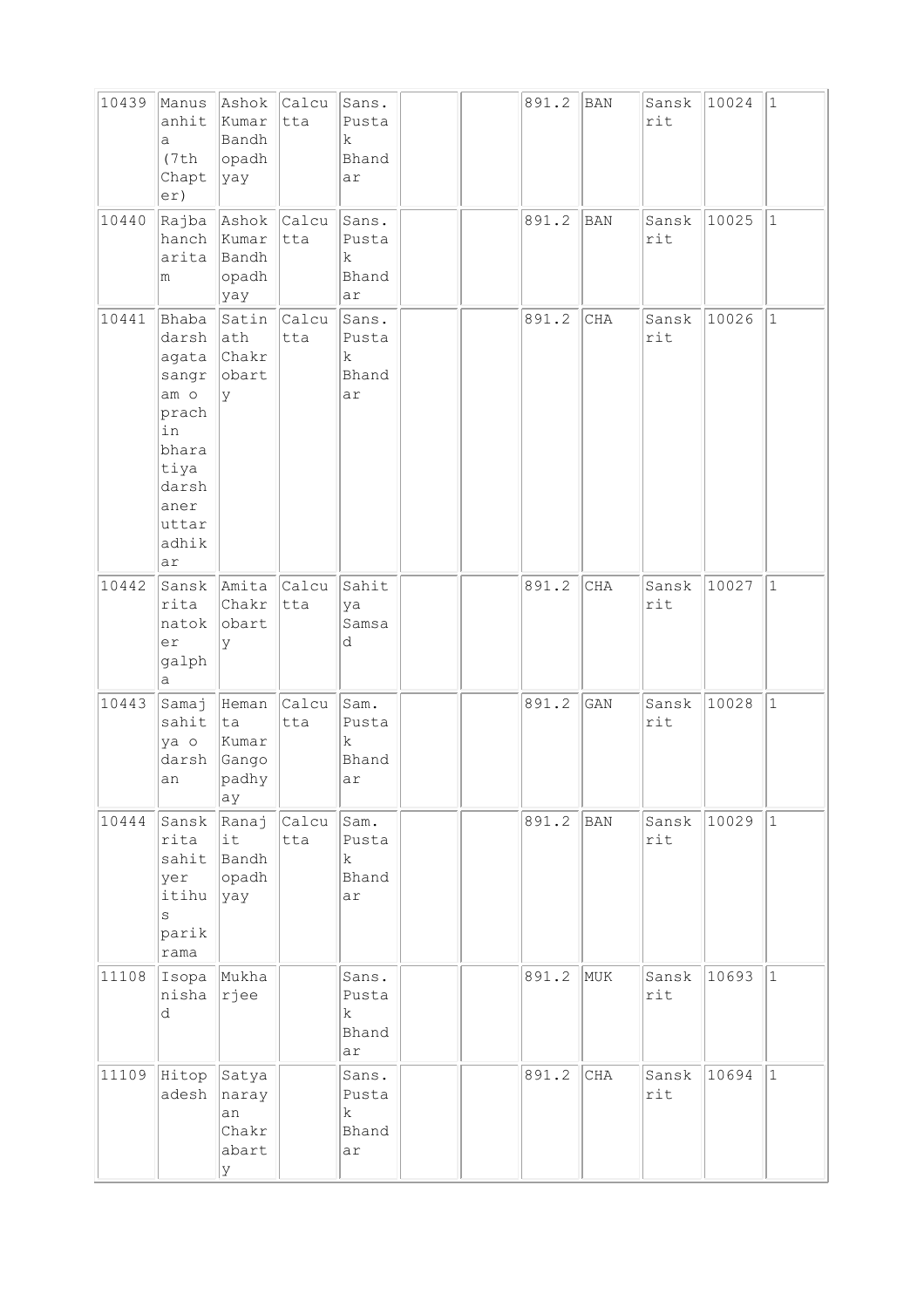| 11110 | Puran<br>bichi<br>tra                                                        | Balar<br>am<br>Monda<br>$\mathbf{1}$         |              | Sans.<br>Pusta<br>k<br>Bhand<br>ar           |                     | 891.2 | MON        | Sansk $ 10695 $<br>rit |               | $ 1\rangle$ |
|-------|------------------------------------------------------------------------------|----------------------------------------------|--------------|----------------------------------------------|---------------------|-------|------------|------------------------|---------------|-------------|
| 11111 | Human<br>istic<br>trend<br>s in<br>some<br>princ<br>ipal<br>upani<br>shads   | Kar                                          | Namit<br>a   | Delhi                                        | Ajant<br>а<br>Pubn. |       | 891.2      | KAR                    | Sansk<br>rit  | 10696       |
| 11112 | Rajba<br>han<br>chari<br>tam                                                 | Ashok<br>Kumar<br>Bondo<br>padhy<br>ay       |              | Sans.<br>Pusta<br>k<br>Bhand<br>ar           |                     | 891.2 | BAN        | Sansk<br>rit           | 10697         | $\vert$ 1   |
| 11113 | Avigy<br>an<br>shaku<br>ntala<br>m                                           | Satya<br>naray<br> an<br>Chakr<br>abart<br>У |              | Sans.<br>Pusta<br>k<br>Bhand<br>ar           |                     | 891.2 | CHA        | Sansk<br>rit           | 10698         | $\vert$ 1   |
| 11114 | Sansk<br>rit<br>sahit<br>yar<br>itiha<br>S<br>(baid<br>$ik +$<br>louki<br>k) | Jahan<br>abich<br>aran<br>Bhoum<br>ik        |              | Sans.<br>Pusta<br>$\mathbf k$<br>Bhand<br>ar |                     | 891.2 | <b>BHO</b> | Sansk<br>rit           | 10699         | $\vert$ 1   |
| 11115 | Shisu Satya<br>palob<br>dham                                                 | naray<br>an<br>Chakr<br>abart<br>У           |              | Sans.<br>Pusta<br>$\mathbf k$<br>Bhand<br>ar |                     | 891.2 | CHA        | rit                    | Sansk 10700 1 |             |
| 11116 | Bhara<br>ter<br>nrita<br>twik<br>paric<br>hay                                | Atul<br>Sur                                  | Calcu<br>tta | Sahat<br>yalok<br>$\in$                      |                     | 891.2 | SUR        | Sansk<br>rit           | 10701         | $ 1\rangle$ |
| 11117 | Sansk<br>rit<br>sahit<br>yar<br>itiha<br>$\rm s$<br>parik<br>roma            | Ranji<br>t<br>Bondo<br>padhy<br>ay           |              | Sans.<br>Pusta<br>$\mathbf k$<br>Bhand<br>ar |                     | 891.2 | BAN        | Sansk<br>rit           | 10702         | 1           |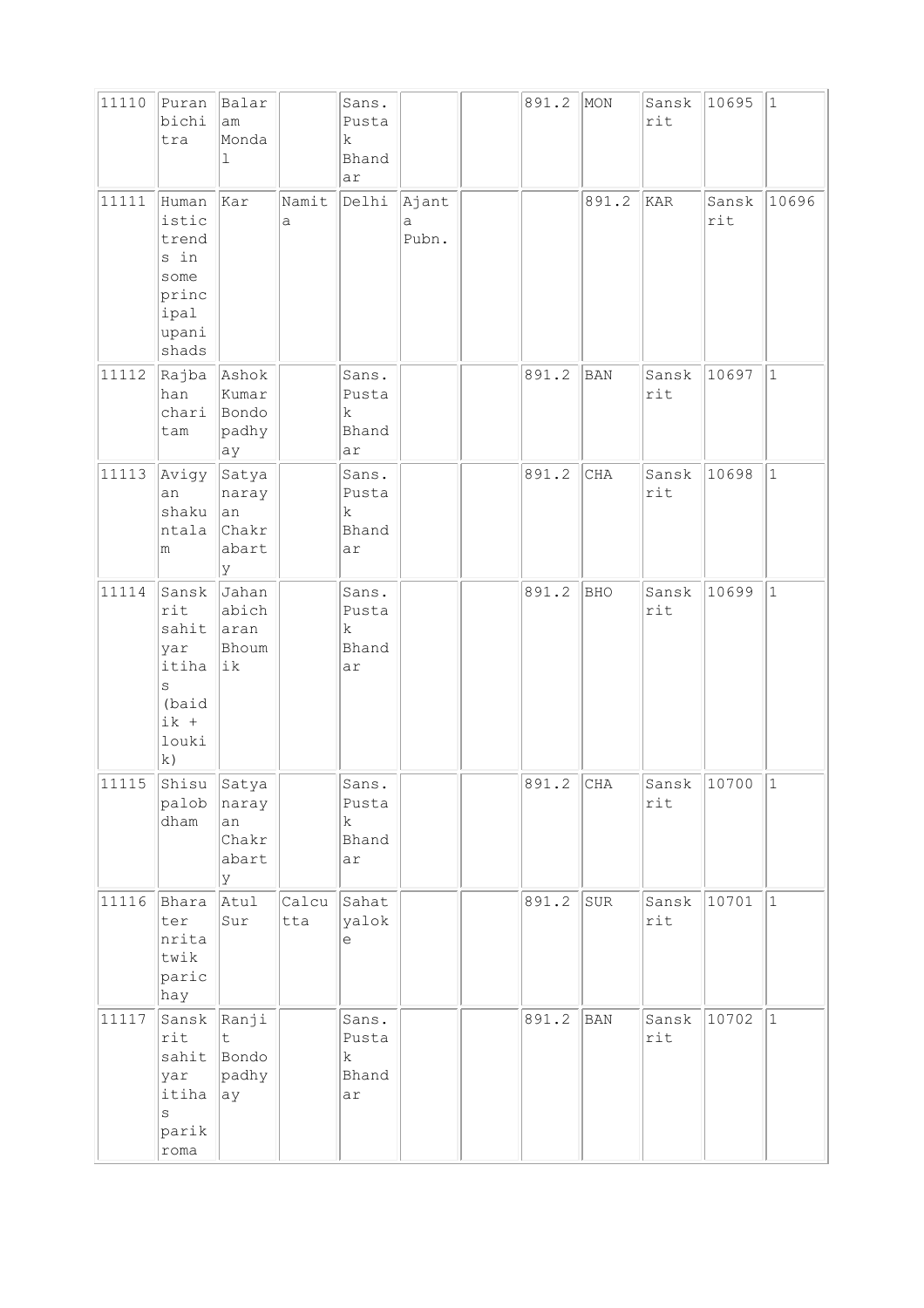| 11118 | Sansk<br>rit<br>natty Chatt<br>a<br>proyo<br>đ                                                                                     | Parim<br>a1<br>apadh<br>yay                         |             | Sans.<br>Pusta<br>k<br>Bhand<br>ar |                         | 891.2 | CHA        | Sansk<br>rit | 10703        | $ 1\rangle$ |
|-------|------------------------------------------------------------------------------------------------------------------------------------|-----------------------------------------------------|-------------|------------------------------------|-------------------------|-------|------------|--------------|--------------|-------------|
| 11244 | Shata<br>ktray                                                                                                                     | Yuthi<br> ka<br>Ghosh                               | Kolka<br>ta | W. B.<br>S. B.<br>B.               |                         | 891.2 | GHO        | Sansk<br>rit | 10829        | $ 1\rangle$ |
| 11245 | nisha<br>d                                                                                                                         | Isopa Goswa Sitan<br>$ m_1$                         | ath         | Kolka<br>ta                        | S. P.<br>$\, {\bf B}$ . |       | 891.2      | GOS          | Sansk<br>rit | 10830       |
| 11246 | Bhaba<br>darsh<br>agata Chakr<br>sangr<br>am <sub>o</sub><br>prach<br>in<br>bhara<br>tiya<br>darsh<br>aner<br>uttar<br>adhik<br>ar | Satin<br>ath<br>abort<br>lУ                         | Kolka<br>ta | S. P.<br>B.                        |                         | 891.2 | CHA        | Sansk<br>rit | 10831        | $ 1\rangle$ |
| 11247 | Bhara<br>tiya<br>samaj<br>er<br>prant<br>abasi<br>ni                                                                               | Sures<br>h.<br>Chand<br>ra<br>Bandh<br>opadh<br>yay | Kolka<br>ta | S. P.<br>B.                        |                         | 891.2 | <b>BAN</b> | Sansk<br>rit | 10832        | $\vert$ 1   |
| 11248 | Abhig<br>yan<br>shaku<br>ntala<br>m                                                                                                | Satya Kolka<br>naray<br>an<br>Chakr<br>abort<br>lУ  | ta          | S. P.<br>B.                        |                         | 891.2 | $\rm CHA$  | Sansk<br>rit | 10833        | $ 1\rangle$ |
| 11249 | Mahab<br>harat<br>er<br>mulak<br>kahin<br>$i$ o<br>bibid<br>ha<br>prasa<br>nga                                                     | Shish<br> ir<br>Kumar<br>Sen                        | Kolka<br>ta | S. P.<br>B.                        |                         | 891.2 | SEN        | Sansk<br>rit | 10834        | $ 1\rangle$ |
| 11250 | anhit Kumar<br>a -<br>(sapt  opadh)<br>am<br>adhya<br>y)                                                                           | Manus Ashok Kolka<br>Bandh<br>yay                   | ta          | S. P.<br>B.                        |                         | 891.2 | <b>BAN</b> | Sansk<br>rit | 10835        | $\vert$ 1   |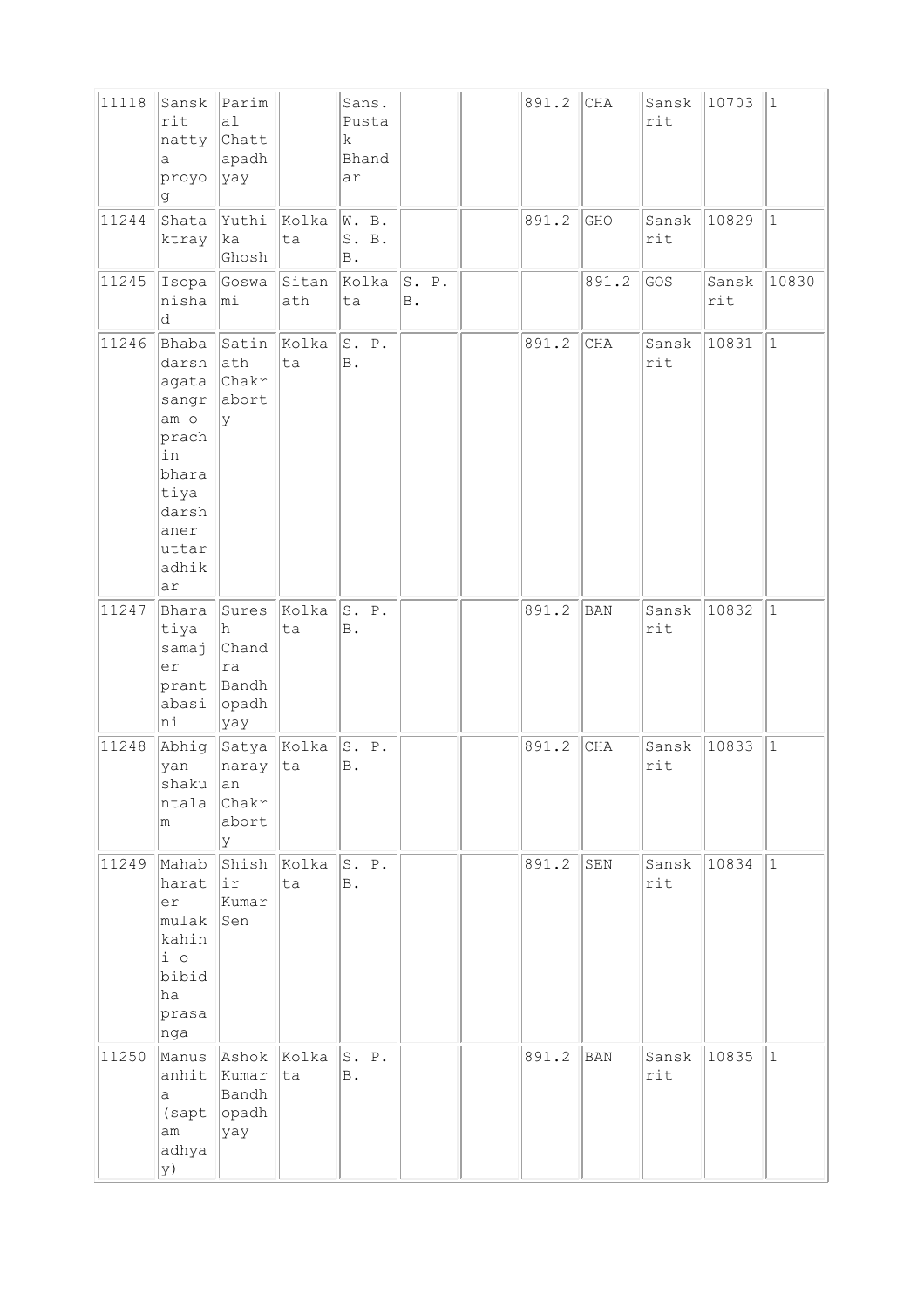| 11251 | Kirat<br>urjun<br>iyas<br>ham<br>sarga<br>$\lambda$                                           | Ashok<br>Kumar<br>Bandh<br>(prat opadh<br>yay       | Kolka<br>ta        | S. P.<br>$\mathbb B$ .         |             |                         | 891.2               | <b>BAN</b>   | Sansk<br>rit | 10836 | $ 1\rangle$  |
|-------|-----------------------------------------------------------------------------------------------|-----------------------------------------------------|--------------------|--------------------------------|-------------|-------------------------|---------------------|--------------|--------------|-------|--------------|
| 11252 | Hitop<br>adesh                                                                                | Satya Kolka<br>naray<br>an<br>Chakr<br>abort<br>У   | ta                 | S. P.<br><b>B</b> .            |             |                         | 891.2<br><b>CHA</b> |              | Sansk<br>rit | 10837 | $\vert$ 1    |
| 11253 | Sansk<br>rita<br>sahit<br>yer<br>itihu<br>S                                                   | Jahna<br>bi<br>Chara<br>n<br>Bhowm<br>ick           | Kolka<br>ta        | S. P.<br><b>B</b> .            |             |                         | 891.2               | <b>BHO</b>   | Sansk<br>rit | 10838 | $\vert$ 1    |
| 11254 | Life<br>& amp                                                                                 | ty in abart<br>ancie<br>nt<br>india                 | socie Chakr<br>У   | Amita                          | Kolka<br>ta | S. P.<br>$\, {\bf B}$ . |                     |              | 891.2        | CHA   | Sansk<br>rit |
| 11255 | Prach<br>in<br>bhara<br>te<br>rajdh<br>arma                                                   | $\Vert$ Pragy $\Vert$ Kolka<br>aranj<br>an<br>Dutta | ta                 | Grant<br>ha<br>Sahit<br>ya     |             |                         | 891.2               | $_{\rm DUT}$ | Sansk<br>rit | 10840 | $\vert$ 1    |
| 11256 | rita<br>natak<br>er<br>galpa                                                                  | Sansk Amita Kolka<br>Chakr<br>abart<br>У            | ta                 | Sahit<br>ya<br>Sansa<br>d      |             |                         | 891.2               | <b>CHA</b>   | Sansk<br>rit | 10841 | $\mathbf{1}$ |
| 11257 | Sansk<br>rita<br>natak<br>er<br>galpa                                                         | Amita<br>Chakr<br>abart<br>У                        | Kolka<br>ta        | Sahit<br>ya<br>Sansa<br>d      |             |                         | 891.2               | CHA          | Sansk<br>rit | 10842 | 1            |
| 11379 | Bhara<br>$\mathsf{t}$<br>sansk<br>ritit<br>$\epsilon$<br>bhaga<br>ban<br>shree<br>krish<br>na | n<br>Kumar<br>Ganga<br>padhy<br>ay                  | Kalya Calcu<br>tta | Sahit<br>yalok<br>$\in$        |             |                         | 891.2               | GAN          | Sansk<br>rit | 10964 | $\vert$ 1    |
| 11508 | Sansk<br>rito<br>sahit<br>yo<br>sambh<br>ar                                                   | Gouri<br>Nath<br>Shast<br>ri                        | Kolka<br>ta        | Nabop<br>atra<br>Praka<br>shan |             |                         | 891.2               | $_{\rm SHA}$ | Sansk<br>rit | 11093 | $ 1\rangle$  |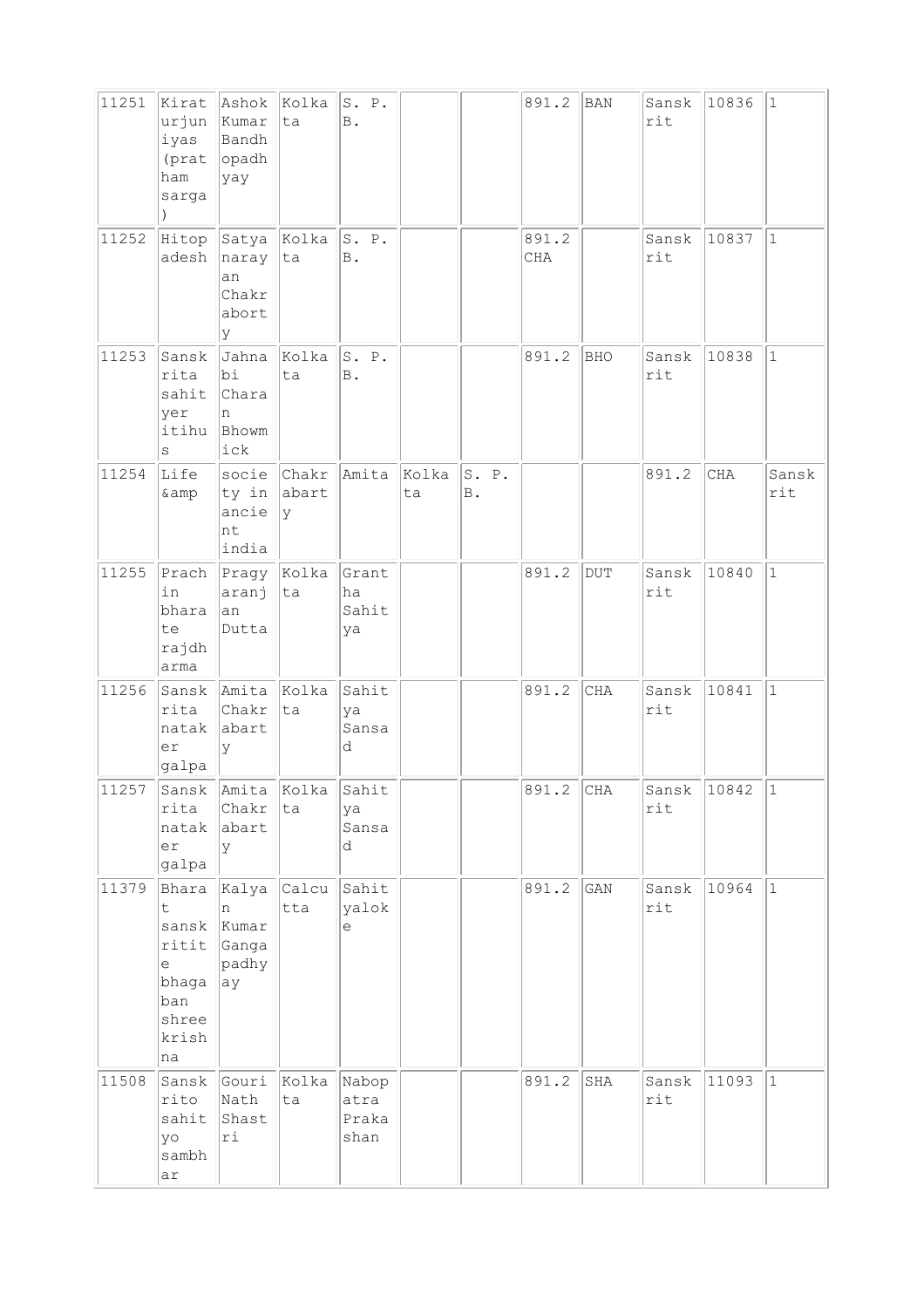| 11516 | Vaisn<br>ava<br>vedan<br>ta                                 | Brahm<br>nchar<br>i                                          | Mahan  <br>amabr<br>ate | Kolka<br>ta                                         | Sri<br>Sri<br>Mahan<br>em |                                           |       | 891.2 | BRA          | Sansk<br>rit | 12001        |
|-------|-------------------------------------------------------------|--------------------------------------------------------------|-------------------------|-----------------------------------------------------|---------------------------|-------------------------------------------|-------|-------|--------------|--------------|--------------|
| 11564 | Avigy<br>an<br>shaku<br>ntala<br>m                          | Satty Calcu<br>anara<br> yan<br>Chakr<br>abart<br>У          | tta                     | Sansk<br>rita<br>Pusta<br>k<br>Bhand<br>ar          |                           |                                           | 891.2 | CHA   | Sansk<br>rit | 12049        | $\mathbf{1}$ |
| 11565 | Boudh<br>a<br>darsa<br>nam                                  | Panch Calcu<br>anan<br>Shast<br>ri<br>(Bhat<br>tacha<br>rya) | tta                     | Joy<br>Guru<br>Pusta<br>kalay                       |                           |                                           | 891.2 | BHA   | Sansk<br>rit | 12050        | $\mathbf{1}$ |
| 11566 | Charn<br>ak<br>darsa<br>nam                                 | Panch<br>anan<br>Shast<br>ri<br>(Bhat<br>tacha<br>rya)       | Calcu<br>tta            | Sansk<br>rit<br>Pusta<br>k<br>Bhand<br>ar           |                           |                                           | 891.2 | BHA   | Sansk<br>rit | 12051        | $\mathbf{1}$ |
| 11567 | Baidi<br>k.<br>juger Bondo<br>jagjo<br>gya                  | Shant<br>i<br>padhy<br>ay                                    | Calcu<br>tta            | Sansk<br>rit<br>Pusta<br>k<br>Bhand<br>ar           |                           |                                           | 891.2 | BON   | Sansk<br>rit | 12052        | $\mathbf{1}$ |
| 11568 | Samaj<br>sahit<br>ya o<br>darsh<br>an                       | Hemon<br> ta<br>Kumar<br>Ganga<br>padhy<br> ay               | Calcu<br>tta            | Sansk<br>rit<br>Pusta<br>k.<br>Bhand<br> ar         |                           |                                           | 891.2 | GAN   | Sansk<br>rit | 12053        | $\mathbf{1}$ |
| 11569 | Dandi<br>krita<br>kabya<br>darsa<br>n                       | Judhi Calcu<br>sthir<br>Goap                                 | tta                     | Sansk<br>rit<br>Pusta<br>k<br>Bhand<br>ar           |                           |                                           | 891.2 | GOA   | Sansk<br>rit | 12054        | $\mathbf{1}$ |
| 11570 | abi<br>bhara<br>bi<br>rachi<br>ta<br>kirat<br>arjun<br>ayam | Mahak Ashok<br>Kumar<br>Bondo<br>padhy<br> ay                | Calcu<br>tta            | Sansk<br>rit<br>Pusta<br>$\mathbf k$<br>Bhand<br>ar |                           |                                           | 891.2 | BON   | Sansk<br>rit | 12055        | $\mathbf{1}$ |
| 11571 | Life<br>& amp                                               | $ $ ty in $ $ avart<br>ancia<br>nd<br>india                  | socie Chakr<br> y       | Amita                                               | Calcu<br>tta              | Sansk<br>rit<br>Pusta<br>k<br>Bhand<br>ar |       |       | 891.2        | CHA          | Sansk<br>rit |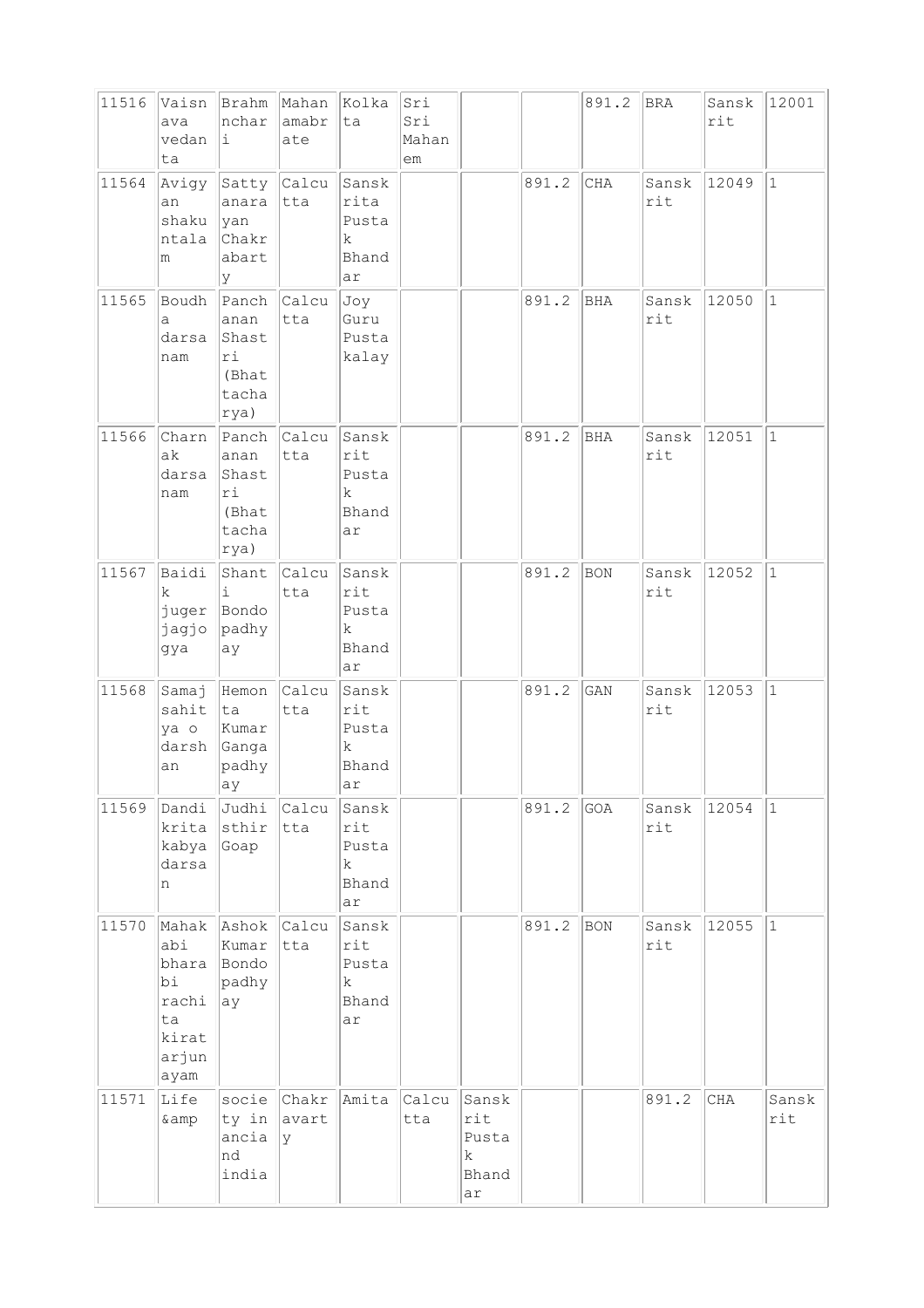| 11572 | Bidan<br>ta<br>parib<br>hasa                                                | chand tta<br>ra<br>Ghosa<br>1                                               | Sarat Calcu                       | Sansk<br>rit<br>Pusta<br>k.<br>Bhand<br>ar           |                                                     | 891.2 | GHO   | Sansk<br>rit | 12057        | $\vert$ 1    |
|-------|-----------------------------------------------------------------------------|-----------------------------------------------------------------------------|-----------------------------------|------------------------------------------------------|-----------------------------------------------------|-------|-------|--------------|--------------|--------------|
| 11573 | Manus<br>anghi<br>ta :<br>sapto Bondo<br>modhy padhy<br>ay                  | Ashok Calcu<br>le<br>Kumar<br>ay                                            | tta                               | Sansk<br>rit<br>Pusta<br>$\mathbf k$<br>Bhand<br>ar  |                                                     | 891.2 | BON   | Sansk<br>rit | 12058        | $\mathbf{1}$ |
| 11574 | Sansk<br>rit<br>sahit<br>yar<br>itiha<br>S<br>(boid<br>ik o<br>louki<br> k) | bi<br><b>Chara</b><br>n<br>Bhoum<br>ik                                      | Jhana Calcu<br>tta                | Sansk<br>rit<br>Pusta<br>$\mathbf k$<br>Bhand<br>ar  |                                                     | 891.2 | BHO   | Sansk<br>rit | 12059        | $\mathbf{1}$ |
| 11575 | kya -<br>niti<br>shast<br>ra -<br>samik<br>hha                              | $ $ Chana $ $ Satya $ $ Calcu $ $<br>naray tta<br>an<br>Chakr<br>abart<br>y |                                   | Sansk<br>rit<br>Pusta<br>k<br>Bhand<br>ar            |                                                     | 891.2 | CHA   | Sansk<br>rit | 12060        | $\mathbf{1}$ |
| 11576 | Medic<br>a1<br>scian<br>ce in<br>the<br>veda                                |                                                                             | Dutta Prady<br>$\circ t$<br>Kumar | Calcu<br>tta                                         | Sansk<br>rit<br>Pusta<br>$\mathbf k$<br>Bhand<br>ar |       | 891.2 | DUT          | Sansk<br>rit | 12061        |
| 11577 | $\texttt{rit}$<br>natya Chatt<br>ha                                         | Sansk Parim Calcu<br>a1<br>proba apadh<br>yay                               | tta                               | Sansk<br>rit<br>Pusta<br>$\mathbf{k}$<br>Bhand<br>ar |                                                     | 891.2 | CHA   | rit          | Sansk 12062  | $ 1\rangle$  |
| 11578 | anish<br>at                                                                 | Eshop Brahm Calcu<br>achar<br>i<br>Medha<br>chait<br>anna                   | tta                               | Sansk<br>rit<br>Pusta<br>$\mathbf k$<br>Bhand<br>ar  |                                                     | 891.2 | MED   | Sansk<br>rit | 12063        | $\mathbf{1}$ |
| 11579 | Mahab<br>harat<br>er<br>kisho<br>r<br>kahin<br>i.                           | Amita Calcu<br>  <b>Char</b><br>abart<br>lУ                                 | $ $ tta                           | Sansk<br>rit<br>Pusta<br>k<br>Bhand<br>ar            |                                                     | 891.2 | CHA   | Sansk<br>rit | 12064        | $\mathbf{1}$ |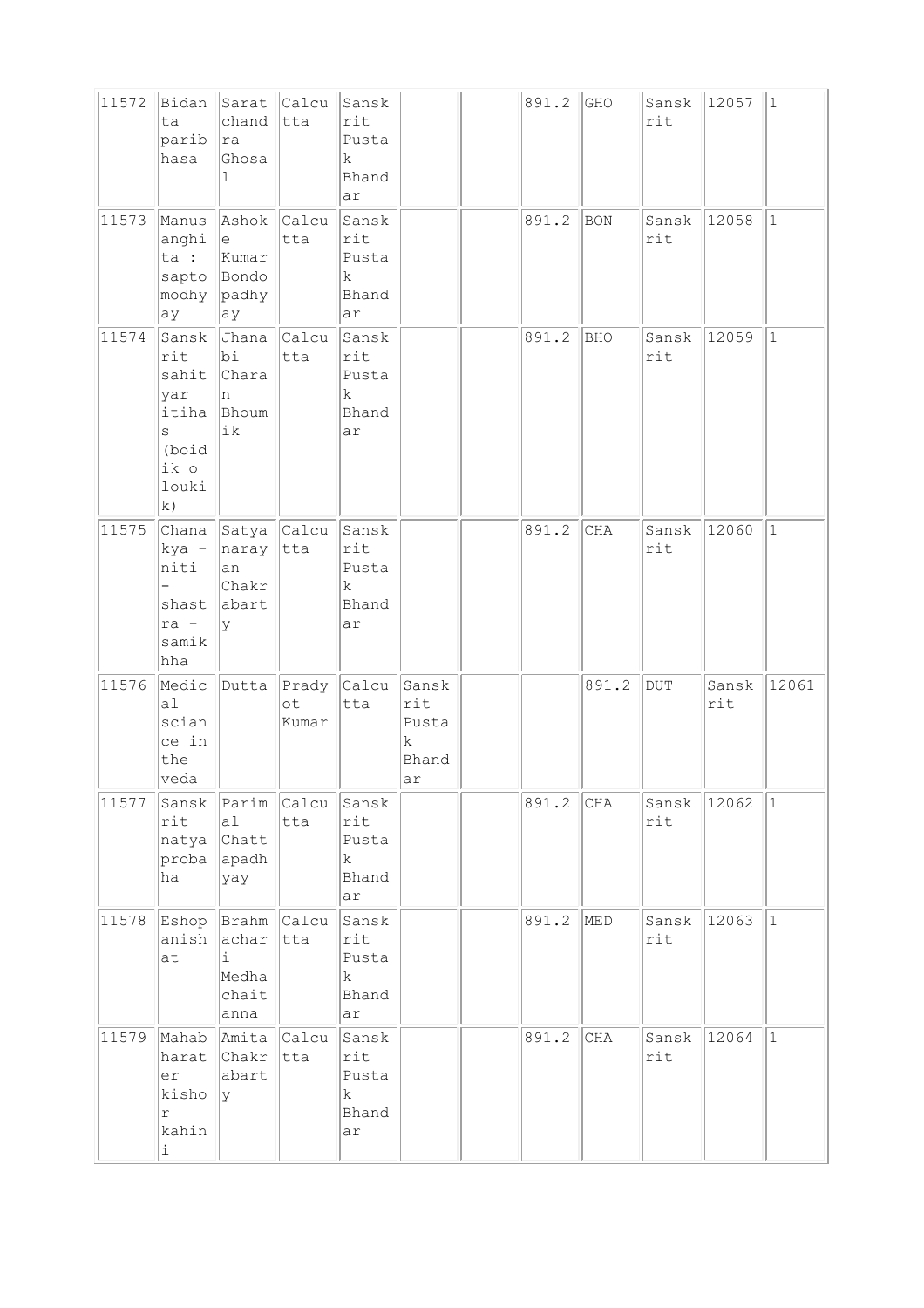| 11580 | harat<br>er<br>kisho<br>r<br>kahin<br>i.                  | Mahab Amita Calcu Sansk<br>∥Chakr  tta<br>abart<br>$\ Y\ $                               |     | rit<br>Pusta<br>$\mathbf{k}$<br>Bhand<br>ar |              |                                                        | 891.2       | CHA | rit                | Sansk 12065 1            |              |
|-------|-----------------------------------------------------------|------------------------------------------------------------------------------------------|-----|---------------------------------------------|--------------|--------------------------------------------------------|-------------|-----|--------------------|--------------------------|--------------|
| 11581 | harat<br>er<br>kisho<br>$\Upsilon$<br>kahin<br>i.         | Mahab Amita Calcu<br>$ {\rm Chakr} $ tta<br>abart<br> y                                  |     | Sansk<br>rit<br>Pusta<br>k<br>Bhand<br>ar   |              |                                                        | 891.2       | CHA | Sansk 12066<br>rit |                          | $\mathbf{1}$ |
| 11582 | er<br>kisho<br>r<br>kahin<br>i.                           | Mahab Amita Calcu Sansk<br>harat Chakr tta<br>abart<br> y                                |     | rit<br>Pusta<br>$\mathbf k$<br>Bhand<br>ar  |              |                                                        | 891.2       | CHA | Sansk 12067<br>rit |                          | $\mathbf{1}$ |
| 11583 | er<br>kisho<br>r<br>kahin<br>i.                           | Mahab Amita Calcu Sansk<br>harat Chakr tta<br>abart<br> y                                |     | rit<br>Pusta<br>k<br>Bhand<br>ar            |              |                                                        | 891.2       | CHA | Sansk 12068<br>rit |                          | $\vert$ 1    |
|       | harat<br>er<br>kisho<br>r<br>kahin<br>i.                  | 11584 Mahab Amita Calcu<br>Chakr tta<br>abart<br> y                                      |     | Sansk<br>rit<br>Pusta<br>k<br>Bhand<br>ar   |              |                                                        | 891.2       | CHA | Sansk 12069<br>rit |                          | $\vert$ 1    |
|       | harat<br>er<br>kisho<br>r<br>kahin<br>$\dot{\mathbbm{1}}$ | 11585 Mahab Amita Calcu Sansk<br>Chakr<br>abart<br>У                                     | tta | rit<br>Pusta<br>k<br>Bhand<br>ar            |              |                                                        | $891.2$ CHA |     | rit                | $ {\tt Sansk}  12070  1$ |              |
| 12212 | Crime<br>& amp                                            | detec Biswa<br>tive<br>scien<br>ces<br>in<br>selec<br>ted<br>ancie<br>nt<br>ind.<br>lit. | S   | U. N.                                       | Calcu<br>tta | The<br>Asiat<br>${\rm i\hskip 0.5mm} c$<br>Socie<br>ty |             |     | 891.2              | <b>BIS</b>               | Sansk<br>rit |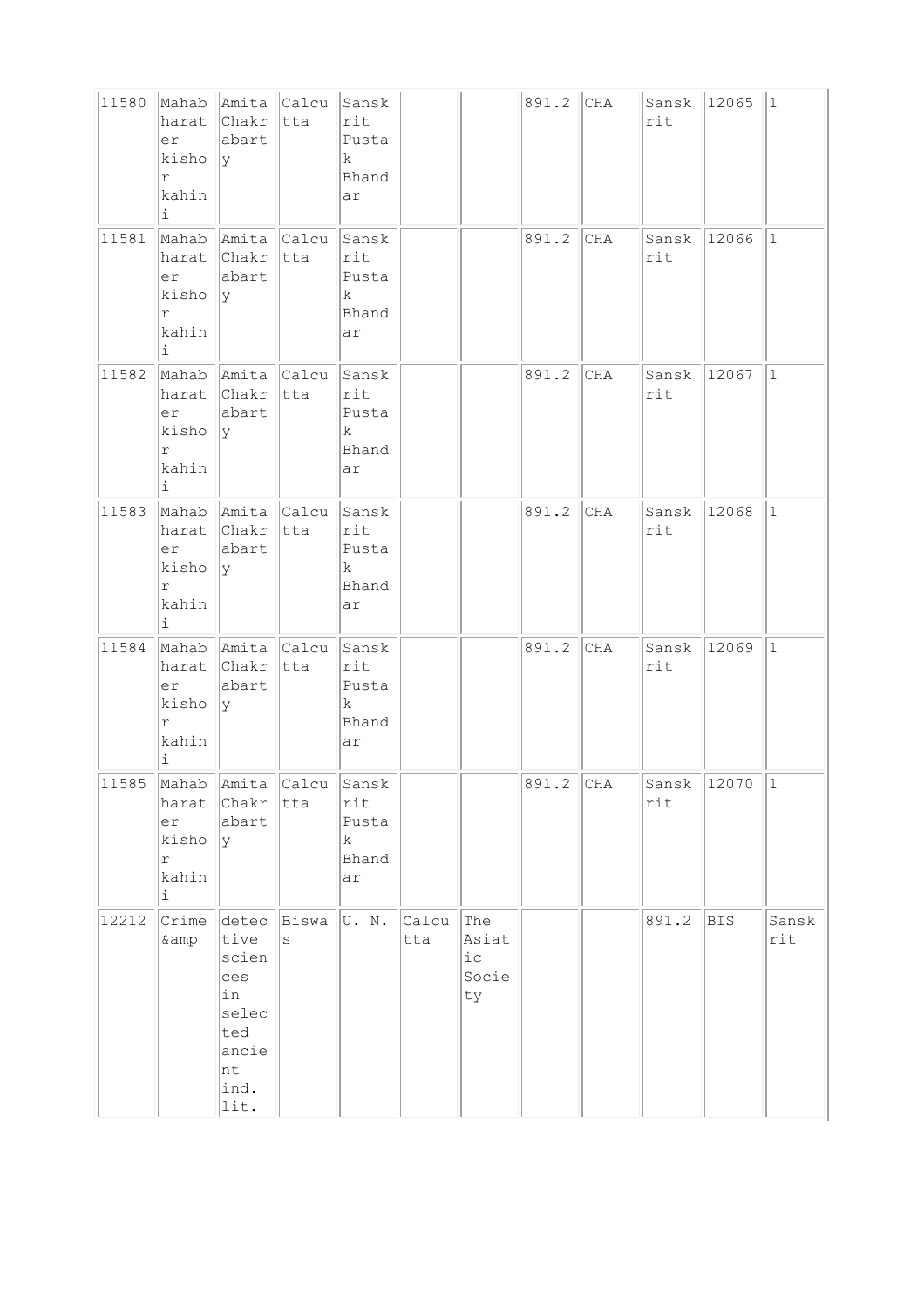| 12213 | As'va<br>ghosa                                                                | Law                           | Bimal<br>a<br>Churn           | Calcu<br>tta                   | The<br>Asiat<br>i c<br>Socie<br>ty                    |       | 891.2 | LAW          | Sansk<br>rit | 12698        |
|-------|-------------------------------------------------------------------------------|-------------------------------|-------------------------------|--------------------------------|-------------------------------------------------------|-------|-------|--------------|--------------|--------------|
| 12214 | Bicen<br>tenar<br>y of<br>his<br>birth<br>comme<br>morat<br>ion<br>valum<br>е | Jones                         | Willi<br>am<br>(1746<br>1946) | Calcu<br>tta                   | Royal<br>Asiat<br>i c<br>Socie<br>ty of<br>Benga<br>ı |       | 891.2 | <b>JON</b>   | Sansk<br>rit | 12699        |
| 12215 | Ramac<br>arita<br>m of<br>sandh<br>У<br>akara<br>nandi<br>n                   | Sastr<br>i                    | Harap<br>rasad                | Calcu<br> tta                  | The<br>Asiat<br>i c<br>Socie<br>ty                    |       | 891.2 | SAS          | Sansk<br>rit | 12700        |
| 12216 | Prach<br>in<br>bhara<br>te<br>rajdh<br>arma                                   | Pragy<br>aranj<br>an<br>Dutta | Calcu<br>tta                  | Grant<br>hasan<br>ghita        |                                                       | 891.2 | DUT   | Sansk<br>rit | 12701        | $\vert$ 1    |
| 12217 | Agnip<br>uran                                                                 | Gouri<br>Nath<br>Sastr<br>i   | <b>Calcu</b><br>tta           | Nabap<br>atra<br>Praka<br>shan |                                                       | 891.2 | SAS   | Sansk<br>rit | 12702        | $\vert$ 1    |
| 12218 | Agni<br>puran                                                                 | Gouri<br>Nath<br>Sastr<br>i   | Calcu<br>tta                  | Nabap<br>atra<br>Praka<br>shan |                                                       | 891.2 | SAS   | Sansk<br>rit | 12703        | $\vert$ 1    |
| 12219 | Brahm<br>aboir<br>bat<br>puran                                                | Gouri<br>Nath<br>Sastr<br>Ιi. | Calcu<br>tta                  | Nabap<br>atra<br>Praka<br>shan |                                                       | 891.2 | SAS   | Sansk<br>rit | 12704        | $\vert$ 1    |
| 12220 | Brahm<br>aboir<br>bat<br>puran                                                | Gouri<br>Nath<br>Sastr<br>i,  | Calcu<br>tta                  | Nabap<br>atra<br>Praka<br>shan |                                                       | 891.2 | SAS   | Sansk<br>rit | 12705        | $\vert$ 1    |
| 12221 | Brahm<br>aboir<br>bat<br>puran                                                | Gouri<br>Nath<br>Sastr<br>i   | Calcu<br>tta                  | Nabap<br>atra<br>Praka<br>shan |                                                       | 891.2 | SAS   | Sansk<br>rit | 12706        | $ 1\rangle$  |
| 12222 | Brahm<br>aboir<br>bat<br>puran                                                | Gouri<br>Nath<br>Sastr<br>Ιi. | Calcu<br>tta                  | Nabap<br>atra<br>Praka<br>shan |                                                       | 891.2 | SAS   | Sansk<br>rit | 12707        | $\mathbf{1}$ |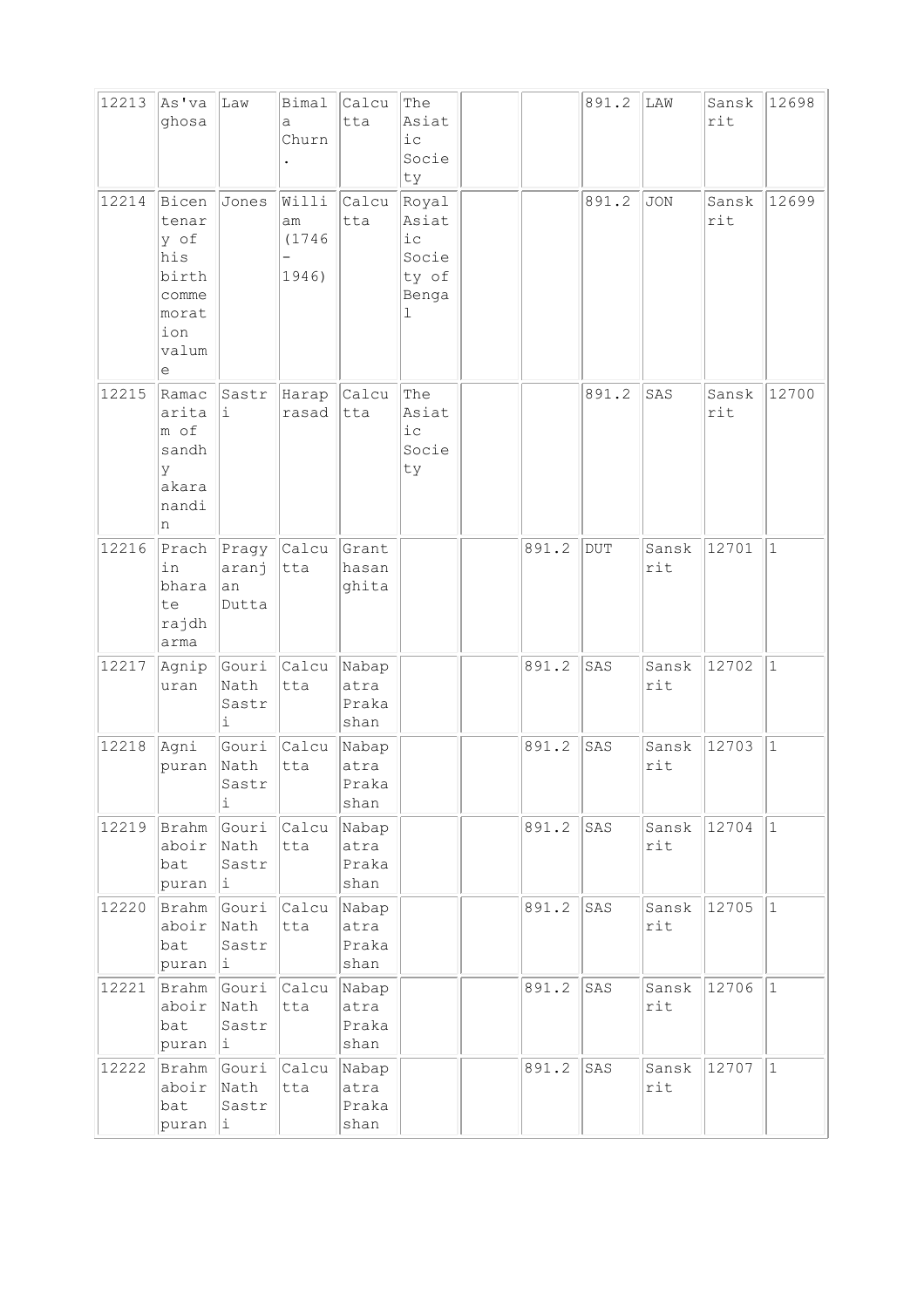| 12223 | Garur<br>puran                                             | Gouri<br>Nath<br>Sastr<br>i                           | Calcu Nabap<br>tta   | atra<br>Praka<br>shan          |                                           |                                            | 891.2 | SAS        | Sansk<br>rit | 12708        | $\vert$ 1    |
|-------|------------------------------------------------------------|-------------------------------------------------------|----------------------|--------------------------------|-------------------------------------------|--------------------------------------------|-------|------------|--------------|--------------|--------------|
| 12224 | Bishn<br>u<br>puran                                        | Gouri<br>Nath<br>Sastr<br>i                           | Calcu<br>tta         | Nabap<br>atra<br>Praka<br>shan |                                           |                                            | 891.2 | SAS        | Sansk<br>rit | 12709        | $\mathbf{1}$ |
| 12225 | Brahm<br>anda<br>puran                                     | Gouri<br>Nath<br>Sastr<br>i                           | Calcu<br>tta         | Nabap<br>atra<br>Praka<br>shan |                                           |                                            | 891.2 | SAS        | Sansk<br>rit | 12710        | $1\,$        |
| 12226 | Baman<br>puran                                             | Nath<br>Sastr<br>i                                    | Gouri Calcu<br>tta   | Nabap<br>atra<br>Praka<br>shan |                                           |                                            | 891.2 | SAS        | Sansk<br>rit | 12711        | $\mathbf{1}$ |
| 12227 | Kurma<br>puran                                             | Gouri<br>Nath<br>Sastr<br>i                           | Calcu<br>tta         | Nabap<br>atra<br>Praka<br>shan |                                           |                                            | 891.2 | SAS        | Sansk<br>rit | 12712        | $\vert$ 1    |
| 12228 | Hist<br>of<br>edu<br>in<br>anc<br>india                    | Mazum<br>der                                          | Nagen<br>drana<br>th | New<br>Delhi                   | Cosmo<br>Pub.                             |                                            |       | 891.2      | MAJ          | Sansk<br>rit | 12713        |
| 12229 | The<br>india<br>n the<br>atre                              | Horrw<br>itz                                          | E. P.                | Calcu<br>tta                   | Sansk<br>rit<br>Pusta<br>k<br>Bhand<br>ar |                                            |       | 891.2      | <b>HOR</b>   | Sansk<br>rit | 12714        |
| 12230 | Sansk<br>rit<br>& amp                                      | prakr<br>it                                           | Deshp<br>ande        | Madha<br>v M.                  | Delhi                                     | Motil<br>al<br>Banar<br>asida<br>S<br>Pub. |       |            | 891.2        | <b>DES</b>   | Sansk<br>rit |
| 12231 | Life<br>style<br>& amp                                     | ical<br>occup<br>ation<br>s in<br>the<br>vedic<br>age | techn Datta          | Prady<br>ot<br>Kr.             | Calcu<br>tta                              | Sansk<br>rit<br>Pusta<br>k.<br>Bhand<br>ar |       |            | 891.2        | <b>DAT</b>   | Sansk<br>rit |
| 12232 | The<br>ancie<br>nt<br>india<br>n<br>admin<br>istra<br>tion | Shash<br>irekh<br>a                                   | $ P$ .               | Delhi                          | Cosmo<br>Pub.                             |                                            |       | 350.3<br>4 | SHA          | Sansk<br>rit | 12717        |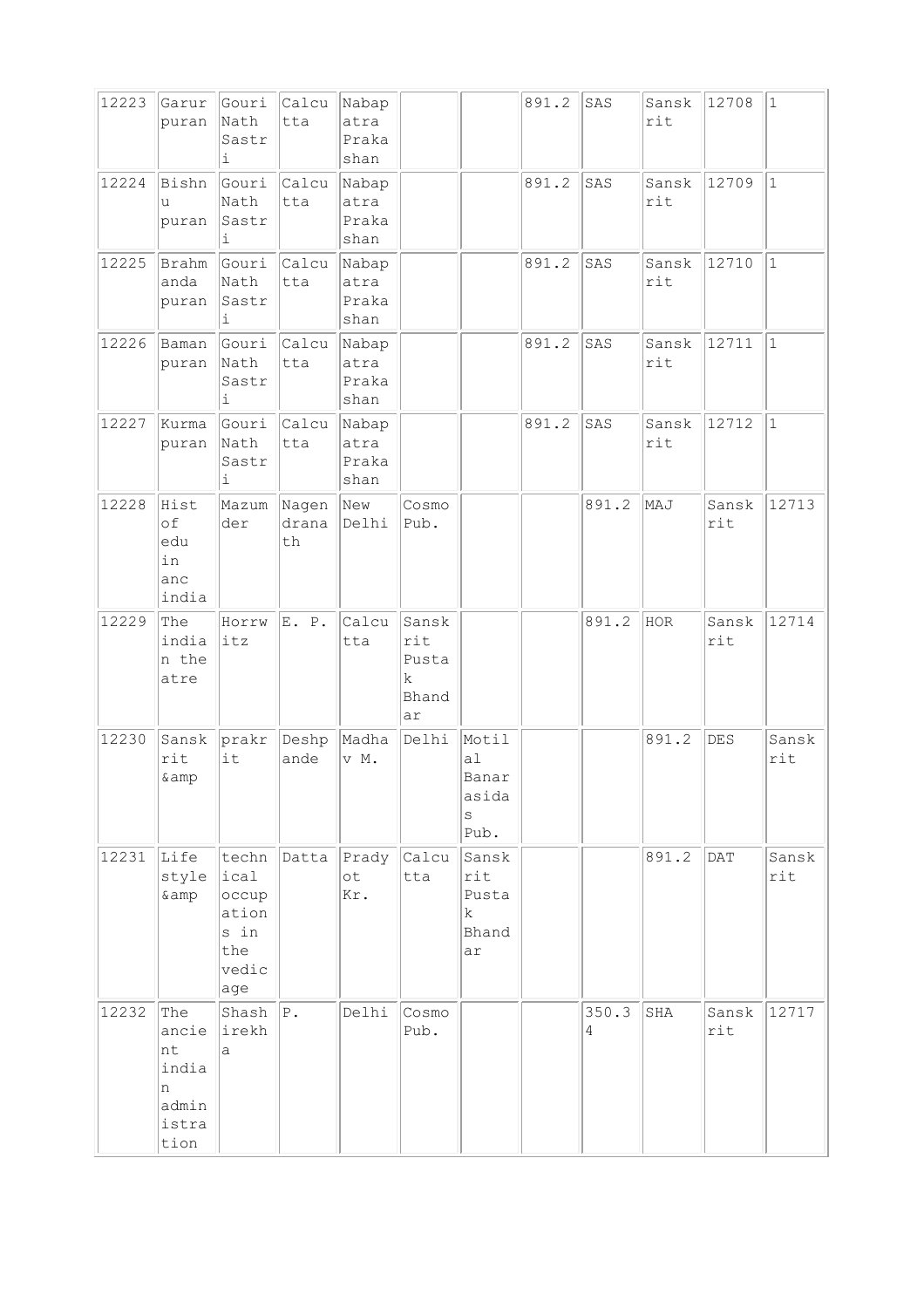| 12233 | Snask<br>rit<br>liter<br>ature                                                    | Baner<br>jee          | h<br>Chand<br>ra                     | Sures Delhi  | Motil<br>al<br>Baran<br>asi<br>Das                  |  | 891.2 | BAN        | Sansk<br>rit | 12718 |
|-------|-----------------------------------------------------------------------------------|-----------------------|--------------------------------------|--------------|-----------------------------------------------------|--|-------|------------|--------------|-------|
| 12357 | Rickv<br>ed<br>sanhi<br>ta                                                        | Thaku<br>r            | Parit Kolka<br>osh<br>(tr.)          | ta           | Parit<br>osh<br>Thaku<br>$\Upsilon$                 |  | 891.2 | THA        | Sansk<br>rit | 12842 |
| 12413 | Avigy<br>an<br>shaku<br>ntala<br>m                                                | abart<br> y           | Chakr Satya Calcu<br>naray tta<br>an |              | Sansk<br>rit<br>Pusta<br>k<br>Bhand<br>ar           |  | 891.2 | CHA        | Sansk<br>rit | 12898 |
| 12414 | madhy<br>amik<br>sansk<br>rit<br>sarba<br>swa                                     | $ $ opadh<br>yay      | Uchho Bondy Ashok Calcu<br>Kumar     | tta          | Sansk<br>rit<br>Pusta<br>k<br>Bhand<br>ar           |  | 891.2 | <b>BON</b> | Sansk<br>rit | 12899 |
| 12415 | Manus<br>nahit<br>а<br>sapta<br>mohod<br>hyay<br>$\ddot{\cdot}$<br>(rajd<br>harma | opadh<br>yay          | Bondy Ashok Calcu<br>Kumar           | tta          | Sansk<br>rit<br>Pusta<br>k<br>Bhand<br>ar           |  | 891.2 | <b>BON</b> | Sansk<br>rit | 12900 |
| 12416 | arjun<br>iyam<br>(prat<br>ham<br>sarga                                            | opadh Kumar<br>yay    | Kirat Bondy Ashok Calcu              | tta          | Sansk<br>rit<br>Pusta<br>$\mathbf k$<br>Bhand<br>ar |  | 891.2 | BON        | Sansk<br>rit | 12901 |
| 12417 | Rajba<br>han<br>chari<br>tam                                                      | Bondy<br>opadh<br>yay | Ashok Calcu<br>Kumar                 | tta          | Sansk<br>rit<br>Pusta<br>k<br>Bhand<br>ar           |  | 891.2 | BON        | Sansk<br>rit | 12902 |
| 12418 | Avigy<br>an<br>shaku<br>ntala<br>m<br>sahay<br>ka                                 | Bondy<br>opadh<br>yay | Ranji<br>$\ $ t<br>Kumar             | Calcu<br>tta | Sansk<br>rit<br>Pusta<br>$\mathbf k$<br>Bhand<br>ar |  | 891.2 | BON        | Sansk<br>rit | 12903 |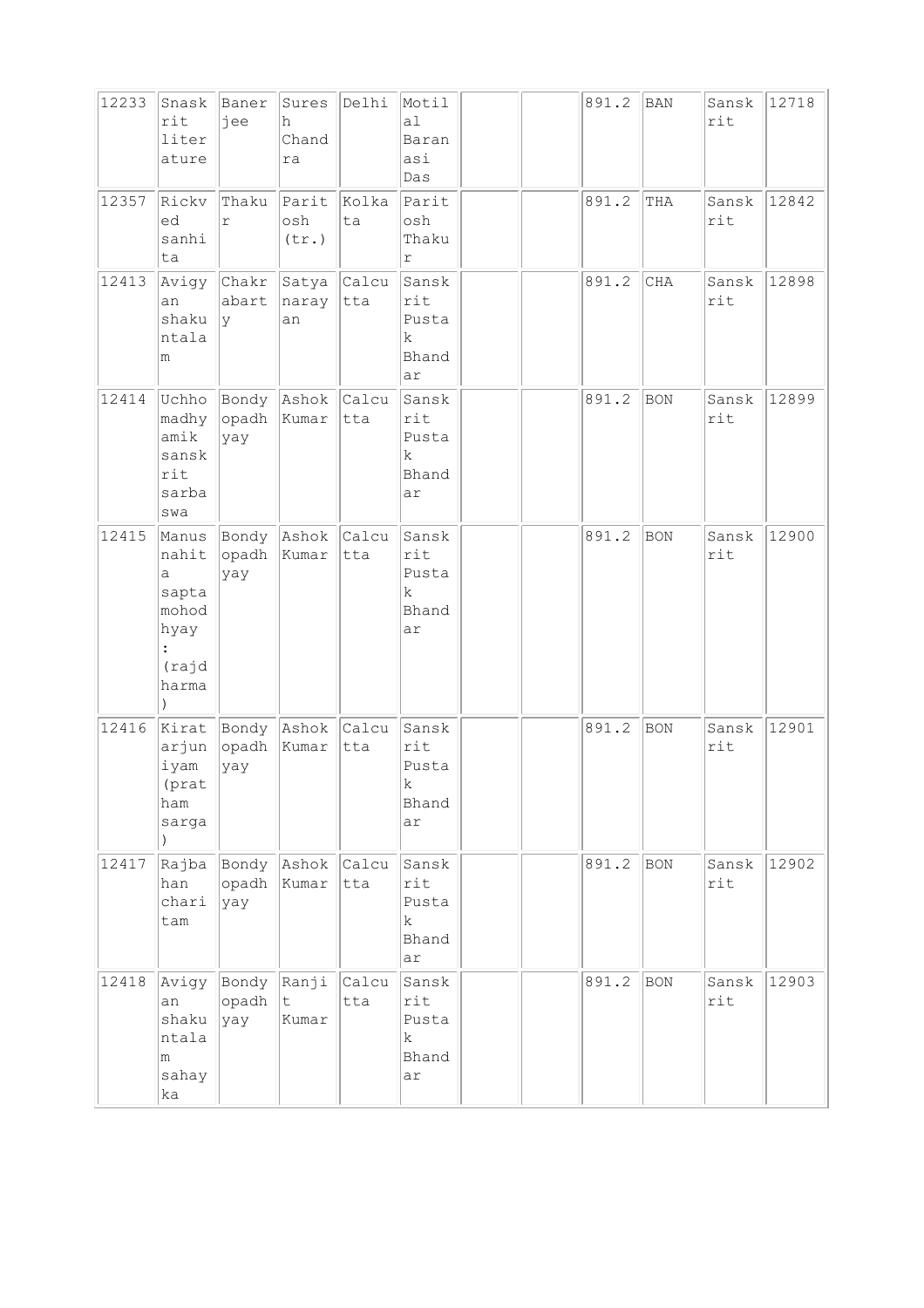| 12419 | Avigy<br>an<br>shaku<br>ntala<br>m<br>sahay<br>ka                                                                               | Bondy Ranji<br>opadh<br>yay                       | $\mathsf t$<br>Kumar          | Calcu<br>tta                                        | Sansk<br>rit<br>Pusta<br>k.<br>Bhand<br>ar            |       | 891.2      | BON            | Sansk<br>rit | 12904     |
|-------|---------------------------------------------------------------------------------------------------------------------------------|---------------------------------------------------|-------------------------------|-----------------------------------------------------|-------------------------------------------------------|-------|------------|----------------|--------------|-----------|
| 12420 | Avigy<br>an<br>shaku<br>ntala<br>m<br>sahay<br>ka                                                                               | Bondy<br>opadh<br>yay                             | Ranji<br>$\mathsf t$<br>Kumar | Calcu<br>tta                                        | Sansk<br>rit<br>Pusta<br>$\rm k$<br>Bhand<br>ar       |       | 891.2      | BON            | Sansk<br>rit | 12905     |
| 12421 | Sansk<br>rit<br>bichi<br>tra                                                                                                    | Das                                               | D. K.                         | Howra<br>h                                          | $S$ .<br>Bhatt<br>achar<br>ya                         |       | 891.2      | $\mathtt{DAS}$ | Sansk<br>rit | 12906     |
| 12422 | Sansk<br>rit<br>bichi<br>tra                                                                                                    | Das                                               | D. K.                         | Howra<br>h                                          | $\operatorname{\mathsf{S}}$ .<br>Bhatt<br>achar<br>ya |       | 891.2      | DAS            | Sansk<br>rit | 12907     |
| 12423 | Sansk<br>rit<br>bichi<br>tra                                                                                                    | Das                                               | D. K.                         | Howra<br>h                                          | $\texttt{S}$ .<br>Bhatt<br>achar<br>ya                |       | 891.2      | DAS            | Sansk<br>rit | 12908     |
| 12424 | Ramay<br>ana o<br>mahav<br>arata<br>anupa<br>tik<br>janap<br>riyat<br>а                                                         | Bhatt<br>achar<br>ya                              | Sukum<br>ari                  | Calcu<br>tta                                        | Camp                                                  |       | 891.2      | <b>BHA</b>     | Sansk<br>rit | 12909     |
| 12752 | Swami<br>vivek<br>anand<br>ar<br>drish<br>tita<br>jatiy<br>$\circ$<br>jibon<br>a<br>sansk<br>rit<br>shiks<br>har<br>gurut<br>to | Manab<br>endu<br>Bandh<br>opadh<br> yay           | Kolka<br>ta                   | Sansk<br>rit<br>Pusta<br>$\mathbf k$<br>Bhand<br>ar |                                                       | 891.2 | BAN        | Sansk<br>rit   | 13237        | $\vert$ 1 |
| 12753 | Sansk<br>rit<br>bhash<br>atatt<br>wa                                                                                            | Satyo<br>ranja ta<br>In.<br>Bandh<br>opadh<br>yay | Kolka                         | Sansk<br>rit<br>Pusta<br>$\mathbf k$<br>Bhand<br>ar |                                                       | 891.2 | <b>BAN</b> | Sansk<br>rit   | 13238        | $\vert$ 1 |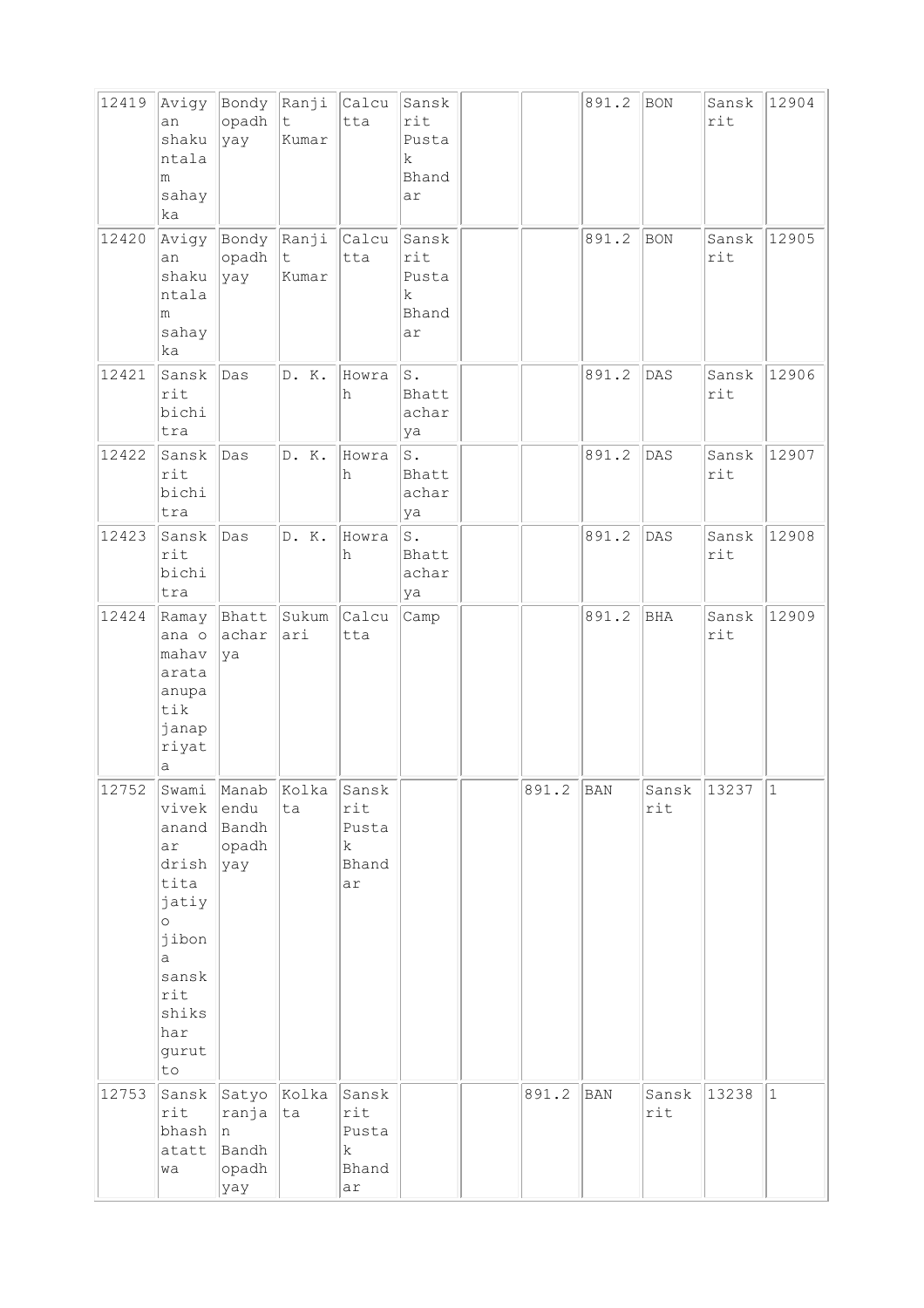| 12754 | Shank<br>untal<br>atatt<br>wa                                  | ranat<br>h<br>Basu                                    | Chand Kolka<br>ta                  | Sansk<br>rit<br>Pusta<br>k<br>Bhand<br>ar           |             |               | 891.2 | <b>BAS</b> | Sansk<br>rit | 13239 | $ 1\rangle$  |
|-------|----------------------------------------------------------------|-------------------------------------------------------|------------------------------------|-----------------------------------------------------|-------------|---------------|-------|------------|--------------|-------|--------------|
| 12755 | Sansk<br>rit<br>sahit<br>yor<br>lir<br>dan                     | Sures<br>hchan<br> dra<br>Bandh<br>banga opadh<br>yay | Kolka<br>ta                        | Sansk<br>rit<br>Pusta<br>k<br>Bhand<br>ar           |             |               | 891.2 | BAN        | Sansk<br>rit | 13240 | $\mathbf{1}$ |
| 12756 | Tulon<br>amulo<br>k.<br>bhash<br>atatt<br>wa o<br>sansk<br>rit | $\ $ Vijay $\ $ Kolka<br>a<br>Goswa<br>$ m_1$         | ta                                 | Sansk<br>rit<br>Pusta<br>k<br>Bhand<br>ar           |             |               | 891.2 | GOS        | Sansk<br>rit | 13241 | $\mathbf{1}$ |
| 12757 | anuba<br>d<br>amark<br>osh                                     | Satik Bidya Kolka<br>nidhi ta<br>Bhatt<br>achar<br>ya |                                    | Sansk<br>rit<br>Pusta<br>k<br>Bhand<br>ar           |             |               | 891.2 | BHA        | Sansk<br>rit | 13242 | $\mathbf{1}$ |
| 12758 | abigy<br>an o<br>sansk<br>rita<br>bhash<br>а                   | Bhash Ratna Kolka<br>Basu                             | ta                                 | Sansk<br>rit<br>Pusta<br>$\mathbf k$<br>Bhand<br>ar |             |               | 891.2 | <b>BAS</b> | Sansk<br>rit | 13243 | $\mathbf{1}$ |
| 12759 | Byaka Asok<br>r                                                | ransa Kumar Ita<br>Bandh<br>opadh<br>yay              | Kolka                              | Sansk<br>rit<br>Pusta<br>$\mathbf k$<br>Bhand<br>ar |             |               | 891.2 | <b>BAN</b> | Sansk<br>rit | 13244 | $\mathbf{1}$ |
| 12760 | Chana<br>kyani<br>ti-sh<br>ashtr<br>a-sam<br>iksha             | naray<br>an<br>Chakr<br>abort<br>Ιy                   | Satya   Kolka<br>ta                | Sansk<br>rit<br>Pusta<br>k<br>Bhand<br>ar           |             |               | 891.2 | CHA        | Sansk<br>rit | 13245 | $\mathbf{1}$ |
| 12761 | Adwai<br>ta<br>malla<br>barma<br>n                             |                                                       | jiban sahit<br>ya o<br>anyan<br>ya | Shant<br>anu<br>Kaysa<br>$\Upsilon$                 | Kolka<br>ta | Naya<br>Udyog |       |            | 891.2        | KAY   | Sansk<br>rit |
| 12920 | imban<br>gar<br>sansk<br>riti                                  | Pasch Binoy Calcu<br>Ghosh                            | tta                                | Praka<br>$\operatorname{sh}$<br>Bhava<br>n          |             |               | 891.2 | GHO        | Sansk<br>rit | 13405 | $\mathbf{1}$ |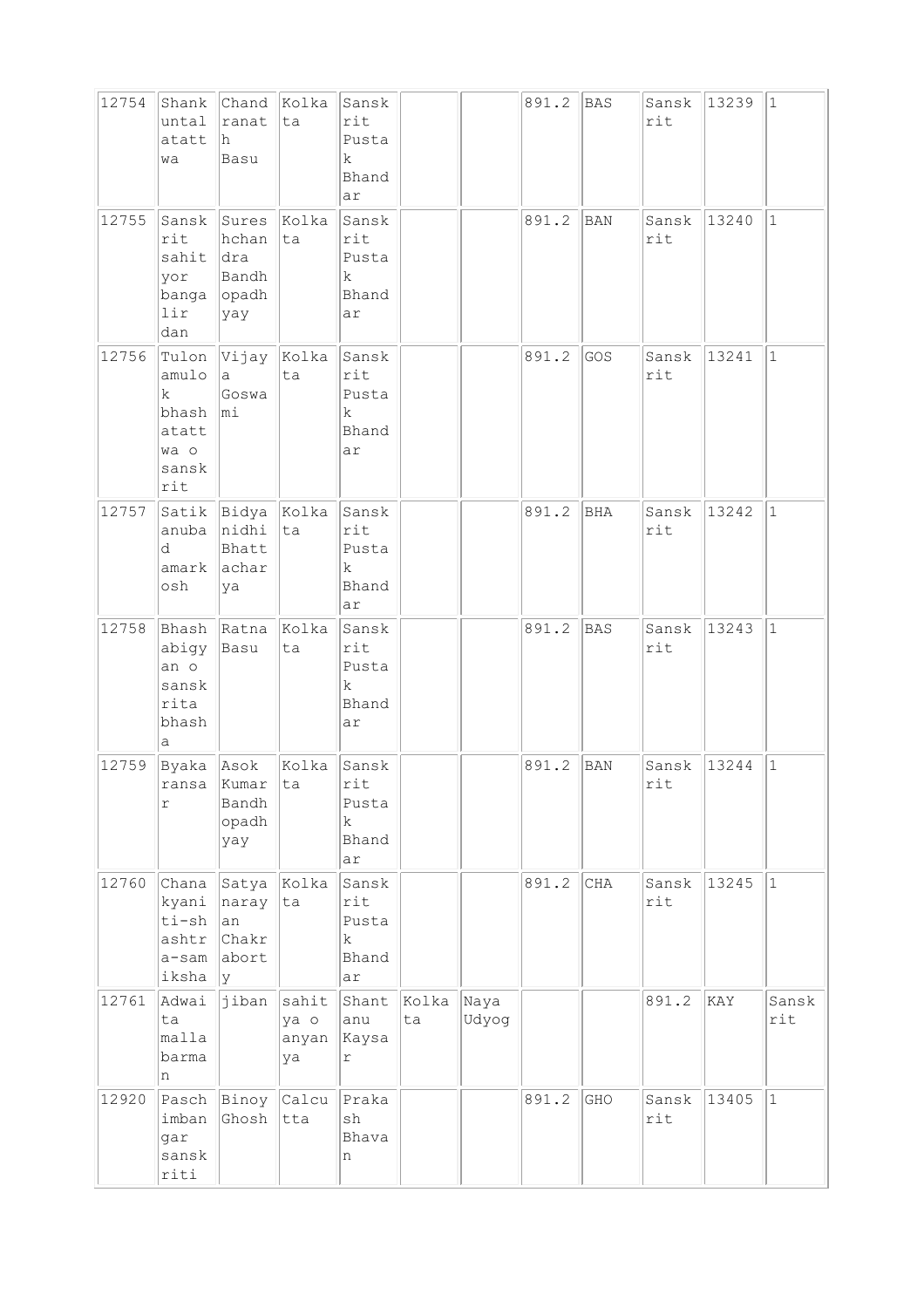| 12921 | imban<br>gar<br>sansk<br>riti                                  | Ghosh                                          | Pasch Binoy Calcu Praka<br> tta | sh<br>Bhava<br>n                                    |                                           | 891.2 | GHO        | Sansk<br>rit | 13406        | $ 1\rangle$ |
|-------|----------------------------------------------------------------|------------------------------------------------|---------------------------------|-----------------------------------------------------|-------------------------------------------|-------|------------|--------------|--------------|-------------|
| 12922 | imban<br>gar<br>sansk<br>riti                                  | Pasch Binoy Calcu<br>Ghosh                     | tta                             | Praka<br>$\operatorname{sh}$<br>Bhava<br>n          |                                           | 891.2 | GHO        | Sansk<br>rit | 13407        | $\vert$ 1   |
| 12923 | imban<br>gar<br>sansk<br>riti                                  | Ghosh tta                                      | Pasch Binoy Calcu Praka         | sh<br>Bhava<br>n                                    |                                           | 891.2 | GHO        | Sansk<br>rit | 13408        | $\vert$ 1   |
| 13027 | Natya<br>tattw<br>a<br>miman<br>sha                            | Sadha Kolka<br>n Kr.<br>Bhatt<br>achar<br>ya   | ta                              | Korun<br>a<br>Praka<br>sani                         |                                           | 891.2 | BHA        | Sansk<br>rit | 13513        | $\vert$ 1   |
| 13028 | Veidb<br>hasha<br>nirmi<br>ti                                  | Biswr<br> up <br>Saha                          | Kolka<br>ta                     | Sansk<br>rit<br>Pusta<br>$\mathbf k$<br>Bhand<br>ar |                                           | 891.2 | SAH        | Sansk<br>rit | 13514        | $\vert$ 1   |
| 13029 | Sansk<br>rit<br>bhash<br>atatt<br>wa                           | Satyo<br>ranja<br>In.<br>Bandh<br>opadh<br>yay | Kolka<br> ta                    | Sansk<br>rit<br>Pusta<br>k<br>Bhand<br>ar           |                                           | 891.2 | <b>BAN</b> | Sansk<br>rit | 13515        | $\vert$ 1   |
| 13030 | The<br>india<br>n<br>theat<br>re                               | Horrw<br>itz                                   | E. P.                           | Kolka<br>ta                                         | Sansk<br>rit<br>Pusta<br>k<br>Bhand<br>ar |       | 891.2      | HOR          | Sansk<br>rit | 13516       |
| 13031 | Ishwa<br>ponis<br>had                                          | Ashok<br>e Kr.<br>Bandh<br>opadh<br>yay        | Kolka<br>ta                     | Sansk<br>rit<br>Pusta<br>$\mathbf k$<br>Bhand<br>ar |                                           | 891.2 | <b>BAN</b> | Sansk<br>rit | 13517        | $ 1\rangle$ |
| 13032 | Sansk<br>rit<br>sahit<br>yor<br>sankh<br>ipta<br>itibr<br>itta | Deb<br>Kr.<br>Das                              | Kolka<br>ta                     | Sansk<br>rit<br>Pusta<br>k<br>Bhand<br>ar           |                                           | 891.2 | DAS        | Sansk<br>rit | 13518        | $ 1\rangle$ |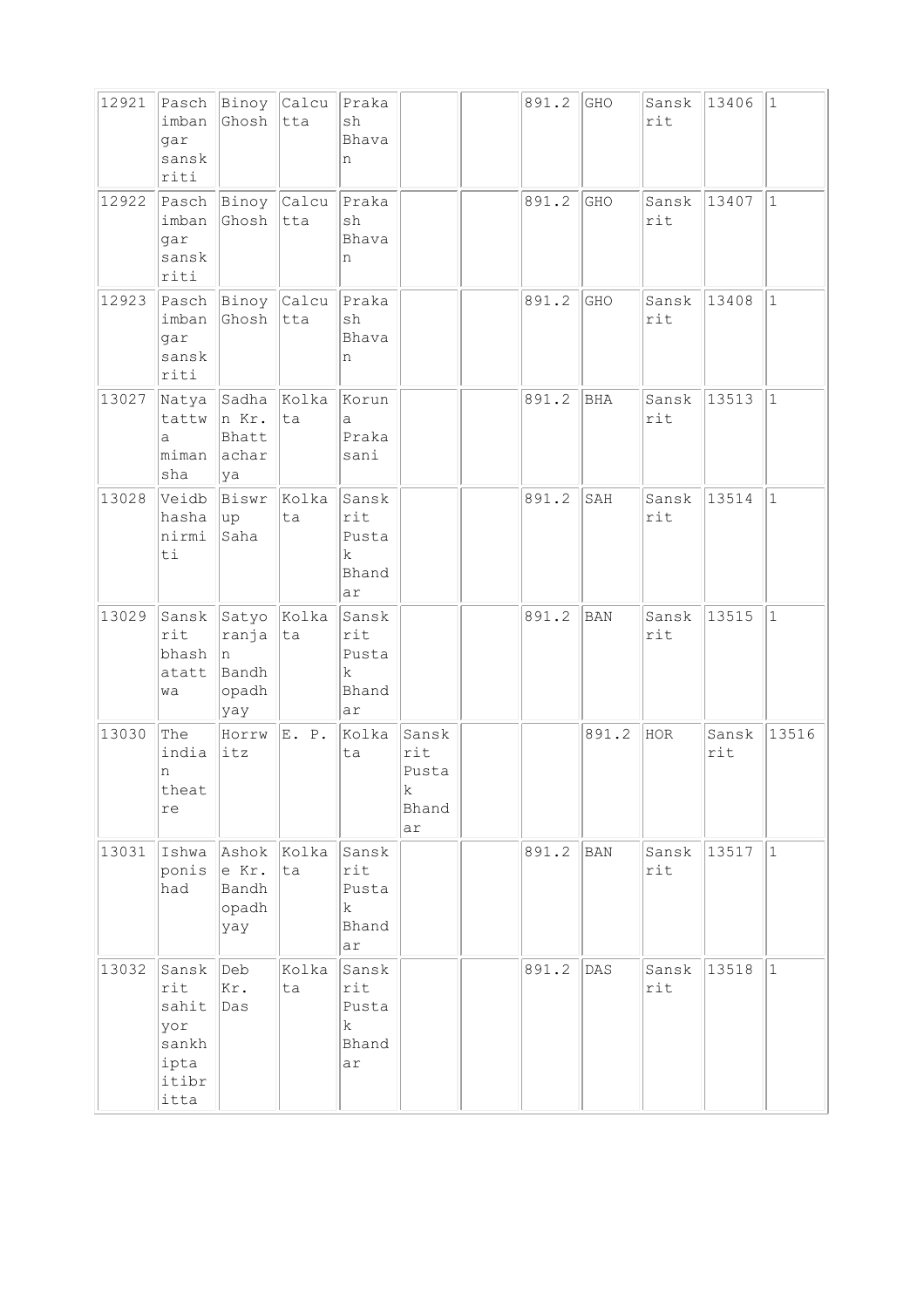| 13033 | Abhin<br>ab<br>rasbh<br>ysho                                                              | Abant<br>i Kr.<br>Synal                                                    | Kolka<br>ta    | Sansk<br>rit<br>Pusta<br>k<br>Bhand<br>ar           |                                           |                                           | 891.2 | SYN   | Sansk<br>rit | 13519        | $\vert$ 1    |
|-------|-------------------------------------------------------------------------------------------|----------------------------------------------------------------------------|----------------|-----------------------------------------------------|-------------------------------------------|-------------------------------------------|-------|-------|--------------|--------------|--------------|
| 13034 | Analy<br>sis<br>of<br>diter<br>ary<br>fault<br>S<br>mahim<br>abhat<br>ta as<br>criti<br>C | Baner<br>jee                                                               | Rabis<br>ankar | Kolka<br>ta                                         | Sansk<br>rit<br>Pusta<br>k<br>Bhand<br>ar |                                           |       | 891.2 | <b>BAN</b>   | Sansk<br>rit | 13520        |
| 13035 | Criti<br>c of<br>alamk<br>aras<br>in<br>rasag<br>angad<br>hara                            | Goswa<br>mi                                                                | Bijoy<br>a     | Kolka<br>ta                                         | Sansk<br>rit<br>Pusta<br>k<br>Bhand<br>ar |                                           |       | 891.2 | GOS          | Sansk<br>rit | 13521        |
| 13036 | Katil<br>iyam<br>artho<br>shast<br>ram                                                    | Manob<br>endra<br>Bandh<br>opadh<br>yay                                    | Kolka<br> ta   | Sansk<br>rit<br>Pusta<br>k<br>Bhand<br>ar           |                                           |                                           | 891.2 | BAN   | Sansk<br>rit | 13522        | $\vert$ 1    |
| 13037 | Dashr<br>upak                                                                             | Sitan<br>ath<br>Acary<br>а                                                 | Kolka<br>ta    | Sansk<br>rit<br>Pusta<br>k<br>Bhand<br>ar           |                                           |                                           | 891.2 | ACH   | Sansk<br>rit | 13523        | $\vert$ 1    |
| 13038 | Natyo<br>bhara<br>ti                                                                      | Yudhi<br>stir<br>Pope                                                      | Kolka<br>ta    | Sansk<br>rit<br>Pusta<br>$\mathbf k$<br>Bhand<br>ar |                                           |                                           | 891.2 | POP   | Sansk<br>rit | 13524        | $\vert$ 1    |
| 13039 | The<br>dasas                                                                              | dasyu<br>s and<br>the<br>raksa<br>ses<br>in<br>the<br>regve<br>dicla<br>ty | Nath           | Jyoti<br>sh                                         | Kolka<br>ta                               | Sansk<br>rit<br>Pusta<br>k<br>Bhand<br>ar |       |       | 891.2        | NAT          | Sansk<br>rit |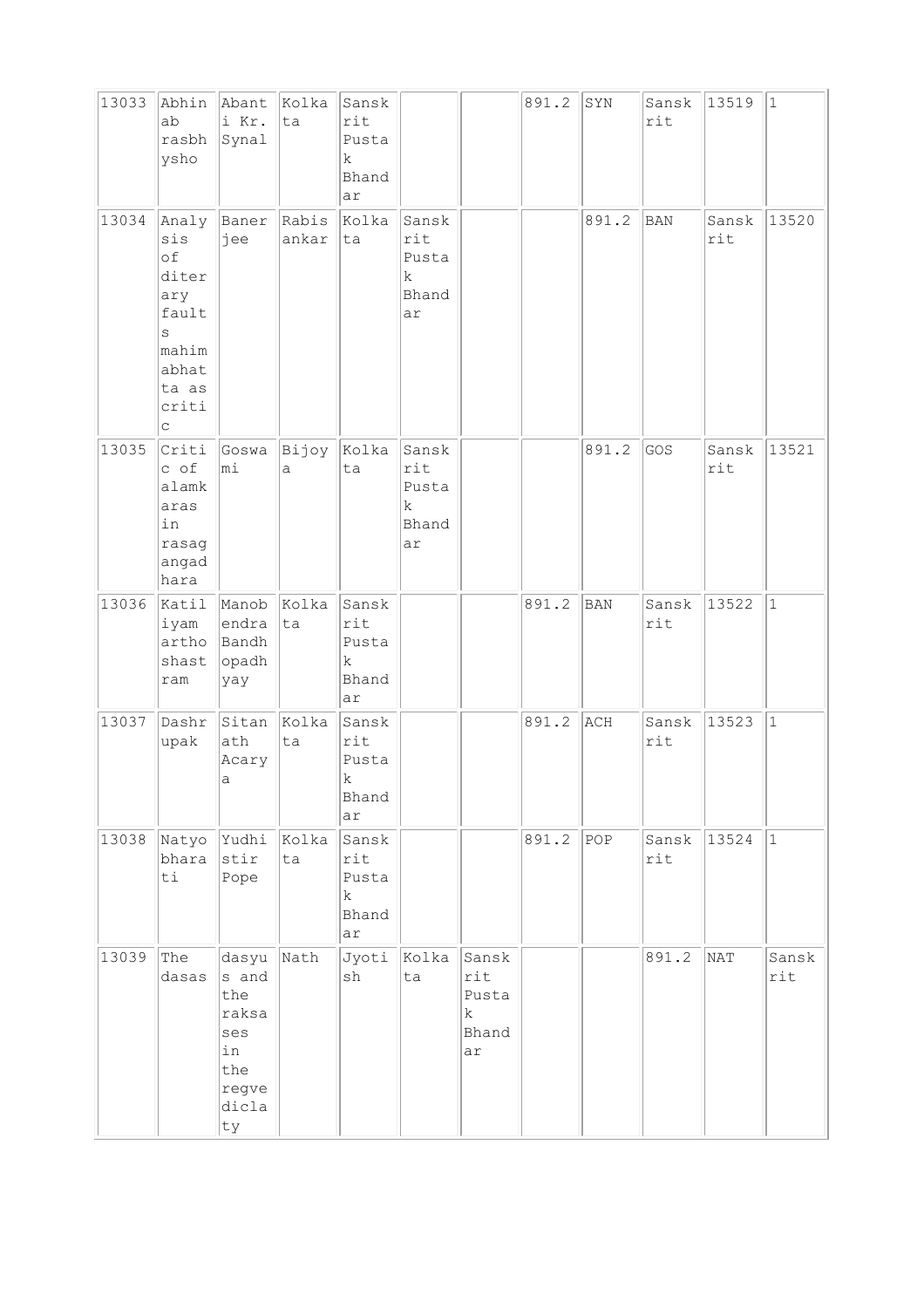| 13040 | Appay<br>a-dik<br>sita                                    | Gango<br>padhy<br>ay        | Anant<br>alal | Kolka<br>ta                    | Sansk<br>rit<br>Pusta<br>k<br>Bhand<br>ar           |       | 891.2      | GAN          | Sansk<br>rit | 13526        |
|-------|-----------------------------------------------------------|-----------------------------|---------------|--------------------------------|-----------------------------------------------------|-------|------------|--------------|--------------|--------------|
| 13041 | Moder<br>n<br>sansk<br>rit<br>drama<br>s of<br>benga<br>ı | Chatt<br>opadh<br> yay      | Rita          | Kolka<br>ta                    | Sansk<br>rit<br>Pusta<br>$\mathbf k$<br>Bhand<br>ar |       | 891.2      | CHA          | Sansk<br>rit | 13527        |
| 14324 | Mahab<br>harat<br>am<br>(Udyo<br>gparb<br>a)              | Anil<br>Chand<br>ra<br>Basu | Kolka<br>ta   | Sansk<br>rita<br>Book<br>Depot |                                                     | 891.2 | BAS        | Sansk<br>rit | 14810        | $\mathbf{1}$ |
| 14325 | Mahab<br>harat<br>am<br>(Udyo<br>gparb<br>a)              | Anil<br>Chand<br>ra<br>Basu | Kolka<br>ta   | Sansk<br>rita<br>Book<br>Depot |                                                     | 891.2 | <b>BAS</b> | Sansk<br>rit | 14811        | $\mathbf 1$  |
| 14326 | Mahab<br>harat<br>am<br>(Udyo<br>gparb<br>a)              | Anil<br>Chand<br>ra<br>Basu | Kolka<br>ta   | Sansk<br>rita<br>Book<br>Depot |                                                     | 891.2 | <b>BAS</b> | Sansk<br>rit | 14812        | $\mathbf{1}$ |
| 14327 | Mahab<br>harat<br>am<br>(Udyo<br>gparb<br>a)              | Anil<br>Chand<br>ra<br>Basu | Kolka<br>ta   | Sansk<br>rita<br>Book<br>Depot |                                                     | 891.2 | <b>BAS</b> | Sansk<br>rit | 14813        | $\mathbf{1}$ |
| 14328 | Mahab<br>harat<br>am<br>(Udyo<br>gparb<br>a)              | Anil<br>Chand<br>ra<br>Basu | Kolka<br>ta   | Sansk<br>rita<br>Book<br>Depot |                                                     | 891.2 | <b>BAS</b> | Sansk<br>rit | 14814        | $\mathbf{1}$ |
| 14329 | Manus<br>anhit<br>а<br>(sapt<br>am<br>adhya<br>y)         | Anil<br>Chand<br>ra<br>Basu | Kolka<br>ta   | Sansk<br>rita<br>Book<br>Depot |                                                     | 891.2 | <b>BAS</b> | Sansk<br>rit | 14815        | $\mathbf{1}$ |
| 14330 | Manus Anil<br>anhit<br>а<br>(sapt<br>am<br>adhya          | Chand<br> ra<br>Basu        | Kolka<br>ta   | Sansk<br>rita<br>Book<br>Depot |                                                     | 891.2 | <b>BAS</b> | Sansk<br>rit | 14816        | $\mathbf{1}$ |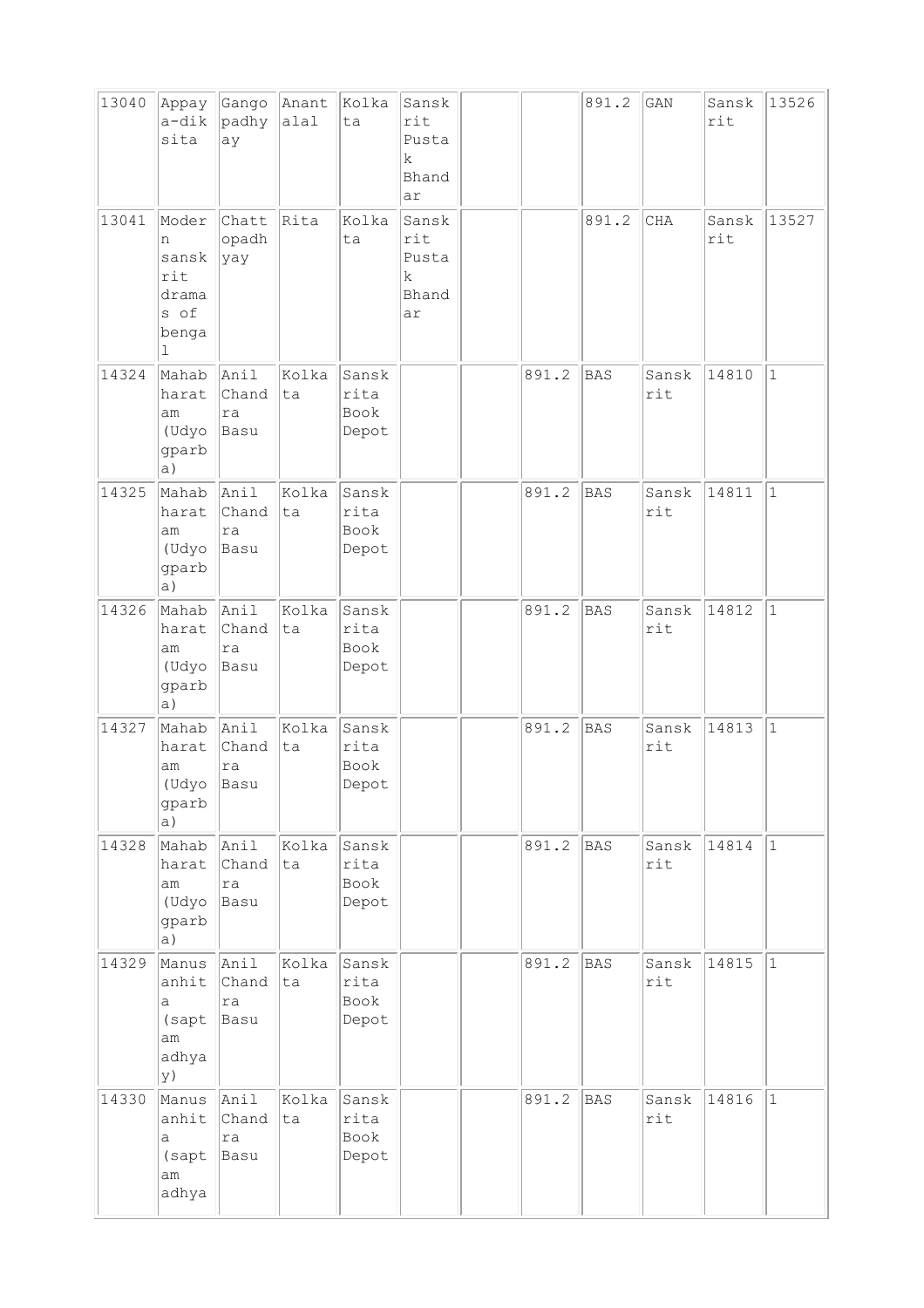|       | y)                                                               |                                              |             |                                |  |       |            |              |                 |              |
|-------|------------------------------------------------------------------|----------------------------------------------|-------------|--------------------------------|--|-------|------------|--------------|-----------------|--------------|
| 14331 | Sansk<br>rita<br>sahit<br>yer<br>itihu<br>S                      | Yudhi<br>sthir<br>Gop                        | Kolka<br>ta | Sansk<br>rita<br>Book<br>Depot |  | 891.2 | GOP        | Sansk<br>rit | 14817           | $\mathbf{1}$ |
| 14332 | Sansk<br>rita<br>sahit<br>yer<br>itihu<br>S                      | Yudhi<br>sthir<br>Gop                        | Kolka<br>ta | Sansk<br>rita<br>Book<br>Depot |  | 891.2 | GOP        | Sansk<br>rit | 14818           | $\mathbf{1}$ |
| 14333 | Sahit<br>lya<br>darpa<br>n<br>(dasa<br>m<br>paric<br>hchha<br>d) | Uday<br>Chand<br>ra<br>Bandh<br>opadh<br>yay | Kolka<br>ta | Sansk<br>rita<br>Book<br>Depot |  | 891.2 | BAN        | Sansk<br>rit | 14819           | $\mathbf{1}$ |
| 14334 | Sahit<br>ya<br>darpa<br>n<br>(dasa<br>m<br>paric<br>hchha<br> d) | Uday<br>Chand<br>ra<br>Bandh<br>opadh<br>yay | Kolka<br>ta | Sansk<br>rita<br>Book<br>Depot |  | 891.2 | <b>BAN</b> | Sansk<br>rit | 14820           | $\mathbf{1}$ |
| 14335 | Chhan<br>doman<br>jari                                           | Ganga<br>dasa                                | Kolka<br>ta | Sansk<br>rita<br>Book<br>Depot |  | 891.2 | GAN        | Sansk<br>rit | 14821           | $\mathbf{1}$ |
| 14336 | <b>Chhan</b><br>doman<br>jari                                    | Ganga<br>dasa                                | Kolka<br>ta | Sansk<br>rita<br>Book<br>Depot |  | 891.2 | GAN        | Sansk<br>rit | $\boxed{14822}$ | $\vert$ 1    |
| 14337 | Sansk<br>rita<br>racha<br>nanja<br>$1\,\mathrm{i}$               | Taras<br>ankar<br>Chakr<br>abort<br>У        | Kolka<br>ta | Sansk<br>rita<br>Book<br>Depot |  | 891.2 | CHA        | Sansk<br>rit | 14823           | $\vert$ 1    |
| 14338 | Sansk<br>rita<br>racha<br>nanja<br>11                            | Taras<br>ankar<br>Chakr<br>abort<br>У        | Kolka<br>ta | Sansk<br>rita<br>Book<br>Depot |  | 891.2 | $\rm CHA$  | Sansk<br>rit | 14824           | $\mathbf{1}$ |
| 14339 | B. A.<br>sansk<br>rita<br>byaka<br>ran<br>sahay<br>ika           | Amal<br>Kumar<br>Bhatt<br>achar<br>ya        | Kolka<br>ta | Sansk<br>rita<br>Book<br>Depot |  | 891.2 | BHA        | Sansk<br>rit | 14825           | $\vert$ 1    |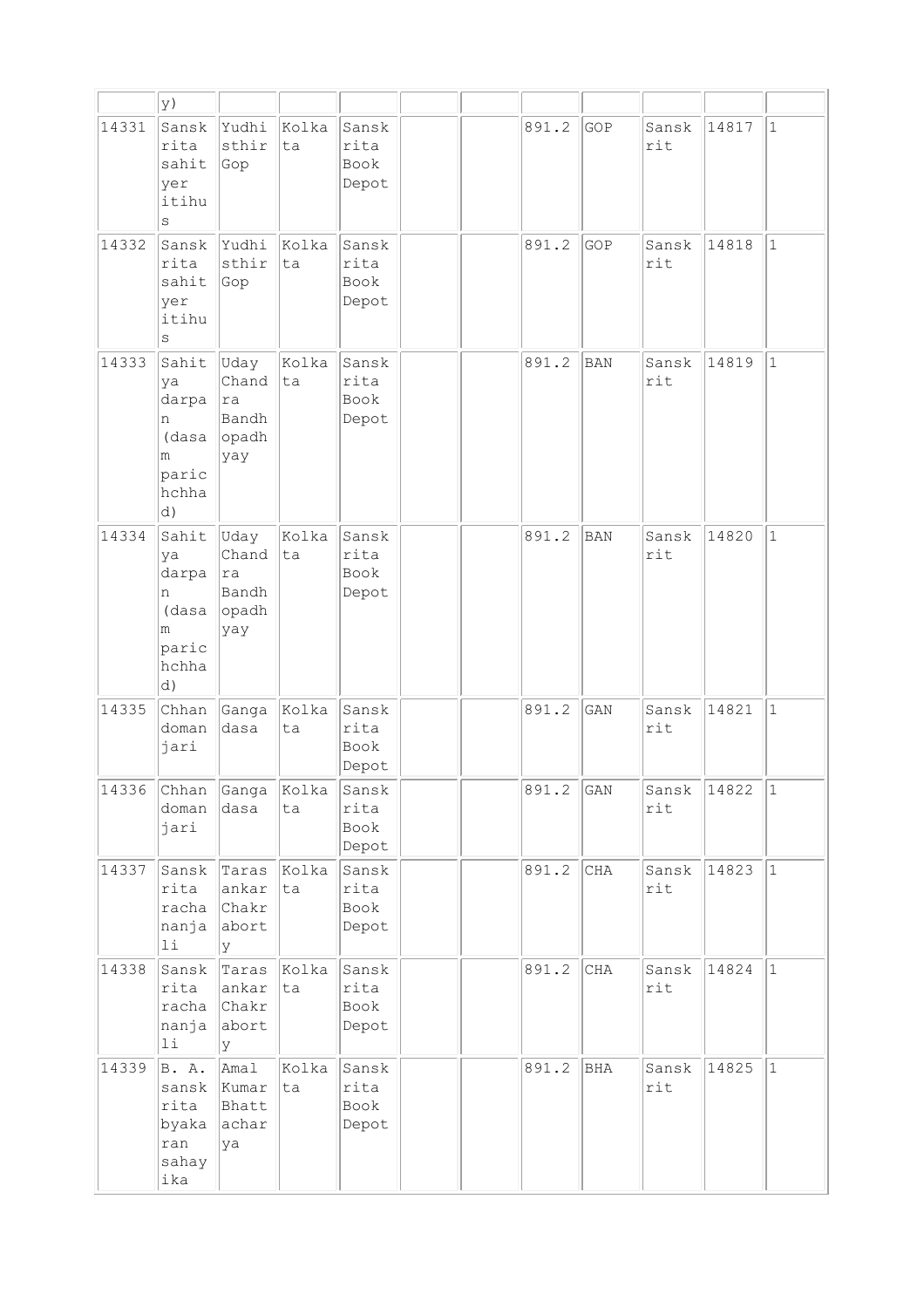| 14663 | Prach<br>in<br>bhara<br>tio<br>sahit<br>ya<br>parik<br>rama | Anil<br>Chand<br> ra<br>Basu        | Kolka<br>ta | Sansk<br>rita<br>Book<br>Deprt |  | 891.2 | BAS        | Sansk<br>rit | 15149 | $\vert$ 1    |
|-------|-------------------------------------------------------------|-------------------------------------|-------------|--------------------------------|--|-------|------------|--------------|-------|--------------|
| 14664 | Prach<br>in<br>bhara<br>tio<br>sahit<br>ya<br>parik<br>rama | Anil<br>Chand<br> ra<br>Basu        | Kolka<br>ta | Sansk<br>rita<br>Book<br>Deprt |  | 891.2 | <b>BAS</b> | Sansk<br>rit | 15150 | $\mathbf{1}$ |
| 14665 | Prach<br>in<br>bhara<br>tio<br>sahit<br>ya<br>parik<br>rama | Anil<br>Chand<br> ra<br>Basu        | Kolka<br>ta | Sansk<br>rita<br>Book<br>Deprt |  | 891.2 | <b>BAS</b> | Sansk<br>rit | 15151 | $\mathbf{1}$ |
| 14666 | Prach<br>in<br>bhara<br>tio<br>sahit<br>ya<br>parik<br>rama | Anil<br>Chand<br> ra<br>Basu        | Kolka<br>ta | Sansk<br>rita<br>Book<br>Deprt |  | 891.2 | <b>BAS</b> | Sansk<br>rit | 15152 | $\mathbf{1}$ |
| 14667 | Prach<br>in<br>bhara<br>tio<br>sahit<br>ya<br>parik<br>rama | Anil<br>Chand<br> ra<br>Basu        | Kolka<br>ta | Sansk<br>rita<br>Book<br>Deprt |  | 891.2 | <b>BAS</b> | Sansk<br>rit | 15153 | $1\,$        |
| 14668 | Kirat<br>arjju<br>niom<br>(prat<br>ham<br>swarg<br>a)       | Anil<br><b>Chand</b><br> ra<br>Basu | Kolka<br>ta | Sansk<br>rita<br>Book<br>Deprt |  | 891.2 | <b>BAS</b> | Sansk<br>rit | 15154 | $\mathbf{1}$ |
| 14669 | Kirat Anil<br>arjju<br>niom<br>(prat<br>ham<br>swarg<br>a)  | Chand<br>ra<br>Basu                 | Kolka<br>ta | Sansk<br>rita<br>Book<br>Deprt |  | 891.2 | BAS        | Sansk<br>rit | 15155 | $\mathbf{1}$ |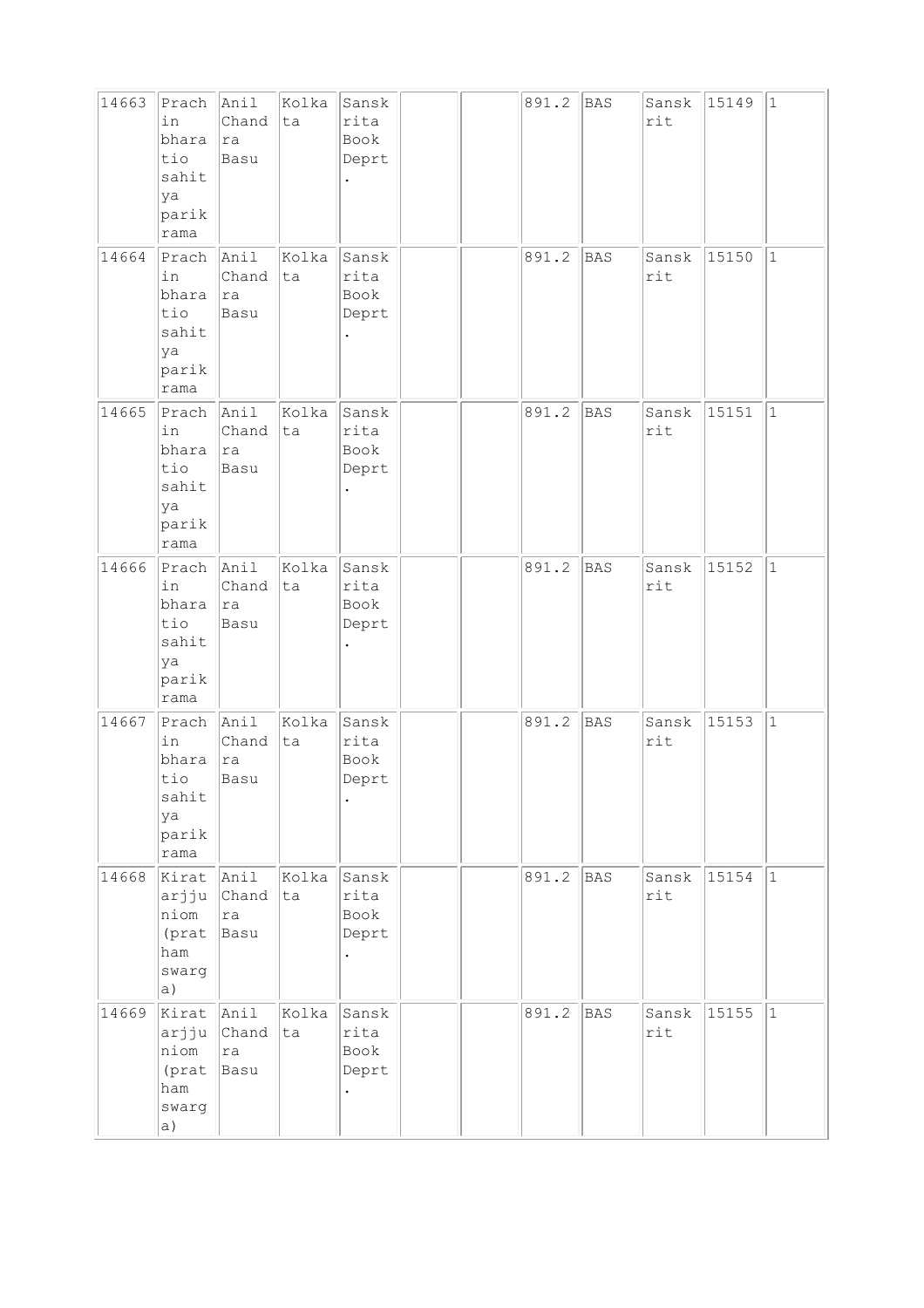| 14670 | Kirat<br>arjju<br>niom<br>(prat<br>ham<br>swarg<br>a)   | Anil<br>Chand<br>ra<br>Basu                         | Kolka<br>ta                     | Sansk<br>rita<br>Book<br>Deprt                         |                                                                       | 891.2 | <b>BAS</b> | Sansk<br>rit | 15156        | $\vert$ 1    |
|-------|---------------------------------------------------------|-----------------------------------------------------|---------------------------------|--------------------------------------------------------|-----------------------------------------------------------------------|-------|------------|--------------|--------------|--------------|
| 14671 | Eshop<br>nisha<br>d                                     | Guru<br>Shank<br>ar<br>Mukho<br>padhy<br>ay         | Kolka<br>ta                     | Sansk<br>rita<br>Book<br>Deprt<br>$\ddot{\phantom{0}}$ |                                                                       | 891.2 | MUK        | Sansk<br>rit | 15157        | $\mathbf{1}$ |
| 14672 | Eshop<br>nisha<br>d                                     | Guru<br>Shank<br>ar<br>Mukho<br>padhy<br>ay         | Kolka<br>ta                     | Sansk<br>rita<br>Book<br>Deprt                         |                                                                       | 891.2 | MUK        | Sansk<br>rit | 15158        | $\vert$ 1    |
| 14673 | Baidi<br>k<br>sahit<br>yo<br>prosa<br>ngo               | Somdu<br>tta<br>Chakr<br>abort<br><sup>y</sup>      | $\sqrt{N_{\text{ew}}}$<br>Delhi | Sansk<br>rit<br>Book<br>Deprt<br>$\ddot{\phantom{0}}$  |                                                                       | 891.2 | <b>CHA</b> | Sansk<br>rit | 15159        | $\vert$ 1    |
| 14674 | A.<br>sansk<br>$rit-e$<br>nglis<br>h<br>dicti<br>onay   | Monie<br>$\vert r-Wi1 \vert$<br>liams               | Monie<br>$\Upsilon$             | New<br>Delhi                                           | Motil<br>a1<br>Banar<br>asi<br>Dass                                   |       | 891.2      | MON          | Sansk<br>rit | 15160        |
| 14997 | Sarad<br>$a-til$<br>aka<br>tantr<br>am                  | Avalo<br>n                                          | Arthu<br>r                      | Delhi                                                  | Motil<br>a <sub>1</sub><br>Banar<br>asida<br>SS                       |       | 891.2      | AVA          | Sansk<br>rit | 15482        |
| 14998 | Laksh<br>mi<br>tantr<br>a : a<br>panca<br>ratra<br>text | Gupta                                               | Sanju<br>kta                    | Delhi                                                  | Motil<br>al<br>Banar<br>asida<br>$\mathbb{S}\,\mathbb{S}$             |       | 891.2      | GUP          | Sansk<br>rit | 15483        |
| 14999 | Tantr<br>araja<br>tantr<br>а                            | Shast<br>ri                                         | Laksh<br>mana                   | Delhi                                                  | Motil<br>a <sub>1</sub><br>Banar<br>asida<br>$\mathbb{S}\,\mathbb{S}$ |       | 891.2      | SHA          | Sansk<br>rit | 15484        |
| 15000 | Baidi<br>k.<br>byaka<br>ran                             | Tapan Kolka<br>Shank<br>ar<br>Bhatt<br>achar<br>yay | ta                              | Sansk<br>rit<br>Book<br>Depot                          |                                                                       | 891.2 | <b>BHA</b> | Sansk<br>rit | 15485        | $\vert$ 1    |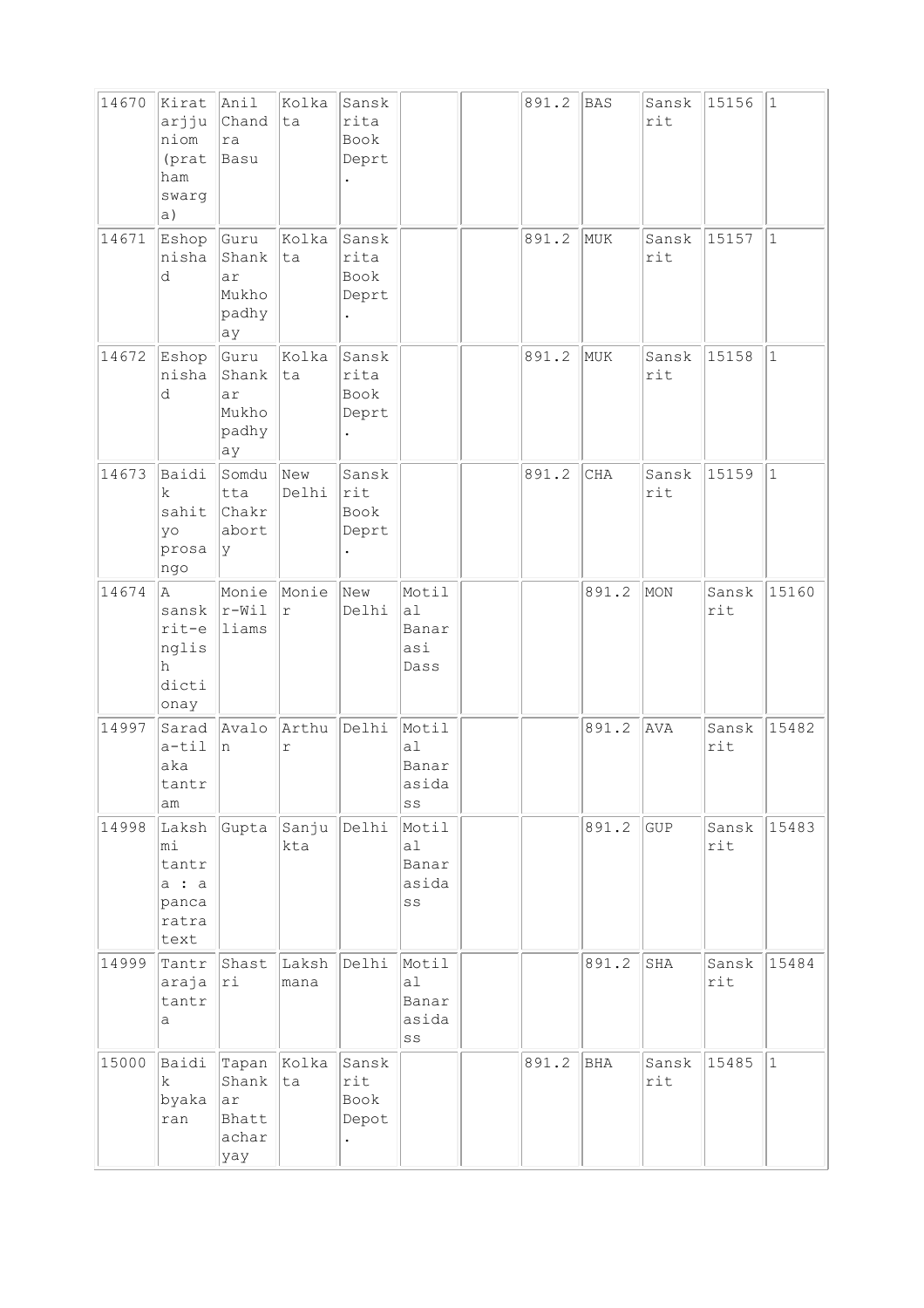| 15001 | Prosn<br>attar<br>e<br>snata<br>k<br>sansk<br>rita<br>byaka<br>ran                    |                                                | Kolka<br>ta | Sansk<br>rit<br>Book<br>Depot              |  | 891.2 | BHA        | Sansk<br>rit | 15486 | 1            |
|-------|---------------------------------------------------------------------------------------|------------------------------------------------|-------------|--------------------------------------------|--|-------|------------|--------------|-------|--------------|
| 15002 | Prosn<br>attar<br>е<br>snata<br>k<br>sansk<br>rita<br>byaka<br>ran                    |                                                | Kolka<br>ta | Sansk<br>rit<br>Book<br>Depot              |  | 891.2 | <b>BHA</b> | Sansk<br>rit | 15487 | $\mathbf{1}$ |
| 15003 | Prosn<br>attar<br>$\epsilon$<br>snata<br>$\mathbf k$<br>sansk<br>rita<br>byaka<br>ran |                                                | Kolka<br>ta | Sansk<br>rit<br>Book<br>Depot              |  | 891.2 | BHA        | Sansk<br>rit | 15488 | $1\,$        |
| 15004 | Chhan<br>daman<br>jari                                                                | Anil<br>Chand<br>ra<br>Basu                    | Kolka<br>ta | Sansk<br>rit<br>Book<br>Depot              |  | 891.2 | <b>BAS</b> | Sansk<br>rit | 15489 | $\vert$ 1    |
| 15005 | Chhan<br>daman<br>jari                                                                | Anil<br>Chand<br>ra<br>Basu                    | Kolka<br>ta | Sansk<br>rit<br>Book<br>Depot              |  | 891.2 | <b>BAS</b> | Sansk<br>rit | 15490 | $\vert$ 1    |
| 15006 | Chhan<br>daman<br>jari                                                                | Anil<br>Chand<br>ra<br>Basu                    | Kolka<br>ta | Sansk<br>rit<br>Book<br>Depot<br>$\bullet$ |  | 891.2 | <b>BAS</b> | Sansk<br>rit | 15491 | $ 1\rangle$  |
| 15007 | Alang<br>kar<br>parik<br>rama                                                         | Udayc<br>handr<br>la.<br>Bondy<br>apadh<br>yay | Kolka<br>ta | Sansk<br>rit<br>Book<br>Depot<br>$\bullet$ |  | 891.2 | BON        | Sansk<br>rit | 15492 | $\vert$ 1    |
| 15008 | Alang<br>kar<br>parik<br>rama                                                         | Udayc<br>handr<br>a<br>Bondy<br>apadh<br>yay   | Kolka<br>ta | Sansk<br>rit<br>Book<br>Depot              |  | 891.2 | BON        | Sansk<br>rit | 15493 | $ 1\rangle$  |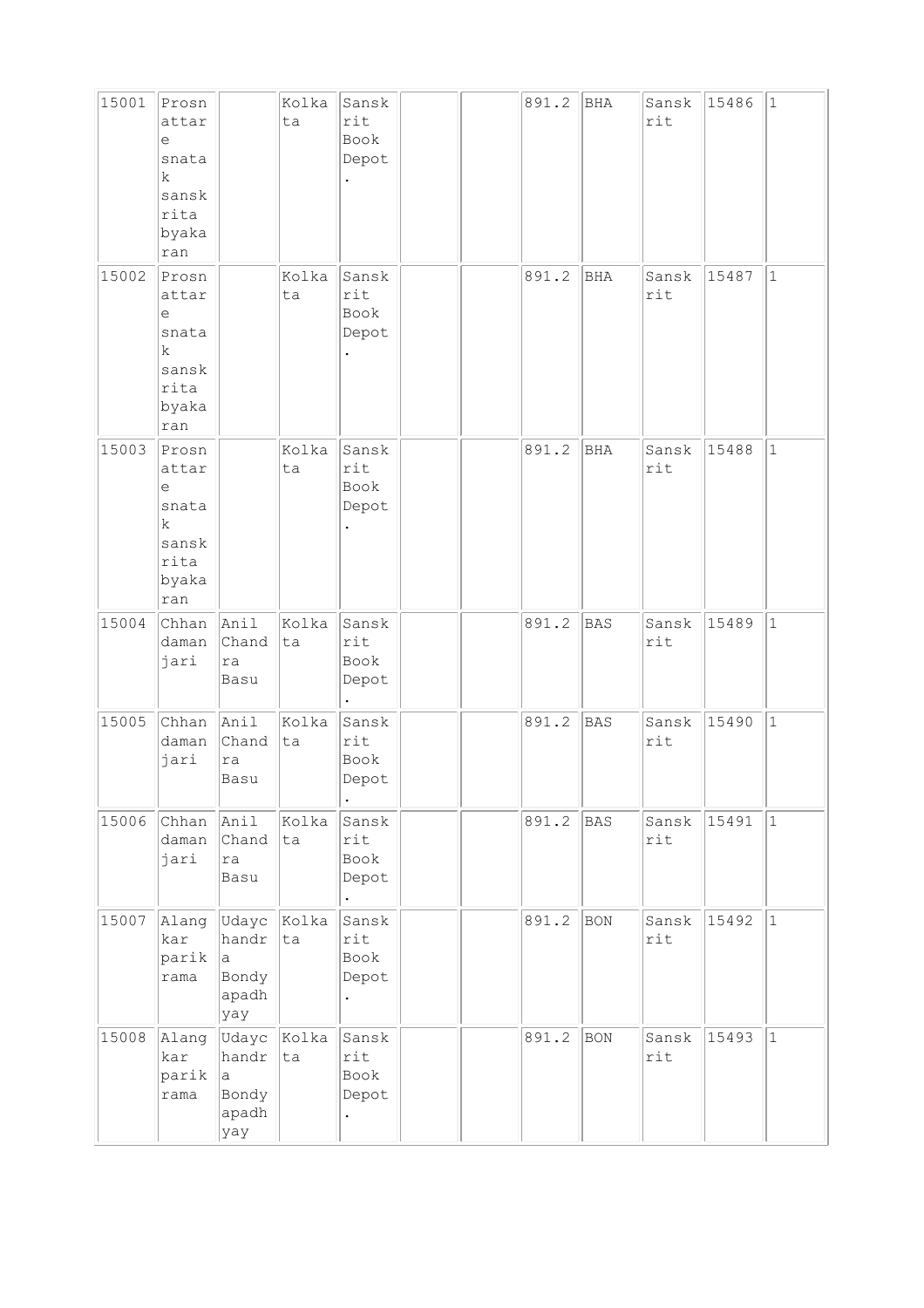| 15009 | Alang<br>kar<br>parik<br>rama                                                                            | Udayc<br>handr<br>a<br>Bondy<br>apadh<br>yay | Kolka<br>ta    | Sansk<br>rit<br>Book<br>Depot |                                      | 891.2 | <b>BON</b> | Sansk<br>rit            | 15494        | $\mathbf{1}$ |
|-------|----------------------------------------------------------------------------------------------------------|----------------------------------------------|----------------|-------------------------------|--------------------------------------|-------|------------|-------------------------|--------------|--------------|
| 15010 | Tarka<br>sangr<br>aha                                                                                    | Judhi<br>sthir<br>Goap                       | Kolka<br>ta    | Sansk<br>rit<br>Book<br>Depot |                                      | 891.2 | GOA        | Sansk<br>rit            | 15495        | $\mathbf{1}$ |
| 15011 | Tarka<br>sangr<br>aha                                                                                    | Judhi<br>sthir<br>Goap                       | Kolka<br>ta    | Sansk<br>rit<br>Book<br>Depot |                                      | 891.2 | GOA        | Sansk<br>rit            | 15496        | $\mathbf 1$  |
| 15012 | Eshop<br>anish<br>ad                                                                                     | Judhi<br>sthir<br>Goap                       | Kolka<br>ta    | Sansk<br>rit<br>Book<br>Depot |                                      | 891.2 | GOA        | Sansk<br>rit            | 15497        | $\mathbf 1$  |
| 15013 | Eshop<br>anish<br>ad                                                                                     | Judhi<br>sthir<br>Goap                       | Kolka<br>ta    | Sansk<br>rit<br>Book<br>Depot |                                      | 891.2 | GOA        | Sansk<br>rit            | 15498        | $\mathbf{1}$ |
| 15014 | Eshop<br>anish<br>ad                                                                                     | Judhi<br>sthir<br>Goap                       | Kolka<br>ta    | Sansk<br>rit<br>Book<br>Depot |                                      | 891.2 | GOA        | Sansk<br>rit            | 15499        | $\mathbf{1}$ |
| 15015 | Helps<br>to<br>the<br>study<br>оf<br>sansk<br>rit                                                        | Sastr<br>i                                   | Janak<br>inath | Kolka<br>ta                   | Sansk<br>rit<br><b>Book</b><br>Depot |       | 891.2      | SAS                     | Sansk<br>rit | 15500        |
| 15249 | Sahit<br>yo<br>darpo<br>n<br>(6th)                                                                       | Udayc<br>handr<br>a<br>Bandh<br>opadh<br>yay | kolka<br>ta    | Sansk<br>rit<br>Book<br>Depot |                                      | 891.2 | <b>BAN</b> | Sansk<br>$\texttt{rit}$ | 15734        | $\mathbf{1}$ |
| 15250 | Mahak<br>obj<br>bharb<br>i<br>biroc<br>hityo<br>kirta<br>juniy<br>$\circ$ m<br>(1st)<br>swarg<br>$\circ$ | Mahad<br>eb<br>Chand<br>ra                   | kolka<br>ta    | Sansk<br>rit<br>Book<br>Depot |                                      | 891.2 | $\rm CHA$  | Sansk<br>rit            | 15735        | $\mathbf{1}$ |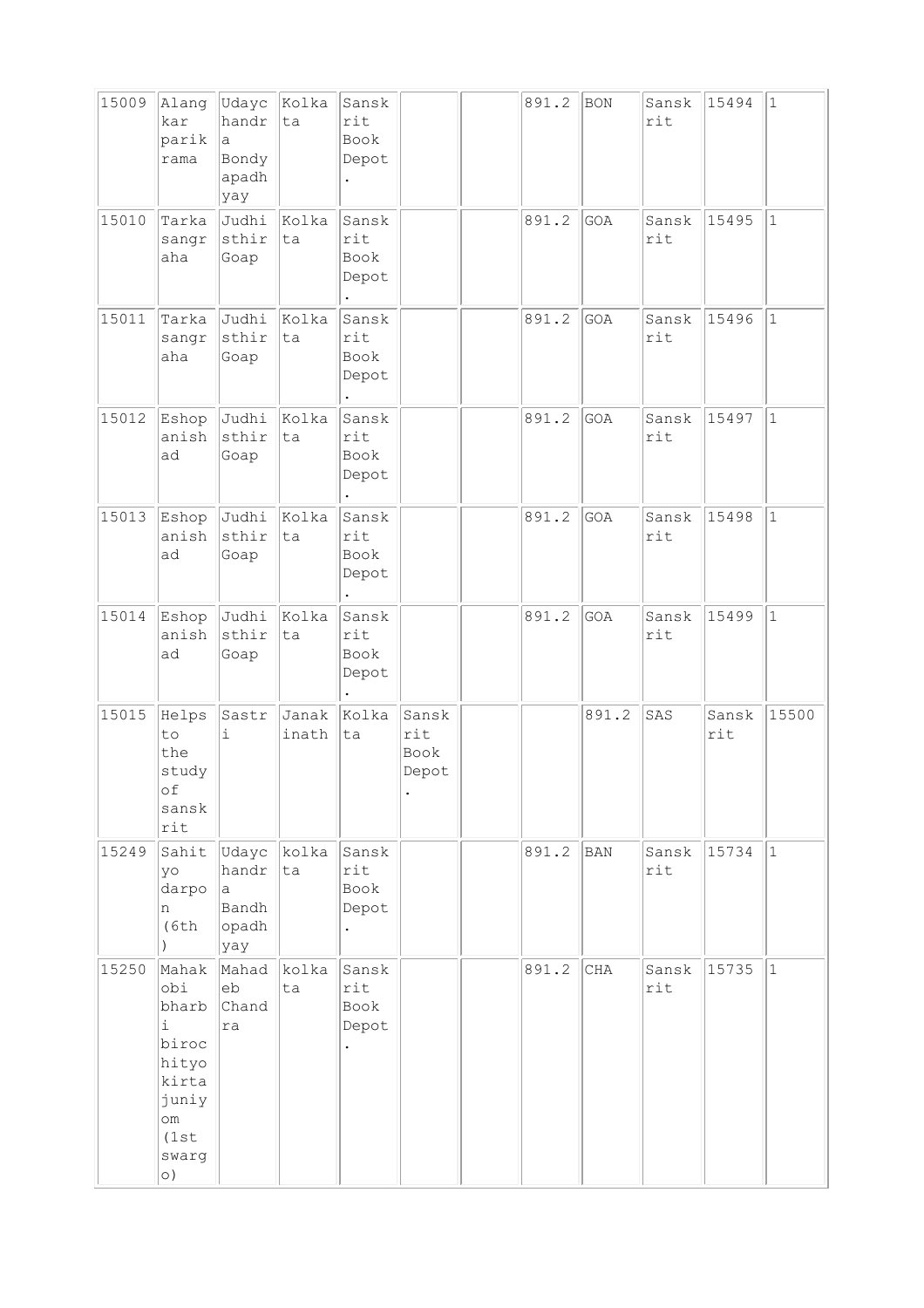| 15251 | Mahak<br>obi<br>bharb<br>$\dot{1}$<br>biroc<br>hityo<br>kirta<br>juniy<br>$\circ$ m<br>(1st)<br>swarg<br>$\circ)$          | Mahad<br>eb<br>Chand<br>ra | kolka<br>ta | Sansk<br>rit<br>Book<br>Depot                         |  | 891.2 | CHA | Sansk<br>rit | 15736 | $\vert$ 1    |
|-------|----------------------------------------------------------------------------------------------------------------------------|----------------------------|-------------|-------------------------------------------------------|--|-------|-----|--------------|-------|--------------|
| 15252 | Mahak<br>obj<br>bharb<br>$\dot{1}$<br>biroc<br>hityo<br>kirta<br>juniy<br>$\circ$ m<br>(1st<br>swarg<br>$\circ)$           | Mahad<br>eb<br>Chand<br>ra | kolka<br>ta | Sansk<br>rit<br>Book<br>Depot                         |  | 891.2 | CHA | Sansk<br>rit | 15737 | $\vert$ 1    |
| 15253 | Mahak<br>obi<br>bharb<br>$\dot{1}$<br>biroc<br>hityo<br>kirta<br>juniy<br>$\circ$ m<br>(1st)<br>swarg<br>$\circ)$          | Mahad<br>eb<br>Chand<br>ra | kolka<br>ta | Sansk<br>rit<br>Book<br>Depot                         |  | 891.2 | CHA | Sansk<br>rit | 15738 | $\mathbf{1}$ |
| 15254 | Mahak<br>obj<br>bharb<br>$\dot{\mathtt{l}}$<br>biroc<br>hityo<br>kirta<br>juniy<br>$\verb om $<br>(1st<br>swarg<br>$\circ$ | Mahad<br>eb<br>Chand<br>ra | kolka<br>ta | Sansk<br>$\texttt{rit}$<br>Book<br>Depot<br>$\bullet$ |  | 891.2 | CHA | Sansk<br>rit | 15739 | 1            |
| 15255 | Mahak<br>obi<br>bharb<br>$\dot{\mathbb{1}}$<br>biroc<br>hityo<br>kirta<br>juniy<br>$\circ$ m<br>(1st)                      | Mahad<br>eb<br>Chand<br>ra | kolka<br>ta | Sansk<br>rit<br>Book<br>Depot<br>$\bullet$            |  | 891.2 | CHA | Sansk<br>rit | 15740 | $\vert$ 1    |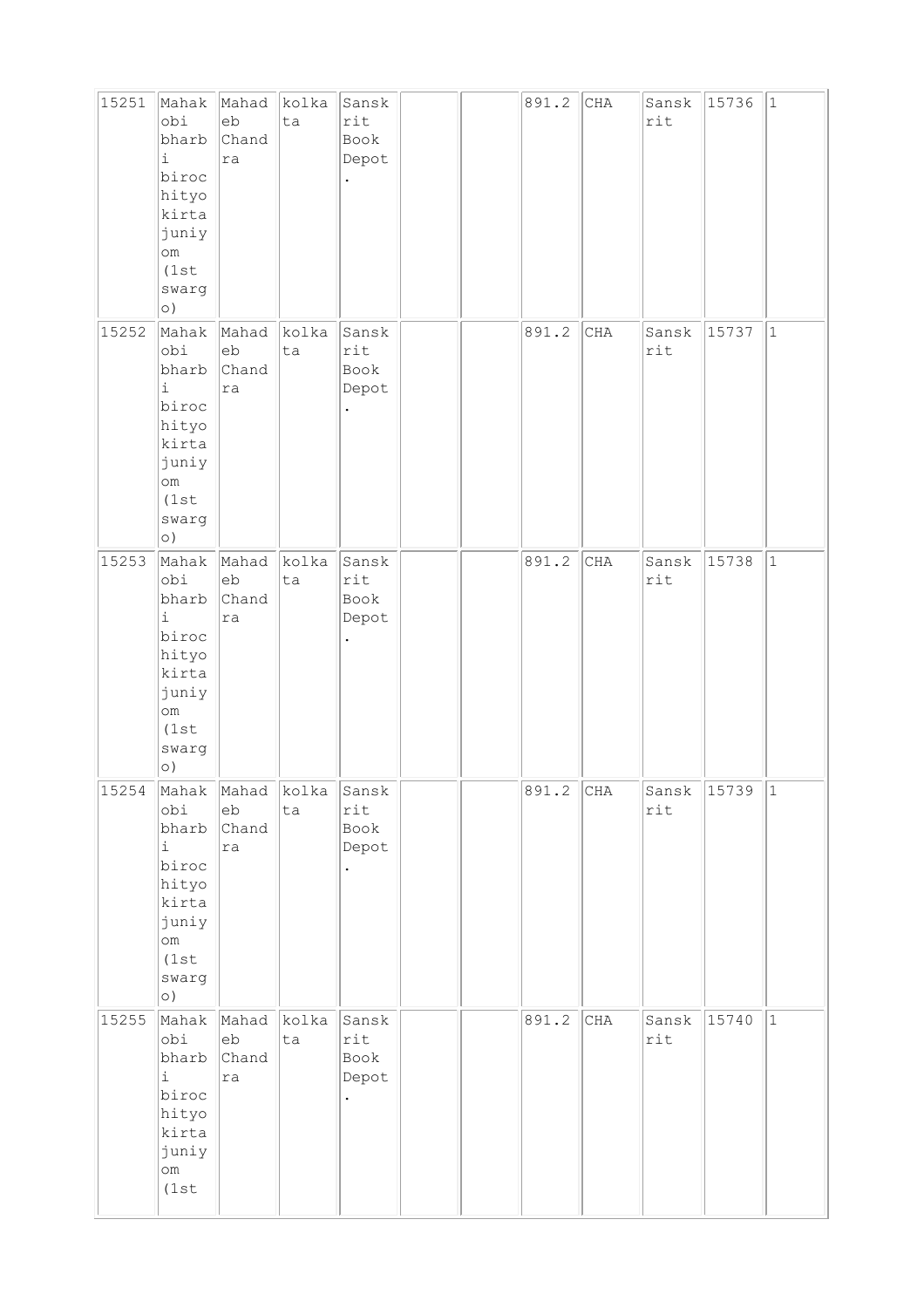|       | swarg<br>$\circ)$                                         |                                               |                      |                                |                                |       |            |              |              |              |
|-------|-----------------------------------------------------------|-----------------------------------------------|----------------------|--------------------------------|--------------------------------|-------|------------|--------------|--------------|--------------|
| 15422 | Laghu<br>siddh<br>anta<br>koumu<br>di                     | Tapan<br>shank<br>ar<br>Bhatt<br>acher<br>yay | Kolka<br>ta          | Sansk<br>rita<br>Book<br>Dept. |                                | 891.2 | <b>BHA</b> | Sansk<br>rit | 15907        | $\vert$ 1    |
| 15423 |                                                           |                                               |                      |                                |                                | 891.2 | BHA        | Sansk<br>rit | 15908        | $\vert$ 1    |
| 15424 |                                                           |                                               |                      |                                |                                | 891.2 | <b>BHA</b> | Sansk<br>rit | 15909        | $\vert$ 1    |
| 15425 | Abhig<br>yan<br>shaku<br>ntala<br>m                       | Anilc<br>handr<br>la<br>Basu<br>(tr.)         | Kolka<br>ta          | Sansk<br>rita<br>Book<br>Dept. |                                | 891.2 | <b>BAS</b> | Sansk<br>rit | 15910        | $\vert$ 1    |
| 15426 |                                                           |                                               |                      |                                |                                | 891.2 | <b>BAS</b> | Sansk<br>rit | 15911        | $\vert$ 1    |
| 15427 | Prach<br>in<br>bhara<br>ter<br>sansk<br>ar<br>charc<br>ha | Amit<br>Bhatt<br>achar<br>yay                 | kolka<br>ta          | Sansk<br>rita<br>Book<br>Dept. |                                | 891.2 | <b>BHA</b> | Sansk<br>rit | 15912        | $\mathbf{1}$ |
| 15428 | Kirat<br>arjun<br>iom                                     | Anil<br>Chand<br>ra<br>Basu                   | kolka<br>ta          | Sansk<br>rita<br>Book<br>Dept. |                                | 891.2 | <b>BAS</b> | Sansk<br>rit | 15913        | $\vert$ 1    |
| 15429 |                                                           |                                               |                      |                                |                                | 891.2 | <b>BAS</b> | Sansk<br>rit | 15914        | $\vert$ 1    |
| 15430 |                                                           | Ghosh                                         | Abhij<br>it          | Kolka<br>ta                    | Sansk<br>rita<br>Book<br>Dept. |       | 891.2      | <b>BAS</b>   | Sansk<br>rit | 15915        |
| 15431 | Helps<br>to<br>the<br>study<br>of<br>sansk<br>rit         | Sastr<br>i.                                   | Janak Kolka<br>inath | ta                             | Sansk<br>rita<br>Book<br>Depot |       | 891.2      | SAS          | Sansk<br>rit | 15916        |
| 15432 | Helps<br>to<br>the<br>study<br>of<br>sansk<br>rit         | Sastr<br>i                                    | Janak  <br>inath     | Kolka<br>ta                    | Sansk<br>rita<br>Book<br>Depot |       | 891.2      | SAS          | Sansk<br>rit | 15917        |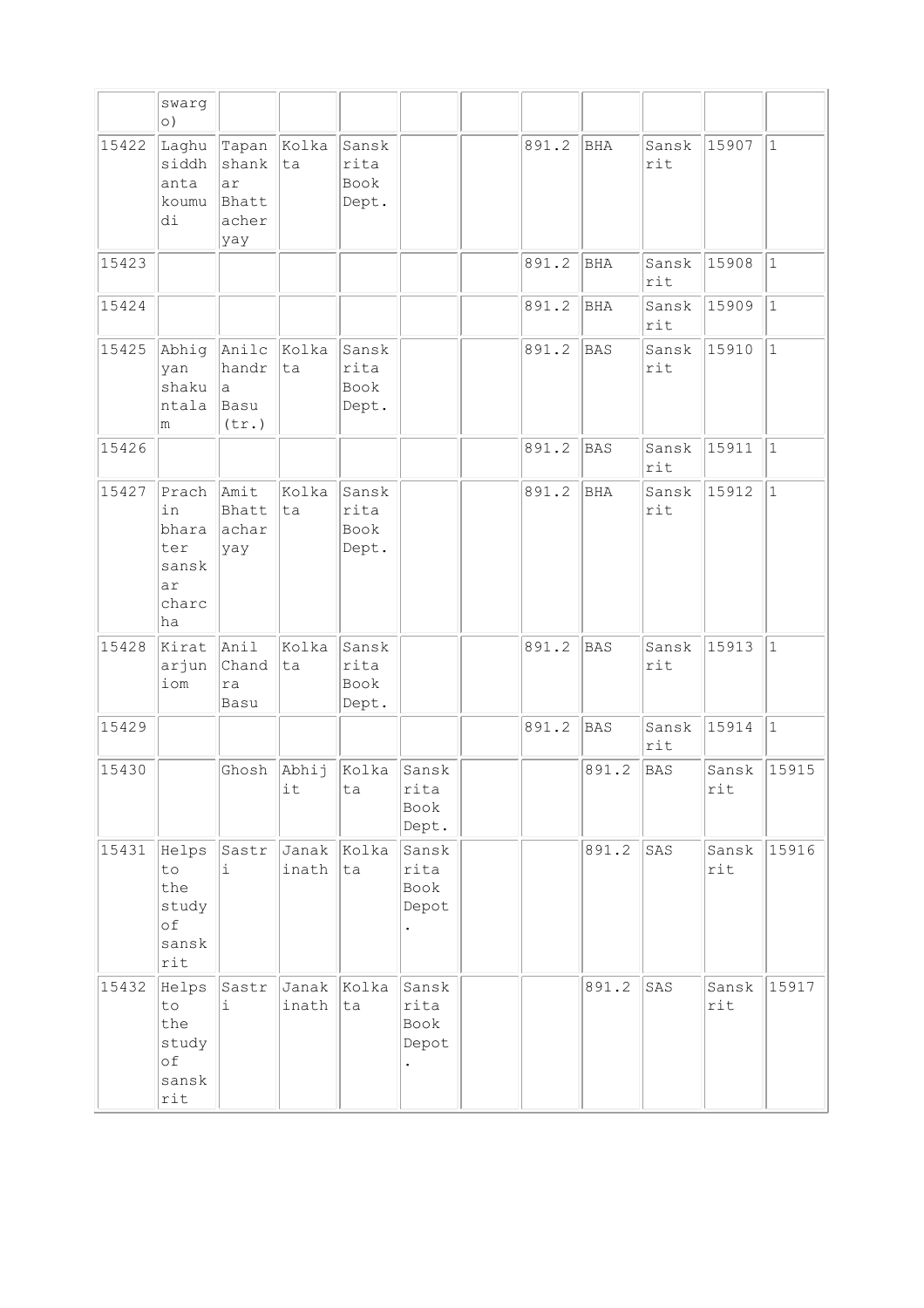| 16149 | The<br>buddh<br>iist<br>tantr<br>as :<br>light<br>on<br>indo-<br>tibet<br>an<br>esote<br>ricis<br>m | Wayma<br>n                                    | Alez                           | Delhi                         | Motil<br>a1<br>Banar<br>asida<br>SS                       |       | 891.2      | WAY          | Sansk<br>rit  | 16635       |
|-------|-----------------------------------------------------------------------------------------------------|-----------------------------------------------|--------------------------------|-------------------------------|-----------------------------------------------------------|-------|------------|--------------|---------------|-------------|
| 16150 | la.<br>vedic<br>conco<br>rdanc<br>е                                                                 | Bloom<br>field                                | Mawic<br>e                     | Delhi                         | Motil<br>al<br>Banar<br>asida<br>$\mathbb{S}\,\mathbb{S}$ |       | 891.2      | <b>BLO</b>   | Sansk<br>rit  | 16636       |
| 16151 | Sakta<br>tantr<br>ik<br>cult<br>in<br>india                                                         | borti                                         | $ $ Chara $ $ Harip $ $<br>ada | Kolka<br>ta                   | Punth<br>i-Pus<br>tak                                     |       | 891.2      | CHA          | Sansk<br>rit  | 16637       |
| 16152 | A new<br>$tri-1$<br>ingua<br>1<br>dicti<br>onary                                                    | Mukho Govin<br>padhy<br>ay                    | dagop<br>al                    | Gazia<br>bad                  | Milan<br>Publi<br>catio<br>ns                             |       | 891.2      | MUK          | Sansk<br>rit  | 16638       |
| 16153 | nisad                                                                                               | Isopa Gurus<br>ankar<br>Mukho<br>padha<br>yay | Kokat<br>a                     | Sansk<br>rit<br>Book<br>Depot |                                                           | 891.2 | <b>GUR</b> | Sansk<br>rit | 16639         | $\vert$ 1   |
| 16154 | Isopa<br>nisad                                                                                      | Gurus Kokat<br>ankar<br>Mukho<br>padha<br>yay | a                              | Sansk<br>rit<br>Book<br>Depot |                                                           | 891.2 | GUR        | rit          | Sansk 16640 1 |             |
| 16155 | Ichth<br>yolog<br>У<br>handb<br>ook                                                                 | $ $ Kapoo $ $ B. G.<br>$\Upsilon$             |                                | New<br>Delhi                  | Naros<br>a<br>Pub.<br>House                               |       | 891.2      | KAP          | Sansk<br>rit  | 16641       |
| 16156 | Ichth<br>yolog<br>У                                                                                 | Lagle  Karl<br>r                              | ${\bf F}$ .                    | New<br>York                   | John<br>Wiley<br>$\delta$<br>Sons                         |       | 891.2      | LAG          | Sansk<br>rit  | 16642       |
| 16354 | Balmi<br>kiyam<br>Ramay<br>anam                                                                     | Dr.<br>Jayas<br>hree<br>Chatt<br>apadh<br>ya  | Kolka<br>ta                    | Sansk<br>rit<br>Book<br>Depot |                                                           | 891.2 | $\rm CHA$  | Sansk<br>rit | 16839         | $ 1\rangle$ |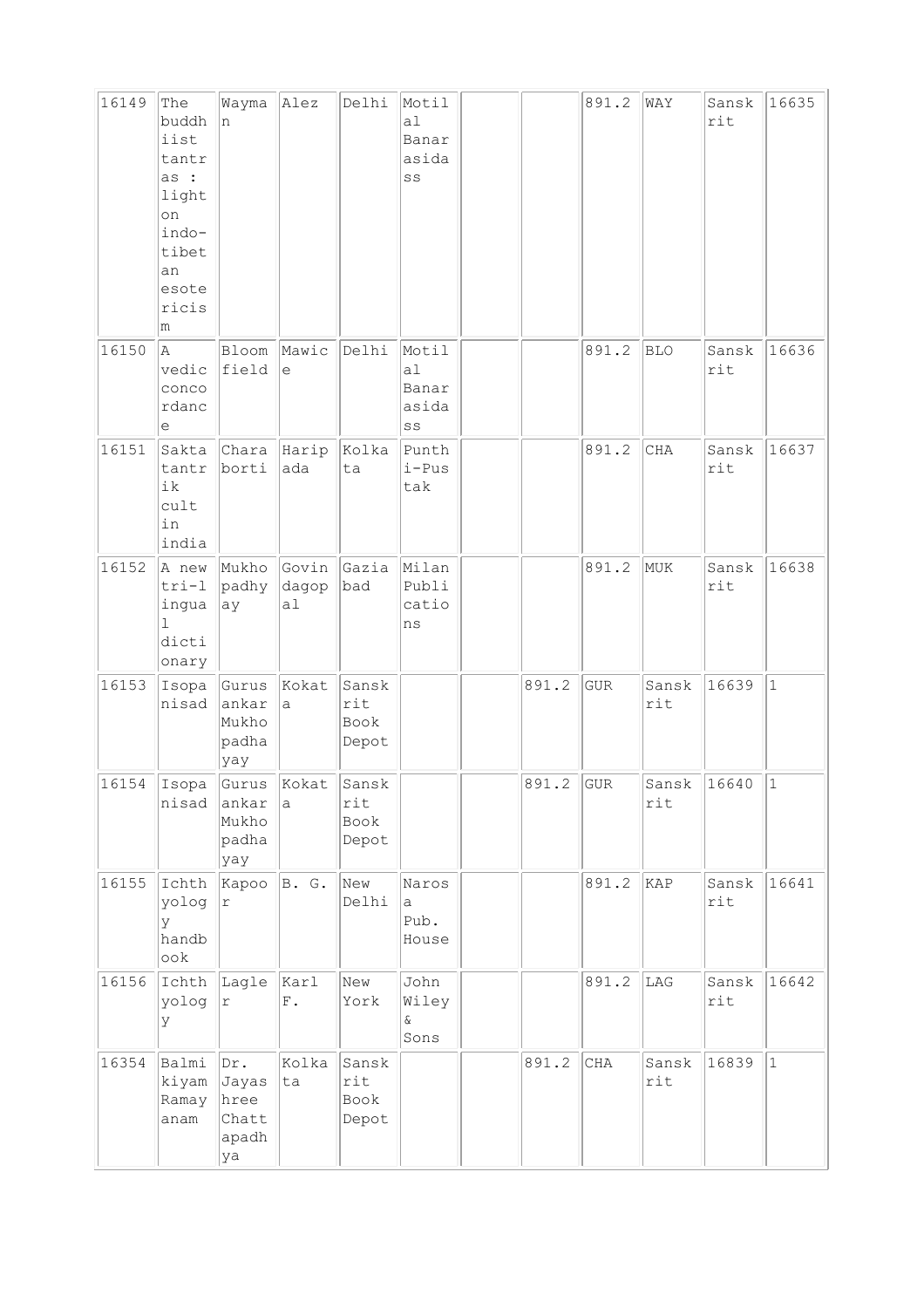| 16355 | Balmi<br>kiyam<br>Ramay<br>anam | Dr.<br>Jayas<br>hree<br>Chatt<br>apadh<br>ya                      | Kolka<br>ta | Sansk<br>rit<br>Book<br>Depot |  | 891.2 | $\rm CHA$  | Sansk<br>rit | 16840 | $1\,$        |
|-------|---------------------------------|-------------------------------------------------------------------|-------------|-------------------------------|--|-------|------------|--------------|-------|--------------|
| 16356 | Balmi<br>kiyam<br>Ramay<br>anam | Dr.<br>Jayas<br>hree<br>Chatt<br>apadh<br>ya                      | Kolka<br>ta | Sansk<br>rit<br>Book<br>Depot |  | 891.2 | <b>CHA</b> | Sansk<br>rit | 16841 | $\mathbf{1}$ |
| 16357 | Sahit<br>ya<br>parik<br>rama    | Prof.<br>Dr.<br>Udayc<br>handr<br>a<br>Banda<br>padhy<br>а        | Kolka<br>ta | Sansk<br>rit<br>Book<br>Depot |  | 891.2 | <b>BAN</b> | Sansk<br>rit | 16842 | $\mathbf{1}$ |
| 16358 | Sahit<br>ya<br>parik<br>rama    | Proof.<br>Dr.<br>Udayc<br>handr<br>a<br>Banda<br>padhy<br>a       | Kolka<br>ta | Sansk<br>rit<br>Book<br>Depot |  | 891.2 | <b>BAN</b> | Sansk<br>rit | 16843 | $\mathbf{1}$ |
| 16359 | Sahit<br>ya<br>parik<br>rama    | Prof.<br>Dr.<br>Udayc<br>handr<br>a<br>Banda<br>padhy<br>a        | Kolka<br>ta | Sansk<br>rit<br>Book<br>Depot |  | 891.2 | BAN        | Sansk<br>rit | 16844 | $\mathbf{1}$ |
| 16360 | Sahit<br>ya<br>parik<br>rama    | Prof.<br>Dr.<br>Udayc<br>handr<br>a<br>Banda<br>padhy<br>а        | Kolka<br>ta | Sansk<br>rit<br>Book<br>Depot |  | 891.2 | <b>BAN</b> | Sansk<br>rit | 16845 | $\mathbf{1}$ |
| 16361 | Sahit<br>ya<br>parik<br>rama    | Prof.<br>Dr.<br>Udayc<br>handr<br>a<br>Banda<br>padhy<br>$\rm{a}$ | kolka<br>ta | Sansk<br>rit<br>Book<br>Depot |  | 891.2 | <b>BAN</b> | Sansk<br>rit | 16846 | $\mathbf{1}$ |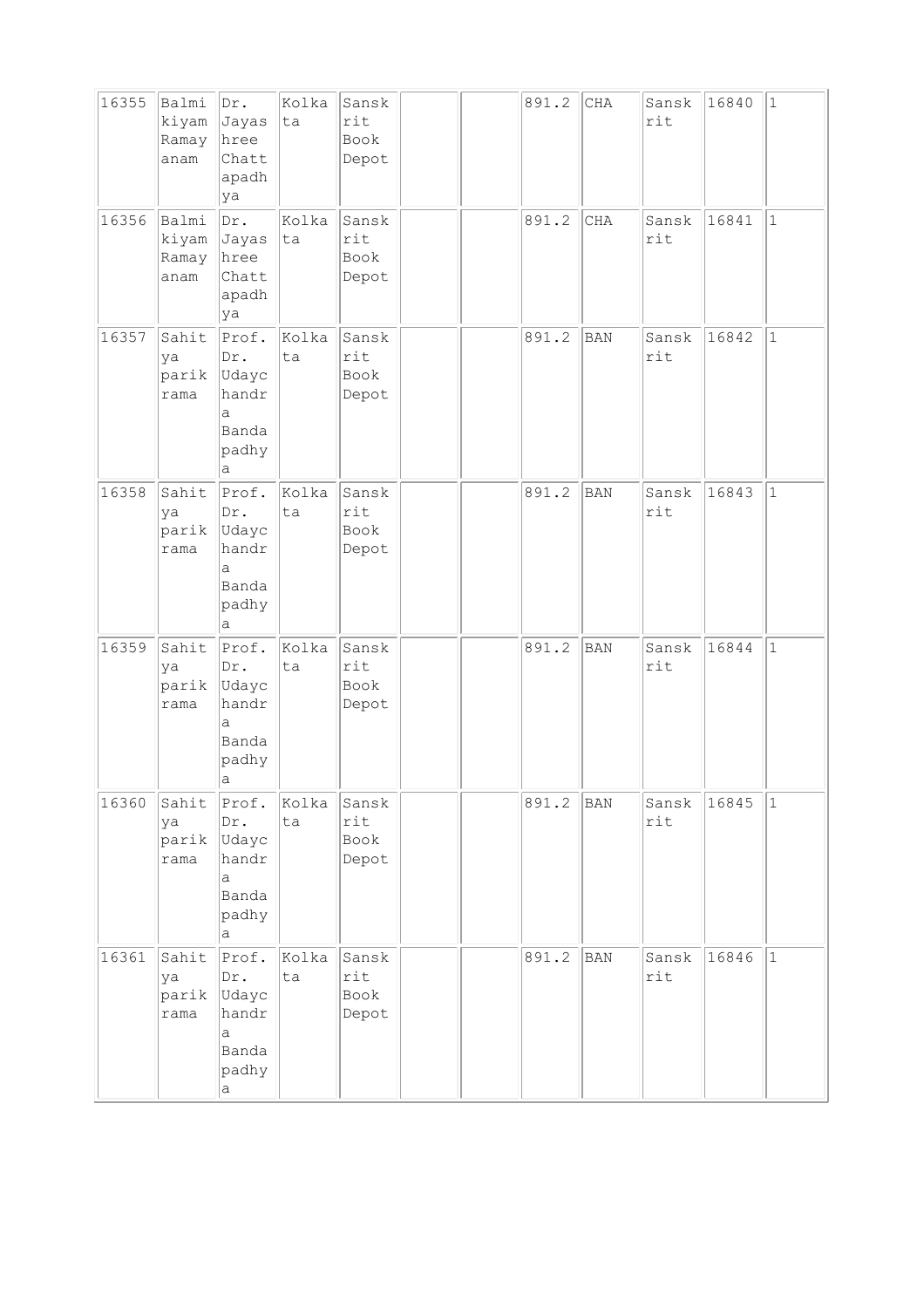| 16362 | Sansk<br>rit<br>dharm<br>ashas<br>ter<br>sankh<br>ripta<br>etibr<br>ita | Shri<br>De                                                 | Kolka<br>ta | Sansk<br>rit<br>Book<br>Depot |  | 891.2 | $\rm DE$   | Sansk<br>rit | 16847 | $\vert$ 1    |
|-------|-------------------------------------------------------------------------|------------------------------------------------------------|-------------|-------------------------------|--|-------|------------|--------------|-------|--------------|
| 16363 | Sansk<br>rit<br>dharm<br>ashas<br>ter<br>sankh<br>ripta<br>etibr<br>ita | Shri<br>De                                                 | Kolka<br>ta | Sansk<br>rit<br>Book<br>Depot |  | 891.2 | $\rm DE$   | Sansk<br>rit | 16848 | $\vert$ 1    |
| 16364 | Raghu<br>bansh<br>am                                                    | Prof.<br>Dr.<br>Udayc<br>handr<br>a<br>Banda<br>padhy<br>a | Kolka<br>ta | Sansk<br>rit<br>Book<br>Depot |  | 891.2 | <b>BAN</b> | Sansk<br>rit | 16849 | $\mathbf{1}$ |
| 16365 | Raghu<br>bansh<br>am                                                    | Prof.<br>Dr.<br>Udayc<br>handr<br>a<br>Banda<br>padhy<br>а | Kolka<br>ta | Sansk<br>rit<br>Book<br>Depot |  | 891.2 | BAN        | Sansk<br>rit | 16850 | $\vert$ 1    |
| 16366 | Raghu<br>bansh<br>am                                                    | Prof.<br>Dr.<br>Udayc<br>handr<br>a<br>Banda<br>padhy<br>а | Kolka<br>ta | Sansk<br>rit<br>Book<br>Depot |  | 891.2 | BAN        | Sansk<br>rit | 16851 | $\mathbf{1}$ |
| 16367 | Raghu<br>bansh<br>am                                                    | Prof.<br>Dr.<br>Udayc<br>handr<br>a<br>Banda<br>padhy<br>a | Kolka<br>ta | Sansk<br>rit<br>Book<br>Depot |  | 891.2 | <b>BAN</b> | Sansk<br>rit | 16852 | $ 1\rangle$  |
| 16368 | Raghu<br>bansh<br>am                                                    | Prof.<br>Dr.<br>Udayc<br>handr<br>a<br>Banda<br>padhy<br>а | Kolka<br>ta | Sansk<br>rit<br>Book<br>Depot |  | 891.2 | <b>BAN</b> | Sansk<br>rit | 16853 | $ 1\rangle$  |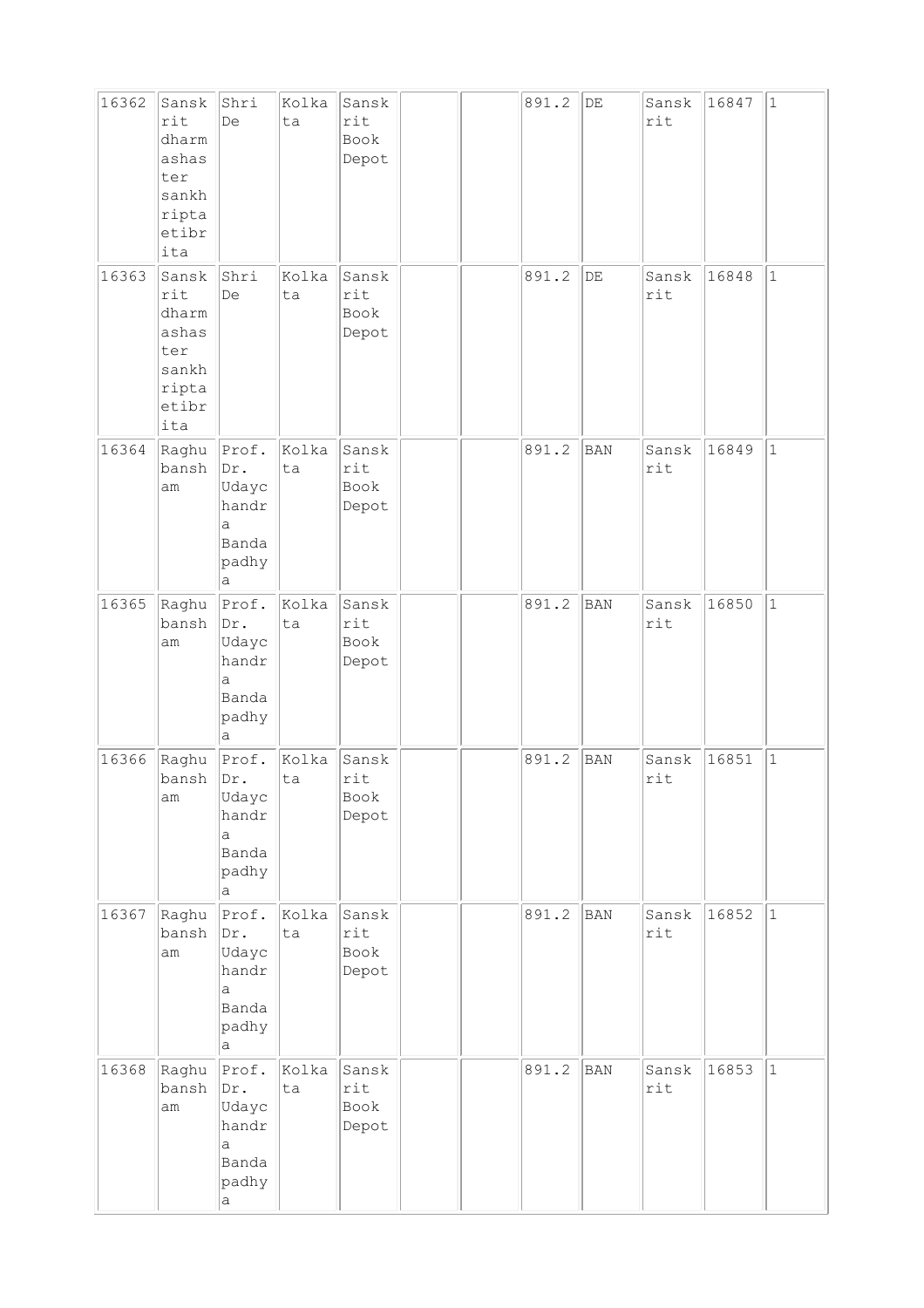| 16369 | Bhara<br>tiya<br>darsh<br>aner<br>rupre<br>kha | Prof.<br>Amit<br>Bhatt<br>achar<br>∣iya                      | Kolka<br>ta                                         | Sansk<br>rit<br>Book<br>Depot |                            | 891.2 | BHA        | Sansk<br>rit | 16854        | $\vert$ 1   |
|-------|------------------------------------------------|--------------------------------------------------------------|-----------------------------------------------------|-------------------------------|----------------------------|-------|------------|--------------|--------------|-------------|
| 16370 | Kabya<br>praka<br>sh                           | Proof.<br>Dr.<br>Udayc<br>handr<br>a<br>Bandh<br>apadh<br>ya | Kolka<br>ta                                         | Sansk<br>rit<br>Book<br>Depot |                            | 891.2 | BAN        | Sansk<br>rit | 16855        | $\vert$ 1   |
| 16371 | Kabya<br>praka<br>sh                           | Prof.<br>Dr.<br>Udayc<br>handr<br>а<br>Bandh<br>apadh<br>ya  | Kolka<br>ta                                         | Sansk<br>rit<br>Book<br>Depot |                            | 891.2 | <b>BAN</b> | Sansk<br>rit | 16856        | $\vert$ 1   |
| 16372 | Kabya<br>praka<br>sh                           | Prof.<br>Dr.<br>Udayc<br>handr<br>a<br>Bandh<br>apadh<br>ya  | Kolka<br>ta                                         | Sansk<br>rit<br>Book<br>Depot |                            | 891.2 | <b>BAN</b> | Sansk<br>rit | 16857        | $\vert$ 1   |
| 16373 | Sidha<br>ntako<br>umodi                        | karak<br>praka<br>ran                                        | Dr.<br>Sachh<br>idana<br>nda<br>Mukho<br>padhy<br>а | Kolka<br>ta                   | Sahit<br>ya<br>Niket<br>an |       | 891.2      | MUK          | Sansk<br>rit | 16858       |
| 16374 | Sidha<br>ntako<br>umodi                        | Samas<br>praka<br>ran                                        | Dr.<br>Sachh<br>idana<br>nda<br>Mukho<br>padhy<br>а | Kolka<br> ta                  | Sahit<br>ya<br>Niket<br>an |       | 891.2      | MUK          | Sansk<br>rit | 16859       |
| 16375 | Samag<br>ra<br>bakar<br>an<br>koumo<br>di      | Shri<br>Haral<br>a1<br>Bandh<br>apadh<br>ya                  | Kolka<br>ta                                         | Sansk<br>rit<br>Book<br>Depot |                            | 891.2 | BAN        | Sansk<br>rit | 16860        | $ 1\rangle$ |
| 16376 | Samag<br>ra<br>bakar<br>an<br>koumo<br>di      | Shri<br>Haral<br>al<br>Bandh<br>apadh<br>ya                  | Kolka<br>ta                                         | Sansk<br>rit<br>Book<br>Depot |                            | 891.2 | BAN        | Sansk<br>rit | 16861        | $\vert$ 1   |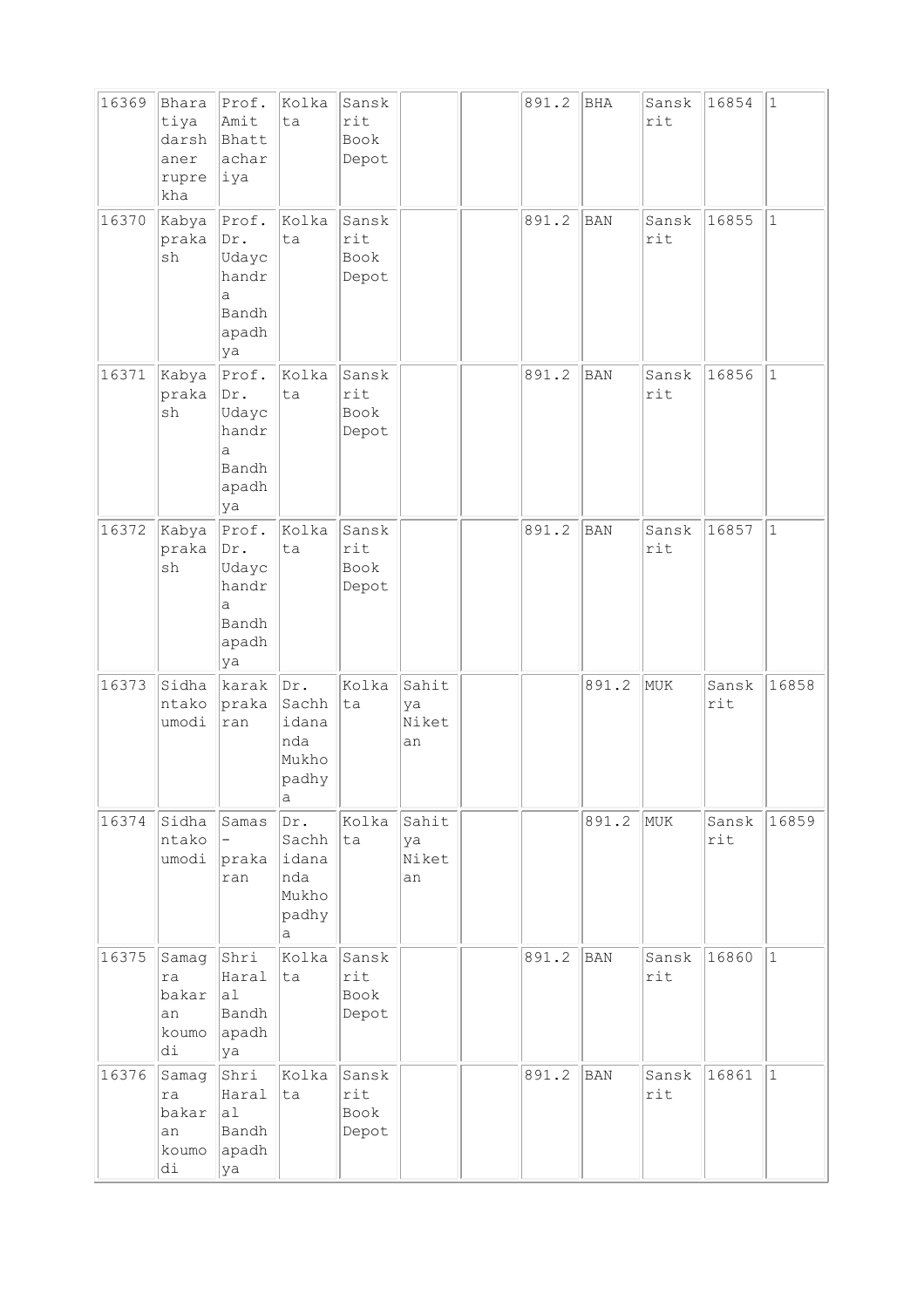| 16377 | Samag<br>ra<br>bakar<br>an<br>koumo<br>di         | Shri<br>Haral<br>a1<br>Bandh<br>apadh<br>ya               | Kolka<br>ta    | Sansk<br>rit<br>Book<br>Depot |                               |                               | 891.2 | <b>BAN</b> | Sansk<br>rit | 16862        | $\vert$ 1               |
|-------|---------------------------------------------------|-----------------------------------------------------------|----------------|-------------------------------|-------------------------------|-------------------------------|-------|------------|--------------|--------------|-------------------------|
| 16378 | Samag<br>ra<br>bakar<br>an<br>koumo<br>di         | Shri<br>Haral<br>al<br>Bandh<br>apadh<br>ya               | Kolka<br>ta    | Sansk<br>rit<br>Book<br>Depot |                               |                               | 891.2 | <b>BAN</b> | Sansk<br>rit | 16863        | $\vert$ 1               |
| 16379 | Sabdh<br>artha<br>samba<br>ndha<br>samik<br>ha    | Ganga  Kolka<br>dhar<br>Kar<br>Nayac<br>hariy<br>a        | ta             | Sansk<br>rit<br>Book<br>Depot |                               |                               | 891.2 | NAY        | Sansk<br>rit | 16864        | $\vert$ 1               |
| 16380 | Helps<br>to<br>the<br>study<br>of<br>sansk<br>rit | Sastr<br>i                                                | Janak<br>inath | Kolka<br>ta                   | Sansk<br>rit<br>Book<br>Depot |                               |       | 891.2      | SAS          | Sansk<br>rit | 16865                   |
| 16381 | Helps<br>to<br>the<br>study<br>of<br>sansk<br>rit | Sastr<br>$\dot{1}$                                        | Janak<br>inath | Kolka<br>ta                   | Sansk<br>rit<br>Book<br>Depot |                               |       | 891.2      | SAS          | Sansk<br>rit | 16866                   |
| 16382 | Helps<br>to<br>the<br>study<br>оf<br>sansk<br>rit | Sastr<br>i                                                | Janak<br>inath | Kolka<br>ta                   | Sansk<br>rit<br>Book<br>Depot |                               |       | 891.2      | SAS          | Sansk<br>rit | 16867                   |
| 16383 | Helps<br>to<br>the<br>study<br>of<br>sansk<br>rit | Sastr<br>i                                                | Janak<br>inath | Kolka<br>ta                   | Sansk<br>rit<br>Book<br>Depot |                               |       | 891.2      | SAS          | Sansk<br>rit | 16868                   |
| 16384 | Techn<br>ical<br>terms<br>& amp                   | techn<br>ique<br>$\circ f$<br>sansk<br>rit<br>gramm<br>er | Chatt<br>erjee | K.C                           | Kolka<br>ta                   | Sansk<br>rit<br>Book<br>Depot |       |            | 891.2        | CHA          | Sansk<br>$\texttt{rit}$ |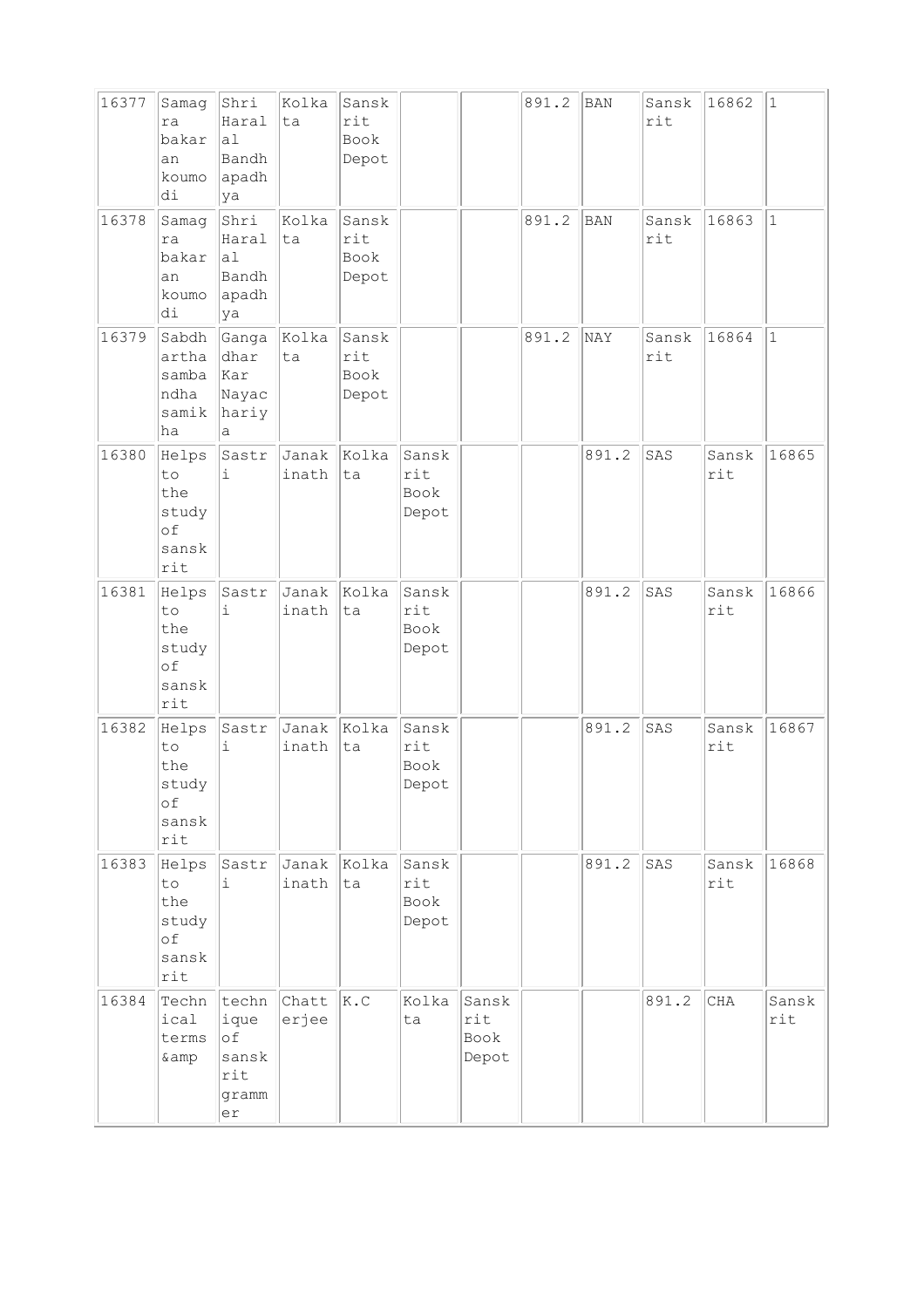| 16385 | Laghu<br>sidha<br>nta<br>koumo<br>di          | Prof.<br>Sutap<br>a<br>Bhatt<br>chari<br>а   | Kolka<br>ta | Sansk<br>rit<br>Book<br>Depot |  | 891.2        | BHA        | Sansk<br>rit                   | 16870 | $\mathbf{1}$ |
|-------|-----------------------------------------------|----------------------------------------------|-------------|-------------------------------|--|--------------|------------|--------------------------------|-------|--------------|
| 16386 | Laghu<br>sidha<br>nta<br>koumo<br>di          | Prof.<br>Sutap<br>а<br>Bhatt<br>chari<br>а   | Kolka<br>ta | Sansk<br>rit<br>Book<br>Depot |  | 891.2        | <b>BHA</b> | Sansk<br>rit                   | 16871 | $\mathbf{1}$ |
| 16387 | Laghu<br>sidha<br>nta<br>koumo<br>di          | Prof.<br>Sutap<br>a<br>Bhatt<br>chari<br>a   | Kolka<br>ta | Sansk<br>rit<br>Book<br>Depot |  | 891.2        | <b>BHA</b> | Sansk<br>rit                   | 16872 | $\mathbf{1}$ |
| 16524 | Sansk<br>rita<br>sahit<br>ya<br>parik<br>rama | Karun<br>asind<br>hu<br>Das                  | Kolka<br>ta | Ratna<br>bali                 |  | 891.2        |            | Sansk<br>rit<br>liter<br>ature | 17023 | $\mathbf{1}$ |
| 16525 | Sansk<br>rita<br>sahit<br>ya<br>parik<br>rama | Karun<br>asind<br>hu<br>Das                  | Kolka<br>ta | Ratna<br>bali                 |  | 891.2        |            | Sansk<br>rit<br>liter<br>ature | 17024 | $\mathbf{1}$ |
| 16917 | Raghu<br>bansh<br>am                          | Uday<br>Chand<br>ra<br>Bando<br>padhy<br> ay | Kolka<br>ta | Sansk<br>it<br>Book<br>Dipo   |  | 891.2<br>109 | <b>BAN</b> | Sansk<br>rit                   | 17423 | $\mathbf{1}$ |
| 16918 | Raghu<br>bansh<br>am                          | Uday<br>Chand<br>ra<br>Bando<br>padhy<br>ay  | Kolka<br>ta | Sansk<br>it<br>Book<br>Dipo   |  | 891.2<br>109 | <b>BAN</b> | Sansk<br>rit                   | 17424 | $\mathbf{1}$ |
| 16919 | Raghu<br>bansh<br>am                          | Uday<br>Chand<br>ra<br>Bando<br>padhy<br>ay  | Kolka<br>ta | Sansk<br>it<br>Book<br>Dipo   |  | 891.2<br>109 | <b>BAN</b> | Sansk<br>rit                   | 17425 | $\mathbf{1}$ |
| 16920 | Raghu<br>bansh<br>am                          | Uday<br>Chand<br>ra<br>Bando<br>padhy<br>ay  | Kolka<br>ta | Sansk<br>it<br>Book<br>Dipo   |  | 891.2<br>109 | <b>BAN</b> | Sansk<br>rit                   | 17426 | $\mathbf{1}$ |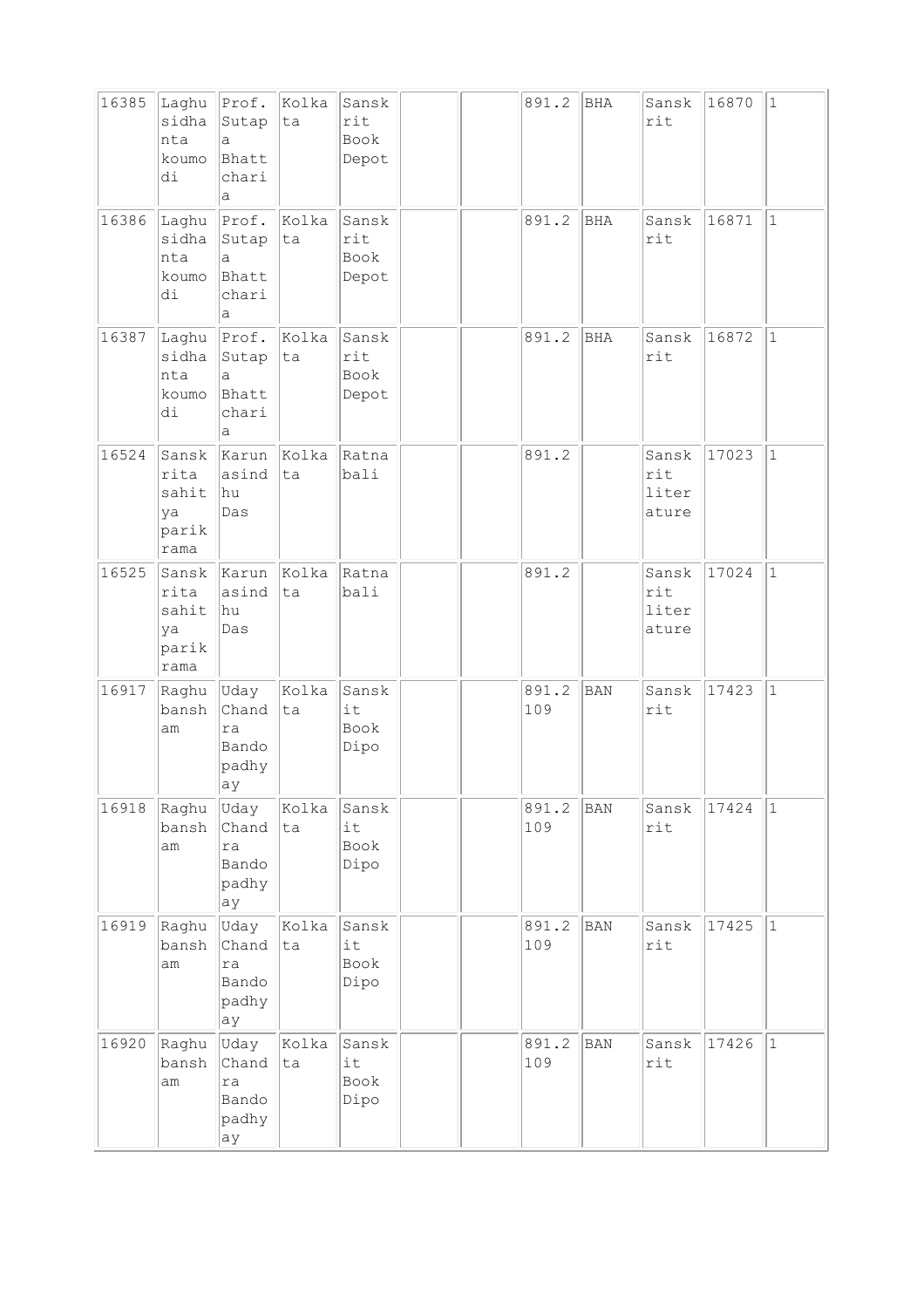| 16921 | Raghu<br>bansh<br>am                           | Uday<br>Chand<br>ra<br>Bando<br>padhy<br>ay  | Kolka<br>ta | Sansk<br>it<br>Book<br>Dipo |  | 891.2<br>109 | BAN        | Sansk<br>rit | 17427 | $\vert$ 1    |
|-------|------------------------------------------------|----------------------------------------------|-------------|-----------------------------|--|--------------|------------|--------------|-------|--------------|
| 16922 | Abhig<br>an<br>shuku<br>ntala<br>m             | DR.<br>Anil<br>Chand<br>ra<br>Bosu           | Kolka<br>ta | Sansk<br>it<br>Book<br>Dipo |  | 891.2<br>109 | <b>BAS</b> | Sansk<br>rit | 17428 | $\mathbf{1}$ |
| 16923 | Abhig<br>an<br>shuku<br>ntala<br>m             | DR.<br>Anil<br>Chand<br>ra<br>Bosu           | Kolka<br>ta | Sansk<br>it<br>Book<br>Dipo |  | 891.2<br>109 | BAS        | Sansk<br>rit | 17429 | $\vert$ 1    |
| 16924 | Kadam<br>bary                                  | Sri<br>Amal<br>Kumar<br>Bhatt<br>achar<br>ya | Kolka<br>ta | Sansk<br>it<br>Book<br>Dipo |  | 891.2<br>109 | <b>BHA</b> | Sansk<br>rit | 17430 | $\vert$ 1    |
| 16925 | Kadam<br>bary                                  | Sri<br>Amal<br>Kumar<br>Bhatt<br>achar<br>ya | Kolka<br>ta | Sansk<br>it<br>Book<br>Dipo |  | 891.2<br>109 | <b>BHA</b> | Sansk<br>rit | 17431 | $\mathbf{1}$ |
| 16926 | Kadam<br>bary                                  | Sri<br>Amal<br>Kumar<br>Bhatt<br>achar<br>ya | Kolka<br>ta | Sansk<br>it<br>Book<br>Dipo |  | 891.2<br>109 | BHA        | Sansk<br>rit | 17432 | $\vert$ 1    |
| 16927 | Sansk<br>it<br>Sahit<br>ar<br>Itiha<br>$\rm s$ | Judhi<br>stir<br>Gope                        | Kolka<br>ta | Sansk<br>it<br>Book<br>Dipo |  | 891.2<br>09  | GOP        | Sansk<br>rit | 17433 | $\mathbf{1}$ |
| 16928 | Sansk<br>it<br>Sahit<br>ar<br>Itiha<br>S       | Judhi<br>stir<br>Gope                        | Kolka<br>ta | Sansk<br>it<br>Book<br>Dipo |  | 891.2<br>09  | GOP        | Sansk<br>rit | 17434 | $ 1\rangle$  |
| 16929 | Sansk<br>it<br>Sahit<br>ar<br>Itiha<br>$\rm s$ | Judhi<br>stir<br>Gope                        | Kolka<br>ta | sansk<br>it<br>Book<br>Dipo |  | 891.2<br>09  | GOP        | Sansk<br>rit | 17435 | $\vert$ 1    |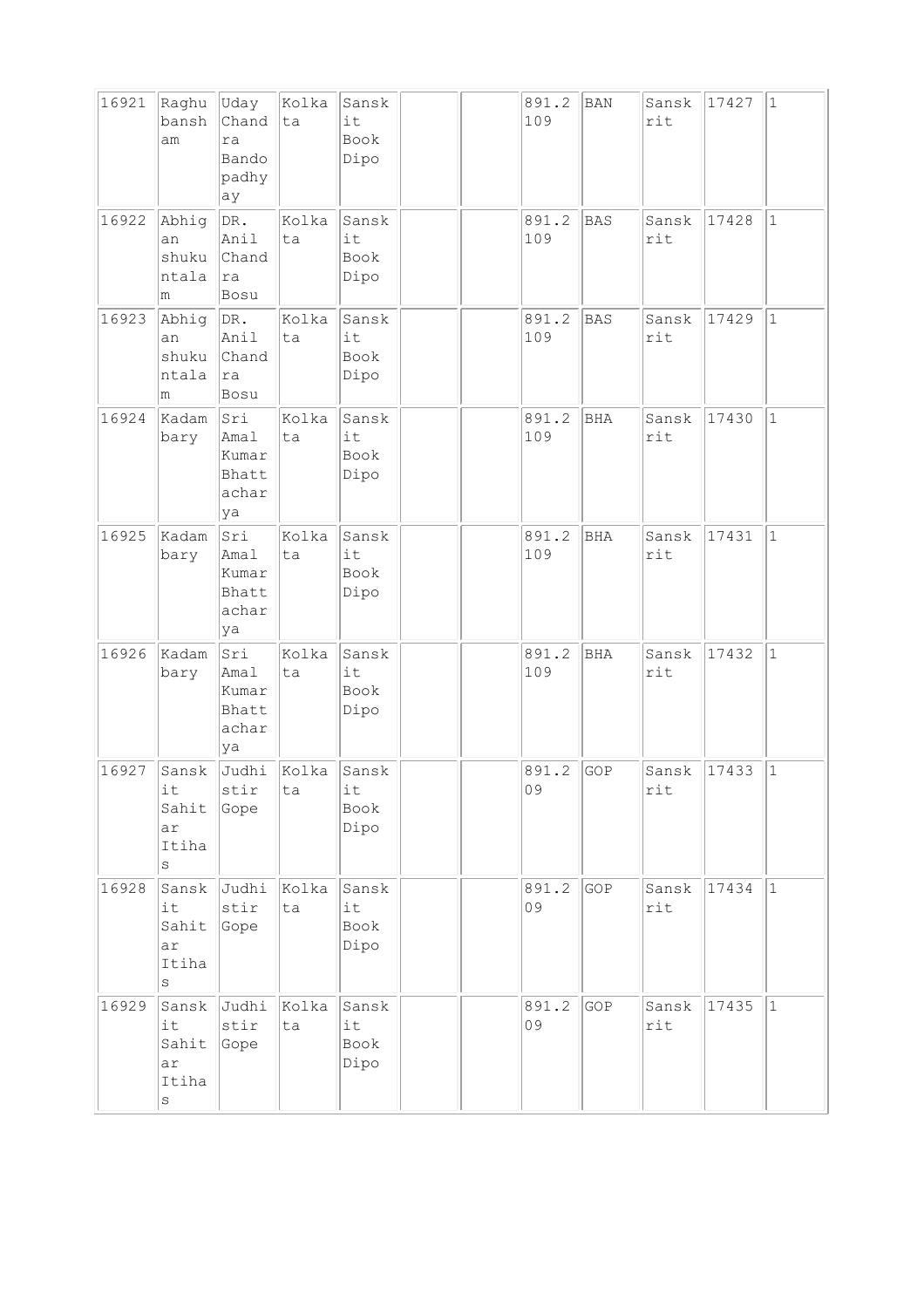| 16930 | Sansk<br>it<br>Sahit<br>ar<br>Itiha<br>$\rm s$ | Janob<br>ir<br>Chara<br>n<br>Bhowm<br>ik           | Kolka<br>ta | Sansk<br>it<br>Book<br>Dipo |                             | 891.2<br>09 | <b>BHO</b>   | Sansk<br>rit | 17436        | $\vert$ 1    |
|-------|------------------------------------------------|----------------------------------------------------|-------------|-----------------------------|-----------------------------|-------------|--------------|--------------|--------------|--------------|
| 16931 | Sansk<br>it<br>Sahit<br>ar<br>Itiha<br>$\rm s$ | Janob<br>ir<br>Chara<br>n<br>Bhowm<br>ik           | Kolka<br>ta | Sansk<br>it<br>Book<br>Dipo |                             | 891.2<br>09 | <b>BHO</b>   | Sansk<br>rit | 17437        | $\mathbf{1}$ |
| 16932 | Sansk<br>it<br>Sahit<br>ar<br>Itiha<br>S       | Janob<br>ir<br>Chara<br>n<br>Bhowm<br>ik           | Kolka<br>ta | Sansk<br>it<br>Book<br>Dipo |                             | 891.2<br>09 | <b>BHO</b>   | Sansk<br>rit | 17438        | $\mathbf{1}$ |
| 16933 | Mnusa<br>nhita                                 | Dr.<br>Anil<br>Chand<br>ra<br>Bosu                 | ed          | Kolka<br>ta                 | Sansk<br>it<br>Book<br>Dipo |             | 891.2<br>109 | BAS          | Sansk<br>rit | 17439        |
| 16934 | Mnusa<br>nhita                                 | Dr.<br>Anil<br>Chand<br>ra<br>Bosu                 | ed          | Kolka<br>ta                 | Sansk<br>it<br>Book<br>Dipo |             | 891.2<br>109 | BAS          | Sansk<br>rit | 17440        |
| 16935 | Mnusa<br>nhita                                 | Dr.<br>Anil<br>Chand<br>ra<br>Bosu                 | ed          | Kolka<br>ta                 | Sansk<br>it<br>Book<br>Dipo |             | 891.2<br>109 | <b>BAS</b>   | Sansk<br>rit | 17441        |
| 16936 | Sahit<br>а<br>paric<br>hrama                   | Dr.<br>Uday<br>Chand<br>ra<br>Bando<br>padhy<br>ay | Kolka<br>ta | Sansk<br>it<br>Book<br>Dipo |                             | 891.2<br>09 | <b>BAN</b>   | Sansk<br>rit | 17442        | $\mathbf{1}$ |
| 16937 | Sahit<br>а<br>paric<br>hrama                   | Dr.<br>Uday<br>Chand<br>ra<br>Bando<br>padhy<br>ay | Kolka<br>ta | Sansk<br>it<br>Book<br>Dipo |                             | 891.2<br>09 | BAN          | Sansk<br>rit | 17443        | $\vert$ 1    |
| 16938 | Sahit<br>a<br>paric<br>hrama                   | Dr.<br>Uday<br>Chand<br>ra<br>Bando<br>padhy<br>ay | Kolka<br>ta | Sansk<br>it<br>Book<br>Dipo |                             | 891.2<br>09 | <b>BAN</b>   | Sansk<br>rit | 17444        | $ 1\rangle$  |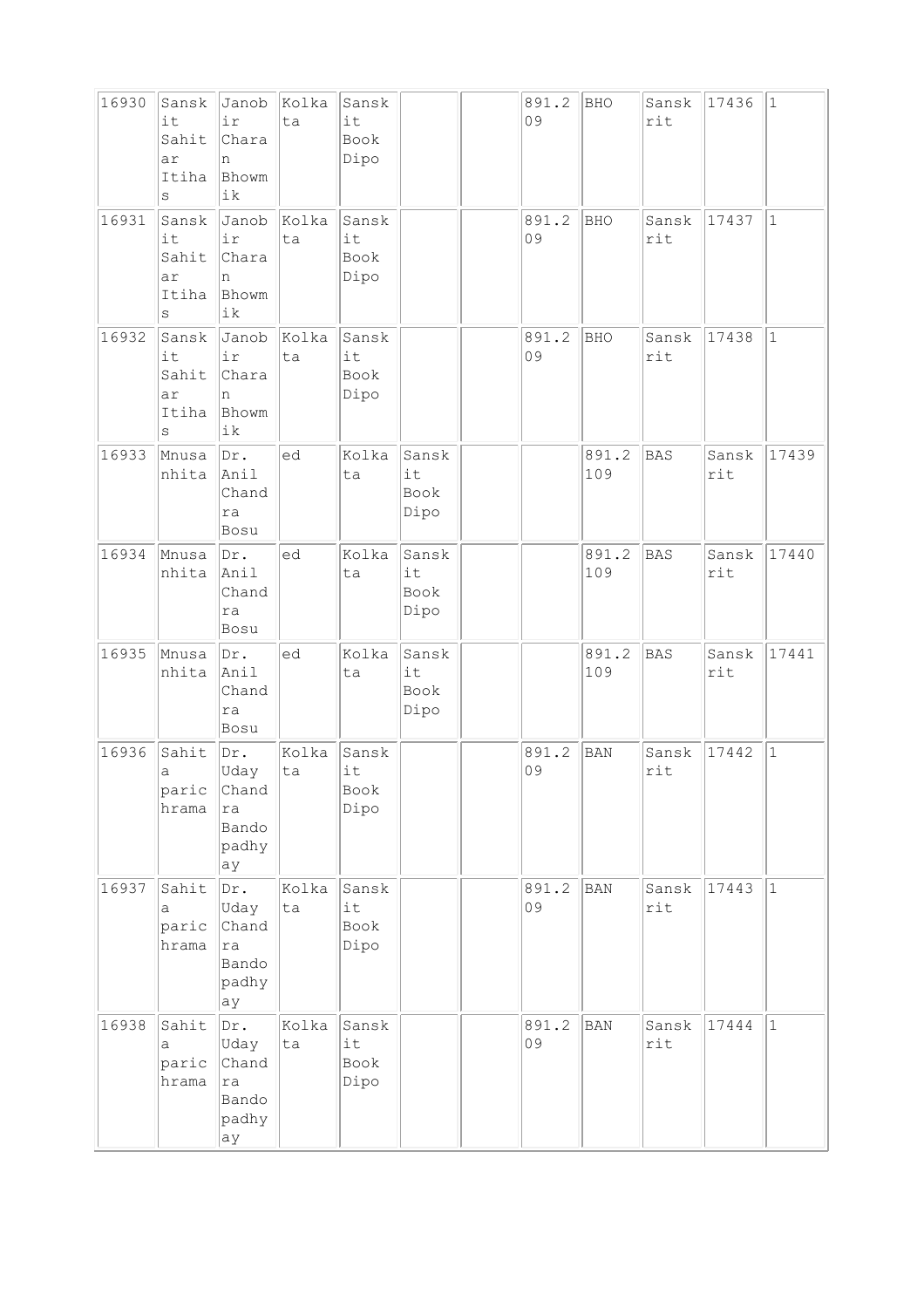| 16939 | Swapn<br>abasa<br>bdatt<br>um                                    | Dr.<br>Anil<br>Chand<br>ra<br>Bosu         | ed          | Kolka<br>ta                 | Sansk<br>it<br>Book<br>Dipo |               | 891.2<br>209 | <b>BAS</b>   | Sansk<br>rit | 17445        |
|-------|------------------------------------------------------------------|--------------------------------------------|-------------|-----------------------------|-----------------------------|---------------|--------------|--------------|--------------|--------------|
| 16940 | Swapn<br>abasa<br>bdatt<br>um                                    | Dr.<br>Anil<br>Chand<br>ra<br>Bosu         | led         | Kolka<br>ta                 | Sansk<br>it<br>Book<br>Dipo |               | 891.2<br>209 | <b>BAS</b>   | Sansk<br>rit | 17446        |
| 16941 | Swapn<br>abasa<br>bdatt<br>um                                    | Dr.<br>Anil<br>Chand<br>ra<br>Bosu         | ed          | Kolka<br>ta                 | Sansk<br>it<br>Book<br>Dipo |               | 891.2<br>209 | <b>BAS</b>   | Sansk<br>rit | 17447        |
| 16942 | Swapn<br>abasa<br>bdatt<br>um                                    | Dr.<br>Anil<br>Chand<br>ra<br>Bosu         | ed          | Kolka<br>ta                 | Sansk<br>it<br>Book<br>Dipo |               | 891.2<br>209 | <b>BAS</b>   | Sansk<br>rit | 17448        |
| 16943 | Swapn<br>abasa<br>bdatt<br>um                                    | Dr.<br>Anil<br>Chand<br>ra<br>Bosu         | led         | Kolka<br>ta                 | Sansk<br>it<br>Book<br>Dipo |               | 891.2<br>209 | <b>BAS</b>   | Sansk<br>rit | 17449        |
| 16944 | Prosn<br>outta<br>r<br>sanat<br>ak<br>sansk<br>it<br>bakar<br>an | N.<br>Ghosh                                | Kolka<br>ta | Sansk<br>it<br>Book<br>Dipo |                             | 491.2         | GHO          | Sansk<br>rit | 17450        | $1\,$        |
| 16945 | Eshop<br>anish<br>ada                                            | Judhi<br>stir<br>Gope                      | Kolka<br>ta | Sansk<br>it<br>Book<br>Dipo |                             | 294.5<br>9218 | GOP          | Sansk<br>rit | 17451        | $\mathbf{1}$ |
| 16946 | Eshop<br>anish<br>ada                                            | Judhi<br>$\text{stir}$<br>Gope             | Kolka<br>ta | Sansk<br>it<br>Book<br>Dipo |                             | 294.5<br>9218 | GOP          | Sansk<br>rit | 17452        | 1            |
| 16947 | Eshop<br>anish<br>ada                                            | Judhi<br>stir<br>Gope                      | Kolka<br>ta | Sansk<br>it<br>Book<br>Dipo |                             | 294.5<br>9218 | GOP          | Sansk<br>rit | 17453        | $\vert$ 1    |
| 16948 | Eshop<br>anish<br>ada                                            | Guru<br>Sanka<br>r<br>Mukho<br>padhy<br>ay | Kolka<br>ta | Sansk<br>it<br>Book<br>Dipo |                             | 294.5<br>9218 | GOP          | Sansk<br>rit | 17454        | $\vert$ 1    |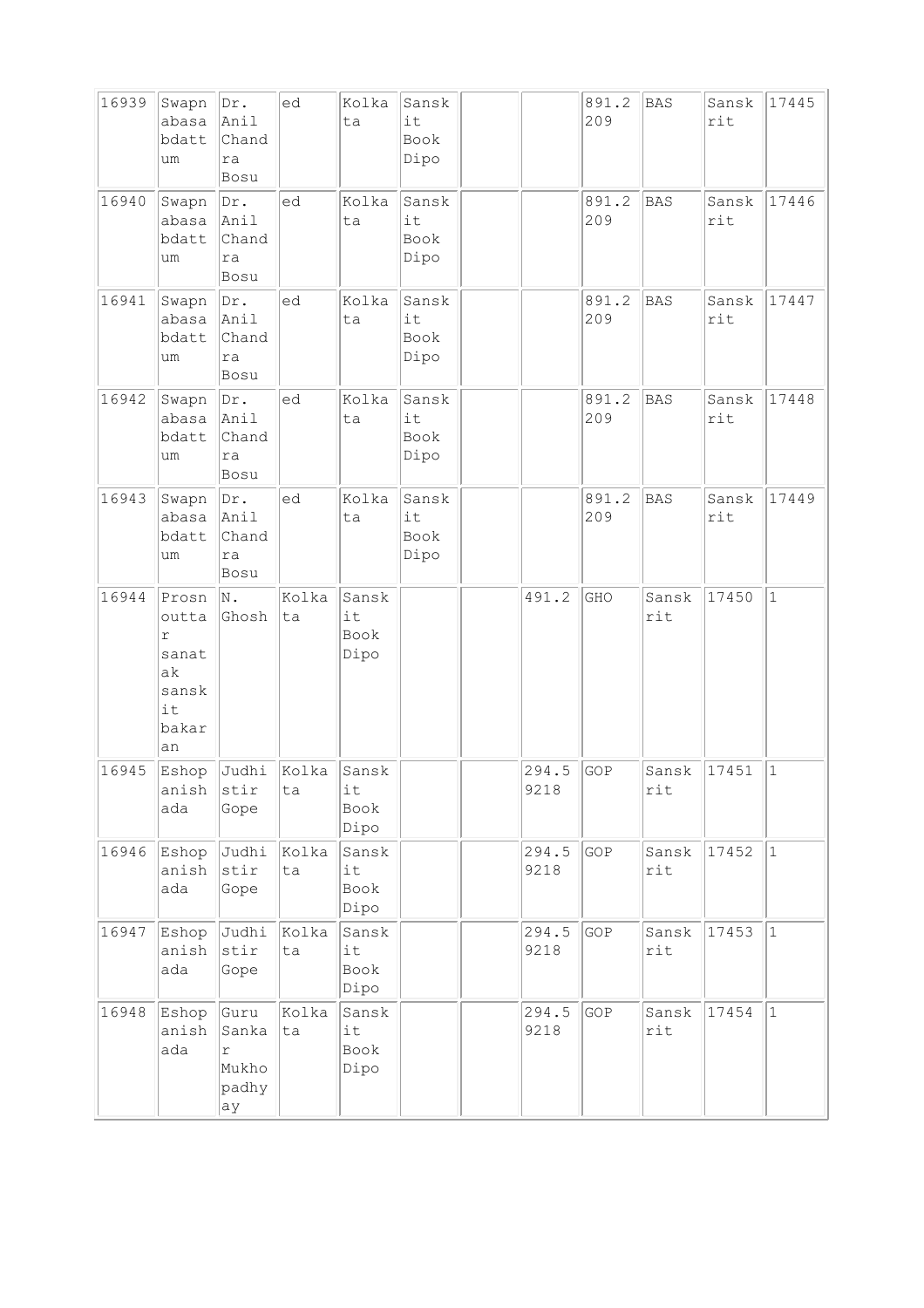| 16949 | Eshop<br>anish<br>ada                                             | Guru<br>Sanka<br>r<br>Mukho<br>padhy<br>ay      | Kolka<br> ta  | Sansk<br>it<br>Book<br>Dipo  |                                   | 294.5<br>9218           | GOP   | Sansk<br>rit                                  | 17455        | $ 1\rangle$  |
|-------|-------------------------------------------------------------------|-------------------------------------------------|---------------|------------------------------|-----------------------------------|-------------------------|-------|-----------------------------------------------|--------------|--------------|
| 17077 | Ramay<br>an                                                       | Prabh Agart<br>as<br>Chand<br>ra<br>Dhar        | ala           | Parul<br>Praka<br>sani       |                                   | 294.5<br>922            | DHA   | Sansk<br>rit                                  | 17583        | $ 1\rangle$  |
| 17223 | Aswal<br>ayaNA<br>$\overline{\phantom{0}}$<br>Sraut<br>asutr<br>a | Chatt<br>opadh<br>yay                           | Amark<br>umar | Kolka<br>ta                  | The<br>Asiat<br>iс<br>Socie<br>ty |                         | 891.2 | CHA                                           | Sansk<br>rit | 17793        |
| 17224 | Sahit<br>ya<br>paric<br>rama                                      | Uday<br>Chand<br> ra<br>Bando<br>padhy<br>ay    | Kolka<br> ta  | Sansk<br>it<br>Book<br>Dipu  |                                   | 891.4<br>$\mathbf{2}$   |       | Sansk<br>rit<br>liter<br>ature<br>histo<br>ry | 17794        | $\vert$ 1    |
| 17225 | Sahit<br>ya<br>paric<br>rama                                      | Uday<br>Chand<br> ra<br>Bando<br>padhy<br>ay    | Kolka<br>ta   | Sansk<br>it<br>Book<br>Depot |                                   | 891.4<br>$\overline{c}$ |       | Sansk<br>rit<br>liter<br>ature<br>histo<br>ry | 17795        | $\vert$ 1    |
| 17226 | Sahit<br>ya<br>paric<br>rama                                      | Uday<br>Chand<br>ra<br>Bando<br>$ $ padhy<br>ay | Kolka<br> ta  | Sansk<br>it<br>Book<br>Dipu  |                                   | 891.2<br>09             | BAN   | Sansk<br>rit                                  | 17796        | $\mathbf{1}$ |
| 17227 | Swapn<br>abasb<br>dutta<br>me                                     | Shant<br>i.<br>Bando<br>padhy<br>ay             | Kolka<br>ta   | Sansk<br>it<br>Book<br>Depot |                                   | 891.4<br>$\overline{c}$ |       | Sansk<br>rit<br>liter<br>ature                | 17797        | $\vert$ 1    |
| 17228 | Swapn<br>abasb<br>dutta<br>me                                     | Shant<br>i<br>Bando<br>padhy<br>ay              | Kolka<br>ta   | Sansk<br>it<br>Book<br>Depot |                                   | 891.4<br>$\overline{c}$ |       | Sansk<br>rit<br>liter<br>ature                | 17798        | $\vert$ 1    |
| 17229 | Swapn<br>abasb<br>dutta<br>me                                     | Shant<br>i.<br>Bando<br>padhy<br>ay             | Kolka<br>ta   | Sansk<br>it<br>Book<br>Depot |                                   | 891.4<br>$\mathbf{2}$   |       | Sansk<br>rit<br>liter<br>ature                | 17799        | $ 1\rangle$  |
| 17230 | Ramay<br>anam                                                     | Ashok Kolka<br>kumar<br>Bando<br>padhy<br>ay    | ta            | Sansk<br>it<br>Book<br>Depo  |                                   | 891.2                   |       | Sansk<br>rit<br>liter<br>ature                | 17801        | $\vert$ 1    |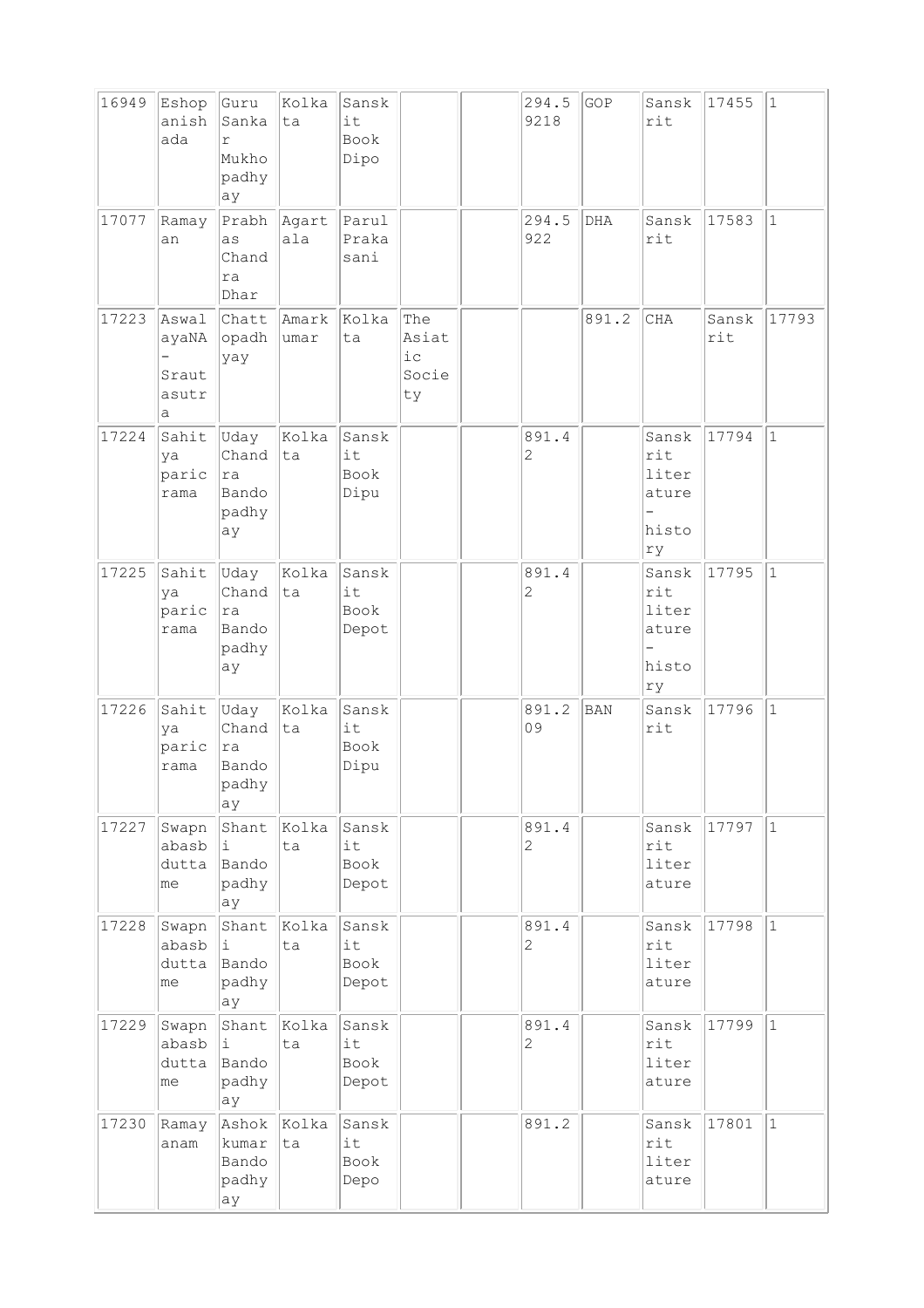| 17231 | Ramay<br>anam                                                                            | Ashok<br>kumar<br>Bando<br>padhy<br>ay                      | Kolka<br>ta | Sansk<br>it<br>Book<br>Dipu               |                             | 891.2 |       | Sansk<br>rit<br>liter<br>ature | 17802                          | $\vert$ 1    |
|-------|------------------------------------------------------------------------------------------|-------------------------------------------------------------|-------------|-------------------------------------------|-----------------------------|-------|-------|--------------------------------|--------------------------------|--------------|
| 17232 | Raghu<br>bansh<br>am                                                                     | $\vert$ Deb<br>Kumar<br>Das                                 | Kolka<br>ta | Sansk<br>it<br>Book<br>Dipu               |                             | 891.2 |       | Sansk<br>rit<br>liter<br>ature | 17803                          | $\vert$ 1    |
| 17233 | Raghu<br>bansh<br>am                                                                     | $\vert$ Deb<br>Kumar<br>Das                                 | Kolka<br>ta | Sansk<br>it<br>Book<br>Dipu               |                             | 891.2 |       | Sansk<br>rit<br>liter<br>ature | 17804                          | $\mathbf{1}$ |
| 17234 | Raghu<br>bansh<br>am                                                                     | $\vert$ Deb<br>Kumar<br>Das                                 | Kolka<br>ta | Sansk<br>it<br>Book<br>Dipu               |                             | 891.2 |       | Sansk<br>rit<br>liter<br>ature | 17805                          | $\mathbf{1}$ |
| 17237 | Trans<br>liter<br>ation<br>ecolo<br>gу<br>and<br>other<br>essay<br>as on<br>indol<br>ogy | Satya<br>naray<br> an<br>Chakr<br>abort<br>У                | Kolka<br>ta | Sansk<br>it<br>Pusta<br>k<br>Bhand<br>ar  |                             | 891.2 |       | Sansk<br>rit<br>liter<br>ature | 17808                          | $\mathbf{1}$ |
| 17238 | Megha<br>duta<br>$\circ$<br>sauda<br>mani                                                | $\ $ Satya $\ $ Kolka<br>naray<br>an<br>Chakr<br>abort<br>У | ta          | Sansk<br>it<br>Pusta<br>k.<br>Bhand<br>ar |                             | 891.2 |       | Sansk<br>rit<br>liter<br>ature | 17809                          | $\mathbf{1}$ |
| 17239 | Banbh<br>atter<br>Kadam<br>bari<br>$\ddot{\cdot}$<br>katha<br>mukh                       | Shyam Kolka<br> apada<br>Bhatt<br>achar<br>ууа              | ta          | Sansk<br>it<br>Book<br>Depo               |                             | 891.2 |       | Sansk<br>rit<br>liter<br>ature | 17810                          | $1\,$        |
| 17240 | Yajna<br>balky<br>asanh<br>ita :<br>byaba<br>harad<br>hyaya                              | Anil<br>Chand<br> ra<br>Basu                                | ed.         | Kolka<br>ta                               | Sansk<br>it<br>Book<br>Depo |       | 891.2 |                                | Sansk<br>rit<br>liter<br>ature | 17811        |
| 17241 | Sansk<br>ritav<br>idyar<br>nana<br>prasa<br>nga                                          | Karun<br>asind<br>hu <br>Das                                | Kolka<br>ta | Sansk<br>it<br>Pusta<br>k<br>Bhand<br>ar  |                             | 891.2 |       | Sansk<br>rit<br>liter<br>ature | 17812                          | $\vert$ 1    |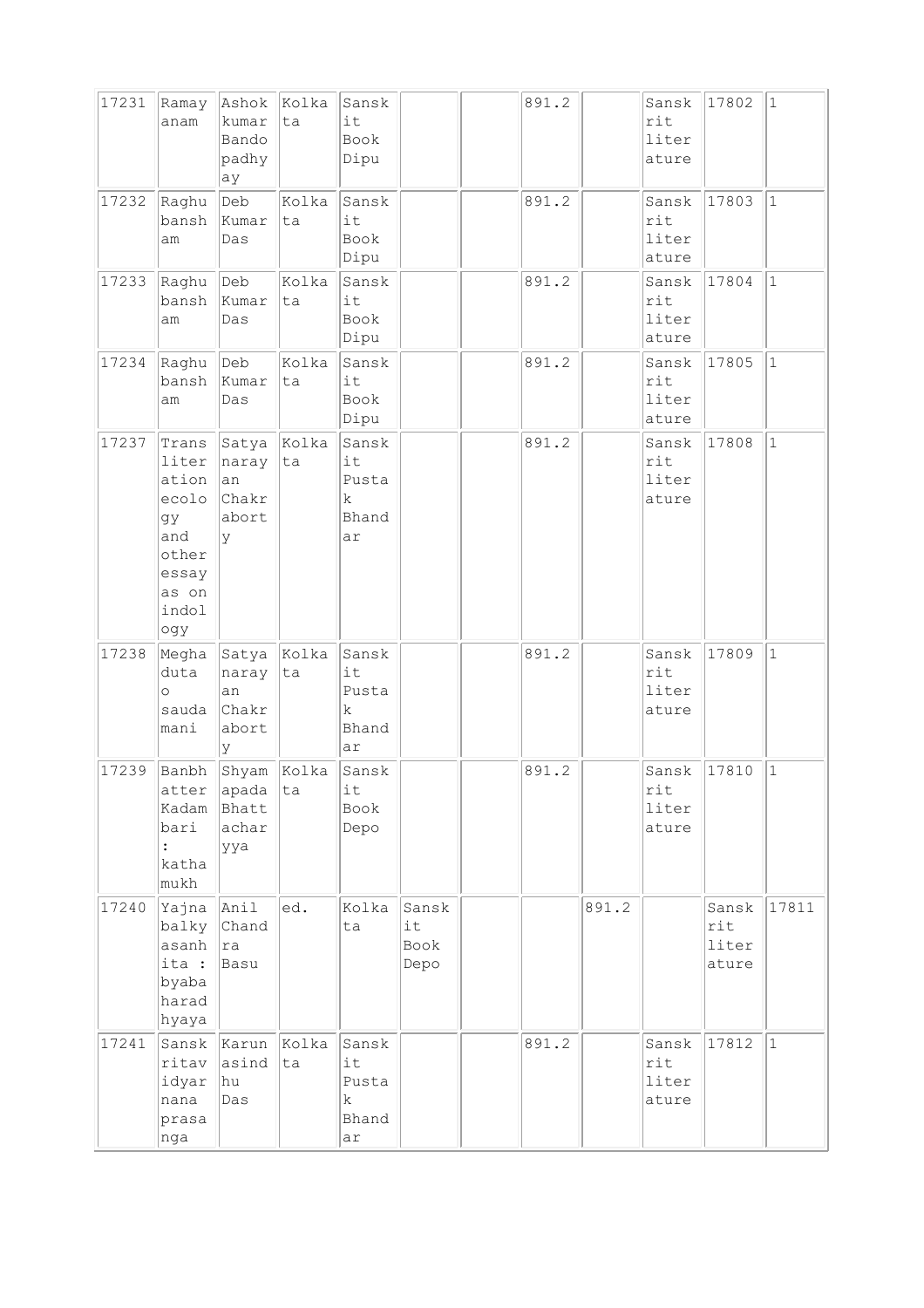| 17242<br>17243 | Sei<br>aki<br>akash<br>aki<br>dhara<br>Naray                                                       | Satya<br>naray<br>an<br>Chakr<br>abort<br>У<br>Satya         | tr<br> ed.     | Kolka<br>ta<br>Kolka         | Sansk<br>it<br>Pusta<br>k.<br>Bhand<br>ar<br>Sansk |              | 891.2<br>891.2          |                                | Sansk<br>rit<br>liter<br>ature<br>Sansk | 17813<br>17814 |
|----------------|----------------------------------------------------------------------------------------------------|--------------------------------------------------------------|----------------|------------------------------|----------------------------------------------------|--------------|-------------------------|--------------------------------|-----------------------------------------|----------------|
|                | an<br>prani<br>ta<br>Hitop<br>adesh<br>а                                                           | naray<br>an<br>Chakr<br>abort<br>l y                         |                | ta                           | it<br>Pusta<br>$\rm k$<br>Bhand<br>ar              |              |                         |                                | rit<br>liter<br>ature                   |                |
| 17244          | drana<br>th<br>saund<br>aryad<br>arsha<br>n o<br>alank<br>arsas<br>tra                             | Rabin Bishn Kolka<br>upada<br>Bhatt<br>achar<br><u> </u> yya | ta             | Anand<br>a                   |                                                    | 891.2<br>09R | <b>BHA</b>              | Sansk<br>rit                   | 17815                                   | $\vert$ 1      |
| 17369          | Manus<br>amhit<br>a :<br>rajdh<br>arma                                                             | Anil<br>Chand<br>ra<br>Basu                                  | ed.            | Kolka<br>ta                  | Sansk<br>rit<br>Book<br>Depo                       |              | 891.2                   |                                | Sansk<br>rit<br>liter<br>ature          | 17960          |
| 17370          | Mahak<br>abi<br>Kalid<br>asabi<br>rachi<br>tam<br>Raghu<br>bansh<br>am                             | Udaya Kolka<br>Chand<br> ra<br>Bandy<br>$ $ opadh<br>yay     | ta             | Sansk<br>rit<br>Book<br>Depo |                                                    | 891.2        |                         | Sansk<br>rit<br>liter<br>ature | 17961                                   | $\vert$ 1      |
| 17467          | Sansk<br>rit                                                                                       |                                                              | Kolka<br>ta    | M.S.S<br>arkar               |                                                    | 891.2        | SAN                     | Sansk<br>$\mathtt{rit}$        | 18130                                   | $ 1\rangle$    |
| 17992          | Sansk<br>rita<br>soura<br>V                                                                        | Kamal<br>Krish<br> na<br>Chakr<br>abort<br>У                 | Kolka<br>ta    |                              |                                                    | 891.2        | $\rm CHA$               | Sansk<br>rit<br>liter<br>ature | 20543                                   | $\vert$ 1      |
| 18954          | Sansk<br>rit<br>and<br>allie<br>d.<br>manus<br>cript<br>s in<br>Europ<br>$\mathop{\rm e}\nolimits$ | Kanji<br>lal                                                 | Dilip<br>Kumar | Kolka<br>ta                  | $\, \mathbb{S} \,$<br>Kanji<br>1a1                 |              | 90.91<br>$\overline{2}$ | KAN                            | Sansk<br>rit                            | 22205          |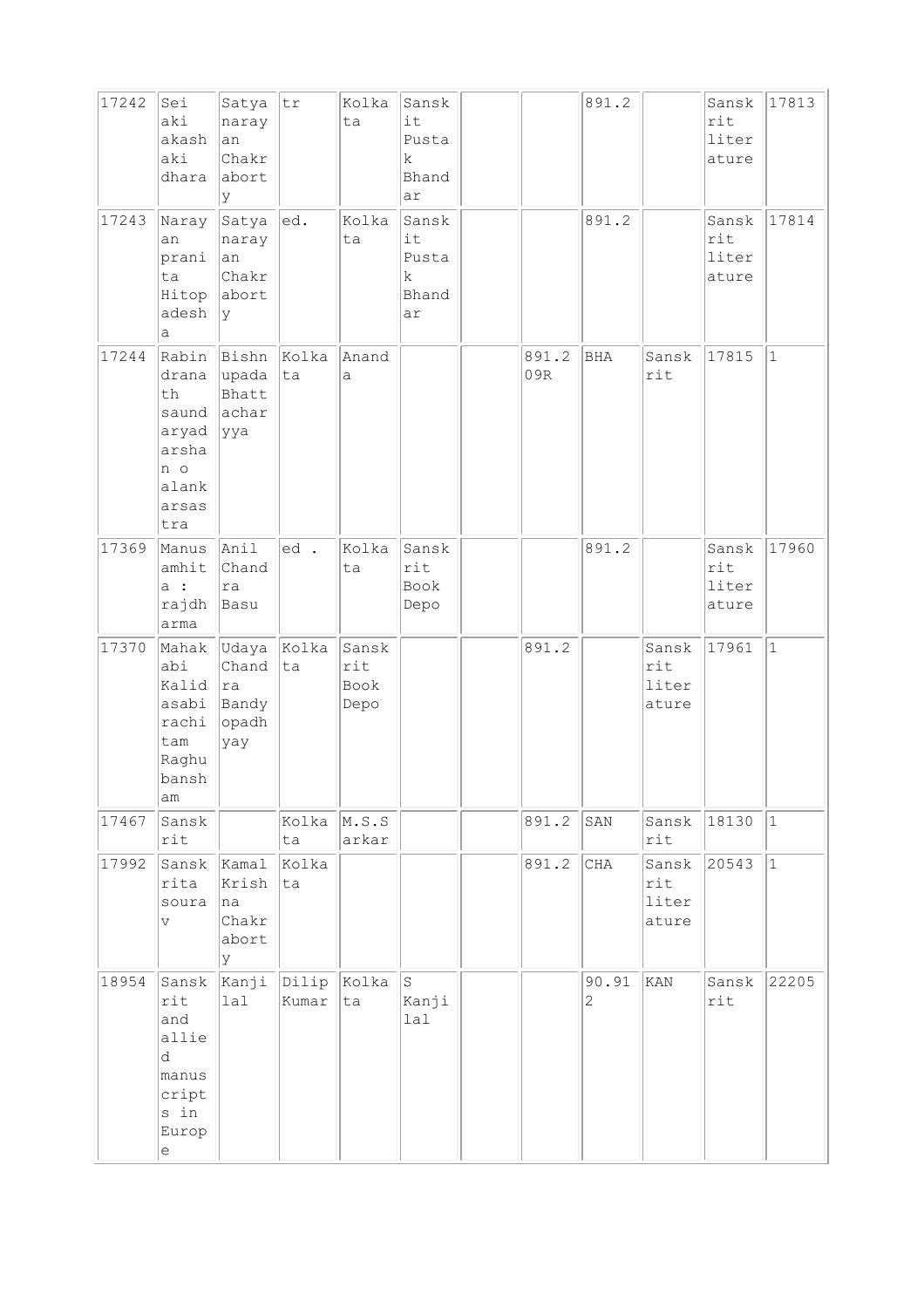| 18955 | Meani<br>ng<br>and<br>inter<br>preta<br>tion<br>in<br>ancie<br>nt<br>India | Goswa<br>mi                                  | Bijoy<br>a    | Kolka<br>ta                                                          | Sansk<br>rit<br>Pusta<br>k<br>Bhand<br>ar       |                       |              | 491.2        | GOS                            | Sansk<br>rit<br>liter<br>ature | 22206        |
|-------|----------------------------------------------------------------------------|----------------------------------------------|---------------|----------------------------------------------------------------------|-------------------------------------------------|-----------------------|--------------|--------------|--------------------------------|--------------------------------|--------------|
| 18956 | Studi<br>es in<br>the<br>satap<br>atha<br>brahm<br>ana                     | Baner<br>jee                                 | Santi         | Kolka<br>ta                                                          | Sansk<br>rit<br>Pusta<br>$\rm k$<br>Bhand<br>ar |                       |              |              |                                | Sansk<br>rit<br>liter<br>ature | 22207        |
| 18957 | Histo<br>ricit<br>y in<br>sansk<br>rit<br>histo<br>rical<br>kavya<br>S     | Baner<br>∣jee<br>Sastr<br>i                  | Manab<br>endu | Kolka<br>ta                                                          | Sansk<br>rit<br>Pusta<br>k<br>Bhand<br>ar       |                       |              | 891.2<br>109 | <b>BAN</b>                     | Sansk<br>rit<br>liter<br>ature | 22208        |
| 18958 | Sansk<br>rita<br>bhash<br>a<br>paric<br>hay                                | Jyoti Kolka<br>bhusa<br>n<br>Chaki           | ta            | Pasch<br>imban<br>ga<br>Rajya<br>Pusta<br>$\rm k$<br>Parsh<br>ad     |                                                 |                       | 491.2<br>09  | CHA          | Sansk<br>rit<br>langu<br>age   | 22209                          | $\mathbf{1}$ |
| 18959 | Kavya<br>darsh<br>$\mathsf{a}$                                             | Chinm Kolka<br>oyee<br>Chatt<br>opadh<br>yay | ta            | Pasch<br>imban<br>ga<br>Rajya<br>Pusta<br>$\mathbf k$<br>Parsh<br>ad |                                                 |                       | 891.2<br>109 | <b>CHA</b>   | Sansk<br>rit<br>liter<br>ature | 22210                          | $\mathbf{1}$ |
| 18960 | Satak<br>troy                                                              | Juthi<br>ka<br>Ghosh                         | Kolka<br>ta   | Pasch<br>imban<br>ga<br>Rajya<br>Pusta<br>$\mathbf k$<br>Parsh<br>ad |                                                 |                       |              |              | Sansk<br>rit<br>liter<br>ature | 22211                          | $ 1\rangle$  |
| 18961 | India<br>n<br>sculp<br>ture<br>and<br>paint<br>ing<br>& amp                | ideas<br>of<br>india<br>n<br>arts            | Havel<br>ı    | E B                                                                  | Kolka<br>ta                                     | Saras<br>wat<br>Kunja |              |              | 700.9<br>54                    | HAV                            | Sansk<br>rit |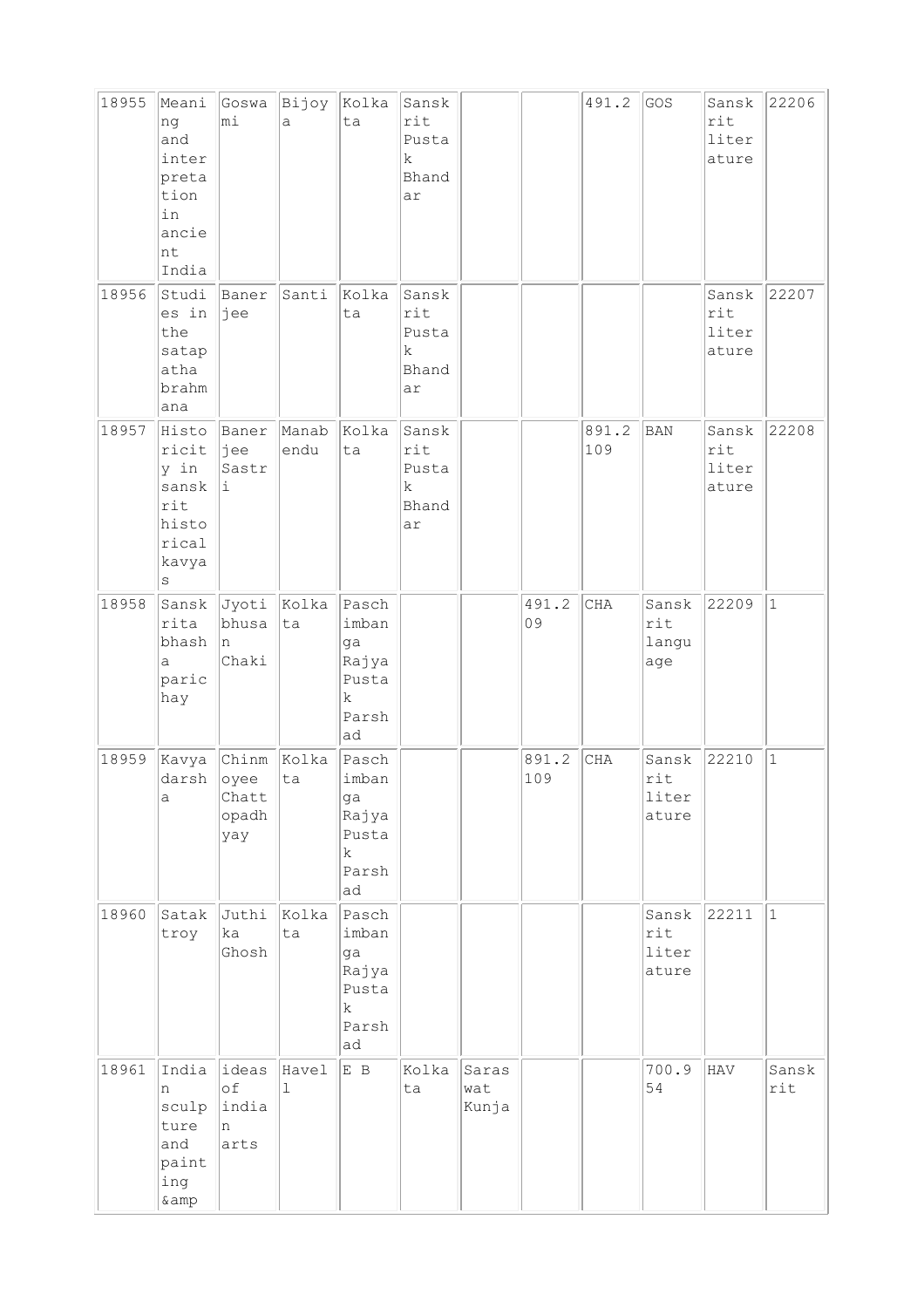| 18962 | Essay<br>s on<br>early<br>Benga<br>l<br>epigr<br>aphy                                                                  | Baner<br>jee                  | Manab<br>endu                  | ed          | Kolka<br>ta                                         | Sansk<br>rit<br>Pusta<br>k<br>Bhand<br>ar |       | 411.7          | <b>BAN</b>                   | Sansk<br>rit |
|-------|------------------------------------------------------------------------------------------------------------------------|-------------------------------|--------------------------------|-------------|-----------------------------------------------------|-------------------------------------------|-------|----------------|------------------------------|--------------|
| 18964 | Histo<br>rical<br>evolu<br>tion<br>of<br>the<br>conce<br>pt of<br>karak<br>а<br>from<br>Panin<br>i to<br>Katya<br>yana | Baksi                         | Sutap<br>а                     | Kolka<br>ta | Sansk<br>rit<br>Pusta<br>$\rm k$<br>Bhand<br>ar     |                                           | 491.2 | <b>BAK</b>     | Sansk<br>rit<br>langu<br>age | 22216        |
| 18965 | A<br>Criti<br>ca1<br>surve<br>y of<br>the<br>life<br>and<br>works<br>of<br>Kseme<br>ndra                               | Datta<br>Ray                  | Ratan<br>baran                 | Kolka<br>ta | Sansk<br>rit<br>Pusta<br>k<br>Bhand<br>ar           |                                           | 891.2 | $\mathsf{DAT}$ | Sansk<br>rit                 | 22217        |
| 18966 | Early<br>brahm<br>i,<br>recor<br>ds in<br>India<br>(c.30)<br>$0BC-c$<br>.300A<br>D)                                    | $ Chakr$ Harip<br>abort<br>i, | ada                            | Kolka<br>ta | Sansk<br>rit<br>Pusta<br>k<br>Bhand<br>ar           |                                           | 891.2 | <b>CHA</b>     | Sansk<br>rit                 | 22218        |
| 18967 | Malli<br>natha<br>$- a$<br>criti<br>ca1<br>study                                                                       | Khatu<br>a                    | Karti<br>$c\,k$<br>Chand<br>ra | Kolka<br>ta | Sansk<br>rit<br>Pusta<br>$\mathbf k$<br>Bhand<br>ar |                                           | 891.2 | KHA            | Sansk<br>rit                 | 22219        |
| 18968 | A<br>Criti<br>que<br>оf<br>Dhvan<br>ikari<br>kas<br>(Dhva                                                              |                               | Ghosh Bidyu<br>t.<br>Baran     | Kolka<br>ta | Sansk<br>rit<br>Pusta<br>k<br>Bhand<br>ar           |                                           | 891.2 | GHO            | Sansk<br>rit                 | 22220        |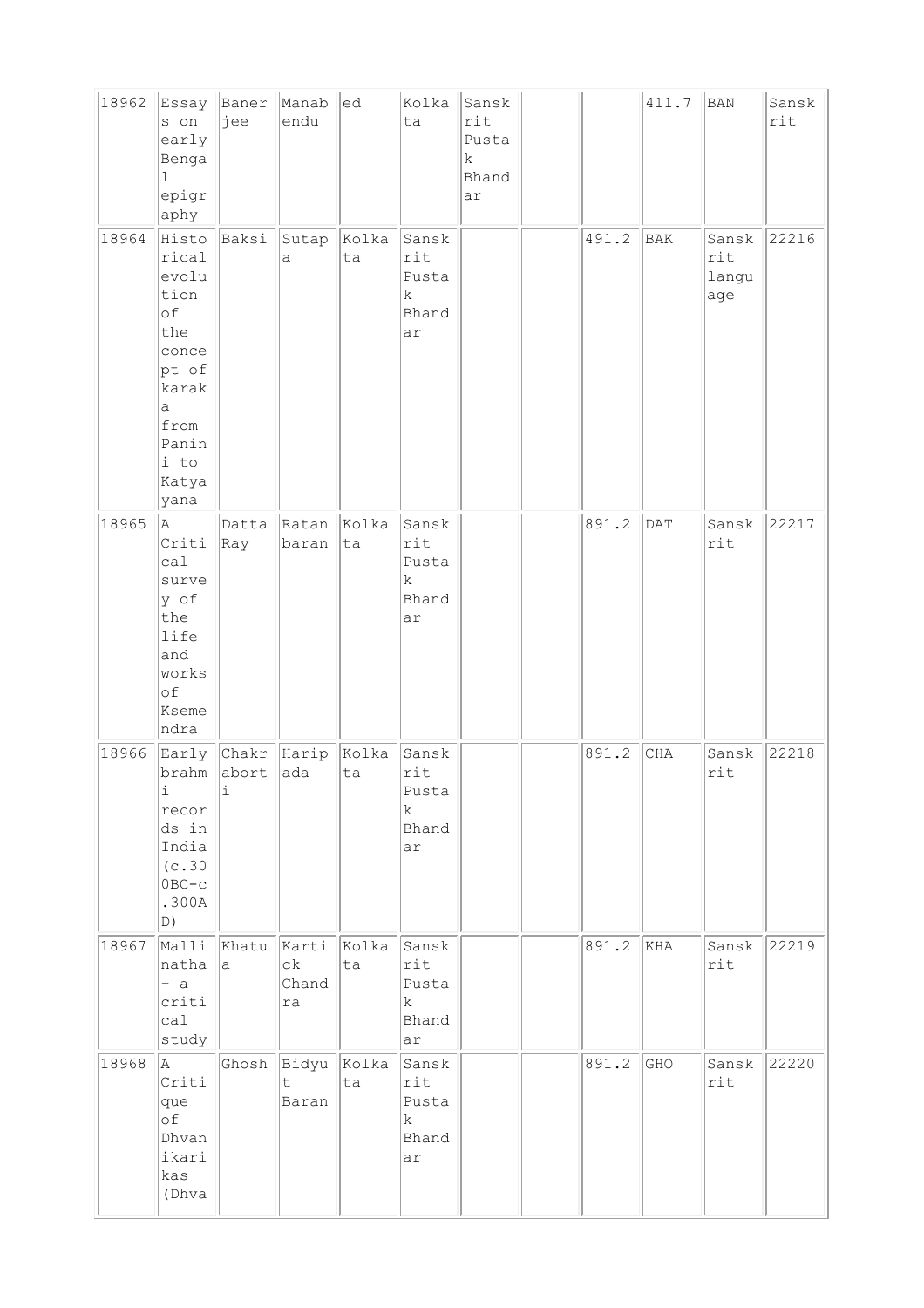|       | nyalo<br>ka)                                                               |                       |                               |             |                                                     |                                            |             |              |                                      |                                           |
|-------|----------------------------------------------------------------------------|-----------------------|-------------------------------|-------------|-----------------------------------------------------|--------------------------------------------|-------------|--------------|--------------------------------------|-------------------------------------------|
| 18969 | Sansk<br>rit<br>praha<br>sanas                                             | Goswa<br>mi           | Bijoy<br>a                    | ed          | Kolka<br>ta                                         | Sansk<br>rit<br>Pusta<br>k.<br>Bhand<br>ar |             | 891.2        | GOS                                  | Sansk<br>rit<br>liter<br>ature            |
| 18970 | The<br>Megha<br>duta<br>of<br>Kalid<br>asa                                 | Chaud<br>huri         | J B                           | ed          | Kolka<br>ta                                         | Manab<br>endu<br>Baner<br>jee              |             | 891.2<br>109 | CHA                                  | Sansk<br>rit<br>liter<br>ature            |
| 18971 | Life<br>in<br>ancie<br>nt<br>India                                         | Mukho<br>padhy<br>ay  | Banda<br>na                   | Kolka<br>ta | Sansk<br>rit<br>Pusta<br>k<br>Bhand<br>ar           |                                            | 934         | Muk          | Sansk<br>rit                         | 22223                                     |
| 18972 | 20th<br>centu<br>ry<br>sansk<br>rit<br>liter<br>ature                      | Chatt<br>opadh<br>yay | Rita                          | Kolka<br>ta | Sansk<br>rit<br>Sahit<br>ya<br>Paris<br>hat         |                                            | 891.2<br>09 | CHA          | Sansk<br>rit<br>liter<br>ature       | 22224                                     |
| 18973 | la.<br>Handb<br>ook<br>of<br>sansk<br>rit<br>philo<br>logy                 | Baner<br>jee          | Satya<br>Ranja<br>n           | Kolka<br>ta | Sansk<br>rit<br>Pusta<br>$\mathbf k$<br>Bhand<br>ar |                                            | 491.2<br>1  | BAN          | Sansk<br>rit<br>langu<br>age         | 22225                                     |
| 18974 | Obser<br>vatio<br>ns on<br>simil<br>es in<br>the<br>Naisa<br>dhaca<br>rita | opadh<br> yay         | Bandy Prata Kolka Sansk<br> p | ta          | rit<br>Pusta<br>k<br>Bhand<br>ar                    |                                            | 891.2       | <b>BAN</b>   | Sansk 22227<br>rit<br>liter<br>ature |                                           |
| 18975 | The<br>Kirat<br>arjun<br>iyam<br>of<br>Bhara<br>va                         | Baner<br> jee         | Rabis<br>ankar                | ed          | Kolka<br>ta                                         | Sansk<br>rit<br>Pusta<br>k<br>Bhand<br>ar  |             | 891.2        | BAN                                  | Sansk<br>$\texttt{rit}$<br>liter<br>ature |
| 18976 | A<br>Refle<br>ction<br>to<br>our<br>cultu                                  | Dey                   | Sitan<br>ath                  | Kolka<br>ta | Sansk<br>rit<br>Pusta<br>k<br>Bhand<br>ar           |                                            |             |              | Sansk<br>rit                         | 22229                                     |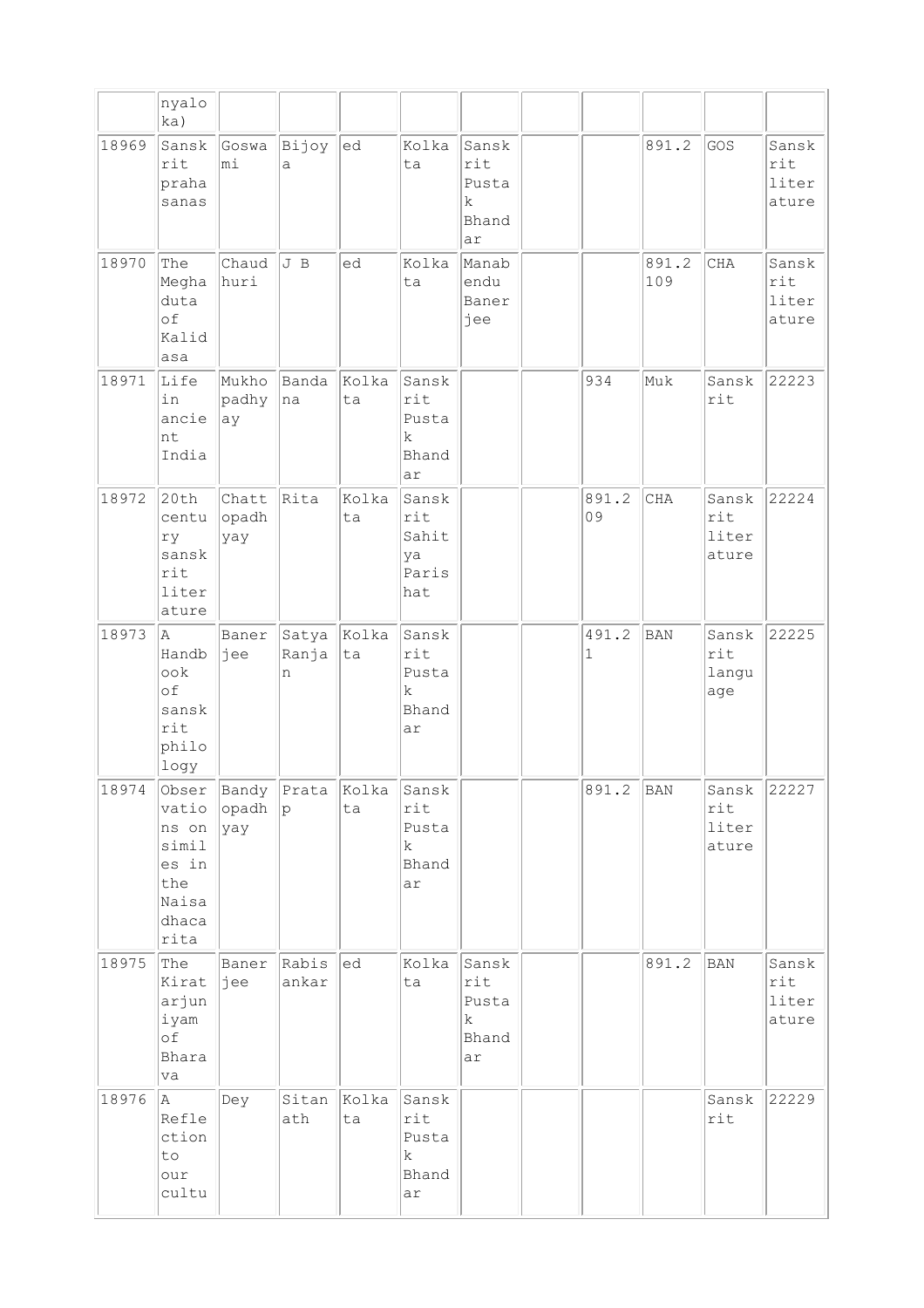|       | ral<br>herit<br>age<br>throu<br>gh<br>sansk<br>rit<br>studi<br>es                                                     |                 |                           |             |                                                     |                                                     |       |              |                                |                                |
|-------|-----------------------------------------------------------------------------------------------------------------------|-----------------|---------------------------|-------------|-----------------------------------------------------|-----------------------------------------------------|-------|--------------|--------------------------------|--------------------------------|
| 18977 | Gopat<br>ha<br><b>Brahm</b><br>ana -<br>a<br>criti<br>cal<br>study                                                    | Adhik<br>ari    | Tarak<br>Nath             | Kolka<br>ta | Sansk<br>rit<br>Pusta<br>k<br>Bhand<br>ar           |                                                     |       |              | Sansk<br>rit                   | 22230                          |
| 18978 | A<br>Book<br>of<br>treas<br>ure<br>from<br>sansk<br>rit<br>liter<br>ature                                             | Baner<br>jee    | Dhire<br>ndra<br>Nath     | Kolka<br>ta | Sansk<br>rit<br>Pusta<br>$\mathbf k$<br>Bhand<br>ar |                                                     | 891.2 | BAN          | Sansk<br>rit<br>liter<br>ature | 22231                          |
| 18979 | Histo<br>rical<br>and<br>socia<br>$\mathbf 1$<br>intre<br>preta<br>tion<br>of<br>the<br>Gupta<br>inscr<br>iptio<br>ns | Baner<br>jee    | Manab<br>endu             | Kolka<br>ta | Sansk<br>rit<br>Pusta<br>k<br>Bhand<br>ar           |                                                     |       |              | Sansk<br>rit                   | 22232                          |
| 18980 | Tapas<br>avats<br>araja<br>and<br>Vinav<br>asava<br>datta                                                             | Goswa<br>$ m_1$ | Bijoy<br>a                | ed          | Kolka<br>ta                                         | Sansk<br>rit<br>Pusta<br>$\mathbf k$<br>Bhand<br>ar |       | 891.2<br>209 | GOS                            | Sansk<br>rit<br>liter<br>ature |
| 18981 | Srika<br>nthac<br>arita                                                                                               | Manda<br>1      | Banki<br>m<br>Chand<br>ra | Kolka<br>ta | Sansk<br>rit<br>Pusta<br>$\mathbf k$<br>Bhand<br>ar |                                                     |       |              | Sansk<br>rit<br>liter<br>ature | 22234                          |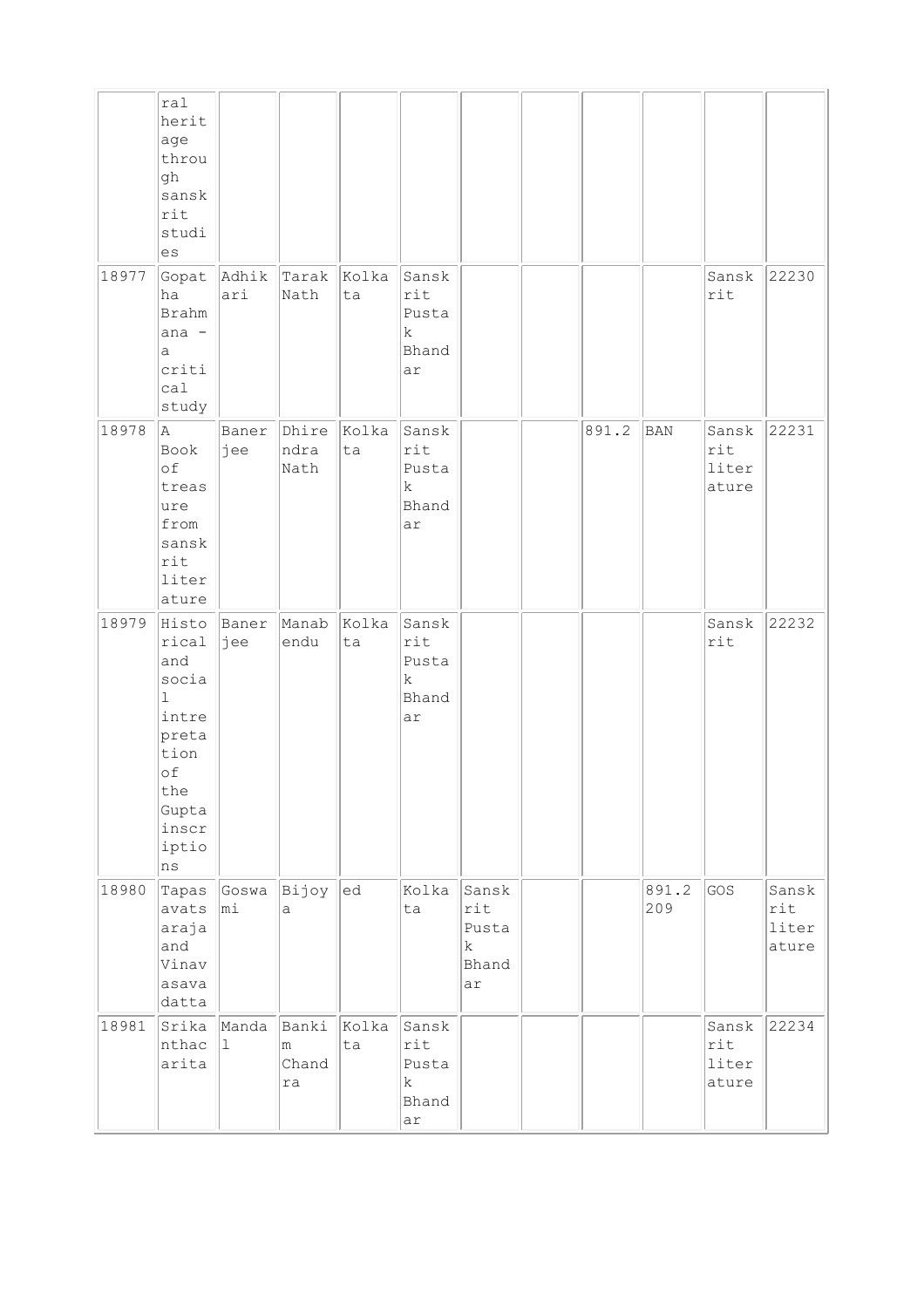| 18982 | Studi<br>es in<br>the<br>sraut<br>asutr<br>as of<br>Asval<br>ayana<br>and<br>Apast<br>amsa | achar<br>ya               | Bhatt Bhava<br>hi<br>Prasa<br>d         | Kolka<br>ta | Sansk<br>rit<br>Pusta<br>k<br>Bhand<br>ar       |                                                     |              |     | Sansk<br>rit<br>liter<br>ature | 22235                          |
|-------|--------------------------------------------------------------------------------------------|---------------------------|-----------------------------------------|-------------|-------------------------------------------------|-----------------------------------------------------|--------------|-----|--------------------------------|--------------------------------|
| 18983 | The<br>Bhatt<br>i<br>Kavya<br>$- a$<br>criti<br>ca1<br>appra<br>isal                       | Madha<br>van              | ΙK                                      | Kolka<br>ta | Sansk<br>rit<br>Pusta<br>$\rm k$<br>Bhand<br>ar |                                                     | 891.2<br>109 | MAD | Sansk<br>rit<br>liter<br>ature | 22236                          |
| 18984 | Glimp<br>ses<br>оf<br>vedic<br>knowl<br>edge<br>on<br>astro<br>nomy                        |                           | Datta Prady Kolka<br>$\circ t$<br>Kumar | ta          | Sansk<br>rit<br>Pusta<br>k<br>Bhand<br>ar       |                                                     |              |     | Sansk<br>rit<br>liter<br>ature | 22237                          |
| 18985 | rativ<br>е<br>aesth<br>etics<br>india<br>n and<br>weste<br>rn                              | Compa Mukhe Ramar<br>rjee | anjan                                   | Kolka<br>ta | Sansk<br>rit<br>Pusta<br>k<br>Bhand<br>ar       |                                                     |              |     | Sansk<br>rit                   | 22238                          |
| 18986 | la.<br>Study<br>оf<br>the<br>Citra<br>mimam<br>sa of<br>Appay<br>а<br>Diksi<br>ta          | abort naray<br>y          | Chakr Satya<br>an                       | ed          | Kolka<br>ta                                     | Sansk<br>rit<br>Pusta<br>$\mathbf k$<br>Bhand<br>ar |              |     |                                | Sansk<br>rit<br>liter<br>ature |
| 18987 | Uttar<br>ramch<br>arita<br>alamk<br>ara                                                    | Khatu<br>$\mathsf{a}$     | Karti<br>сk<br>Chand<br>ra              | Kolka<br>ta | Sansk<br>rit<br>Pusta<br>k<br>Bhand<br>ar       |                                                     |              |     | Sansk<br>rit<br>liter<br>ature | 22240                          |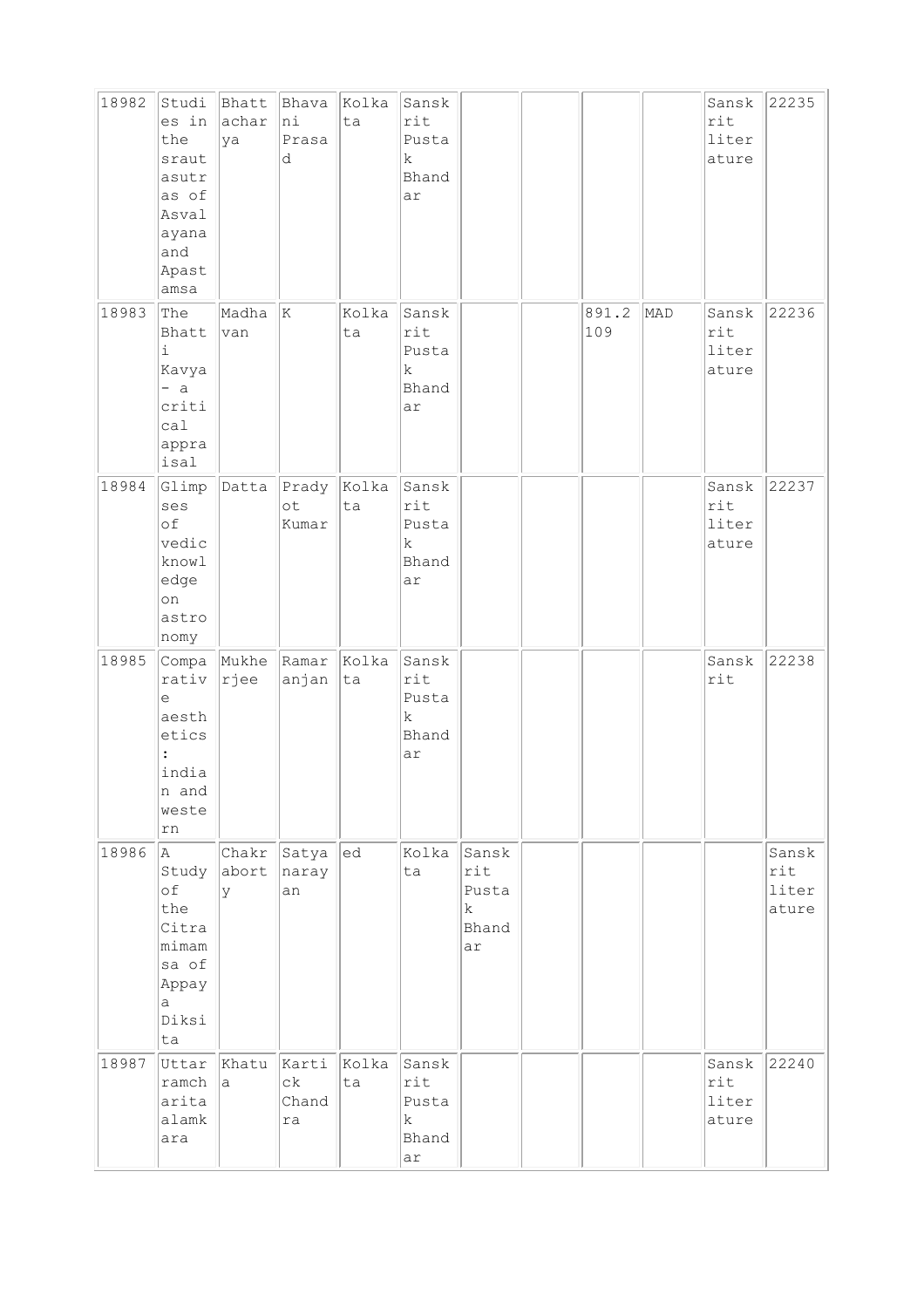| 18994 | Bhara<br>t<br>natya<br>shast<br>ra                       | Sures<br>h<br>Chand<br>ra<br>Bandy<br>opadh<br>yay | ed            | Kolka<br>ta                    | Nabap<br>atra<br>Praka<br>shan |                                           |              | 891.2<br>209 | <b>BAN</b>                     | Sansk<br>rit<br>liter<br>ature | 22247                          |
|-------|----------------------------------------------------------|----------------------------------------------------|---------------|--------------------------------|--------------------------------|-------------------------------------------|--------------|--------------|--------------------------------|--------------------------------|--------------------------------|
| 18995 | Bhara<br>t<br>natya<br>shast<br>ra                       | Sures<br>h<br>Chand<br>ra<br>Bandy<br>opadh<br>yay | ed            | Kolka<br>ta                    | Nabap<br>atra<br>Praka<br>shan |                                           |              | 891.2<br>209 | <b>BAN</b>                     | Sansk<br>rit<br>liter<br>ature | 22248                          |
| 18996 | Bhara<br>t<br>natya<br>shast<br>ra                       | Sures<br>h<br>Chand<br>ra<br>Bandy<br>opadh<br>yay | $ $ ed        | Kolka<br>ta                    | Nabap<br>atra<br>Praka<br>shan |                                           |              | 891.2<br>209 | <b>BAN</b>                     | Sansk<br>rit<br>liter<br>ature | 22249                          |
| 18997 | Kuttu<br>nimat                                           | Damod<br>ar<br>Gupta                               | Kolka<br>ta   | Nabap<br>atra<br>Praka<br>shan |                                |                                           | 891.2<br>109 | GUP          | Sansk<br>rit<br>liter<br>ature | 22250                          | $\vert$ 1                      |
| 18998 | Manus<br>amhit<br>a                                      | Chait<br>ali<br>Dutta                              | led           | Kolka<br>ta                    | Nabap<br>atra<br>Praka<br>shan |                                           |              | 891.2<br>109 | <b>DUT</b>                     | Sansk<br>rit<br>liter<br>ature | 22251                          |
| 19646 | Kouti<br>liyam<br>artha<br>shast<br>ram                  | Bandy Manab<br>opadh<br>yay                        | endu          | ed                             | Kolka<br>ta                    | Sansk<br>rit<br>Pusta<br>k<br>Bhand<br>ar |              |              | 891.2                          | <b>BAN</b>                     | Sansk<br>rit<br>liter<br>ature |
| 19647 | Kouti<br>liyam<br>artha<br>shast<br>ram                  | Bandy<br>opadh<br> yay                             | Manab<br>endu | ed                             | Kolka<br>ta                    | Sansk<br>rit<br>Pusta<br>k<br>Bhand<br>ar |              |              | 891.2                          | BAN                            | Sansk<br>rit<br>liter<br>ature |
| 19799 | Brahm<br>а<br>satya<br>jagat<br>satya                    | Mani<br>Bhaum<br> ik                               | Kolka<br>ta   | Anand<br>а                     |                                |                                           | 100          | BHA          | Sansk<br>rit                   | 23220                          | $ 1\rangle$                    |
| 19801 | Prach<br>in<br>bhara<br>te<br>parib<br>esh<br>chint<br>а | Suven<br>du<br>Gupta                               | Kolka<br>ta   | Sahit<br>ya<br>Samsa<br>d      |                                |                                           | 333.7<br>07  | <b>GUP</b>   | Sansk<br>rit                   | 23222                          | $ 1\rangle$                    |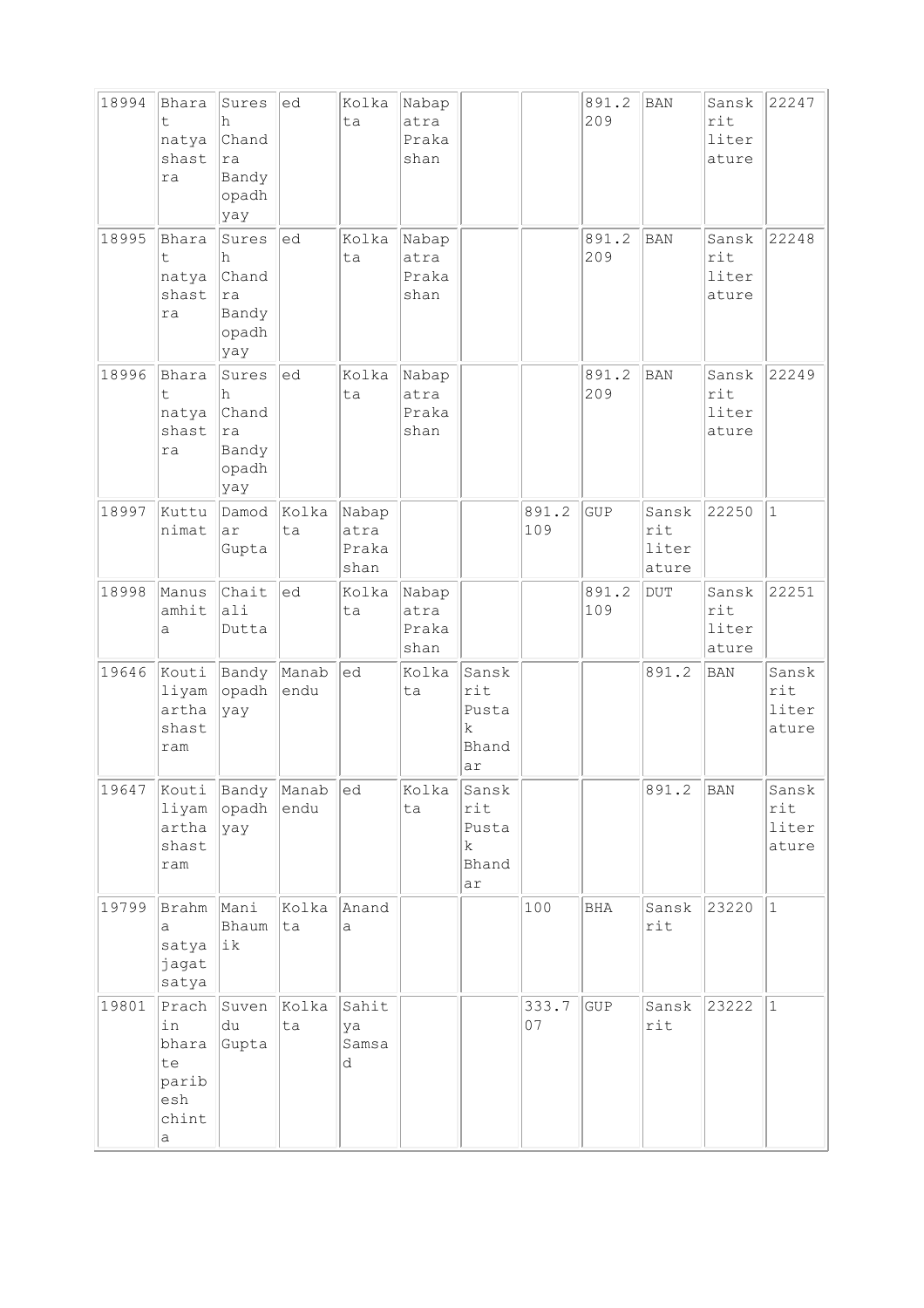| 19802 | B A<br>Sansk<br>rita<br>byaka<br>ran<br>sahay<br>ika                         | Amal<br>Kumar<br>Bhatt<br>achar<br>ууа        | Kolka<br>ta          | Sansk<br>rita<br>Book<br>Depot             | 2010                            | Rs.40<br>$\boldsymbol{\mathsf{.00}}$ |                         |            | Sansk<br>rit<br>liter<br>ature | 23224<br>23225                              | $\overline{2}$ |
|-------|------------------------------------------------------------------------------|-----------------------------------------------|----------------------|--------------------------------------------|---------------------------------|--------------------------------------|-------------------------|------------|--------------------------------|---------------------------------------------|----------------|
| 19803 | Manus<br>amhit<br>a:Sap<br>tamoa<br>dhyay                                    |                                               | Kolka<br>ta          | Sansk<br>rit<br>Book<br>Depot              | 2009                            | Rs.80<br>.00                         |                         |            | Sansk<br>rit<br>liter<br>ature | 23226<br>23227                              | $\overline{2}$ |
| 19804 | Mahak<br>abiKa<br>lidas<br>abira<br>chita<br>m<br>Raghu<br>bansa<br>m        | Uday<br>Chand<br>ra<br>Bandy<br>opadh<br>yay  | Kolka<br>ta          | Sansk<br>rit<br>Book<br>Depot              | 2010                            | Rs.65<br>.00                         | 891.2<br>103            | <b>BAN</b> | Sansk<br>rit<br>liter<br>ature | 23228<br>23229                              | $\overline{c}$ |
| 19805 | Ishop<br>anish<br>ad                                                         | Yudhi<br>sthir<br>Gope                        | Kolka<br>ta          | Sansk<br>rit<br>Book<br>Depot              | 2006                            | Rs.40<br>.00                         | 294.5<br>9218           | GOP        | Sansk<br>rit<br>liter<br>ature | 23230<br>23231                              | $\overline{2}$ |
| 19806 | Kadam<br>bari                                                                | Uday<br>Chand<br>ra<br>Bandy<br>opadh<br>yay  | Kolka<br>ta          | Sansk<br>rit<br>Book<br>Depot              | 2007                            | Rs.50<br>$\boldsymbol{\mathsf{.00}}$ | 891.2<br>$\overline{c}$ | <b>BAN</b> | Sansk<br>rit<br>liter<br>ature | 23232<br>23233                              | $ 2\rangle$    |
| 19807 | Mahak<br>abi<br><b>Bhas</b><br>prani<br>tam<br>Swapn<br>abasa<br>bdutt<br>am | Shant<br>i<br>Bandy<br>opadh<br>yay           | Kolka<br>ta          | Sansk<br>rita<br>Pusta<br>k<br>Bhand<br>ar | 1411                            | Rs.90<br>.00                         | 891.2<br>$\overline{c}$ | <b>BAN</b> | Sansk<br>rit<br>liter<br>ature | 23234<br>23235                              | $\overline{c}$ |
| 19915 | A<br>Highe<br>r<br>sansk<br>rit<br>gramm<br>ar<br>& amp                      | compo<br>sitio<br>n                           | Gourb<br>inod<br>Das | Kolka<br>ta                                | Chala<br>ntika<br>Praka<br>shak |                                      | 260.0<br>0              | 491.2<br>5 | DAS                            | Sansk<br>rit<br>langu<br>age<br>Gramm<br>ar | 23418<br>23419 |
| 20098 | Vaidi<br>k.<br>debat<br>a<br>ebang<br>ashwi<br>dway                          | Rabin<br>drana<br>th<br>Bhatt<br>achar<br>ya. | Kolka<br>ta          | Sansk<br>rit<br>Book<br>Depot              | 2011                            | 175.0<br>0                           | 294.5<br>921            | <b>BHA</b> | Sansk<br>rit<br>liter<br>ature | 23738                                       | $\vert$ 1      |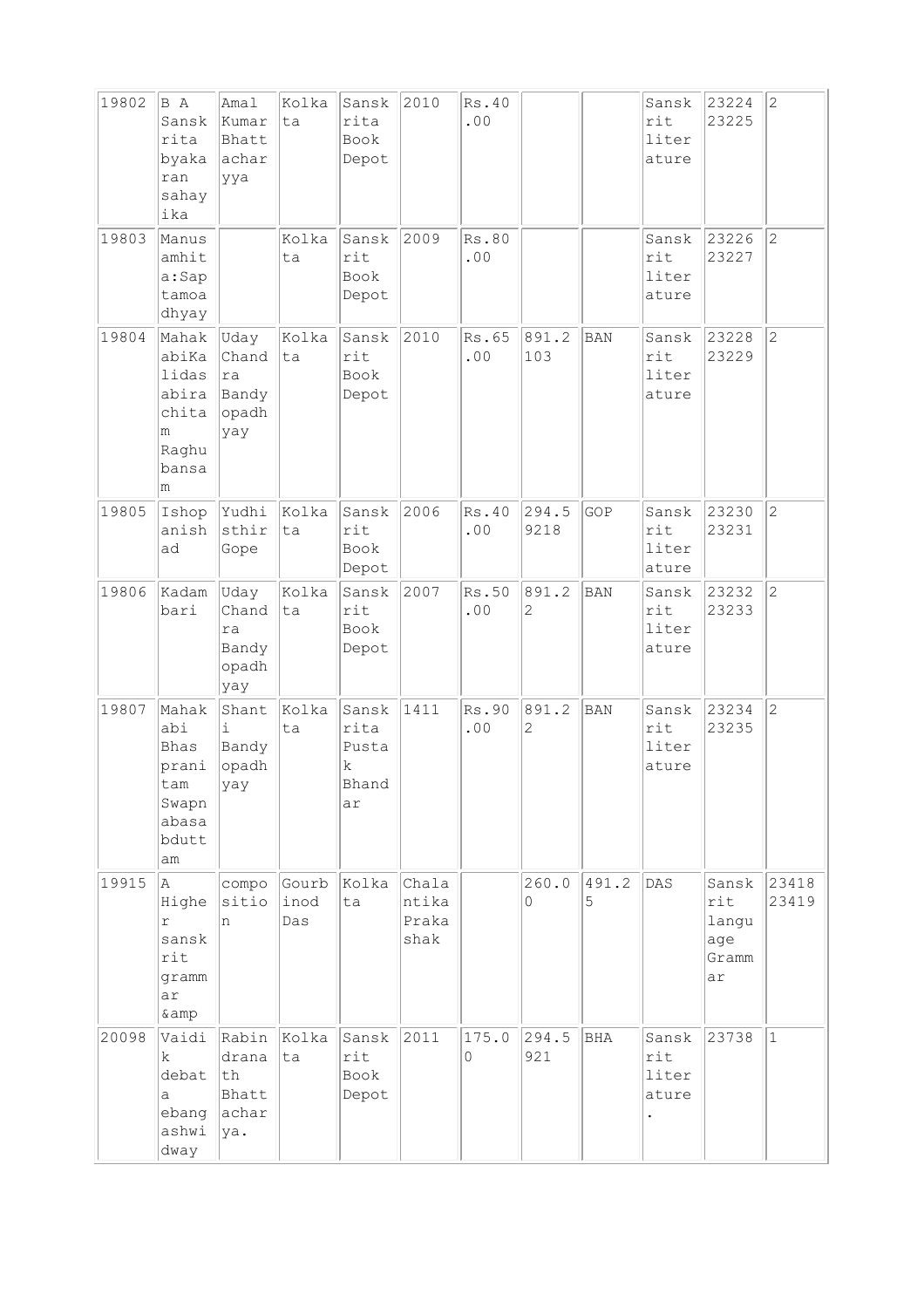| 20128 | Sabda<br>sar:S<br>anskr<br>it-ba<br>ngala<br>abhid<br>han                             | Giris<br>h.<br>Chand<br> ra<br> Vidya<br>ranta | Kolka<br>ta | Sansk<br>rit<br>Book<br>Depot | 2005 | 200.0<br>0 | 491.2<br>91442<br>03   |            | Sansk<br>rit<br>langu<br>age<br>Dicti<br>onary                  | 19028                   | $\vert$ 1      |
|-------|---------------------------------------------------------------------------------------|------------------------------------------------|-------------|-------------------------------|------|------------|------------------------|------------|-----------------------------------------------------------------|-------------------------|----------------|
| 20129 | Sansk<br>rita<br>natya<br>tattw<br>er<br>rupar<br>ekha                                | Karun<br>asind<br>hu<br>Das.                   | Kolka<br>ta | Sansk<br>rit<br>Book<br>Depot | 1408 | 100.0<br>0 | 891.2<br>2             | DAS        | Sansk<br>rit<br>liter<br>ature<br>Drama<br>$\ddot{\phantom{0}}$ | 19029                   | $\vert$ 1      |
| 20130 | Kalid<br>as o<br>Bhaba<br>bhuti<br>$\Upsilon$<br>sahit<br>ye<br>naric<br>harit<br>ra  | Heman<br>ta<br>Bhatt<br>achar<br>ууа.          | Kolka<br>ta | Sansk<br>rit<br>Book<br>Depot | 2003 | 300.0<br>0 | 891.2<br>91095<br>2042 | <b>BHA</b> | Sansk<br>rit<br>liter<br>ature                                  | 19030                   | $\vert$ 1      |
| 20131 | Sri<br>MadBh<br>agaba<br>t<br>Patan<br>jalib<br>irach<br>itam<br>Mahab<br>hashy<br>am | Ganga<br>dhar<br>kar<br>Nayac<br>harya         | Kolka<br>ta | Sansk<br>rit<br>Book<br>Depot | 2002 | 90.00      | 891.2<br>1             | NAY        | Sansk<br>rit<br>liter<br>ature                                  | 19031                   | $\vert$ 1      |
| 20132 | Prath<br>am<br>Rudra<br>daman<br>er<br>Junag<br>ar<br>shila<br>lekha                  | Yudhi<br>sthir<br>Gope.                        | Kolka<br>ta | Sansk<br>rit<br>Book<br>Depot | 2005 | 35.00      |                        |            | Sansk<br>rit<br>liter<br>ature                                  | 19032                   | 11.            |
| 20133 | B.A.s<br>anskr<br>it<br>byaka<br>ran<br>sahay<br>ika                                  | Amal<br>kumar<br>Bhatt<br>achar<br>ууа.        | Kolka<br>ta | Sansk<br>rit<br>Book<br>Depot | 2000 | 40.00      |                        |            | Sansk<br>rit<br>langu<br>age.                                   | 19033<br>19034<br>19035 | $\mathbf{3}$   |
| 20134 | Prasn<br>ottar<br>e<br>snata<br>$\mathbf k$<br>sansk<br>rit                           | N.<br>Ghosh                                    | Kolka<br>ta | Sansk<br>rit<br>Book<br>Depot | 2000 | 65.00      |                        |            | Sansk<br>rit<br>langu<br>age.                                   | 19036<br>19037<br>19038 | $\mathfrak{Z}$ |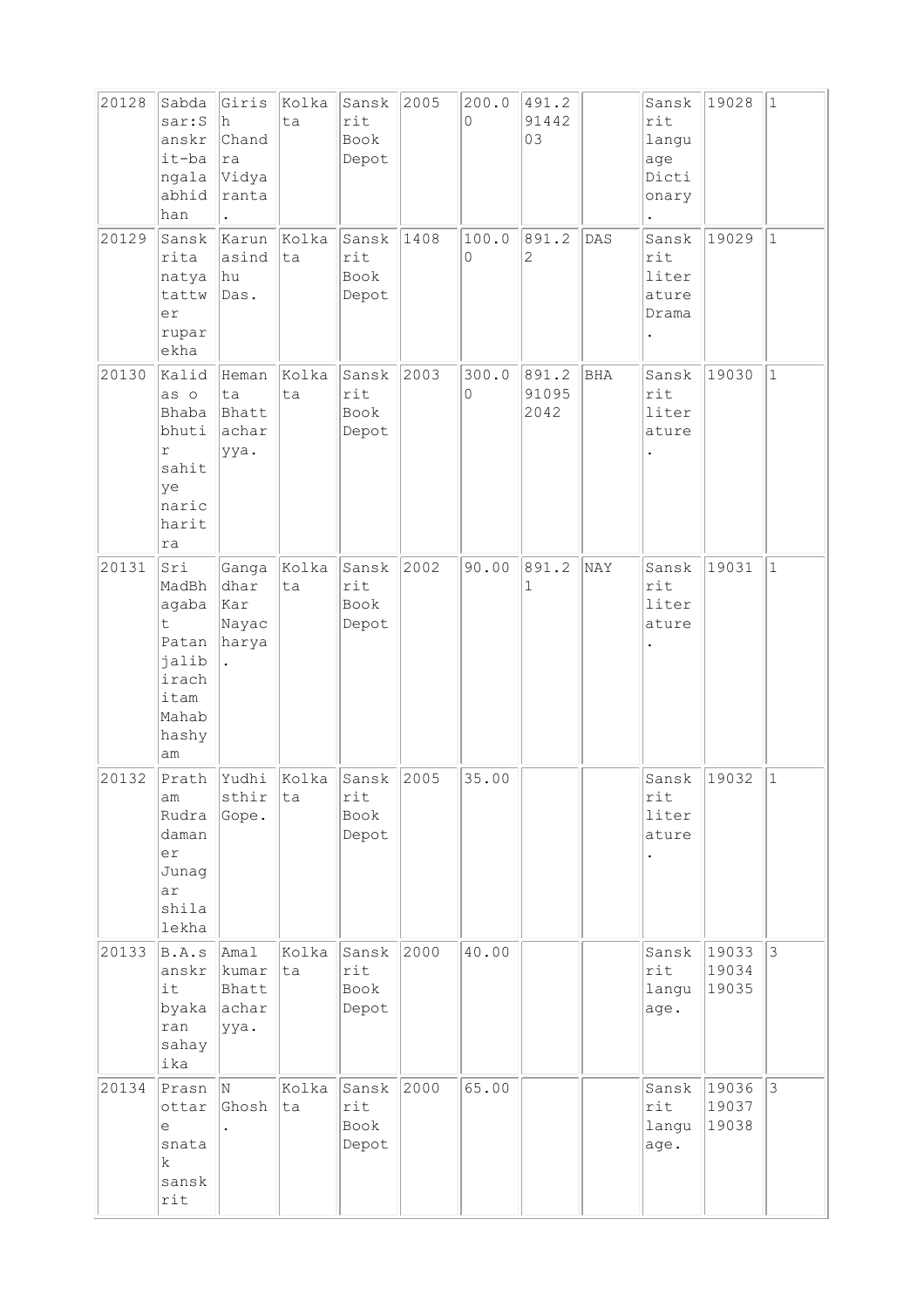|       | byaka<br>ran                                                                 |                                                |             |                                            |      |            |                         |            |                                               |                                                                      |                |
|-------|------------------------------------------------------------------------------|------------------------------------------------|-------------|--------------------------------------------|------|------------|-------------------------|------------|-----------------------------------------------|----------------------------------------------------------------------|----------------|
| 20135 | Sansk<br>rita<br>racha<br>nanja<br>$1\,\mathrm{i}$                           | Taras<br>ankar<br>Chakr<br>abort<br>у.         | Kolka<br>ta | Sansk<br>rit<br>Book<br>Depot              |      | 65.00      | 891.2<br>08             | CHA        | Sansk<br>rit<br>liter<br>ature                | 19039<br>19040<br>19041                                              | 3              |
| 20265 | Kadam<br>bari                                                                | Uday<br>Chand<br>ra<br>Bandy<br>opadh<br>yay   | Kolka<br>ta | Sansk<br>rit<br>Book<br>Depo               | 2005 | 50.00      | 891.2<br>2              | <b>BAN</b> | Sansk<br>rit<br>liter<br>ature<br>Drama       | 18808<br>18809<br>18810<br>18811<br>20107<br>20108<br>20109<br>20110 | 8              |
| 20293 | Sahit<br>ya<br>parik<br>rama                                                 | Uday<br>Chand<br>ra<br>Bandy<br>opadh<br>yay.  | Kolka<br>ta | Sansk<br>rit<br>Book<br>Depot              | 2003 | 125.0<br>0 | 891.2<br>09             | <b>BAN</b> | Sansk<br>rit<br>liter<br>ature                | 18787<br>18788                                                       | $\overline{c}$ |
| 20403 | Swapn<br>abasa<br>bdatt<br>am                                                | Shant<br>i.<br>Bandy<br>opadh<br>yay.          | Kolka<br>ta | Sansk<br>rita<br>Pusta<br>k<br>Bhand<br>ar | 1413 | 90.00      | 89122                   | BAN        | Sansk<br>rit<br>liter<br>ature<br>Drama       | 18784<br>18785<br>18786                                              | 3              |
| 20545 | Mahak<br>abi<br><b>Bhas</b><br>prani<br>tam<br>Swapn<br>abasa<br>bdutt<br>am | Anil<br>Chand<br>ra<br>Basu.                   | Kolka<br>ta | Sansk<br>rit<br>Book<br>Depot              | 2006 | 100.0<br>0 | 891.2<br>$\overline{c}$ | <b>BAS</b> | Sansk<br>rit<br>liter<br>ature<br>Drama       | 20111<br>20112                                                       | $\overline{c}$ |
| 20546 | Mahak<br>abi<br>Bhas<br>prani<br>tam<br>Swapn<br>abasa<br>bdutt<br>am        | Shant<br>i<br>Bandy<br>opadh<br>yay.           | Kolka<br>ta | Sansk<br>rit<br>Pusta<br>k<br>Bhand<br>ar  |      | 90.00      | 891.2<br>2              | <b>BAN</b> | Sansk<br>rit<br>liter<br>ature<br>Drama       | 20113<br>20114                                                       | $\overline{c}$ |
| 20547 | Mahak<br>abi<br>Kalid<br>as<br>birac<br>hitam<br>Raghu<br>bansa<br>m         | Uday<br>Chand<br> ra<br>Bandy<br>opadh<br>yay. | Kolka<br>ta | Sansk<br>rit<br>Book<br>Depot              |      | 65.00      | 891.2<br>103            | <b>BAN</b> | Sansk<br>rit<br>liter<br>ature<br>Poetr<br>у. | 20115<br>20116<br>20117                                              | 3              |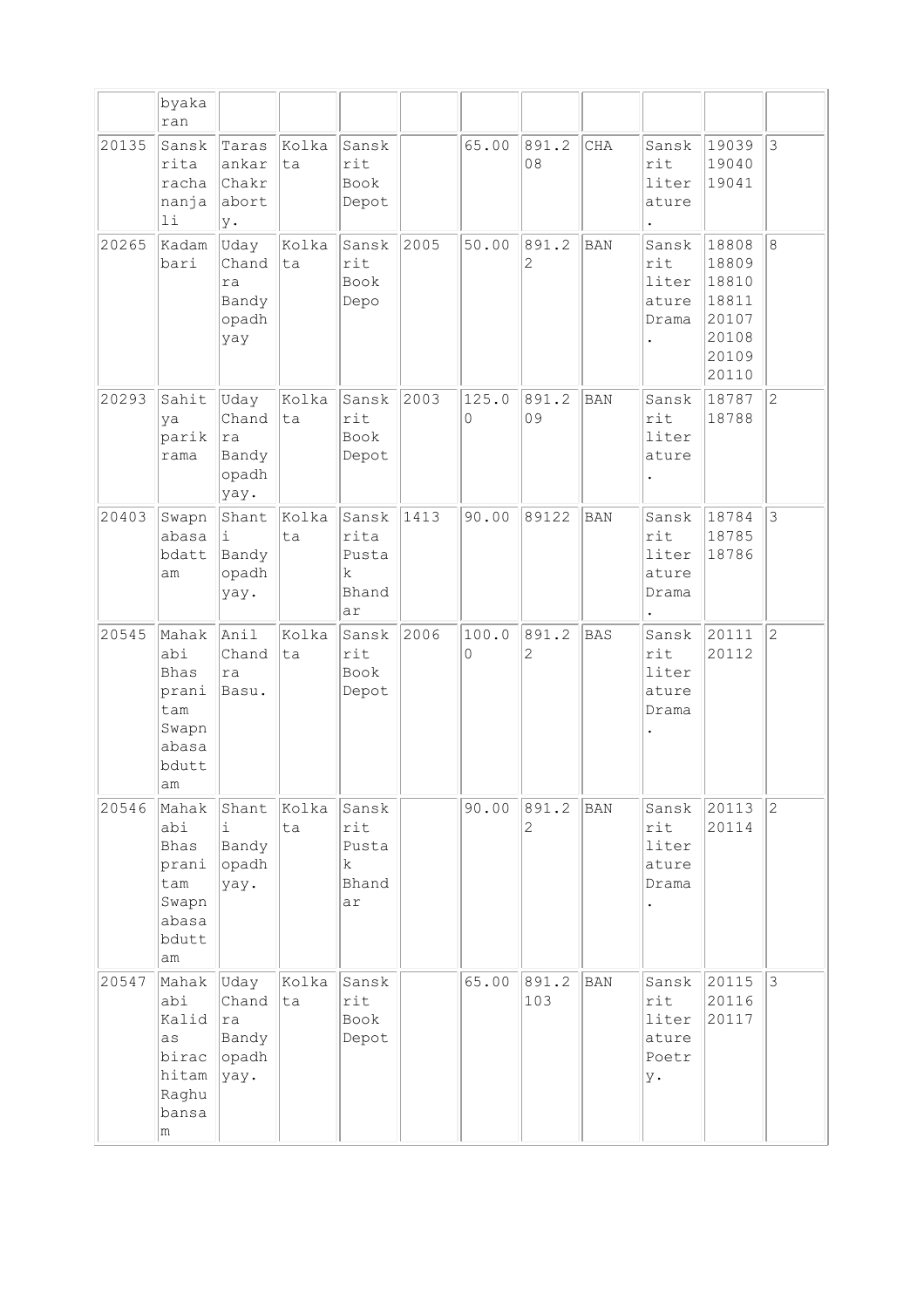| 20548 | Ishop<br>anish<br>ad.                                  | Yudhi<br>sthir<br>Gope.                       | Kolka<br>ta                           | Sansk<br>rit<br>Book                                 |                                                        | 40.00      | 294.5<br>9218        | <b>GUP</b> | Sansk<br>rit<br>liter<br>ature<br>Upani<br>shad. | 20118<br>20119<br>20120<br>20121 | $\overline{4}$ |
|-------|--------------------------------------------------------|-----------------------------------------------|---------------------------------------|------------------------------------------------------|--------------------------------------------------------|------------|----------------------|------------|--------------------------------------------------|----------------------------------|----------------|
| 20549 | Sudra<br>k<br>birac<br>hitam<br>Mrich<br>hakat<br>ikam | Uday<br>Chand<br>ra<br>Bandy<br>opadh<br>yay. | Kolka<br>lta                          | Sansk<br>rit<br>Book<br>Depot                        | 2007                                                   | 250.0<br>0 | 891.2<br>209         | <b>BAN</b> | Sansk<br>rit<br>liter<br>ature<br>Drama          | 20122<br>20123                   | $\overline{c}$ |
| 20552 | The<br>Nigha<br>nta<br>and<br>the<br>niruk<br>ta       | Sarup<br>.Laks<br>hman.                       | New<br>Delhi                          | Motil<br>a1<br>Banar<br>sidas<br>S<br>Publi<br>shers | 2002                                                   | 595.0<br>0 |                      |            | Sansk<br>rit<br>liter<br>ature                   | 20127                            | $\mathbf{1}$   |
| 20614 | The<br>Aitar<br>eya<br>arany<br>aka                    | Keith                                         | Arthu<br>$\Upsilon$<br>Berri<br>edale | New<br>Delhi                                         | Easte<br>rn<br>Book<br>Linke<br>rs                     | 2005       | 550.0<br>0           | 891.2      | KEI                                              | Sansk<br>rit<br>liter<br>ature   | 20533          |
| 20615 | The<br>Arany<br>akas<br>: a<br>criti<br>ca1<br>study   | Biswa<br>$\rm s$                              | Didhi<br>ti.                          | Kolka<br>ta                                          | Sansk<br>rit<br>Book<br>Depot                          | 2003       | 475.0<br>0           | 891.2      | <b>BIS</b>                                       | Sansk<br>rit<br>liter<br>ature   | 20534          |
| 20616 | Solar<br>hymns<br>$-Ge1d$<br>ner<br>and<br>Sayan<br>а  | Chatt<br>opadh<br>yay                         | Kana.                                 | Kolka<br>ta                                          | Sansk<br>rit<br>Book<br>Depot                          | 2004       | 475.0<br>$\mathbf 0$ | 891.2      | <b>CHA</b>                                       | Sansk<br>rit<br>liter<br>ature   | 20535          |
| 20618 | Bodhi<br>sattv<br>a and<br>synya<br>ta                 | Huong                                         | Bhikk<br>huni<br>Gioi.                | New<br>Delhi                                         | Easte<br>rn<br>Book<br>Linke<br>$\mathtt{r}\mathtt{s}$ | 2004       | 650.0<br>0           | 891.2      | HUO                                              | Sansk<br>rit<br>liter<br>ature   | 20537          |
| 20623 | B A<br>Sansk<br>rita<br>soura<br>bh                    | Kamal<br>Krish<br> na<br>Chakr<br>abort<br>y. | Kolka<br> ta                          | Sansk<br>rit<br>Book<br>Depot                        | 2007                                                   | 100.0<br>0 | 891.2                | <b>CHA</b> | Sansk<br>rit                                     | 20544                            | $\vert$ 1      |
| 20624 | Mahak<br>abi<br>Bhas<br>Prani<br>tam<br>Swapn<br>abasa | Anil<br>Chand<br>ra<br>Basu.                  | Kolka<br> ta                          | Sansk<br>rit<br>Book<br>Depot                        | 2006                                                   | 100.0<br>0 | 891.2<br>2           | BAS        | Sansk<br>rit<br>liter<br>ature<br>Drama          | 20545<br>20546                   | $\overline{c}$ |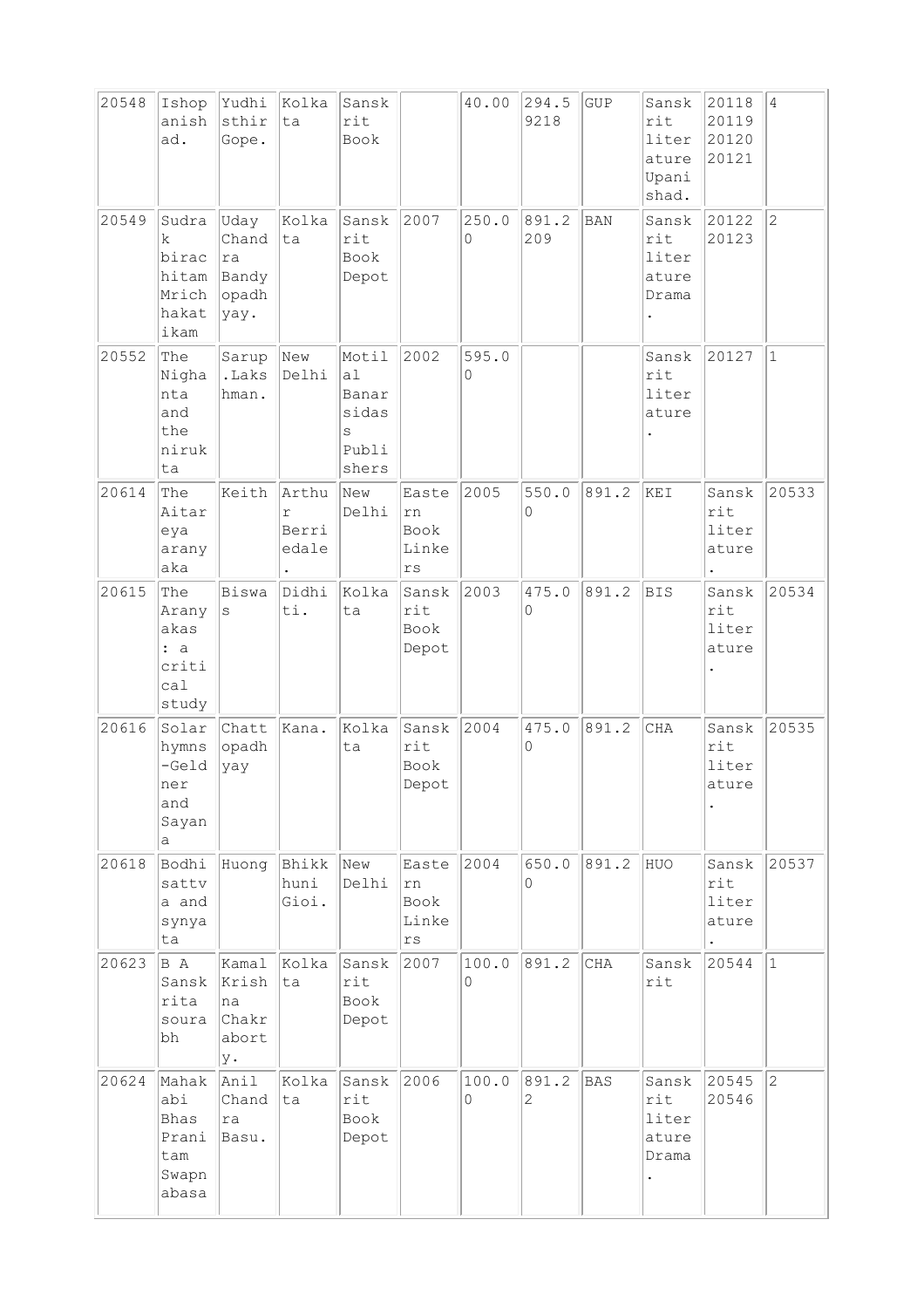|       | bdatt<br>am                                                                                              |                                               |                            |                                                 |                                    |            |                |               |                                                         |                                                                 |                |
|-------|----------------------------------------------------------------------------------------------------------|-----------------------------------------------|----------------------------|-------------------------------------------------|------------------------------------|------------|----------------|---------------|---------------------------------------------------------|-----------------------------------------------------------------|----------------|
| 20626 | Prach<br>in<br>bhara<br>ter<br>sansk<br>rita<br>sahit<br>ya                                              | Uday<br>Chand<br>ra<br>Bandy<br>opadh<br>yay. | Kolka<br>ta                | Sansk<br>rit<br>Book<br>Depot                   | 2007                               | 75.00      | 891.2          | BAN           | Sansk<br>rit<br>liter<br>ature                          | 20550<br>20551                                                  | $\overline{2}$ |
| 20627 | Mahak<br>abi<br>Kalid<br>asa<br>birac<br>hitam<br>Raghu<br>bangs<br>am                                   | Uday<br>Chand<br>ra<br>Bandy<br>opadh<br>yay. | Kolka<br>ta                | Sansk<br>rit<br>Book<br>Depot                   | 2007                               | 65.00      | 891.2<br>103   | BAN           | Sansk<br>rit<br>liter<br>ature                          | 20552<br>20553<br>20554                                         | 3              |
| 20628 | Vedic<br>kosh                                                                                            | Hamsa<br>raj                                  | New<br>Delhi               | Rasht<br>riya<br>Sansk<br>rit<br>Sanst<br>hanam | 2002                               | 400.0<br>0 | 294.5<br>921   | HAM           | Sansk<br>rit<br>liter<br>ature                          | 20555                                                           | $\mathbf{1}$   |
| 20629 | Sabda<br>rtham<br>anjar<br>$\dot{\mathbb{1}}$<br>artha<br>t<br>Sansk<br>$rit-B$<br>angla<br>abhid<br>han | Sibna<br>rayan<br>Sirom<br>ani                | Kolka<br>ta                | Progr<br>essiv<br>e<br>Publi<br>shers           | 2004                               | 200.0<br>0 | 491.2<br>39144 | SAB           | Sansk<br>rit<br>liter<br>ature<br>Dicti<br>onari<br>es. | 20556                                                           | $\mathbf{1}$   |
| 20813 | Raghu<br>bansa<br>m                                                                                      | Debku<br>mar<br>Das.                          | Kolka<br>ta                | Sree<br>Balar<br>am<br>Praka<br>shani           | 1412                               | 60.00      | 891.2<br>103   | DAS           | Sansk<br>rit<br>liter<br>ature<br>Drama                 | 18806<br>18807                                                  | $\overline{2}$ |
| 21465 | Athar<br>va-Ve<br>da-Sa<br>mhita                                                                         | Whitn<br>ey                                   | Willi<br>am<br>Dwigh<br>t. | New<br>Delhi                                    | Motil<br>al<br>Banar<br>sidas<br>S | 2011       |                | 294.5<br>9215 | WHI I                                                   | Sansk<br>$\texttt{rit}$<br>liter<br>ature<br>Vedas<br>$\bullet$ | 24604          |
| 21466 | Santi<br>ritua<br>ls in<br>the<br>athar<br>vanic<br>tradi<br>tion                                        | Kshir<br>sagar                                | Vinay<br>a.                | New<br>Delhi                                    | Prati<br>bha<br>Praka<br>shan      | 2002       | 400.0<br>0     | 891.2         | KSH                                                     | Sansk<br>rit<br>liter<br>ature                                  | 24618          |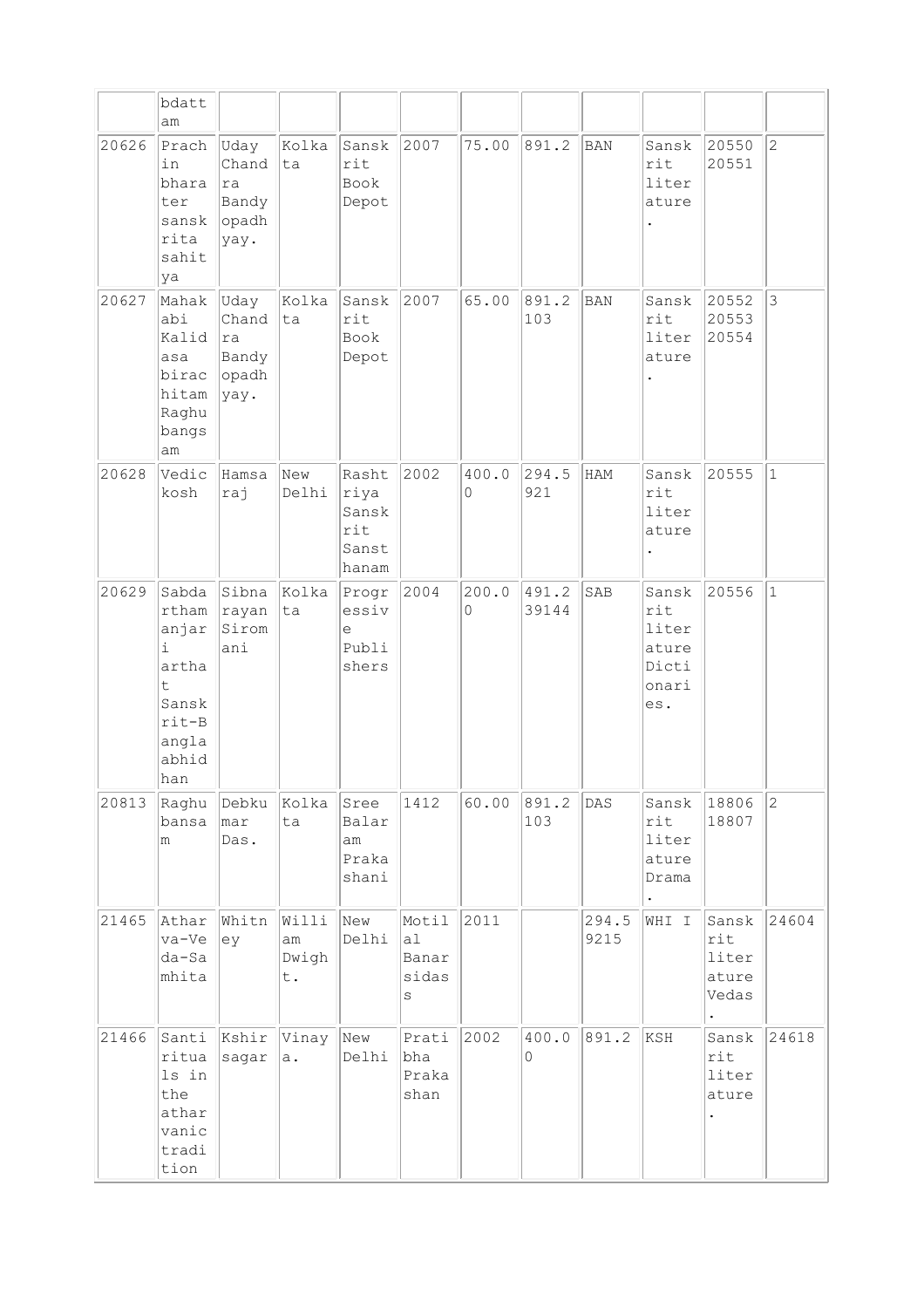| 21467 | Scien                                                                                                                       | Trikh                   | Nirma          | New                  | Easte                                         | 2009 | 650.0       | 891.2          | TRI | Sansk                                                           | 24620 |
|-------|-----------------------------------------------------------------------------------------------------------------------------|-------------------------|----------------|----------------------|-----------------------------------------------|------|-------------|----------------|-----|-----------------------------------------------------------------|-------|
|       | tific<br>knowl<br>edge<br>in<br>sansk<br>rit<br>liter<br>ature                                                              | a                       | l.             | Delhi                | rn<br>Book<br>Linke<br>$\mathtt{rs}$          |      | $\circ$     |                |     | rit<br>liter<br>ature                                           |       |
| 21468 | Seaso<br>ns in<br>class<br>ical<br>sansk<br>rit<br>liter<br>ature<br>(from<br>the<br>Vedas<br>to<br>Kalid<br>asa)           | Bhatt<br>achar<br>ууа   | Debja<br>ni.   | Kolka<br>ta          | Progr<br>essiv<br>е<br>Publi<br>shers         | 2006 | 80.00       | 891.2          | BHA | Sansk<br>rit<br>liter<br>ature                                  | 24621 |
| 21469 | n and<br>devel<br>opmen<br>t of<br>Visnu<br>cutt                                                                            | Origi Mohan Mural<br>ty | idhar          | New<br>Delhi         | Prati<br>bha<br>Praka<br>shan                 | 2003 | 1800.<br>00 | 294.5<br>512   | MOH | Sansk<br>rit<br>liter<br>ature<br>Vaish<br>navis<br>m.          | 24629 |
| 21470 | The<br>Polit<br>ical<br>ideas<br>in<br>the<br>Panca<br>mahak<br>avyas                                                       | Miras<br>dar            | Manga<br>la.   | New<br>Delhi         | Easte<br>rn<br>Book<br>Linke<br>$\mathtt{rs}$ | 1995 | 500.0<br>0  | 891.2          | MIR | Sansk<br>rit<br>liter<br>ature<br>Polit<br>ical<br>scien<br>ce. | 24622 |
| 21478 | Resid<br>entia<br>$\mathbf{1}$<br>archi<br>tectu<br>re in<br>Bhoja<br>$\mathbf{F}$<br>Samar<br>angan<br>asutr<br>adhar<br>а | Otter                   | Felix          | New<br>Delhi         | Motil<br>a1<br>Banar<br>sidas<br>$\rm s$      | 2010 | 695.0<br>0  | 720            | OTT | Sansk<br>rit<br>liter<br>ature                                  | 24646 |
| 21479 | Triba<br>$\mathbf{1}$<br>myths<br>and<br>legen<br>ds of                                                                     | Tripa<br>thy            | Biyot<br>kesh. | Bhopa<br>$\mathbf 1$ | Indir<br>a<br>Gandh<br>i<br>Rasht<br>riya     | 2005 | 1800.<br>00 | 301.9<br>54133 | TRI | Sansk<br>rit<br>liter<br>ature                                  | 24631 |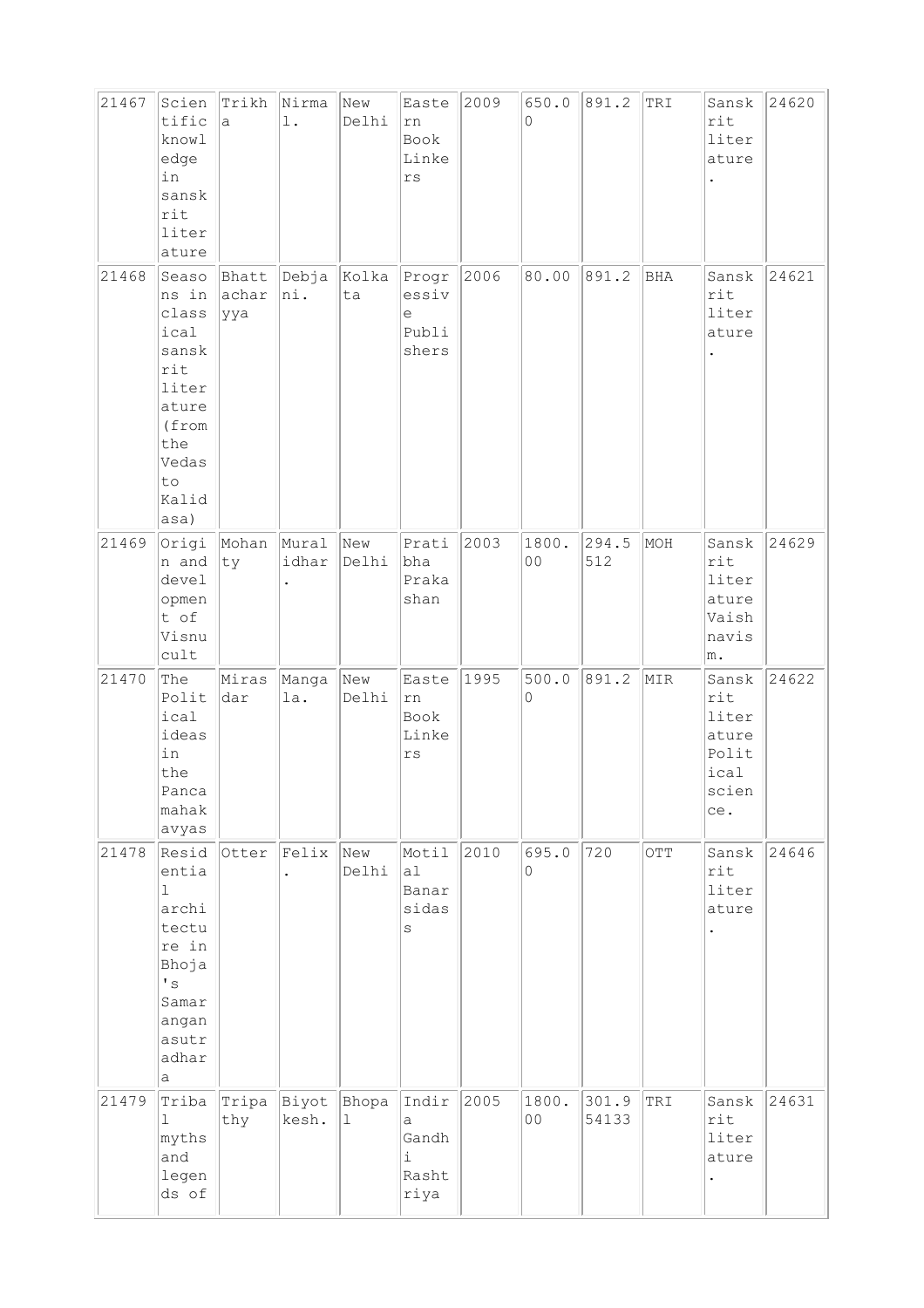|       | Oriss<br>a                                                       |                       |                           |              | Manav<br>Sangr<br>ahala<br>ya                |      |                        |              |            |                                                 |       |
|-------|------------------------------------------------------------------|-----------------------|---------------------------|--------------|----------------------------------------------|------|------------------------|--------------|------------|-------------------------------------------------|-------|
| 21482 | The<br>Agnip<br>urana                                            | Ganga<br>dhara<br>n   | N.                        | New<br>Delhi | Motil<br>al<br>Banar<br>sidas<br>S           | 2002 | 750.0<br>0             | 294.5<br>925 | GAN<br>IV  | Sansk<br>rit<br>liter<br>ature<br>Puran<br>as.  | 24611 |
| 21483 | The<br>Agni-<br>Puran<br>a                                       | Ganga<br>dhara<br>n   | $ N$ .                    | New<br>Delhi | Motil<br>a1<br>Banar<br>sidas<br>S           | 2006 | 750.0<br>0             | 294.5<br>925 | GAN<br>III | Sansk<br>rit<br>liter<br>ature<br>Puran<br>as.  | 24610 |
| 21484 | The<br>Agni<br>Puran<br>a                                        | Ganga<br>dhara<br>n   | $ N$ .                    | New<br>Delhi | Motil<br>a1<br>Banar<br>sidas<br>S           | 2013 | 750.0<br>0             | 294.5<br>925 | GAN<br>ΙI  | Sansk<br>rit<br>liter<br>ature<br>Puran<br>as.  | 24609 |
| 21485 | The<br>Agni-<br>Puran<br>a                                       | Ganga<br>dhara<br>In. | $ N$ .                    | New<br>Delhi | Motil<br>al<br>Banar<br>sidas<br>S           | 2013 | 750.0<br>0             | 294.5<br>925 | GAN I      | Sansk<br>rit<br>liter<br>ature<br>Puran<br>as.  | 24608 |
| 21486 | Scien<br>tific<br>liter<br>ature<br>in<br>sansk<br>rit           | Sarma                 | SR.                       | New<br>Delhi | Motil<br>a1<br>Banar<br>sidas<br>S           | 2011 | 750.0<br>0             | 891.2        | SAR        | Sansk<br>rit<br>liter<br>ature                  | 24612 |
| 21487 | The<br>Princ<br>iple<br>of<br>Sakti                              |                       | Kumar Pushp New<br>endra  | Delhi        | Ester<br>n<br>Book<br>Linke<br>$\mathtt{rs}$ | 1986 | $300.0$ 294.5 KUM<br>0 | 514          |            | Sansk<br>rit<br>liter<br>ature<br>Sakta<br>ism. | 24625 |
| 21488 | A<br>Bibli<br>ograp<br>hy of<br>alank<br>arasa<br>stra           | Tripa<br>thi          | Radha New<br>Valla<br>bh. | Delhi        | Prati<br>bha<br>Praka<br>shan                | 2002 | 120.0<br>0             | 011.2<br>912 | TRI        | Sansk<br>rit<br>liter<br>ature                  | 24623 |
| 21489 | The<br>Puran<br>as<br>and<br>natio<br>nal<br>integ<br>ratio<br>n | Kumar                 | Pushp New                 | endra Delhi  | Nag<br>Publi<br>shers                        | 1990 | 360.0<br>0             | 294.5<br>925 | KUM        | Sansk<br>rit<br>liter<br>ature<br>Puran<br>as.  | 24619 |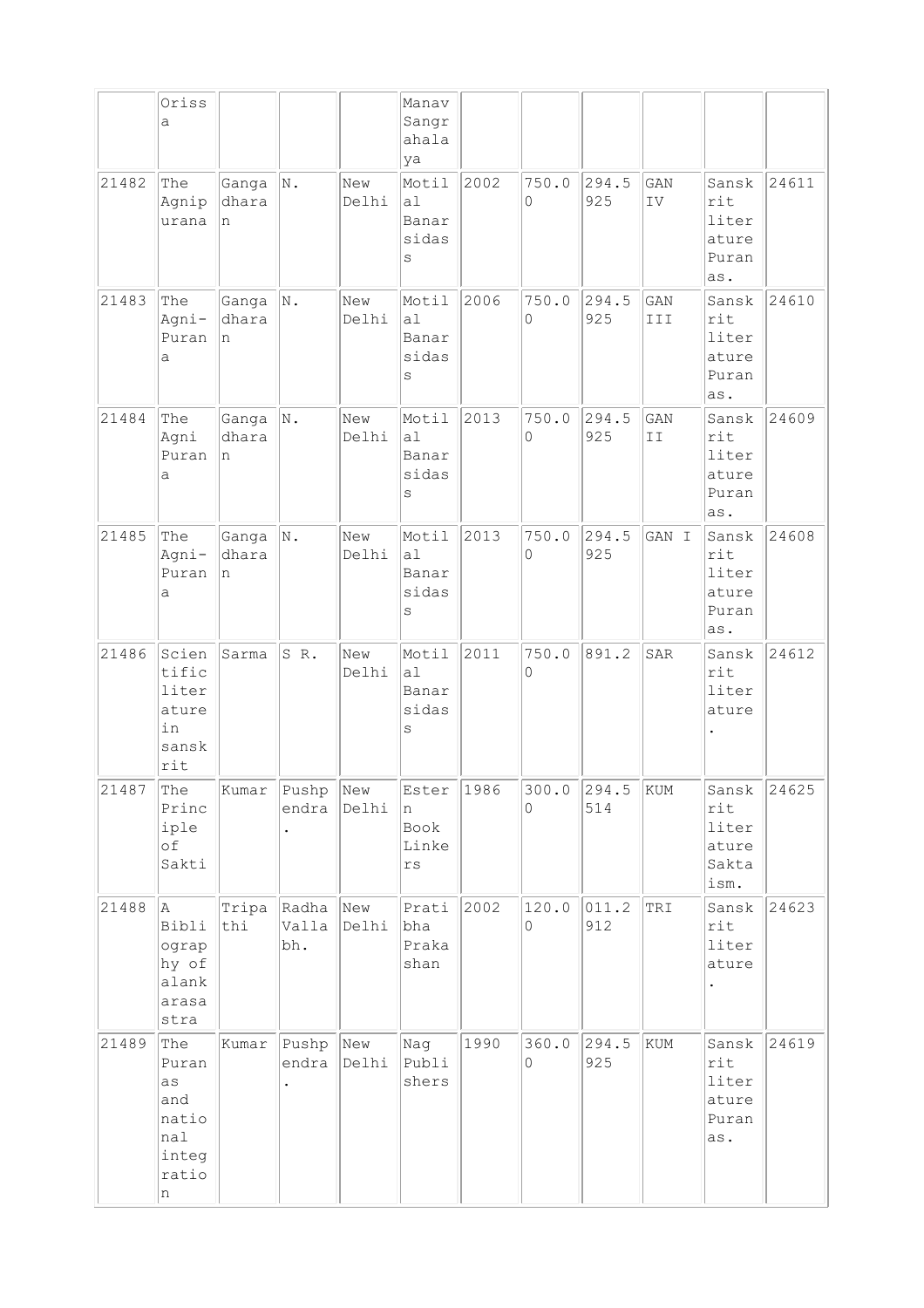| 21490 | The<br>Sansk<br>rit<br>drama<br>in<br>its<br>origi<br>n                                        | devel<br>opmen<br>t.<br>theor<br>y and<br>pract<br>lice | Keith                     | A<br>Berri<br>edale |                                                                |      |             | 795.0<br>0            | 891.2<br>209   | KEI                                              | Sansk<br>rit<br>liter<br>ature<br>Drama |
|-------|------------------------------------------------------------------------------------------------|---------------------------------------------------------|---------------------------|---------------------|----------------------------------------------------------------|------|-------------|-----------------------|----------------|--------------------------------------------------|-----------------------------------------|
| 21491 | Godde<br>$\mathbf S\mathbf S$<br>Laksh<br>mi                                                   | Dhal                                                    | Upend<br>ra<br>Nath.      | New<br>Delhi        | Easte<br>rn<br>Book<br>Linke<br>$\mathtt{r}\mathtt{s}$         | 1995 | 400.0<br>0  | 294.5                 | $_{\rm DHA}$   | Sansk<br>rit<br>liter<br>ature                   | 24626                                   |
| 21492 | Symbo<br>lism<br>in<br>Arany<br>akas<br>and<br>their<br>impac<br>t on<br>the<br>Upani<br>shads | Grove<br>$\Upsilon$                                     | Usha.                     | New<br>Delhi        | Easte<br>rn<br>Book<br>Linke<br>rs                             | 2012 | 550.0<br>0  | 294.5<br>9218         | GRO            | Sansk<br>rit<br>liter<br>ature<br>Upani<br>shads | 24624                                   |
| 21493 | Myths<br>and<br>legen<br>ds in<br>the<br>brahm<br>ana<br>liter<br>ature                        | Pahar<br>i                                              | Annad<br>a<br>Sanka<br>r. | New<br>Delhi        | Easte<br>rn<br>Book<br>Linke<br>rs                             | 2002 | 500.0<br>0  | 294.5                 | $\mathtt{PAH}$ | Sansk<br>rit<br>liter<br>ature                   | 24627                                   |
| 21494 | The<br>Satap<br>atha-<br>Brahm<br>ana                                                          | Bhatt                                                   | Jeet<br>Ram.              | New<br>Delhi        | Easte<br>rn<br>Book<br>Linke<br>$\mathtt{r}\mathtt{s}$         | 2009 |             | 892.5<br>92045<br>21  | BHA I          | Sansk<br>rit<br>liter<br>ature                   | 24632                                   |
| 21495 | The<br>Satap<br>atha-<br><b>Brahm</b><br>ana                                                   | Bhatt                                                   | Jeet<br>Ram.              | New<br>Delhi        | Easte<br>rn<br>Book<br>Linke<br>$\mathtt{rs}$                  | 2009 | 6500.<br>00 | 891.2<br>59204<br>521 | BHA<br>III     | Sansk<br>rit<br>liter<br>ature                   | 24634                                   |
| 21496 | The<br>Satap<br>atha-<br><b>Brahm</b><br>ana                                                   | Bhatt                                                   | Jeet<br>Ram.              | New<br>Delhi        | Easte<br>${\tt rn}$<br>Book<br>Linke<br>$\mathtt{r}\mathtt{s}$ | 2009 |             | 891.2<br>59204<br>521 | BHA<br>II      | Sansk<br>rit<br>liter<br>ature                   | 24633                                   |
| 21497 | Mayam<br>atam                                                                                  | Dagen<br>S                                              | Bruno                     | New<br>Delhi        | Indir<br>a<br>Gandh<br>i.<br>Natio<br>nal<br>Centr<br>e for    | 2007 |             | 891.2<br>59204<br>521 | DAG I          | Sansk<br>rit<br>liter<br>ature                   | 24640                                   |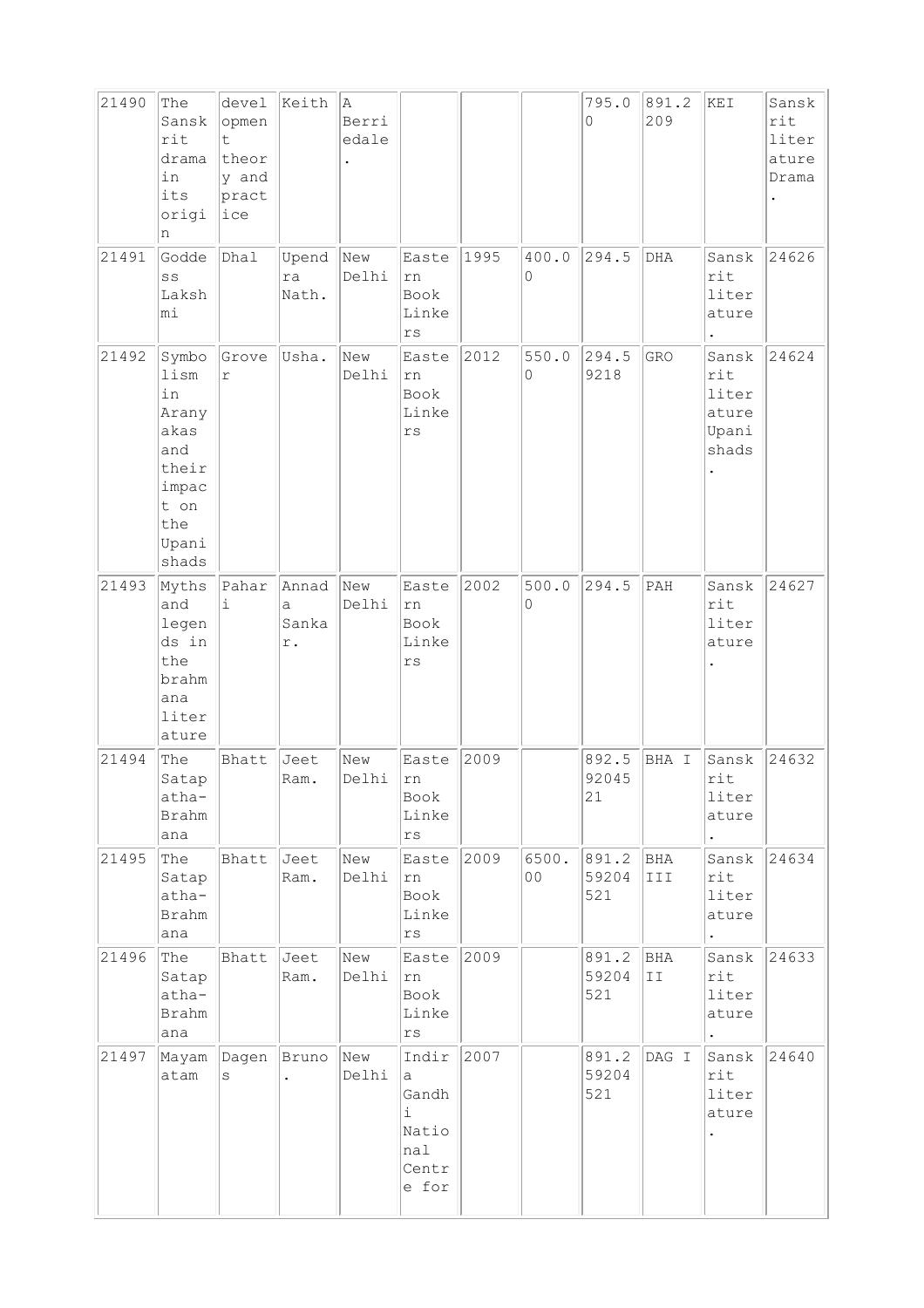|       |                                                                                                                                     |                   |                                     |              | the<br>Arts                                                               |      |                         |                       |           |                                         |       |
|-------|-------------------------------------------------------------------------------------------------------------------------------------|-------------------|-------------------------------------|--------------|---------------------------------------------------------------------------|------|-------------------------|-----------------------|-----------|-----------------------------------------|-------|
| 21498 | Mayam<br>atam                                                                                                                       | Dagen<br>S        | Bruno<br>$\ddot{\phantom{0}}$       | New<br>Delhi | Indir<br>a<br>Gandh<br>i<br>Natio<br>nal<br>Centr<br>e for<br>the<br>Arts | 2007 | 2500.<br>0 <sub>0</sub> | 891.2<br>59204<br>521 | DAG<br>II | Sansk<br>rit<br>liter<br>ature          | 24641 |
| 21499 | Theor<br>y of<br>incar<br>natio<br>n                                                                                                | Mishr<br>a        | Rabip New                           | rasad Delhi  | Prati<br>bha<br>Praka<br>shan                                             | 2000 | 1995.<br>0 <sub>0</sub> | 891.2<br>09           | MIS       | Sansk<br>rit<br>liter<br>ature          | 24630 |
| 21500 | Sukla<br>-Yuju<br>rveda<br>$-Samh$<br>ita                                                                                           | Shast<br> ri      | Jagdi New<br>shlal                  | Delhi        | Motil<br>al<br>Banar<br>sidas<br>$\rm S$                                  | 2007 | 495.0<br>0              | 294.5<br>9214         | SHA       | Sansk<br>rit<br>liter<br>ature<br>Vedas | 24607 |
| 21501 | A.<br>Vedic<br>gramm<br>ar<br>for<br>stude<br>nts                                                                                   | Macdo<br>$ $ nell | Arthu<br>$\Upsilon$<br>Antho<br>ny. | New<br>Delhi | Motil<br>al<br>Banar<br>sidas<br>S                                        | 2010 | 195.0<br>0              | 294.5<br>921          | MAC       | Sansk<br>rit<br>liter<br>ature<br>Vedas | 24601 |
| 21502 | A<br>Sansk<br>rit<br>gramm<br>ar<br>for<br>stude<br>nts                                                                             | Macdo<br> nel1    | Arthu<br>r A.                       | New<br>Delhi | Motil<br>al<br>Banar<br>sidas<br>S                                        | 2007 | 195.0<br>0              | 808.0<br>4912         | MAC       | Sansk<br>rit<br>langu<br>age.           | 24600 |
| 21503 | A<br>Highe<br>$\Upsilon$<br>sansk<br>rit<br>gramm<br>ar<br>for<br>the<br>use<br>оf<br>schoo<br>1 and<br>colle<br>ge<br>stude<br>nts | Kale              | MR.                                 | New<br>Delhi | Motil<br> a1 <br>Banar<br>sidas<br>S                                      | 2016 | 275.0<br>0              | 808.0<br>4912         | KAL       | Sansk<br>rit<br>langu<br>age.           | 24602 |